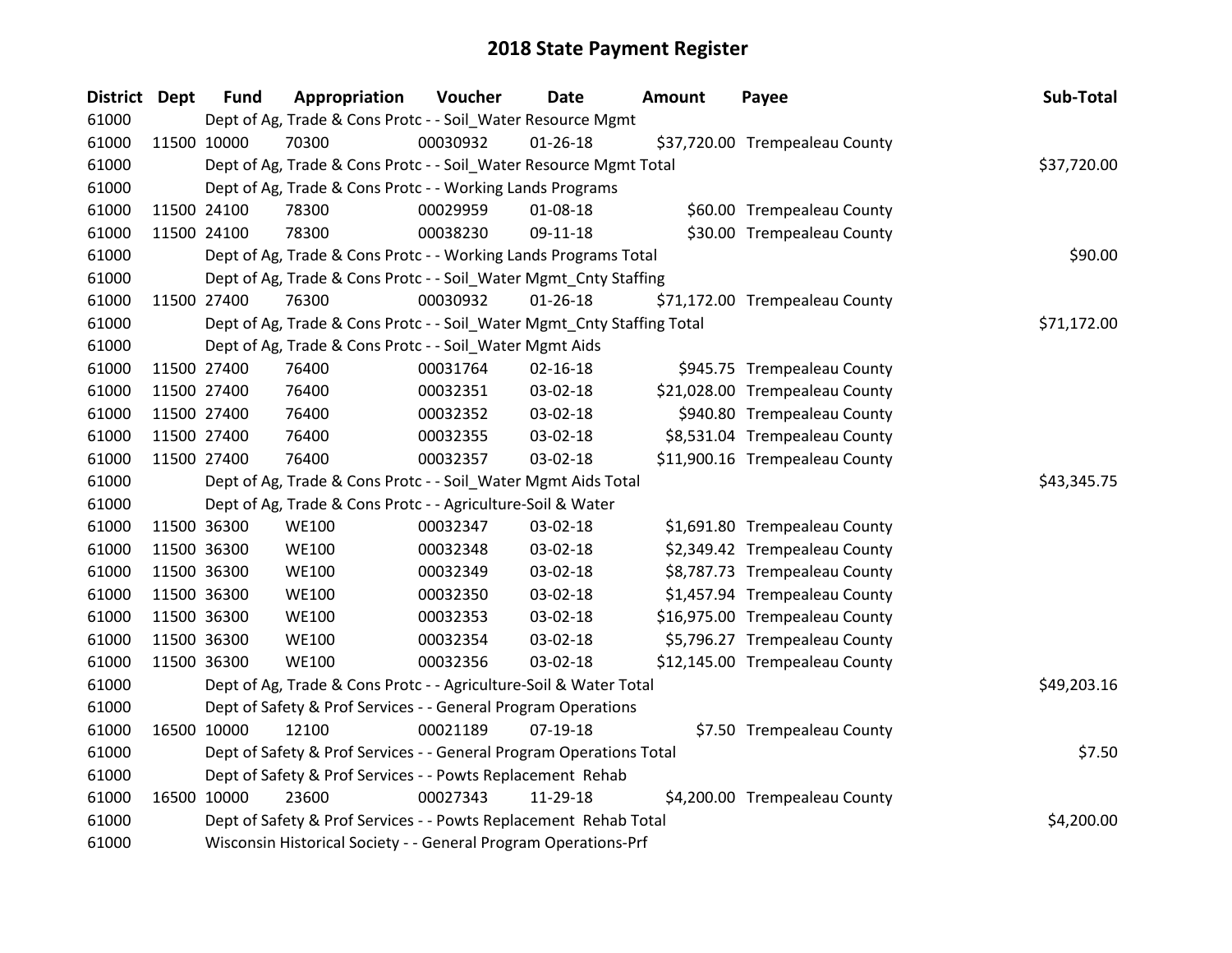| <b>District</b> | <b>Dept</b> | <b>Fund</b> | Appropriation                                                         | Voucher  | <b>Date</b>    | <b>Amount</b> | Payee                          | Sub-Total   |
|-----------------|-------------|-------------|-----------------------------------------------------------------------|----------|----------------|---------------|--------------------------------|-------------|
| 61000           |             | 24500 10000 | 14100                                                                 | 00019191 | 09-20-18       |               | \$30.00 Trempealeau County     |             |
| 61000           |             |             | Wisconsin Historical Society - - General Program Operations-Prf Total |          |                |               |                                | \$30.00     |
| 61000           |             |             | Dept of Natural Resources - - Ea - Nonpoint Source                    |          |                |               |                                |             |
| 61000           |             | 37000 10000 | 60200                                                                 | 00255455 | $07-27-18$     |               | \$75,000.00 Trempealeau County |             |
| 61000           |             |             | Dept of Natural Resources - - Ea - Nonpoint Source Total              |          |                |               |                                | \$75,000.00 |
| 61000           |             |             | Dept of Natural Resources - - Gen Program Ops-State Funds             |          |                |               |                                |             |
| 61000           |             | 37000 21200 | 16100                                                                 | 00238409 | 05-24-18       |               | \$335.00 Trempealeau County    |             |
| 61000           |             | 37000 21200 | 16100                                                                 | 00251936 | 07-19-18       |               | \$3,600.00 Trempealeau County  |             |
| 61000           |             | 37000 21200 | 16100                                                                 | 00251940 | $07 - 18 - 18$ |               | \$398.38 Trempealeau County    |             |
| 61000           |             | 37000 21200 | 16100                                                                 | 00251943 | $07-10-18$     |               | \$696.32 Trempealeau County    |             |
| 61000           |             | 37000 21200 | 16100                                                                 | 00251944 | 07-20-18       |               | \$598.46 Trempealeau County    |             |
| 61000           |             | 37000 21200 | 16100                                                                 | 00251947 | $07-10-18$     |               | \$104.68 Trempealeau County    |             |
| 61000           |             | 37000 21200 | 16100                                                                 | 00252534 | 07-19-18       |               | \$4,900.00 Trempealeau County  |             |
| 61000           |             | 37000 21200 | 16100                                                                 | 00262693 | 09-07-18       |               | \$60.00 Trempealeau County     |             |
| 61000           |             | 37000 21200 | 16100                                                                 | 00262931 | 08-29-18       |               | \$1,796.50 Trempealeau County  |             |
| 61000           |             | 37000 21200 | 16100                                                                 | 00270385 | $10-10-18$     |               | \$120.00 Trempealeau County    |             |
| 61000           |             | 37000 21200 | 16100                                                                 | 00277529 | $11 - 21 - 18$ |               | \$585.47 Trempealeau County    |             |
| 61000           |             | 37000 21200 | 16100                                                                 | 00277532 | 11-08-18       |               | \$3,620.00 Trempealeau County  |             |
| 61000           |             | 37000 21200 | 16100                                                                 | 00282061 | $11 - 27 - 18$ |               | \$3,989.77 Trempealeau County  |             |
| 61000           |             |             | Dept of Natural Resources - - Gen Program Ops-State Funds Total       |          |                |               |                                | \$20,804.58 |
| 61000           |             |             | Dept of Natural Resources - - Taxes & Assessmts-Conserv Fund          |          |                |               |                                |             |
| 61000           |             | 37000 21200 | 16900                                                                 | 00216276 | $02 - 21 - 18$ |               | \$4.21 Trempealeau County      |             |
| 61000           |             |             | Dept of Natural Resources - - Taxes & Assessmts-Conserv Fund Total    |          |                |               |                                | \$4.21      |
| 61000           |             |             | Dept of Natural Resources - - General Program Operations --           |          |                |               |                                |             |
| 61000           |             | 37000 21200 | 25400                                                                 | 00226017 | $04 - 10 - 18$ |               | \$540.00 Trempealeau County    |             |
| 61000           |             | 37000 21200 | 25400                                                                 | 00249879 | $07-10-18$     |               | \$480.00 Trempealeau County    |             |
| 61000           |             | 37000 21200 | 25400                                                                 | 00282743 | 12-06-18       |               | \$720.00 Trempealeau County    |             |
| 61000           |             | 37000 21200 | 25400                                                                 | 00286587 | 12-27-18       |               | \$720.00 Trempealeau County    |             |
| 61000           |             |             | Dept of Natural Resources - - General Program Operations -- Total     |          |                |               |                                | \$2,460.00  |
| 61000           |             |             | Dept of Natural Resources - - Venison Processing                      |          |                |               |                                |             |
| 61000           |             | 37000 21200 | 54900                                                                 | 00226465 | $04 - 12 - 18$ |               | \$3,240.00 Trempealeau County  |             |
| 61000           |             |             | Dept of Natural Resources - - Venison Processing Total                |          |                |               |                                | \$3,240.00  |
| 61000           |             |             | Dept of Natural Resources - - Wildlife Damage Claims & Abat           |          |                |               |                                |             |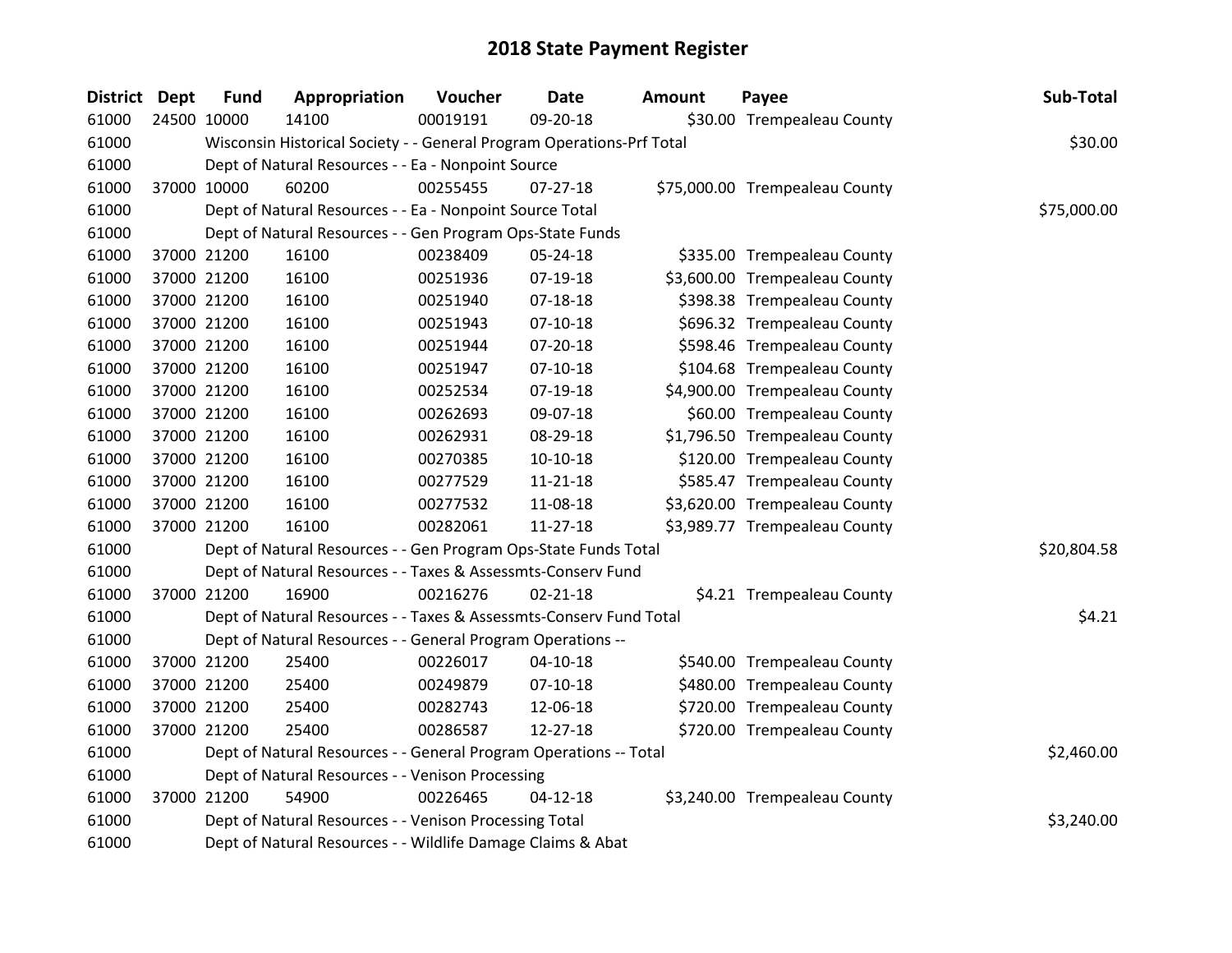| <b>District</b> | <b>Dept</b> | <b>Fund</b> | Appropriation                                                      | Voucher  | <b>Date</b>    | <b>Amount</b> | Payee                           | Sub-Total    |
|-----------------|-------------|-------------|--------------------------------------------------------------------|----------|----------------|---------------|---------------------------------|--------------|
| 61000           | 37000 21200 |             | 55300                                                              | 00226465 | $04 - 12 - 18$ |               | \$21,184.92 Trempealeau County  |              |
| 61000           |             |             | Dept of Natural Resources - - Wildlife Damage Claims & Abat Total  |          |                |               |                                 | \$21,184.92  |
| 61000           |             |             | Dept of Natural Resources - - Resaids - Forest CropInd & Mfl       |          |                |               |                                 |              |
| 61000           |             | 37000 21200 | 56600                                                              | 00267485 | 09-17-18       |               | \$20,894.54 Trempealeau County  |              |
| 61000           |             |             | Dept of Natural Resources - - Resaids - Forest CropInd & Mfl Total |          |                |               |                                 | \$20,894.54  |
| 61000           |             |             | Dept of Natural Resources - - Ra- Snowmobile Trail Areas           |          |                |               |                                 |              |
| 61000           |             | 37000 21200 | 57500                                                              | 00209810 | $01 - 24 - 18$ |               | \$55,500.00 Trempealeau County  |              |
| 61000           |             |             | Dept of Natural Resources - - Ra- Snowmobile Trail Areas Total     |          |                |               |                                 | \$55,500.00  |
| 61000           |             |             | Dept of Natural Resources - - Resaids - Pymt In Lieu Tax Fed       |          |                |               |                                 |              |
| 61000           | 37000 21200 |             | 58400                                                              | 00270450 | $10-01-18$     |               | \$874.00 Trempealeau County     |              |
| 61000           |             |             | Dept of Natural Resources - - Resaids - Pymt In Lieu Tax Fed Total |          |                |               |                                 | \$874.00     |
| 61000           |             |             | Dept of Natural Resources - - Res Acq & Dev - Boating Access       |          |                |               |                                 |              |
| 61000           |             | 37000 21200 | 77500                                                              | 00262689 | 09-11-18       |               | \$9,244.75 Trempealeau County   |              |
| 61000           |             |             | Dept of Natural Resources - - Res Acq & Dev - Boating Access Total |          |                |               |                                 | \$9,244.75   |
| 61000           |             |             | Dept of Natural Resources - - Gpo-Environmental Fund               |          |                |               |                                 |              |
| 61000           |             | 37000 27400 | 46100                                                              | 00241725 | 06-08-18       |               | \$30.00 Trempealeau County      |              |
| 61000           |             | 37000 27400 | 46100                                                              | 00241736 | 06-08-18       |               | \$30.00 Trempealeau County      |              |
| 61000           |             |             | Dept of Natural Resources - - Gpo-Environmental Fund Total         |          |                |               |                                 | \$60.00      |
| 61000           |             |             | Dept of Natural Resources - - Land Acquisition                     |          |                |               |                                 |              |
| 61000           |             | 37000 36300 | TA100                                                              | 00213067 | 02-07-18       |               | \$4.00 Trempealeau County       |              |
| 61000           | 37000 36300 |             | TA100                                                              | 00214942 | $02 - 20 - 18$ |               | \$30.00 Trempealeau County      |              |
| 61000           |             |             | Dept of Natural Resources - - Land Acquisition Total               |          |                |               |                                 | \$34.00      |
| 61000           |             |             | Dept of Natural Resources - - Dnr-Nonpoint Source                  |          |                |               |                                 |              |
| 61000           |             | 37000 36300 | TF100                                                              | 00239177 | 06-04-18       |               | \$104,525.88 Trempealeau County |              |
| 61000           |             | 37000 36300 | TF100                                                              | 00255456 | 07-27-18       |               | \$148,733.27 Trempealeau County |              |
| 61000           | 37000 36300 |             | TF100                                                              | 00280526 | 11-20-18       |               | \$69,550.98 Trempealeau County  |              |
| 61000           |             |             | Dept of Natural Resources - - Dnr-Nonpoint Source Total            |          |                |               |                                 | \$322,810.13 |
| 61000           |             |             | Dept of Natural Resources - - Gpo - Sd Water Loan Prog, Fed        |          |                |               |                                 |              |
| 61000           |             | 37000 57300 | 48200                                                              | 00214905 | $02 - 16 - 18$ |               | \$3,162.50 Trempealeau County   |              |
| 61000           |             | 37000 57300 | 48200                                                              | 00222059 | 04-19-18       |               | \$1,952.00 Trempealeau County   |              |
| 61000           |             | 37000 57300 | 48200                                                              | 00244154 | 06-21-18       |               | \$1,952.00 Trempealeau County   |              |
| 61000           | 37000 57300 |             | 48200                                                              | 00270320 | $10-10-18$     |               | \$1,952.00 Trempealeau County   |              |
| 61000           |             |             | Dept of Natural Resources - - Gpo - Sd Water Loan Prog, Fed Total  |          |                |               |                                 | \$9,018.50   |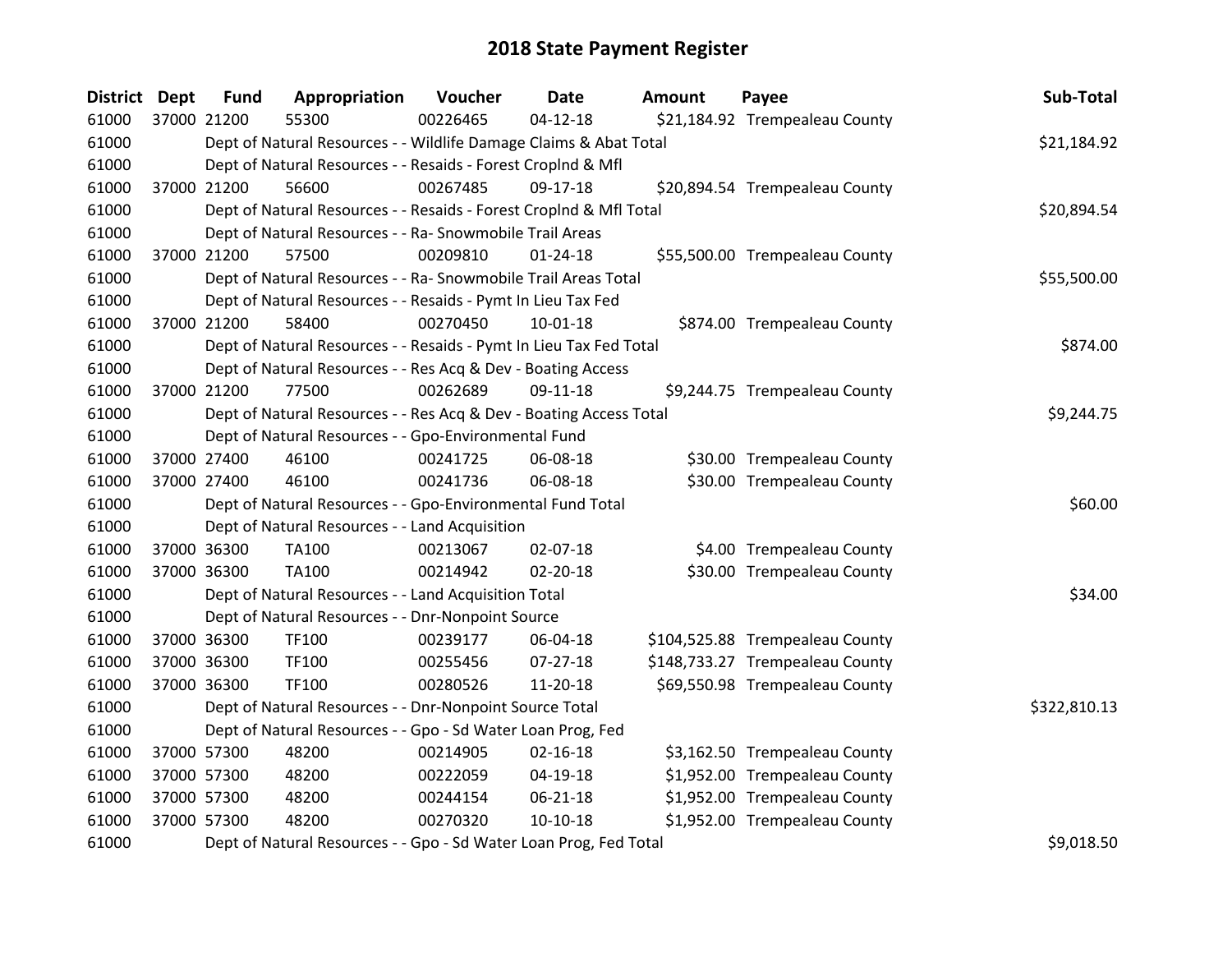| <b>District Dept</b> |             | <b>Fund</b> | Appropriation                                                      | Voucher  | <b>Date</b>    | <b>Amount</b> | Payee                                                                                                         | Sub-Total      |  |  |  |
|----------------------|-------------|-------------|--------------------------------------------------------------------|----------|----------------|---------------|---------------------------------------------------------------------------------------------------------------|----------------|--|--|--|
| 61000                |             |             | Department of Corrections - - Corrections Contracts And Agre       |          |                |               |                                                                                                               |                |  |  |  |
| 61000                | 41000 10000 |             | 11400                                                              | 00205806 | 05-03-18       |               | \$257.30 Trempealeau County                                                                                   |                |  |  |  |
| 61000                | 41000 10000 |             | 11400                                                              | 00208873 | 05-14-18       |               | \$185.30 Trempealeau County                                                                                   |                |  |  |  |
| 61000                | 41000 10000 |             | 11400                                                              | 00219568 | 07-03-18       |               | \$720.44 Trempealeau County                                                                                   |                |  |  |  |
| 61000                | 41000 10000 |             | 11400                                                              | 00222618 | $07-17-18$     |               | \$1,132.12 Trempealeau County                                                                                 |                |  |  |  |
| 61000                | 41000 10000 |             | 11400                                                              | 00233055 | 09-06-18       |               | \$1,595.26 Trempealeau County                                                                                 |                |  |  |  |
| 61000                | 41000 10000 |             | 11400                                                              | 00240155 | 10-09-18       |               | \$566.06 Trempealeau County                                                                                   |                |  |  |  |
| 61000                |             |             | Department of Corrections - - Corrections Contracts And Agre Total |          |                |               |                                                                                                               | \$4,456.48     |  |  |  |
| 61000                |             |             |                                                                    |          |                |               | Department of Corrections - - Reimbursing Counties For Probation, Extended Supervision And Parole Holds       |                |  |  |  |
| 61000                | 41000 10000 |             | 11600                                                              | 00246181 | 11-02-18       |               | \$31,099.20 Trempealeau County                                                                                |                |  |  |  |
| 61000                |             |             |                                                                    |          |                |               | Department of Corrections - - Reimbursing Counties For Probation, Extended Supervision And Parole Holds Total | \$31,099.20    |  |  |  |
| 61000                |             |             | Department of Corrections - - Probation, Parole And Extended       |          |                |               |                                                                                                               |                |  |  |  |
| 61000                | 41000 10000 |             | 18700                                                              | 00246181 | 11-02-18       |               | \$2,340.80 Trempealeau County                                                                                 |                |  |  |  |
| 61000                |             |             | Department of Corrections - - Probation, Parole And Extended Total |          |                |               |                                                                                                               | \$2,340.80     |  |  |  |
| 61000                |             |             | Department of Health Services - - State/Federal Aids               |          |                |               |                                                                                                               |                |  |  |  |
| 61000                | 43500 10000 |             | 00000                                                              | 90808    | $01 - 02 - 18$ |               | \$294,228.00 Trempealeau County                                                                               |                |  |  |  |
| 61000                | 43500 10000 |             | 00000                                                              | 90809    | 02-01-18       |               | \$196,520.00 Trempealeau County                                                                               |                |  |  |  |
| 61000                | 43500 10000 |             | 00000                                                              | 90810    | 03-01-18       |               | \$299,071.00 Trempealeau County                                                                               |                |  |  |  |
| 61000                | 43500 10000 |             | 00000                                                              | 90811    | 03-02-18       |               | \$1,360.00 Trempealeau County                                                                                 |                |  |  |  |
| 61000                | 43500 10000 |             | 00000                                                              | 90812    | 04-02-18       |               | \$73,768.00 Trempealeau County                                                                                |                |  |  |  |
| 61000                | 43500 10000 |             | 00000                                                              | 90813    | 05-01-18       |               | \$109,847.00 Trempealeau County                                                                               |                |  |  |  |
| 61000                | 43500 10000 |             | 00000                                                              | 90814    | 06-01-18       |               | \$722,407.00 Trempealeau County                                                                               |                |  |  |  |
| 61000                | 43500 10000 |             | 00000                                                              | 90815    | 06-12-18       |               | \$13,712.00 Trempealeau County                                                                                |                |  |  |  |
| 61000                | 43500 10000 |             | 00000                                                              | 90900    | 07-02-18       |               | \$506,681.00 Trempealeau County                                                                               |                |  |  |  |
| 61000                | 43500 10000 |             | 00000                                                              | 90901    | 08-01-18       |               | \$328,367.00 Trempealeau County                                                                               |                |  |  |  |
| 61000                | 43500 10000 |             | 00000                                                              | 90902    | 09-04-18       |               | \$392,914.00 Trempealeau County                                                                               |                |  |  |  |
| 61000                | 43500 10000 |             | 00000                                                              | 90903    | 10-01-18       |               | \$224,985.00 Trempealeau County                                                                               |                |  |  |  |
| 61000                | 43500 10000 |             | 00000                                                              | 90904    | 11-01-18       |               | \$212,261.00 Trempealeau County                                                                               |                |  |  |  |
| 61000                | 43500 10000 |             | 00000                                                              | 90905    | 12-03-18       |               | \$311,435.00 Trempealeau County                                                                               |                |  |  |  |
| 61000                |             |             | Department of Health Services - - State/Federal Aids Total         |          |                |               |                                                                                                               | \$3,687,556.00 |  |  |  |
| 61000                |             |             | Department of Health Services - - General Program Operations       |          |                |               |                                                                                                               |                |  |  |  |
| 61000                | 43500 10000 |             | 10100                                                              | 00176257 | $01 - 12 - 18$ |               | \$7.35 Trempealeau County                                                                                     |                |  |  |  |
| 61000                |             |             | Department of Health Services - - General Program Operations Total |          |                |               |                                                                                                               | \$7.35         |  |  |  |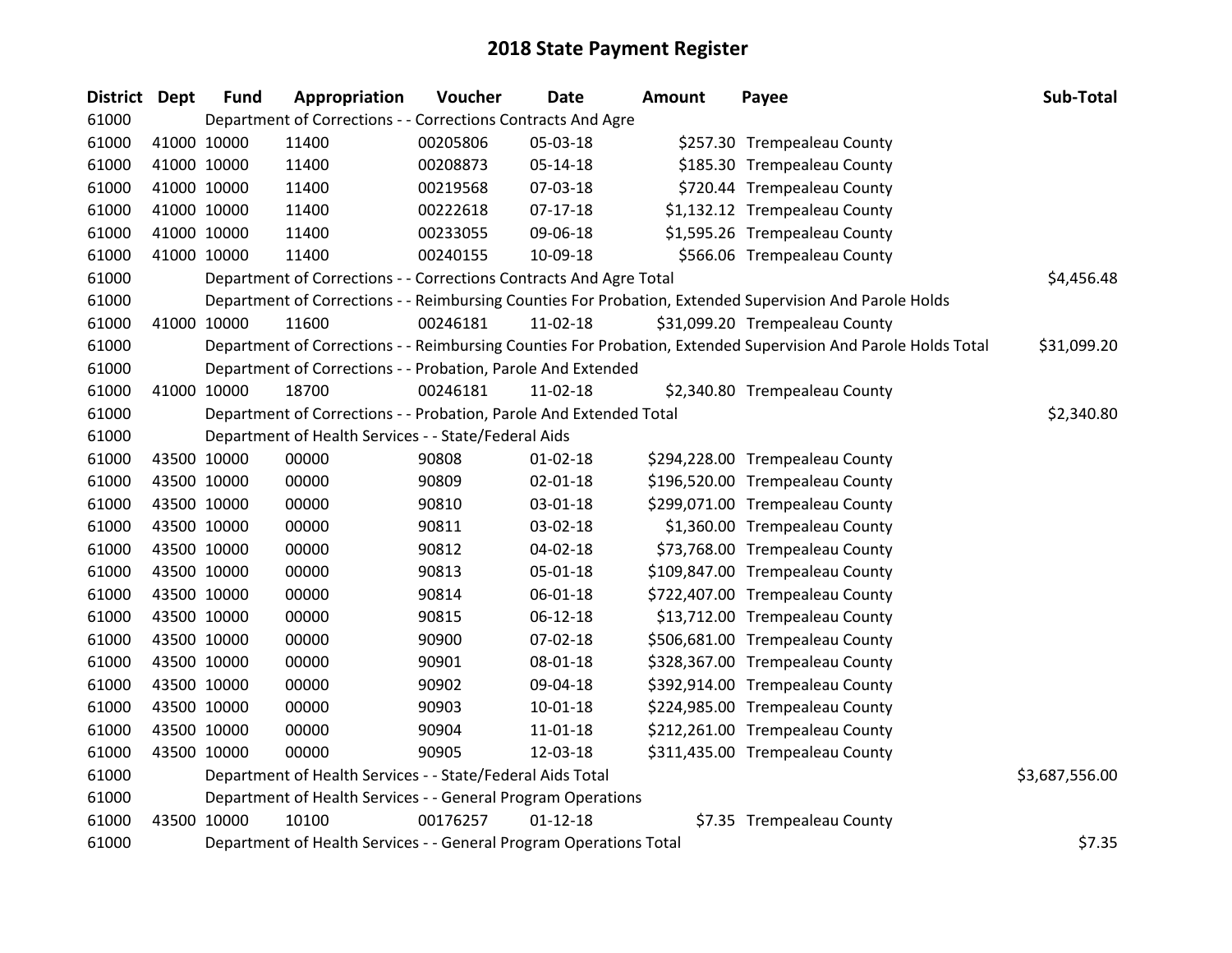| District Dept | <b>Fund</b> | Appropriation                                                          | Voucher  | <b>Date</b>    | Amount | Payee                         | Sub-Total  |
|---------------|-------------|------------------------------------------------------------------------|----------|----------------|--------|-------------------------------|------------|
| 61000         |             | Department of Health Services - - Public Health Dispensaries And       |          |                |        |                               |            |
| 61000         | 43500 10000 | 10700                                                                  | 00176257 | $01 - 12 - 18$ |        | \$188.99 Trempealeau County   |            |
| 61000         | 43500 10000 | 10700                                                                  | 00210357 | 06-06-18       |        | \$141.65 Trempealeau County   |            |
| 61000         | 43500 10000 | 10700                                                                  | 00220622 | $07 - 25 - 18$ |        | \$141.75 Trempealeau County   |            |
| 61000         |             | Department of Health Services - - Public Health Dispensaries And Total |          |                |        |                               | \$472.39   |
| 61000         |             | Department of Health Services - - Federal Wic Operations               |          |                |        |                               |            |
| 61000         | 43500 10000 | 14800                                                                  | 00186228 | $02 - 23 - 18$ |        | \$720.00 Trempealeau County   |            |
| 61000         |             | Department of Health Services - - Federal Wic Operations Total         |          |                |        |                               | \$720.00   |
| 61000         |             | Department of Health Services - - Federal Projects Operations          |          |                |        |                               |            |
| 61000         | 43500 10000 | 14900                                                                  | 00205066 | 05-18-18       |        | \$89.84 Trempealeau County    |            |
| 61000         | 43500 10000 | 14900                                                                  | 00212258 | 06-28-18       |        | \$4,116.42 Trempealeau County |            |
| 61000         |             | Department of Health Services - - Federal Projects Operations Total    |          |                |        |                               | \$4,206.26 |
| 61000         |             | Department of Health Services - - General Program Operations           |          |                |        |                               |            |
| 61000         | 43500 10000 | 40100                                                                  | 00182058 | $01 - 24 - 18$ |        | \$1.50 Trempealeau County     |            |
| 61000         | 43500 10000 | 40100                                                                  | 00183439 | 01-31-18       |        | \$1.50 Trempealeau County     |            |
| 61000         | 43500 10000 | 40100                                                                  | 00183450 | $01 - 31 - 18$ |        | \$1.50 Trempealeau County     |            |
| 61000         | 43500 10000 | 40100                                                                  | 00199172 | $04 - 13 - 18$ |        | \$1.50 Trempealeau County     |            |
| 61000         | 43500 10000 | 40100                                                                  | 00199179 | $04 - 13 - 18$ |        | \$1.50 Trempealeau County     |            |
| 61000         | 43500 10000 | 40100                                                                  | 00200387 | $04 - 18 - 18$ |        | \$1.50 Trempealeau County     |            |
| 61000         | 43500 10000 | 40100                                                                  | 00231887 | 09-12-18       |        | \$1.50 Trempealeau County     |            |
| 61000         | 43500 10000 | 40100                                                                  | 00243680 | 11-07-18       |        | \$1.00 Trempealeau County     |            |
| 61000         | 43500 10000 | 40100                                                                  | 00243682 | 11-07-18       |        | \$1.50 Trempealeau County     |            |
| 61000         | 43500 10000 | 40100                                                                  | 00243687 | 11-07-18       |        | \$15.00 Trempealeau County    |            |
| 61000         |             | Department of Health Services - - General Program Operations Total     |          |                |        |                               | \$28.00    |
| 61000         |             | Department of Health Services - - Medical Assistance State Admin       |          |                |        |                               |            |
| 61000         | 43500 10000 | 44000                                                                  | 00182058 | $01 - 24 - 18$ |        | \$1.50 Trempealeau County     |            |
| 61000         | 43500 10000 | 44000                                                                  | 00183439 | $01 - 31 - 18$ |        | \$1.50 Trempealeau County     |            |
| 61000         | 43500 10000 | 44000                                                                  | 00183450 | $01 - 31 - 18$ |        | \$1.50 Trempealeau County     |            |
| 61000         | 43500 10000 | 44000                                                                  | 00199172 | $04 - 13 - 18$ |        | \$1.50 Trempealeau County     |            |
| 61000         | 43500 10000 | 44000                                                                  | 00199179 | $04 - 13 - 18$ |        | \$1.50 Trempealeau County     |            |
| 61000         | 43500 10000 | 44000                                                                  | 00200387 | 04-18-18       |        | \$1.50 Trempealeau County     |            |
| 61000         | 43500 10000 | 44000                                                                  | 00231887 | 09-12-18       |        | \$1.50 Trempealeau County     |            |
| 61000         | 43500 10000 | 44000                                                                  | 00243680 | 11-07-18       |        | \$1.00 Trempealeau County     |            |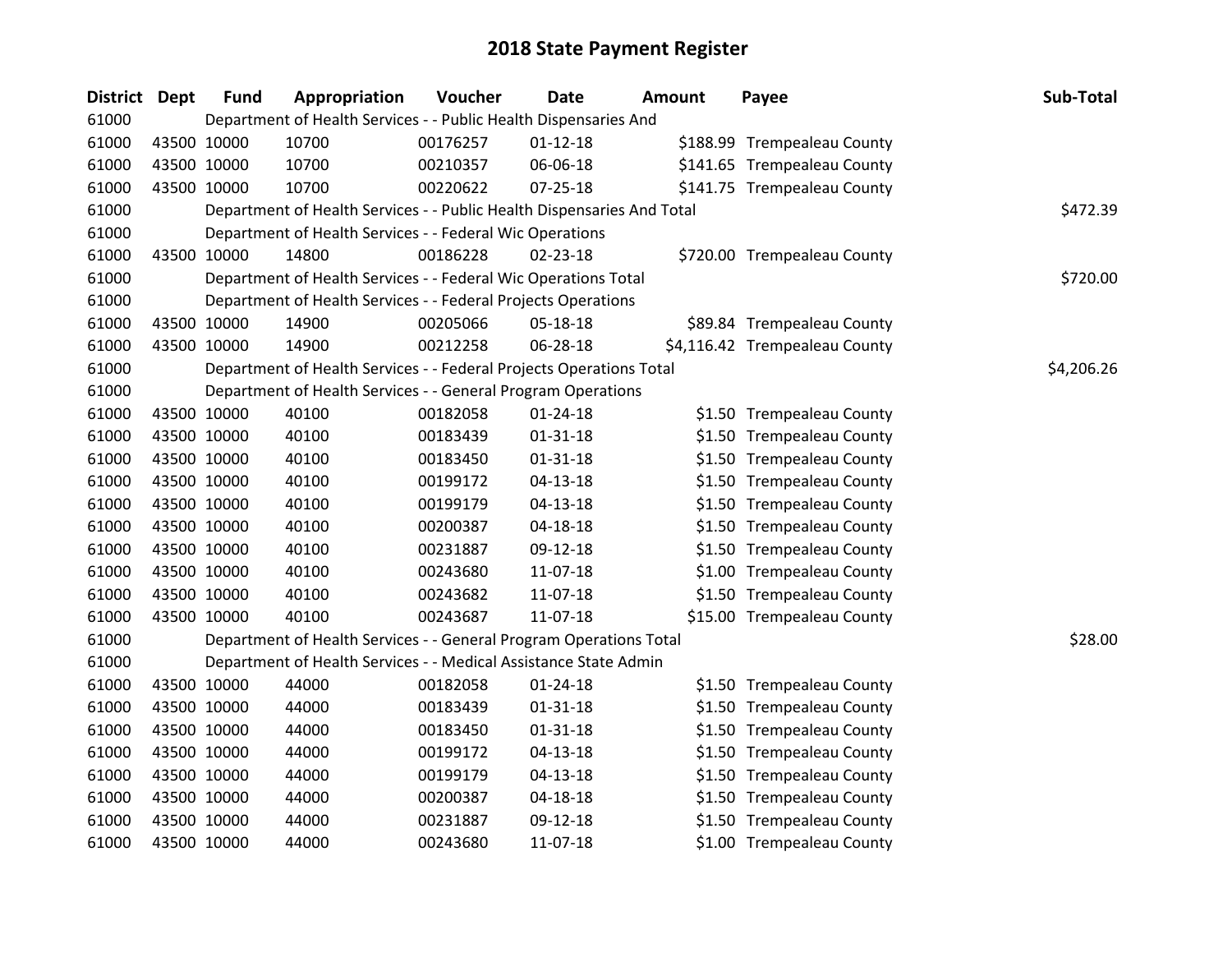| <b>District Dept</b> | <b>Fund</b> | Appropriation                                                          | Voucher  | <b>Date</b>    | <b>Amount</b> | Payee                           | Sub-Total |
|----------------------|-------------|------------------------------------------------------------------------|----------|----------------|---------------|---------------------------------|-----------|
| 61000                | 43500 10000 | 44000                                                                  | 00243682 | 11-07-18       |               | \$1.50 Trempealeau County       |           |
| 61000                | 43500 10000 | 44000                                                                  | 00243687 | 11-07-18       |               | \$15.00 Trempealeau County      |           |
| 61000                |             | Department of Health Services - - Medical Assistance State Admin Total |          |                |               |                                 | \$28.00   |
| 61000                |             | Dept of Children and Families - - Fees For Administrative Servic       |          |                |               |                                 |           |
| 61000                | 43700 10000 | 23100                                                                  | 00033826 | $01 - 19 - 18$ |               | \$95.00 Trempealeau County      |           |
| 61000                | 43700 10000 | 23100                                                                  | 00038286 | 04-18-18       |               | \$90.00 Trempealeau County      |           |
| 61000                | 43700 10000 | 23100                                                                  | 00042347 | $07-17-18$     |               | \$30.00 Trempealeau County      |           |
| 61000                | 43700 10000 | 23100                                                                  | 00045814 | $10 - 18 - 18$ |               | \$30.00 Trempealeau County      |           |
| 61000                |             | Dept of Children and Families - - Fees For Administrative Servic Total |          |                |               |                                 | \$245.00  |
| 61000                |             | Dept of Children and Families - - General Aids                         |          |                |               |                                 |           |
| 61000                | 43700 10000 | 99000                                                                  | 00033758 | $01 - 22 - 18$ |               | \$4,750.48 Trempealeau County   |           |
| 61000                | 43700 10000 | 99000                                                                  | 00034142 | 01-30-18       |               | \$90,554.55 Trempealeau County  |           |
| 61000                | 43700 10000 | 99000                                                                  | 00034637 | $02 - 12 - 18$ |               | \$12,259.91 Trempealeau County  |           |
| 61000                | 43700 10000 | 99000                                                                  | 00034882 | 02-21-18       |               | \$221.25 Trempealeau County     |           |
| 61000                | 43700 10000 | 99000                                                                  | 00035035 | 02-21-18       |               | \$196.20 Trempealeau County     |           |
| 61000                | 43700 10000 | 99000                                                                  | 00035138 | $02 - 21 - 18$ |               | \$582.74 Trempealeau County     |           |
| 61000                | 43700 10000 | 99000                                                                  | 00035268 | $02 - 22 - 18$ |               | \$485.45 Trempealeau County     |           |
| 61000                | 43700 10000 | 99000                                                                  | 00035668 | 03-05-18       |               | \$35,838.00 Trempealeau County  |           |
| 61000                | 43700 10000 | 99000                                                                  | 00036860 | 03-28-18       |               | \$939.00 Trempealeau County     |           |
| 61000                | 43700 10000 | 99000                                                                  | 00036976 | 03-30-18       |               | \$15,758.75 Trempealeau County  |           |
| 61000                | 43700 10000 | 99000                                                                  | 00037814 | 04-09-18       |               | \$72,522.13 Trempealeau County  |           |
| 61000                | 43700 10000 | 99000                                                                  | 00038407 | 04-20-18       |               | \$81,390.86 Trempealeau County  |           |
| 61000                | 43700 10000 | 99000                                                                  | 00038833 | 04-30-18       |               | \$125,091.88 Trempealeau County |           |
| 61000                | 43700 10000 | 99000                                                                  | 00038879 | 04-30-18       |               | \$80.42 Trempealeau County      |           |
| 61000                | 43700 10000 | 99000                                                                  | 00039210 | 05-07-18       |               | \$29,012.24 Trempealeau County  |           |
| 61000                | 43700 10000 | 99000                                                                  | 00040630 | 06-05-18       |               | \$23,360.95 Trempealeau County  |           |
| 61000                | 43700 10000 | 99000                                                                  | 00041811 | 07-05-18       |               | \$28,124.70 Trempealeau County  |           |
| 61000                | 43700 10000 | 99000                                                                  | 00042825 | 07-31-18       |               | \$94,676.51 Trempealeau County  |           |
| 61000                | 43700 10000 | 99000                                                                  | 00043031 | 08-03-18       |               | \$1,423.00 Trempealeau County   |           |
| 61000                | 43700 10000 | 99000                                                                  | 00043121 | 08-06-18       |               | \$15,617.55 Trempealeau County  |           |
| 61000                | 43700 10000 | 99000                                                                  | 00043497 | 08-16-18       |               | \$3,505.31 Trempealeau County   |           |
| 61000                | 43700 10000 | 99000                                                                  | 00043563 | 08-17-18       |               | \$4,372.00 Trempealeau County   |           |
| 61000                | 43700 10000 | 99000                                                                  | 00043999 | 08-29-18       |               | \$342,983.00 Trempealeau County |           |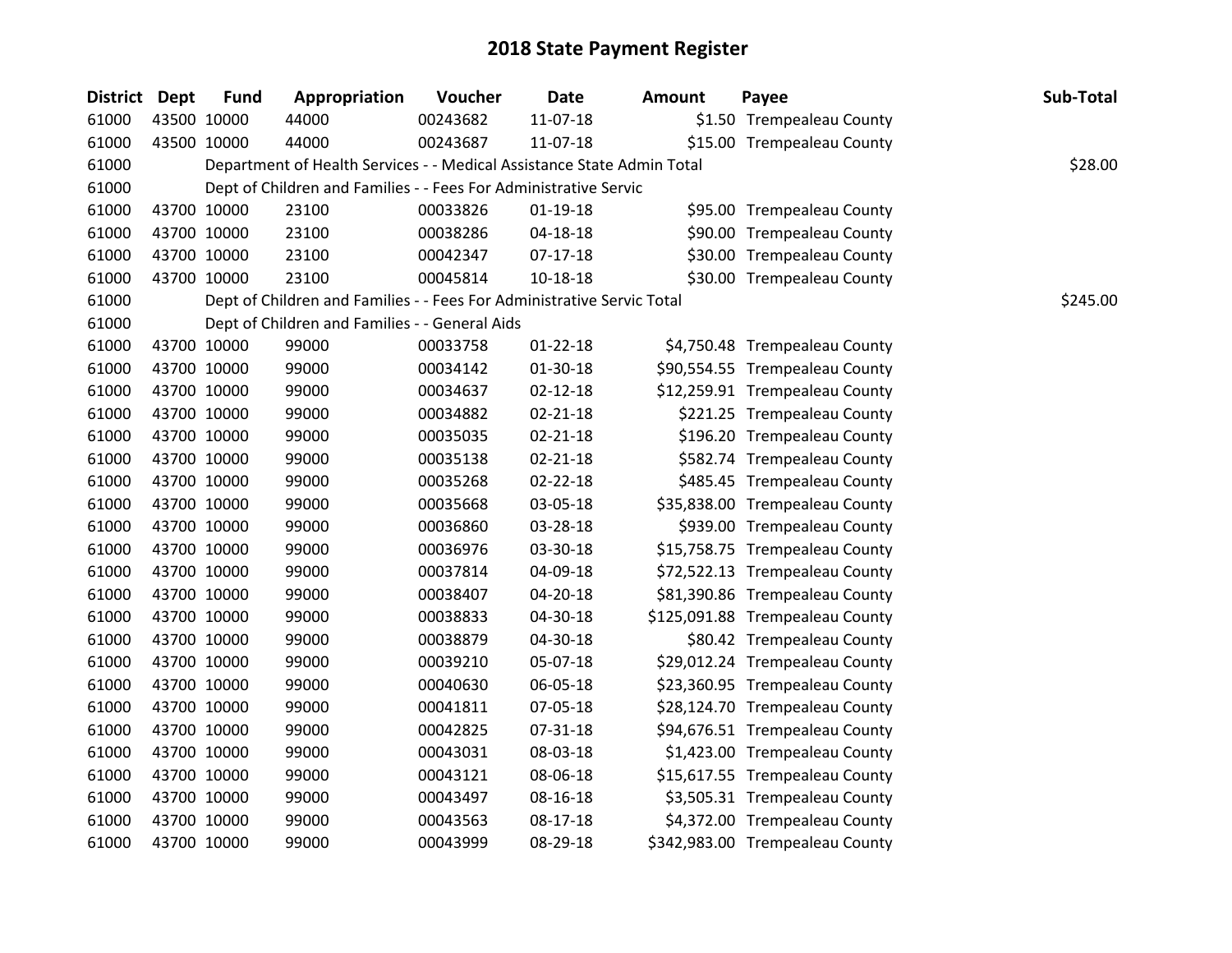| District Dept |             | <b>Fund</b> | Appropriation                                                       | Voucher  | <b>Date</b> | <b>Amount</b> | Payee                          | Sub-Total      |
|---------------|-------------|-------------|---------------------------------------------------------------------|----------|-------------|---------------|--------------------------------|----------------|
| 61000         |             | 43700 10000 | 99000                                                               | 00044084 | 08-30-18    |               | \$18,899.00 Trempealeau County |                |
| 61000         |             | 43700 10000 | 99000                                                               | 00044192 | 09-05-18    |               | \$40,660.18 Trempealeau County |                |
| 61000         |             | 43700 10000 | 99000                                                               | 00044441 | 09-11-18    |               | \$1,120.00 Trempealeau County  |                |
| 61000         |             | 43700 10000 | 99000                                                               | 00045401 | 10-05-18    |               | \$11,698.02 Trempealeau County |                |
| 61000         |             | 43700 10000 | 99000                                                               | 00046222 | 10-30-18    |               | \$98,994.05 Trempealeau County |                |
| 61000         |             | 43700 10000 | 99000                                                               | 00046536 | 11-05-18    |               | \$397.24 Trempealeau County    |                |
| 61000         |             | 43700 10000 | 99000                                                               | 00046576 | 11-05-18    |               | \$3,252.00 Trempealeau County  |                |
| 61000         |             | 43700 10000 | 99000                                                               | 00047488 | 12-03-18    |               | \$3,859.09 Trempealeau County  |                |
| 61000         |             | 43700 10000 | 99000                                                               | 00047593 | 12-05-18    |               | \$3,749.42 Trempealeau County  |                |
| 61000         |             | 43700 10000 | 99000                                                               | 00048046 | 12-21-18    |               | \$5,368.42 Trempealeau County  |                |
| 61000         |             | 43700 10000 | 99000                                                               | 00048195 | 12-27-18    |               | \$79.90 Trempealeau County     |                |
| 61000         |             |             | Dept of Children and Families - - General Aids Total                |          |             |               |                                | \$1,171,824.20 |
| 61000         |             |             | Dept of Workforce Development - - Ui Admin Fed                      |          |             |               |                                |                |
| 61000         |             | 44500 10000 | 15100                                                               | 00142164 | 01-03-18    |               | \$45.00 Trempealeau County     |                |
| 61000         |             | 44500 10000 | 15100                                                               | 00146845 | 02-02-18    |               | \$35.00 Trempealeau County     |                |
| 61000         |             | 44500 10000 | 15100                                                               | 00152430 | 03-02-18    |               | \$40.00 Trempealeau County     |                |
| 61000         |             | 44500 10000 | 15100                                                               | 00157741 | 04-03-18    |               | \$20.00 Trempealeau County     |                |
| 61000         |             | 44500 10000 | 15100                                                               | 00163060 | 05-02-18    |               | \$20.00 Trempealeau County     |                |
| 61000         |             | 44500 10000 | 15100                                                               | 00168136 | 06-04-18    |               | \$10.00 Trempealeau County     |                |
| 61000         |             | 44500 10000 | 15100                                                               | 00173138 | 07-03-18    |               | \$40.00 Trempealeau County     |                |
| 61000         |             | 44500 10000 | 15100                                                               | 00178384 | 08-02-18    |               | \$35.00 Trempealeau County     |                |
| 61000         |             | 44500 10000 | 15100                                                               | 00183441 | 09-05-18    |               | \$5.00 Trempealeau County      |                |
| 61000         |             | 44500 10000 | 15100                                                               | 00188588 | $10-02-18$  |               | \$10.00 Trempealeau County     |                |
| 61000         |             | 44500 10000 | 15100                                                               | 00194650 | 11-02-18    |               | \$80.00 Trempealeau County     |                |
| 61000         |             | 44500 10000 | 15100                                                               | 00199631 | 12-04-18    |               | \$35.00 Trempealeau County     |                |
| 61000         |             |             | Dept of Workforce Development - - Ui Admin Fed Total                |          |             |               |                                | \$375.00       |
| 61000         |             |             | Dept of Workforce Development - - Work Injury Supplementa Ben       |          |             |               |                                |                |
| 61000         |             | 44500 22600 | 17800                                                               | 00201458 | 12-17-18    |               | \$11,625.44 Trempealeau County |                |
| 61000         |             |             | Dept of Workforce Development - - Work Injury Supplementa Ben Total |          |             |               |                                | \$11,625.44    |
| 61000         |             |             | Dept of Workforce Development - - Wc Ops Uninsured Emplyr Admin     |          |             |               |                                |                |
| 61000         |             | 44500 22700 | 17700                                                               | 00150860 | 02-22-18    |               | \$10.00 Trempealeau County     |                |
| 61000         |             | 44500 22700 | 17700                                                               | 00150861 | 02-22-18    |               | \$20.00 Trempealeau County     |                |
| 61000         | 44500 22700 |             | 17700                                                               | 00195446 | 11-07-18    |               | \$5.00 Trempealeau County      |                |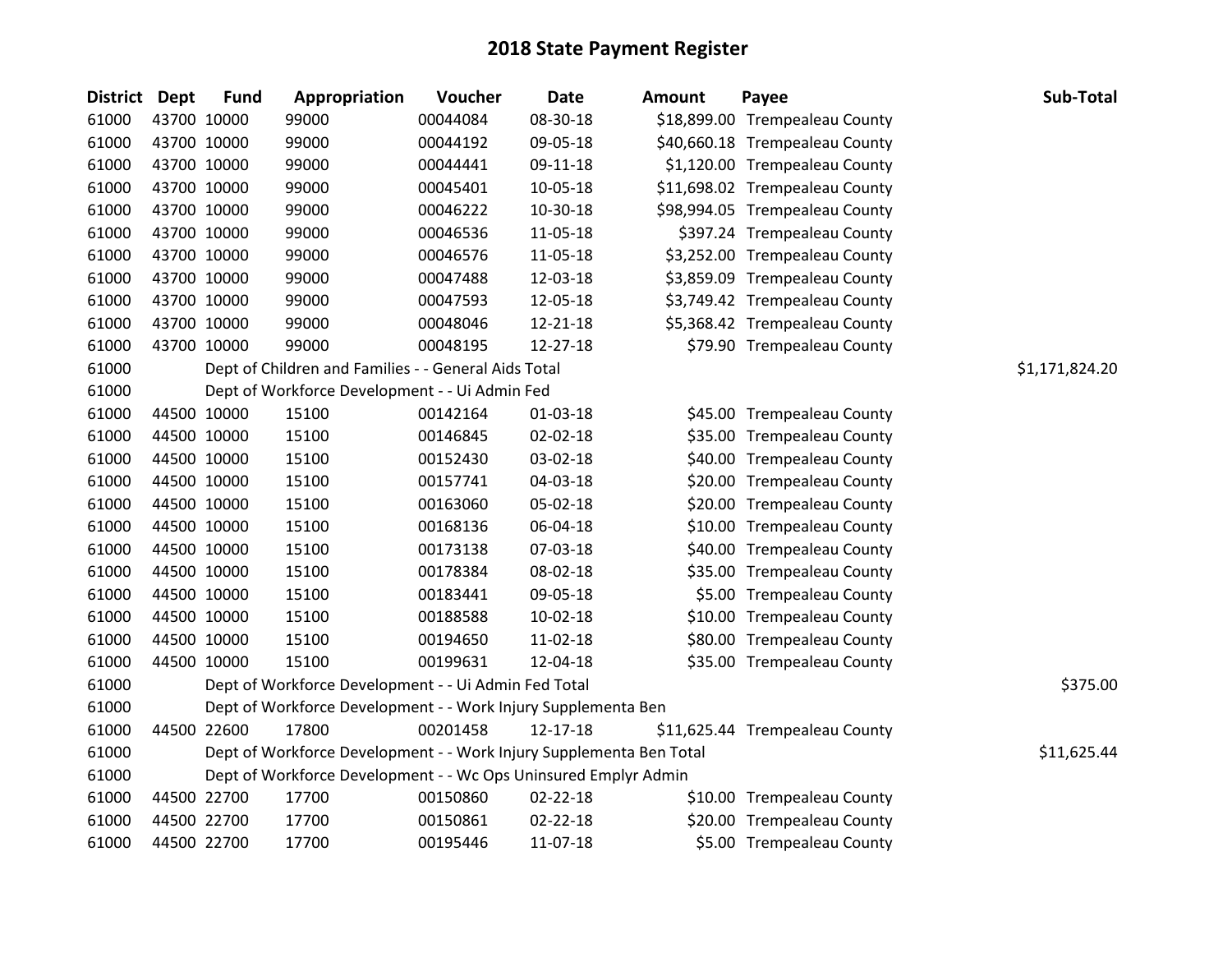| <b>District Dept</b> |             | <b>Fund</b> | Appropriation                                                         | Voucher  | <b>Date</b>    | Amount | Payee                          | Sub-Total   |
|----------------------|-------------|-------------|-----------------------------------------------------------------------|----------|----------------|--------|--------------------------------|-------------|
| 61000                |             | 44500 22700 | 17700                                                                 | 00195447 | 11-09-18       |        | \$30.00 Trempealeau County     |             |
| 61000                |             |             | Dept of Workforce Development - - Wc Ops Uninsured Emplyr Admin Total |          |                |        |                                | \$65.00     |
| 61000                |             |             | Department of Justice - - Crime Laboratories, Dna                     |          |                |        |                                |             |
| 61000                | 45500 10000 |             | 22100                                                                 | 00049035 | 07-19-18       |        | \$1,270.00 Trempealeau County  |             |
| 61000                |             |             | Department of Justice - - Crime Laboratories, Dna Total               |          |                |        |                                | \$1,270.00  |
| 61000                |             |             | Department of Justice - - Law Enforcement Train, Local                |          |                |        |                                |             |
| 61000                | 45500 10000 |             | 23100                                                                 | 00051650 | 09-21-18       |        | \$2,147.11 Trempealeau County  |             |
| 61000                |             | 45500 10000 | 23100                                                                 | 00053772 | $10 - 25 - 18$ |        | \$6,080.00 Trempealeau County  |             |
| 61000                |             |             | Department of Justice - - Law Enforcement Train, Local Total          |          |                |        |                                | \$8,227.11  |
| 61000                |             |             | Department of Justice - - Alt Prosecution Alcohol Drugs               |          |                |        |                                |             |
| 61000                |             | 45500 10000 | 27100                                                                 | 00042365 | $03 - 01 - 18$ |        | \$11,096.46 Trempealeau County |             |
| 61000                |             | 45500 10000 | 27100                                                                 | 00050284 | 08-14-18       |        | \$13,993.85 Trempealeau County |             |
| 61000                | 45500 10000 |             | 27100                                                                 | 00051026 | 09-04-18       |        | \$30,575.79 Trempealeau County |             |
| 61000                | 45500 10000 |             | 27100                                                                 | 00054684 | 11-05-18       |        | \$35,577.49 Trempealeau County |             |
| 61000                |             |             | Department of Justice - - Alt Prosecution Alcohol Drugs Total         |          | \$91,243.59    |        |                                |             |
| 61000                |             |             | Department of Justice - - Alternatives To Prosecution                 |          |                |        |                                |             |
| 61000                | 45500 10000 |             | 28500                                                                 | 00042365 | $03 - 01 - 18$ |        | \$12,513.03 Trempealeau County |             |
| 61000                |             |             | Department of Justice - - Alternatives To Prosecution Total           |          |                |        |                                | \$12,513.03 |
| 61000                |             |             | Department of Justice - - Crime Victim Witness Assist                 |          |                |        |                                |             |
| 61000                | 45500 10000 |             | 53200                                                                 | 00043082 | 03-06-18       |        | \$15,680.96 Trempealeau County |             |
| 61000                |             | 45500 10000 | 53200                                                                 | 00049141 | 07-19-18       |        | \$13,684.86 Trempealeau County |             |
| 61000                |             |             | Department of Justice - - Crime Victim Witness Assist Total           |          |                |        |                                | \$29,365.82 |
| 61000                |             |             | Department of Military Affairs - - Disaster Recovery Aid              |          |                |        |                                |             |
| 61000                |             | 46500 10000 | 30500                                                                 | 00047273 | 08-03-18       |        | \$5,561.89 Trempealeau County  |             |
| 61000                |             | 46500 10000 | 30500                                                                 | 00051242 | 10-30-18       |        | \$12,054.70 Trempealeau County |             |
| 61000                |             |             | Department of Military Affairs - - Disaster Recovery Aid Total        |          |                |        |                                | \$17,616.59 |
| 61000                |             |             | Department of Military Affairs - - Local Emer Planning Grants         |          |                |        |                                |             |
| 61000                |             | 46500 10000 | 33700                                                                 | 00038226 | 01-30-18       |        | \$7,489.89 Trempealeau County  |             |
| 61000                | 46500 10000 |             | 33700                                                                 | 00045748 | 07-02-18       |        | \$6,976.53 Trempealeau County  |             |
| 61000                |             |             | Department of Military Affairs - - Local Emer Planning Grants Total   |          |                |        |                                | \$14,466.42 |
| 61000                |             |             | Department of Military Affairs - - Federal Aid, Local Assistance      |          |                |        |                                |             |
| 61000                | 46500 10000 |             | 34200                                                                 | 00038111 | 01-30-18       |        | \$17,684.36 Trempealeau County |             |
| 61000                | 46500 10000 |             | 34200                                                                 | 00047273 | 08-03-18       |        | \$33,371.31 Trempealeau County |             |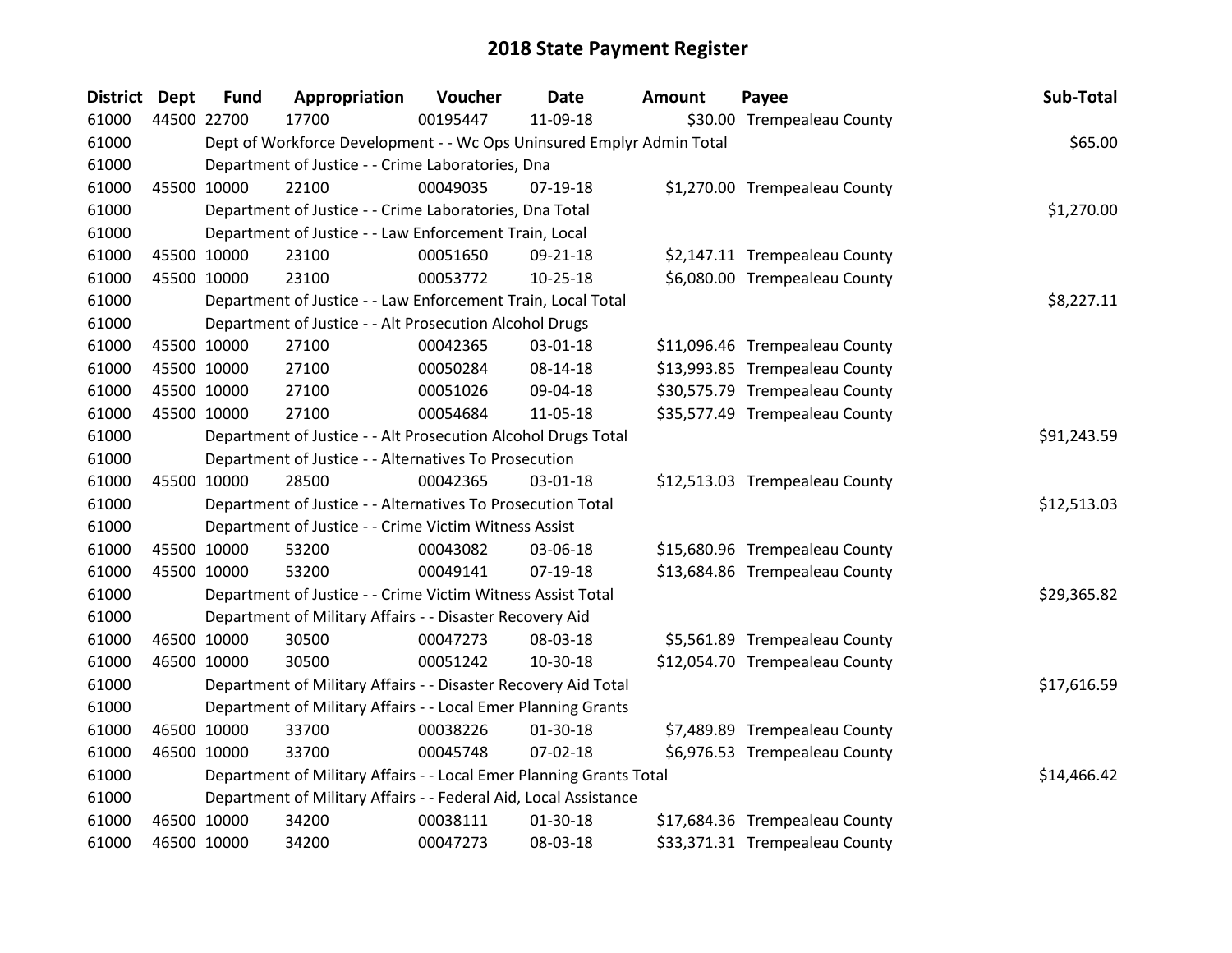| <b>District</b> | <b>Dept</b> | <b>Fund</b> | Appropriation                                                          | Voucher    | <b>Date</b>    | <b>Amount</b> | Payee                             | Sub-Total      |
|-----------------|-------------|-------------|------------------------------------------------------------------------|------------|----------------|---------------|-----------------------------------|----------------|
| 61000           |             | 46500 10000 | 34200                                                                  | 00048223   | 08-29-18       |               | \$17,645.40 Trempealeau County    |                |
| 61000           |             | 46500 10000 | 34200                                                                  | 00051242   | 10-30-18       |               | \$72,328.19 Trempealeau County    |                |
| 61000           |             |             | Department of Military Affairs - - Federal Aid, Local Assistance Total |            |                |               |                                   | \$141,029.26   |
| 61000           |             |             | Department of Veterans Affairs - - Grants To Counties                  |            |                |               |                                   |                |
| 61000           |             | 48500 15200 | 12700                                                                  | 00043070   | $02 - 16 - 18$ |               | \$1,000.00 Trempealeau County     |                |
| 61000           |             |             | Department of Veterans Affairs - - Grants To Counties Total            |            |                |               |                                   | \$1,000.00     |
| 61000           |             |             | Department of Veterans Affairs - - County Grants                       |            |                |               |                                   |                |
| 61000           |             | 48500 58200 | 26700                                                                  | 00043070   | $02 - 16 - 18$ |               | \$4,500.00 Trempealeau County     |                |
| 61000           |             |             | Department of Veterans Affairs - - County Grants Total                 |            |                |               |                                   | \$4,500.00     |
| 61000           |             |             | Department of Veterans Affairs - - Veterans Transportation Grant       |            |                |               |                                   |                |
| 61000           |             | 48500 58200 | 28000                                                                  | 00056422   | $11 - 16 - 18$ |               | \$6,497.68 Trempealeau County     |                |
| 61000           |             |             | Department of Veterans Affairs - - Veterans Transportation Grant Total |            |                |               |                                   | \$6,497.68     |
| 61000           |             |             | Department of Veterans Affairs - - County Grants                       |            |                |               |                                   |                |
| 61000           |             | 48500 58300 | 37000                                                                  | 00043070   | $02 - 16 - 18$ |               | \$4,500.00 Trempealeau County     |                |
| 61000           |             |             | Department of Veterans Affairs - - County Grants Total                 | \$4,500.00 |                |               |                                   |                |
| 61000           |             |             | Department of Administration - - Federal Aid, Local Assistance         |            |                |               |                                   |                |
| 61000           |             | 50500 10000 | 15500                                                                  | 00070030   | $01 - 16 - 18$ |               | \$1,890.32 Trempealeau County     |                |
| 61000           |             | 50500 10000 | 15500                                                                  | 00071340   | 01-29-18       |               | \$2,162.66 Trempealeau County     |                |
| 61000           |             | 50500 10000 | 15500                                                                  | 00072690   | $02 - 14 - 18$ |               | \$2,439.58 Trempealeau County     |                |
| 61000           |             | 50500 10000 | 15500                                                                  | 00073915   | 02-28-18       |               | \$1,841.54 Trempealeau County     |                |
| 61000           |             | 50500 10000 | 15500                                                                  | 00076290   | 03-28-18       |               | \$2,090.53 Trempealeau County     |                |
| 61000           |             | 50500 10000 | 15500                                                                  | 00080176   | 05-14-18       |               | \$1,244.66 Trempealeau County     |                |
| 61000           |             | 50500 10000 | 15500                                                                  | 00082685   | 06-14-18       |               | \$2,166.98 Trempealeau County     |                |
| 61000           |             | 50500 10000 | 15500                                                                  | 00083964   | 06-28-18       |               | \$1,647.82 Trempealeau County     |                |
| 61000           |             | 50500 10000 | 15500                                                                  | 00085813   | 07-30-18       |               | \$794.30 Trempealeau County       |                |
| 61000           |             | 50500 10000 | 15500                                                                  | 00088324   | 09-14-18       |               | \$2,727.01 Trempealeau County     |                |
| 61000           |             | 50500 10000 | 15500                                                                  | 00089332   | 09-28-18       |               | \$2,473.25 Trempealeau County     |                |
| 61000           |             | 50500 10000 | 15500                                                                  | 00090343   | $10 - 15 - 18$ |               | \$5,187.29 Trempealeau County     |                |
| 61000           |             | 50500 10000 | 15500                                                                  | 00092067   | $11 - 14 - 18$ |               | \$3,268.06 Trempealeau County     |                |
| 61000           |             |             | Department of Administration - - Federal Aid, Local Assistance Total   |            |                |               |                                   | \$29,934.00    |
| 61000           |             |             | Department of Administration - - Hv Trans Ln Environ Impact Fee        |            |                |               |                                   |                |
| 61000           |             | 50500 10000 | 17500                                                                  | 00073248   | $02 - 22 - 18$ |               | \$1,237,958.00 Trempealeau County |                |
| 61000           |             |             | Department of Administration - - Hv Trans Ln Environ Impact Fee Total  |            |                |               |                                   | \$1,237,958.00 |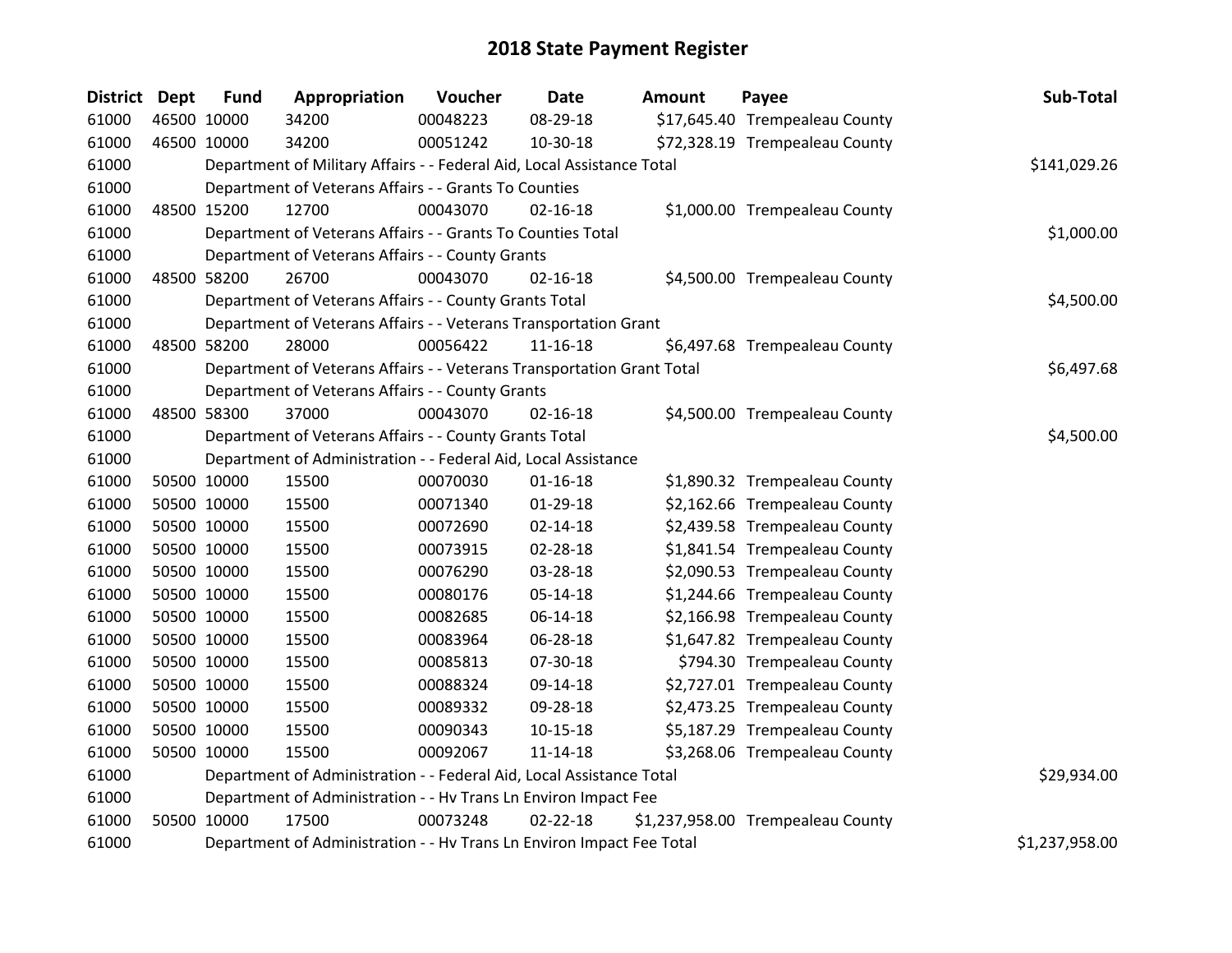| <b>District</b> | <b>Dept</b> | <b>Fund</b> | Appropriation                                                         | Voucher  | Date           | <b>Amount</b> | Payee                          | Sub-Total    |
|-----------------|-------------|-------------|-----------------------------------------------------------------------|----------|----------------|---------------|--------------------------------|--------------|
| 61000           |             |             | Department of Administration - - Low-Income Assistance Grants         |          |                |               |                                |              |
| 61000           |             | 50500 23500 | 37100                                                                 | 00070030 | $01 - 16 - 18$ |               | \$232.21 Trempealeau County    |              |
| 61000           |             | 50500 23500 | 37100                                                                 | 00071340 | 01-29-18       |               | \$1,906.86 Trempealeau County  |              |
| 61000           |             | 50500 23500 | 37100                                                                 | 00072690 | 02-14-18       |               | \$3,375.60 Trempealeau County  |              |
| 61000           |             | 50500 23500 | 37100                                                                 | 00073915 | 02-28-18       |               | \$1,495.45 Trempealeau County  |              |
| 61000           |             | 50500 23500 | 37100                                                                 | 00076290 | 03-28-18       |               | \$1,405.62 Trempealeau County  |              |
| 61000           |             | 50500 23500 | 37100                                                                 | 00080176 | 05-14-18       |               | \$2,311.33 Trempealeau County  |              |
| 61000           |             | 50500 23500 | 37100                                                                 | 00082685 | 06-14-18       |               | \$1,856.98 Trempealeau County  |              |
| 61000           |             | 50500 23500 | 37100                                                                 | 00083964 | 06-28-18       |               | \$1,999.46 Trempealeau County  |              |
| 61000           |             | 50500 23500 | 37100                                                                 | 00085813 | 07-30-18       |               | \$2,006.16 Trempealeau County  |              |
| 61000           |             | 50500 23500 | 37100                                                                 | 00088324 | 09-14-18       |               | \$692.19 Trempealeau County    |              |
| 61000           |             | 50500 23500 | 37100                                                                 | 00089332 | 09-28-18       |               | \$590.42 Trempealeau County    |              |
| 61000           |             | 50500 23500 | 37100                                                                 | 00092067 | 11-14-18       |               | \$204.72 Trempealeau County    |              |
| 61000           |             |             | Department of Administration - - Low-Income Assistance Grants Total   |          |                |               |                                | \$18,077.00  |
| 61000           |             |             | Department of Administration - - Land                                 |          |                |               |                                |              |
| 61000           |             | 50500 26900 | 16600                                                                 | 00076180 | 03-29-18       |               | \$25,000.00 Trempealeau County |              |
| 61000           |             |             | Department of Administration - - Land Total                           |          |                |               |                                | \$25,000.00  |
| 61000           |             |             | Department of Administration - - Land Information Program; Loca       |          |                |               |                                |              |
| 61000           |             | 50500 26900 | 17300                                                                 | 00073077 | 02-22-18       |               | \$1,000.00 Trempealeau County  |              |
| 61000           |             | 50500 26900 | 17300                                                                 | 00075545 | 03-20-18       |               | \$57,344.00 Trempealeau County |              |
| 61000           |             | 50500 26900 | 17300                                                                 | 00078071 | 04-20-18       |               | \$25,000.00 Trempealeau County |              |
| 61000           |             | 50500 26900 | 17300                                                                 | 00088076 | 09-11-18       |               | \$25,000.00 Trempealeau County |              |
| 61000           |             |             | Department of Administration - - Land Information Program; Loca Total |          |                |               |                                | \$108,344.00 |
| 61000           |             |             | Public Defender Board - - Transcript, Discovery And Int               |          |                |               |                                |              |
| 61000           |             | 55000 10000 | 10600                                                                 | 00123452 | 01-09-18       |               | \$70.00 Trempealeau County     |              |
| 61000           |             | 55000 10000 | 10600                                                                 | 00134023 | 03-26-18       |               | \$27.80 Trempealeau County     |              |
| 61000           |             | 55000 10000 | 10600                                                                 | 00136723 | $04 - 11 - 18$ |               | \$11.60 Trempealeau County     |              |
| 61000           |             | 55000 10000 | 10600                                                                 | 00136736 | $04 - 11 - 18$ |               | \$100.00 Trempealeau County    |              |
| 61000           |             | 55000 10000 | 10600                                                                 | 00143544 | 05-23-18       |               | \$15.00 Trempealeau County     |              |
| 61000           |             | 55000 10000 | 10600                                                                 | 00148028 | 06-22-18       |               | \$5.00 Trempealeau County      |              |
| 61000           |             | 55000 10000 | 10600                                                                 | 00150637 | 07-09-18       |               | \$5.32 Trempealeau County      |              |
| 61000           | 55000 10000 |             | 10600                                                                 | 00159521 | 09-04-18       |               | \$5.20 Trempealeau County      |              |
| 61000           |             | 55000 10000 | 10600                                                                 | 00168525 | $11 - 16 - 18$ |               | \$80.00 Trempealeau County     |              |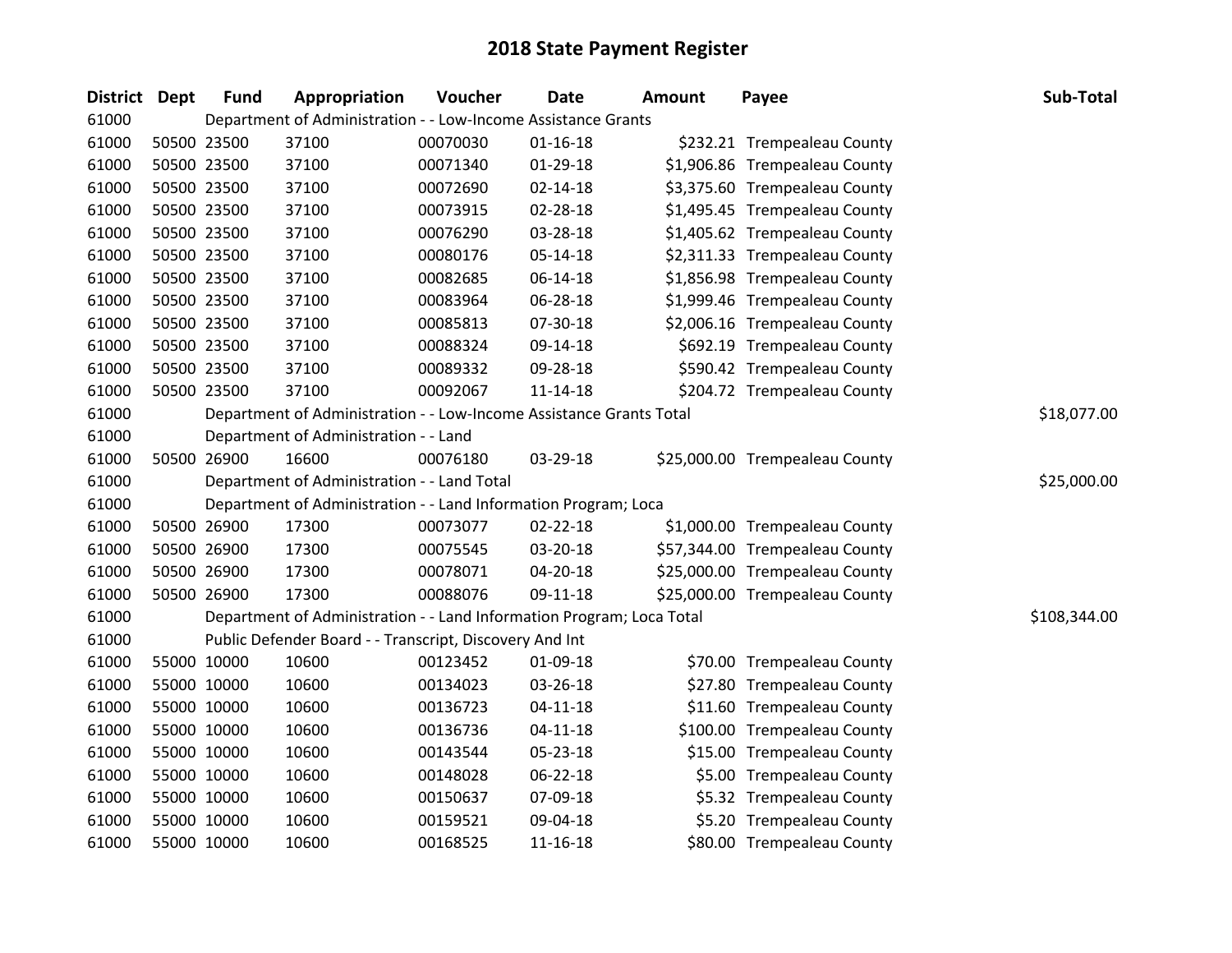| District Dept | <b>Fund</b> | Appropriation                                                         | Voucher  | <b>Date</b>    | Amount | Payee                             | Sub-Total      |
|---------------|-------------|-----------------------------------------------------------------------|----------|----------------|--------|-----------------------------------|----------------|
| 61000         |             | Public Defender Board - - Transcript, Discovery And Int Total         |          |                |        |                                   | \$319.92       |
| 61000         |             | Department of Revenue - - General Program Operations                  |          |                |        |                                   |                |
| 61000         | 56600 10000 | 10100                                                                 | 00084145 | $02 - 15 - 18$ |        | \$530.00 Trempealeau County       |                |
| 61000         |             | Department of Revenue - - General Program Operations Total            |          |                |        |                                   | \$530.00       |
| 61000         |             | Circuit Courts - - Circuit Court Costs                                |          |                |        |                                   |                |
| 61000         | 62500 10000 | 10500                                                                 | 00000527 | 01-09-18       |        | \$26,137.00 Trempealeau County    |                |
| 61000         | 62500 10000 | 10500                                                                 | 00000619 | $02 - 20 - 18$ |        | \$2,011.40 Trempealeau County     |                |
| 61000         | 62500 10000 | 10500                                                                 | 00000889 | $07 - 31 - 18$ |        | \$2,537.84 Trempealeau County     |                |
| 61000         | 62500 10000 | 10500                                                                 | 00001001 | 08-24-18       |        | \$56,577.79 Trempealeau County    |                |
| 61000         |             | Circuit Courts - - Circuit Court Costs Total                          |          | \$87,264.03    |        |                                   |                |
| 61000         |             | Circuit Courts - - Court Interpreters                                 |          |                |        |                                   |                |
| 61000         | 62500 10000 | 12100                                                                 | 00001070 | 09-20-18       |        | \$2,208.48 Trempealeau County     |                |
| 61000         |             | Circuit Courts - - Court Interpreters Total                           |          |                |        |                                   | \$2,208.48     |
| 61000         |             | Supreme Court - - Office Of Lawyer Regulation                         |          |                |        |                                   |                |
| 61000         | 68000 10000 | 33300                                                                 | 00004119 | 11-13-18       |        | \$211.00 Trempealeau County       |                |
| 61000         | 68000 10000 | 33300                                                                 | 00004336 | 12-06-18       |        | \$112.50 Trempealeau County       |                |
| 61000         |             | Supreme Court - - Office Of Lawyer Regulation Total                   |          |                |        |                                   | \$323.50       |
| 61000         |             | Shared Revenue and Tax Relief - - County And Municipal Aid            |          |                |        |                                   |                |
| 61000         | 83500 10000 | 10500                                                                 | 00034246 | 07-23-18       |        | \$241,908.98 Trempealeau County   |                |
| 61000         | 83500 10000 | 10500                                                                 | 00037132 | 11-19-18       |        | \$1,370,817.56 Trempealeau County |                |
| 61000         |             | Shared Revenue and Tax Relief - - County And Municipal Aid Total      |          |                |        |                                   | \$1,612,726.54 |
| 61000         |             | Shared Revenue and Tax Relief - - Exempt Computer Aid                 |          |                |        |                                   |                |
| 61000         | 83500 10000 | 10900                                                                 | 00029930 | 07-23-18       |        | \$26,736.33 Trempealeau County    |                |
| 61000         |             | Shared Revenue and Tax Relief - - Exempt Computer Aid Total           |          |                |        |                                   | \$26,736.33    |
| 61000         |             | Shared Revenue and Tax Relief - - Utility Aid                         |          |                |        |                                   |                |
| 61000         | 83500 10000 | 11000                                                                 | 00034246 | 07-23-18       |        | \$17,958.15 Trempealeau County    |                |
| 61000         | 83500 10000 | 11000                                                                 | 00037132 | 11-19-18       |        | \$109,271.85 Trempealeau County   |                |
| 61000         |             | Shared Revenue and Tax Relief - - Utility Aid Total                   |          |                |        |                                   | \$127,230.00   |
| 61000         |             | Shared Revenue and Tax Relief - - School Lvy Tx/First Dollar Cr       |          |                |        |                                   |                |
| 61000         | 83500 10000 | 30200                                                                 | 00029692 | 07-23-18       |        | \$932,295.47 Trempealeau County   |                |
| 61000         | 83500 10000 | 30200                                                                 | 00029840 | $07 - 23 - 18$ |        | \$4,041,450.49 Trempealeau County |                |
| 61000         |             | Shared Revenue and Tax Relief - - School Lvy Tx/First Dollar Cr Total |          |                |        |                                   | \$4,973,745.96 |
| 61000         |             | Shared Revenue and Tax Relief - - Lottery & Gaming Credit             |          |                |        |                                   |                |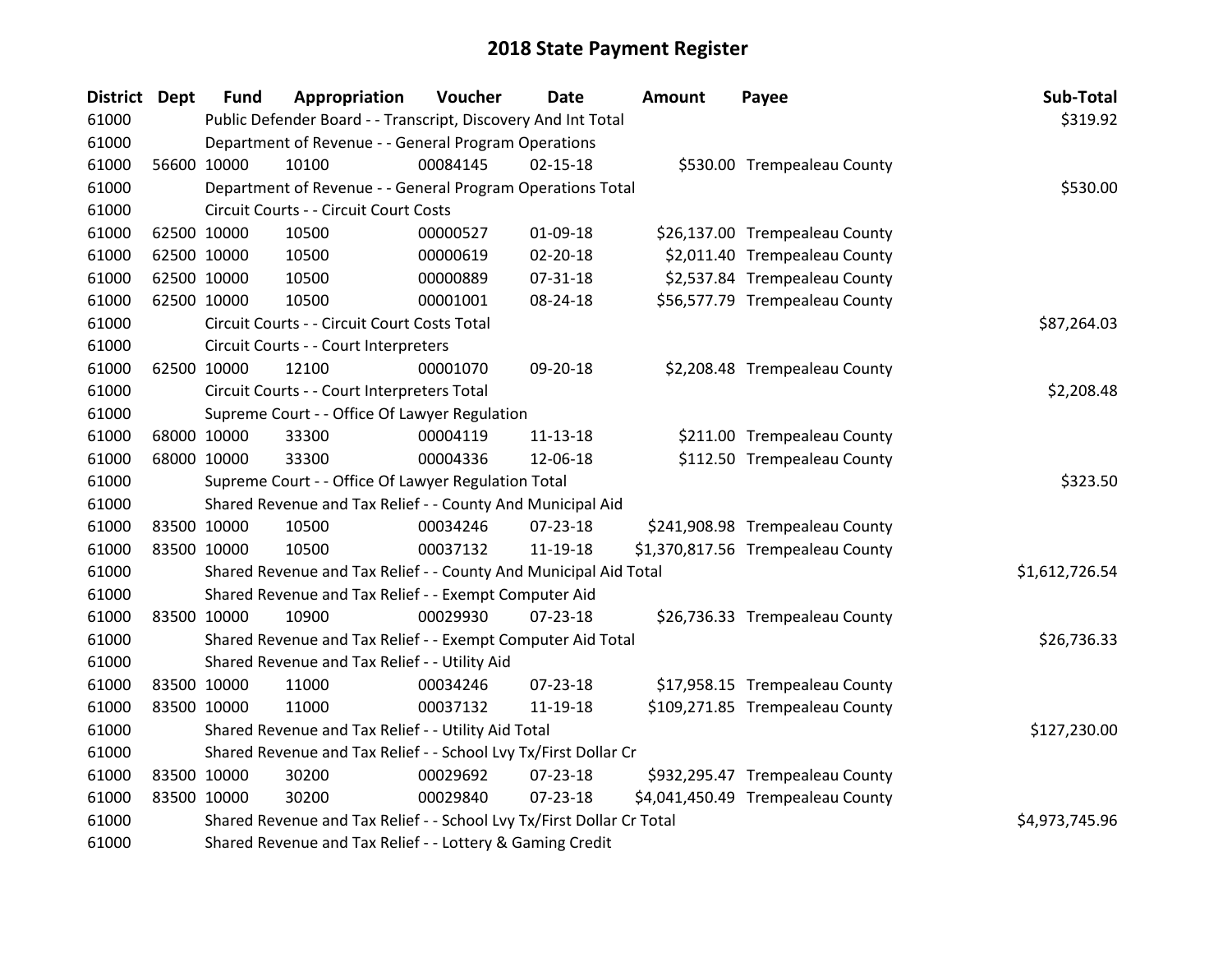| District Dept | Fund        | Appropriation                                                   | <b>Voucher</b> | Date     | Amount | Pavee                           | Sub-Total       |
|---------------|-------------|-----------------------------------------------------------------|----------------|----------|--------|---------------------------------|-----------------|
| 61000         | 83500 52100 | 36300                                                           | 00027207       | 03-26-18 |        | \$958,432.55 Trempealeau County |                 |
| 61000         |             | Shared Revenue and Tax Relief - - Lottery & Gaming Credit Total |                |          |        |                                 | \$958,432.55    |
| 61000 Total   |             |                                                                 |                |          |        |                                 | \$15,203,006.97 |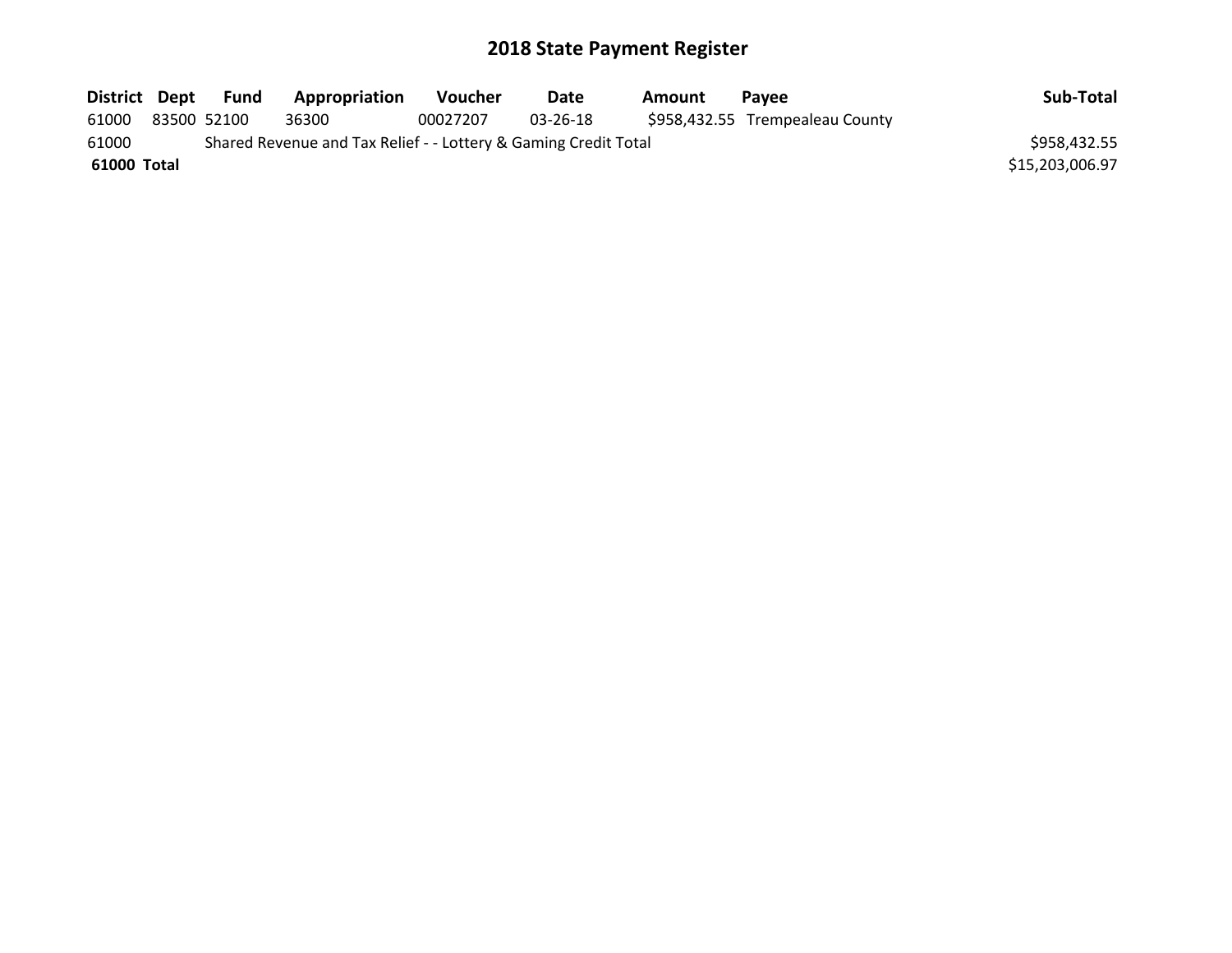| <b>District Dept</b> |             | <b>Fund</b> | Appropriation                                                          | Voucher  | <b>Date</b>    | Amount | Payee                      | Sub-Total   |
|----------------------|-------------|-------------|------------------------------------------------------------------------|----------|----------------|--------|----------------------------|-------------|
| 61002                |             |             | Dept of Safety & Prof Services - - Fire Dues Distribution              |          |                |        |                            |             |
| 61002                |             | 16500 10000 | 22500                                                                  | 00022576 | 07-25-18       |        | \$2,188.26 Town Of Albion  |             |
| 61002                |             |             | Dept of Safety & Prof Services - - Fire Dues Distribution Total        |          |                |        |                            | \$2,188.26  |
| 61002                |             |             | Dept of Natural Resources - - Aids In Lieu Of Taxes - Gener            |          |                |        |                            |             |
| 61002                |             | 37000 10000 | 50300                                                                  | 00229840 | 04-20-18       |        | \$65.13 Town Of Albion     |             |
| 61002                |             |             | Dept of Natural Resources - - Aids In Lieu Of Taxes - Gener Total      |          |                |        |                            | \$65.13     |
| 61002                |             |             | Dept of Natural Resources - - Resaids - Cnty Forst, Cl & Mfl           |          |                |        |                            |             |
| 61002                |             | 37000 21200 | 57100                                                                  | 00248200 | 06-28-18       |        | \$441.53 Town Of Albion    |             |
| 61002                |             |             | Dept of Natural Resources - - Resaids - Cnty Forst, Cl & Mfl Total     |          |                |        |                            | \$441.53    |
| 61002                |             |             | WI Dept of Transportation - - Disastr Damag Aid Sf                     |          |                |        |                            |             |
| 61002                |             | 39500 21100 | 17400                                                                  | 00333077 | 12-18-18       |        | \$26,762.86 Town Of Albion |             |
| 61002                |             |             | WI Dept of Transportation - - Disastr Damag Aid Sf Total               |          |                |        |                            | \$26,762.86 |
| 61002                |             |             | WI Dept of Transportation - - Trns Aids To Mnc.-Sf                     |          |                |        |                            |             |
| 61002                |             | 39500 21100 | 19100                                                                  | 00205240 | $01 - 02 - 18$ |        | \$17,839.85 Town Of Albion |             |
| 61002                |             | 39500 21100 | 19100                                                                  | 00235748 | 04-02-18       |        | \$17,839.85 Town Of Albion |             |
| 61002                |             | 39500 21100 | 19100                                                                  | 00269447 | 07-02-18       |        | \$17,839.85 Town Of Albion |             |
| 61002                |             | 39500 21100 | 19100                                                                  | 00303499 | 10-01-18       |        | \$17,839.88 Town Of Albion |             |
| 61002                |             |             | WI Dept of Transportation - - Trns Aids To Mnc.-Sf Total               |          |                |        |                            | \$71,359.43 |
| 61002                |             |             | Department of Military Affairs - - Disaster Recovery Aid               |          |                |        |                            |             |
| 61002                |             | 46500 10000 | 30500                                                                  | 00048975 | 09-14-18       |        | \$1,188.86 Town Of Albion  |             |
| 61002                |             |             | Department of Military Affairs - - Disaster Recovery Aid Total         |          |                |        |                            | \$1,188.86  |
| 61002                |             |             | Department of Military Affairs - - Federal Aid, Local Assistance       |          |                |        |                            |             |
| 61002                |             | 46500 10000 | 34200                                                                  | 00048975 | 09-14-18       |        | \$7,133.14 Town Of Albion  |             |
| 61002                |             |             | Department of Military Affairs - - Federal Aid, Local Assistance Total |          |                |        |                            | \$7,133.14  |
| 61002                |             |             | Shared Revenue and Tax Relief - - County And Municipal Aid             |          |                |        |                            |             |
| 61002                |             | 83500 10000 | 10500                                                                  | 00034220 | $07 - 23 - 18$ |        | \$9,860.50 Town Of Albion  |             |
| 61002                | 83500 10000 |             | 10500                                                                  | 00037106 | 11-19-18       |        | \$55,876.15 Town Of Albion |             |
| 61002                |             |             | Shared Revenue and Tax Relief - - County And Municipal Aid Total       |          |                |        |                            | \$65,736.65 |
| 61002                |             |             | Shared Revenue and Tax Relief - - Exempt Computer Aid                  |          |                |        |                            |             |
| 61002                |             | 83500 10000 | 10900                                                                  | 00031387 | $07 - 23 - 18$ |        | \$90.31 Town Of Albion     |             |
| 61002                |             |             | Shared Revenue and Tax Relief - - Exempt Computer Aid Total            |          |                |        |                            | \$90.31     |
| 61002                |             |             | Shared Revenue and Tax Relief - - Lottery & Gaming Credit              |          |                |        |                            |             |
| 61002                | 83500 52100 |             | 36300                                                                  | 00027635 | 03-26-18       |        | \$959.28 Town Of Albion    |             |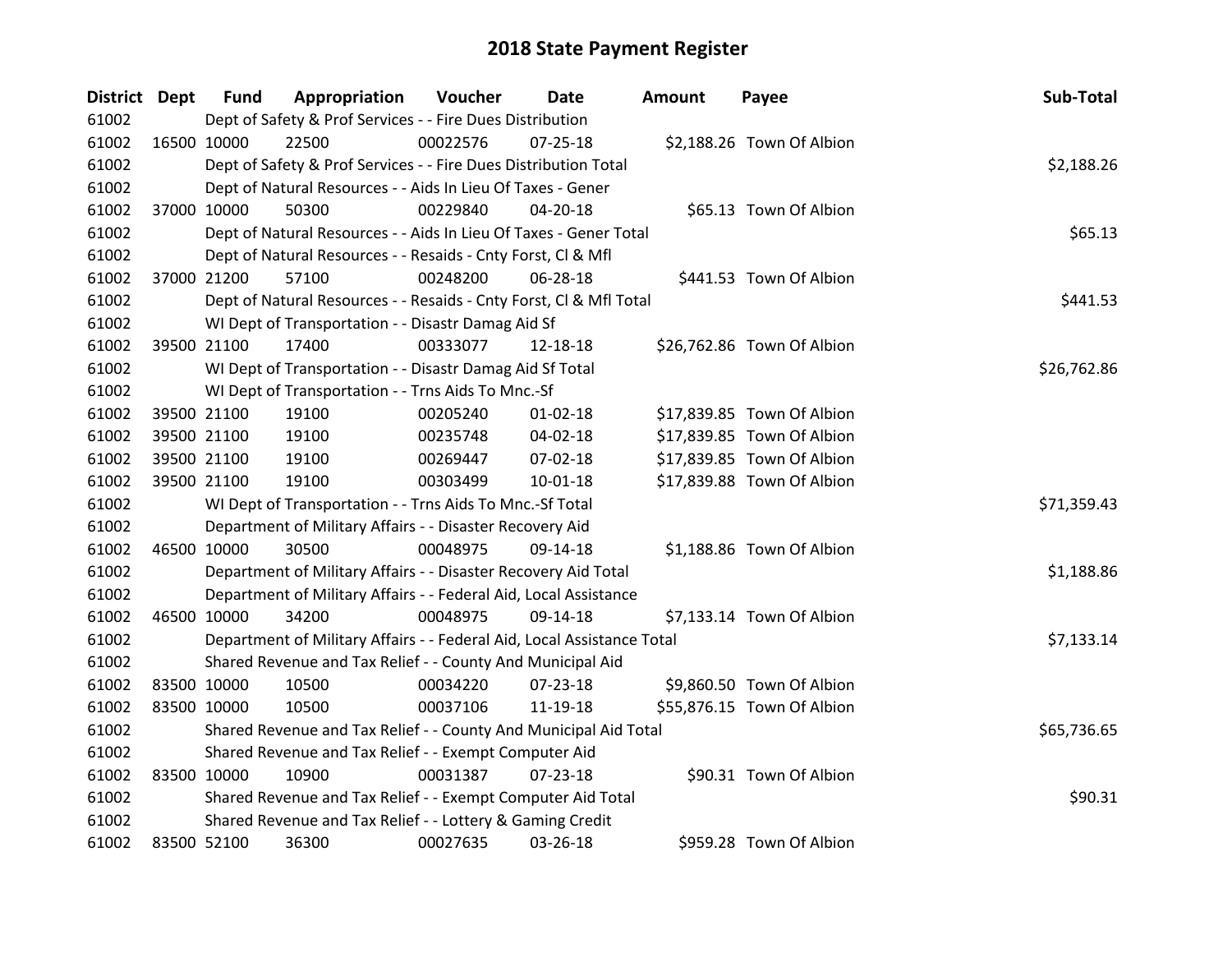| District Dept | Fund | <b>Appropriation</b>                                            | Voucher | Date | Amount | Pavee | Sub-Total    |
|---------------|------|-----------------------------------------------------------------|---------|------|--------|-------|--------------|
| 61002         |      | Shared Revenue and Tax Relief - - Lottery & Gaming Credit Total |         |      |        |       | \$959.28     |
| 61002 Total   |      |                                                                 |         |      |        |       | \$175,925.45 |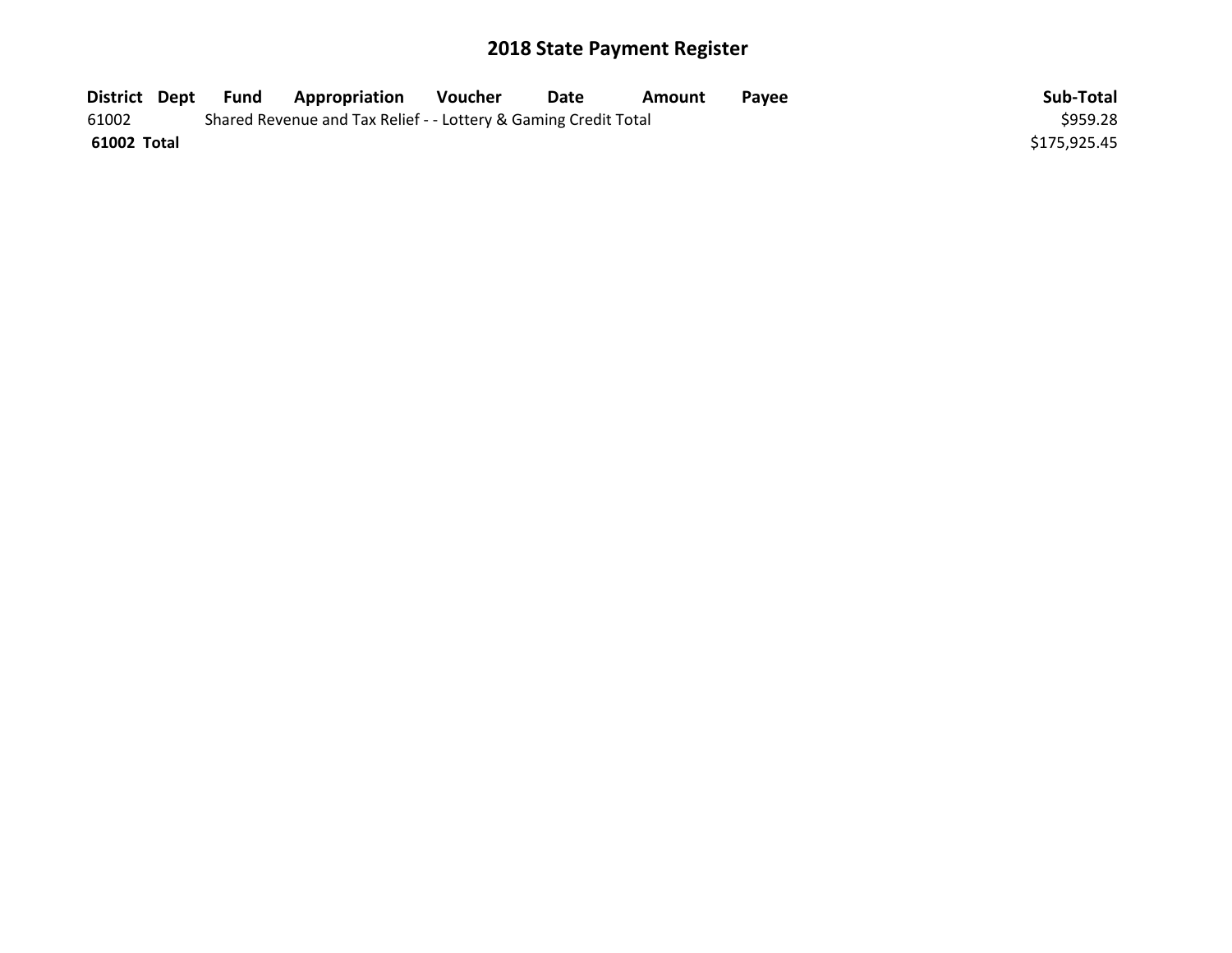| District Dept |             | <b>Fund</b> | Appropriation                                                          | Voucher    | Date           | Amount | Payee                        | Sub-Total    |
|---------------|-------------|-------------|------------------------------------------------------------------------|------------|----------------|--------|------------------------------|--------------|
| 61004         |             |             | Dept of Safety & Prof Services - - Fire Dues Distribution              |            |                |        |                              |              |
| 61004         |             | 16500 10000 | 22500                                                                  | 00022577   | $07 - 25 - 18$ |        | \$6,418.53 Town Of Arcadia   |              |
| 61004         |             |             | Dept of Safety & Prof Services - - Fire Dues Distribution Total        | \$6,418.53 |                |        |                              |              |
| 61004         |             |             | Dept of Natural Resources - - Aids In Lieu Of Taxes - Gener            |            |                |        |                              |              |
| 61004         |             | 37000 10000 | 50300                                                                  | 00212548   | 02-06-18       |        | \$19.35 Town Of Arcadia      |              |
| 61004         |             | 37000 10000 | 50300                                                                  | 00229856   | 04-20-18       |        | \$12.05 Town Of Arcadia      |              |
| 61004         |             |             | Dept of Natural Resources - - Aids In Lieu Of Taxes - Gener Total      |            |                |        |                              | \$31.40      |
| 61004         |             |             | Dept of Natural Resources - - Resaids - Cnty Forst, Cl & Mfl           |            |                |        |                              |              |
| 61004         |             | 37000 21200 | 57100                                                                  | 00248201   | 06-28-18       |        | \$1,574.46 Town Of Arcadia   |              |
| 61004         |             |             | Dept of Natural Resources - - Resaids - Cnty Forst, Cl & Mfl Total     |            |                |        |                              | \$1,574.46   |
| 61004         |             |             | Dept of Natural Resources - - Aids In Lieu Of Taxes - Sum S            |            |                |        |                              |              |
| 61004         |             | 37000 21200 | 57900                                                                  | 00229855   | 04-20-18       |        | \$223.68 Town Of Arcadia     |              |
| 61004         |             |             | Dept of Natural Resources - - Aids In Lieu Of Taxes - Sum S Total      |            |                |        |                              | \$223.68     |
| 61004         |             |             | Dept of Natural Resources - - Fin Asst For Responsible Units           |            |                |        |                              |              |
| 61004         |             | 37000 27400 | 67000                                                                  | 00235713   | 05-11-18       |        | \$328.08 Town Of Arcadia     |              |
| 61004         |             |             | Dept of Natural Resources - - Fin Asst For Responsible Units Total     |            |                |        |                              | \$328.08     |
| 61004         |             |             | WI Dept of Transportation - - Disastr Damag Aid Sf                     |            |                |        |                              |              |
| 61004         |             | 39500 21100 | 17400                                                                  | 00281643   | 08-10-18       |        | \$8,847.76 Town Of Arcadia   |              |
| 61004         |             | 39500 21100 | 17400                                                                  | 00299716   | 09-20-18       |        | \$17,461.43 Town Of Arcadia  |              |
| 61004         |             | 39500 21100 | 17400                                                                  | 00333082   | 12-18-18       |        | \$39,917.96 Town Of Arcadia  |              |
| 61004         |             |             | WI Dept of Transportation - - Disastr Damag Aid Sf Total               |            |                |        |                              | \$66,227.15  |
| 61004         |             |             | WI Dept of Transportation - - Trns Aids To Mnc.-Sf                     |            |                |        |                              |              |
| 61004         |             | 39500 21100 | 19100                                                                  | 00205241   | $01 - 02 - 18$ |        | \$77,009.41 Town Of Arcadia  |              |
| 61004         |             | 39500 21100 | 19100                                                                  | 00235749   | 04-02-18       |        | \$77,009.41 Town Of Arcadia  |              |
| 61004         |             | 39500 21100 | 19100                                                                  | 00269448   | 07-02-18       |        | \$77,009.41 Town Of Arcadia  |              |
| 61004         |             | 39500 21100 | 19100                                                                  | 00303500   | $10 - 01 - 18$ |        | \$77,009.43 Town Of Arcadia  |              |
| 61004         |             |             | WI Dept of Transportation - - Trns Aids To Mnc.-Sf Total               |            |                |        |                              | \$308,037.66 |
| 61004         |             |             | Department of Military Affairs - - Disaster Recovery Aid               |            |                |        |                              |              |
| 61004         |             | 46500 10000 | 30500                                                                  | 00048881   | 09-13-18       |        | \$49,714.81 Town Of Arcadia  |              |
| 61004         |             |             | Department of Military Affairs - - Disaster Recovery Aid Total         |            |                |        |                              | \$49,714.81  |
| 61004         |             |             | Department of Military Affairs - - Federal Aid, Local Assistance       |            |                |        |                              |              |
| 61004         | 46500 10000 |             | 34200                                                                  | 00048881   | 09-13-18       |        | \$312,988.20 Town Of Arcadia |              |
| 61004         |             |             | Department of Military Affairs - - Federal Aid, Local Assistance Total |            |                |        |                              | \$312,988.20 |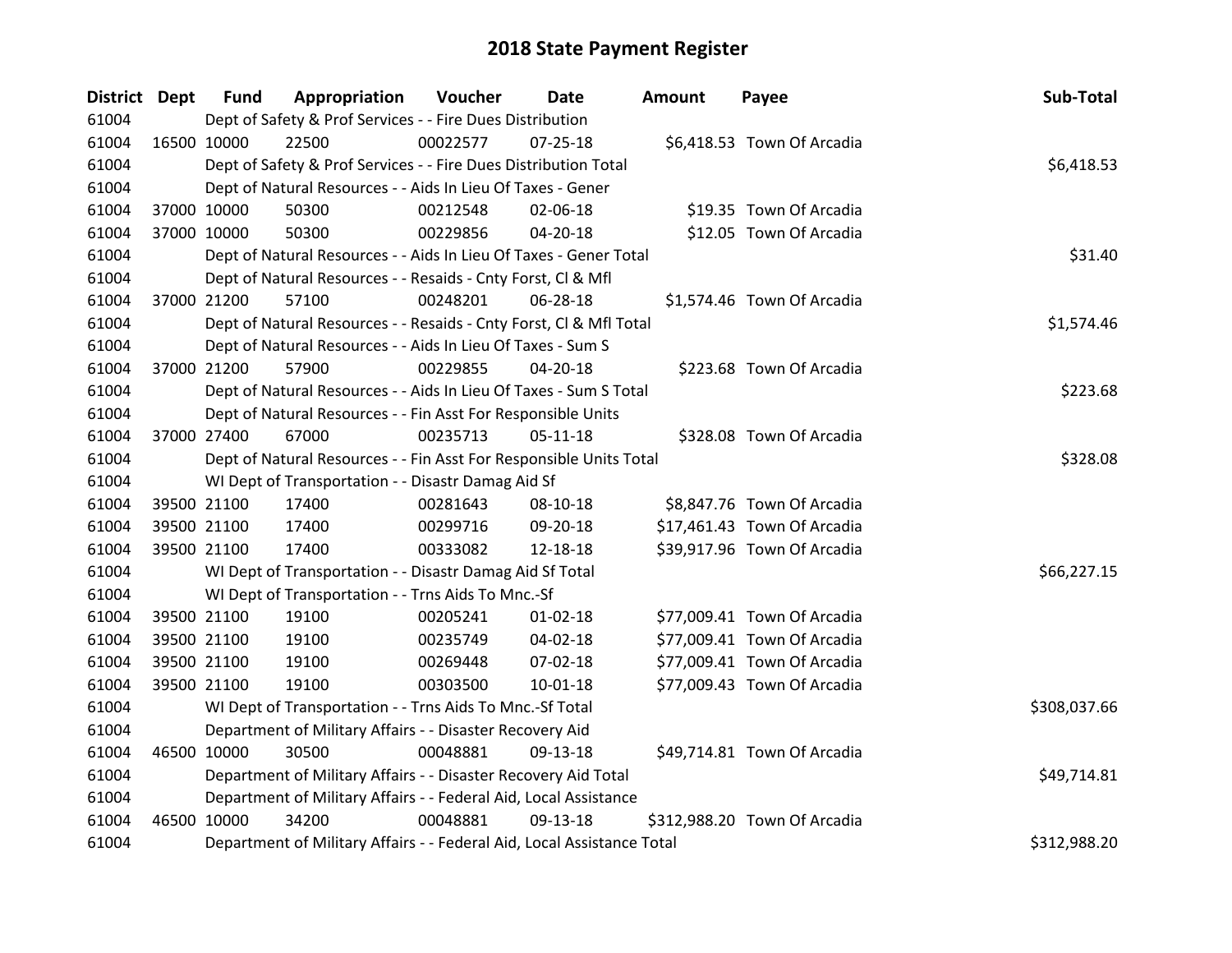| District    | Dept        | Fund | Appropriation                                                    | <b>Voucher</b> | Date           | <b>Amount</b> | Payee                       | Sub-Total    |
|-------------|-------------|------|------------------------------------------------------------------|----------------|----------------|---------------|-----------------------------|--------------|
| 61004       |             |      | Shared Revenue and Tax Relief - - County And Municipal Aid       |                |                |               |                             |              |
| 61004       | 83500 10000 |      | 10500                                                            | 00034221       | 07-23-18       |               | \$11,312.22 Town Of Arcadia |              |
| 61004       | 83500 10000 |      | 10500                                                            | 00037107       | 11-19-18       |               | \$64,102.55 Town Of Arcadia |              |
| 61004       |             |      | Shared Revenue and Tax Relief - - County And Municipal Aid Total |                |                |               |                             | \$75,414.77  |
| 61004       |             |      | Shared Revenue and Tax Relief - - Exempt Computer Aid            |                |                |               |                             |              |
| 61004       | 83500 10000 |      | 10900                                                            | 00031388       | 07-23-18       |               | \$60.88 Town Of Arcadia     |              |
| 61004       |             |      | Shared Revenue and Tax Relief - - Exempt Computer Aid Total      |                |                |               |                             | \$60.88      |
| 61004       |             |      | Shared Revenue and Tax Relief - - Utility Aid                    |                |                |               |                             |              |
| 61004       | 83500 10000 |      | 11000                                                            | 00034221       | $07 - 23 - 18$ |               | \$1,447.36 Town Of Arcadia  |              |
| 61004       | 83500 10000 |      | 11000                                                            | 00037107       | 11-19-18       |               | \$9,096.04 Town Of Arcadia  |              |
| 61004       |             |      | Shared Revenue and Tax Relief - - Utility Aid Total              |                |                |               |                             | \$10,543.40  |
| 61004 Total |             |      |                                                                  |                |                |               |                             | \$831,563.02 |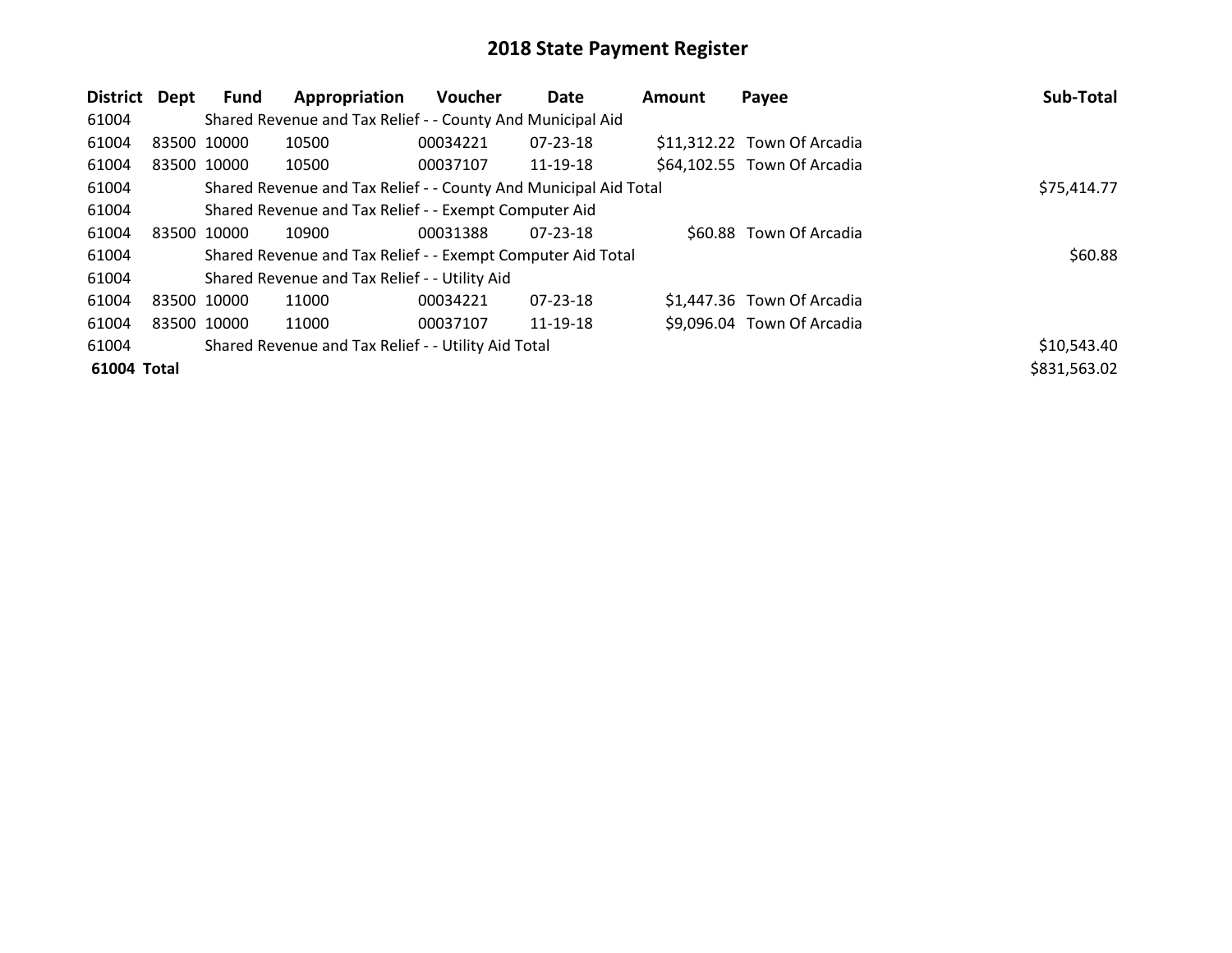| District Dept | <b>Fund</b>                                         | Appropriation                                                      | Voucher  | Date           | <b>Amount</b> | Payee                        | Sub-Total    |
|---------------|-----------------------------------------------------|--------------------------------------------------------------------|----------|----------------|---------------|------------------------------|--------------|
| 61006         |                                                     | Dept of Safety & Prof Services - - Fire Dues Distribution          |          |                |               |                              |              |
| 61006         | 16500 10000                                         | 22500                                                              | 00021158 | 07-19-18       |               | \$1,564.97 Town Of Burnside  |              |
| 61006         |                                                     | Dept of Safety & Prof Services - - Fire Dues Distribution Total    |          | \$1,564.97     |               |                              |              |
| 61006         |                                                     | Dept of Natural Resources - - Resaids - Cnty Forst, CI & Mfl       |          |                |               |                              |              |
| 61006         | 37000 21200                                         | 57100                                                              | 00248202 | 06-28-18       |               | \$299.38 Town Of Burnside    |              |
| 61006         |                                                     | Dept of Natural Resources - - Resaids - Cnty Forst, Cl & Mfl Total |          |                |               |                              | \$299.38     |
| 61006         |                                                     | Dept of Natural Resources - - Fin Asst For Responsible Units       |          |                |               |                              |              |
| 61006         | 37000 27400                                         | 67000                                                              | 00235956 | $05-11-18$     |               | \$114.12 Town Of Burnside    |              |
| 61006         |                                                     | Dept of Natural Resources - - Fin Asst For Responsible Units Total |          |                |               |                              | \$114.12     |
| 61006         |                                                     | WI Dept of Transportation - - Trns Aids To Mnc.-Sf                 |          |                |               |                              |              |
| 61006         | 39500 21100                                         | 19100                                                              | 00205242 | $01 - 02 - 18$ |               | \$16,842.45 Town Of Burnside |              |
| 61006         | 39500 21100                                         | 19100                                                              | 00235750 | $04 - 02 - 18$ |               | \$16,842.45 Town Of Burnside |              |
| 61006         | 39500 21100                                         | 19100                                                              | 00269449 | 07-02-18       |               | \$16,842.45 Town Of Burnside |              |
| 61006         | 39500 21100                                         | 19100                                                              | 00303501 | $10-01-18$     |               | \$16,842.45 Town Of Burnside |              |
| 61006         |                                                     | WI Dept of Transportation - - Trns Aids To Mnc.-Sf Total           |          |                |               |                              | \$67,369.80  |
| 61006         |                                                     | Shared Revenue and Tax Relief - - County And Municipal Aid         |          |                |               |                              |              |
| 61006         | 83500 10000                                         | 10500                                                              | 00034222 | 07-23-18       |               | \$8,339.21 Town Of Burnside  |              |
| 61006         | 83500 10000                                         | 10500                                                              | 00037108 | 11-19-18       |               | \$57,792.93 Town Of Burnside |              |
| 61006         |                                                     | Shared Revenue and Tax Relief - - County And Municipal Aid Total   |          |                |               |                              | \$66,132.14  |
| 61006         |                                                     | Shared Revenue and Tax Relief - - Exempt Computer Aid              |          |                |               |                              |              |
| 61006         | 83500 10000                                         | 10900                                                              | 00031389 | 07-23-18       |               | \$4.06 Town Of Burnside      |              |
| 61006         |                                                     | Shared Revenue and Tax Relief - - Exempt Computer Aid Total        |          |                |               |                              | \$4.06       |
| 61006         |                                                     | Shared Revenue and Tax Relief - - Utility Aid                      |          |                |               |                              |              |
| 61006         | 83500 10000                                         | 11000                                                              | 00034222 | $07 - 23 - 18$ |               | \$232.63 Town Of Burnside    |              |
| 61006         | 83500 10000                                         | 11000                                                              | 00037108 | 11-19-18       |               | \$2,834.29 Town Of Burnside  |              |
| 61006         | Shared Revenue and Tax Relief - - Utility Aid Total | \$3,066.92                                                         |          |                |               |                              |              |
| 61006 Total   |                                                     |                                                                    |          |                |               |                              | \$138,551.39 |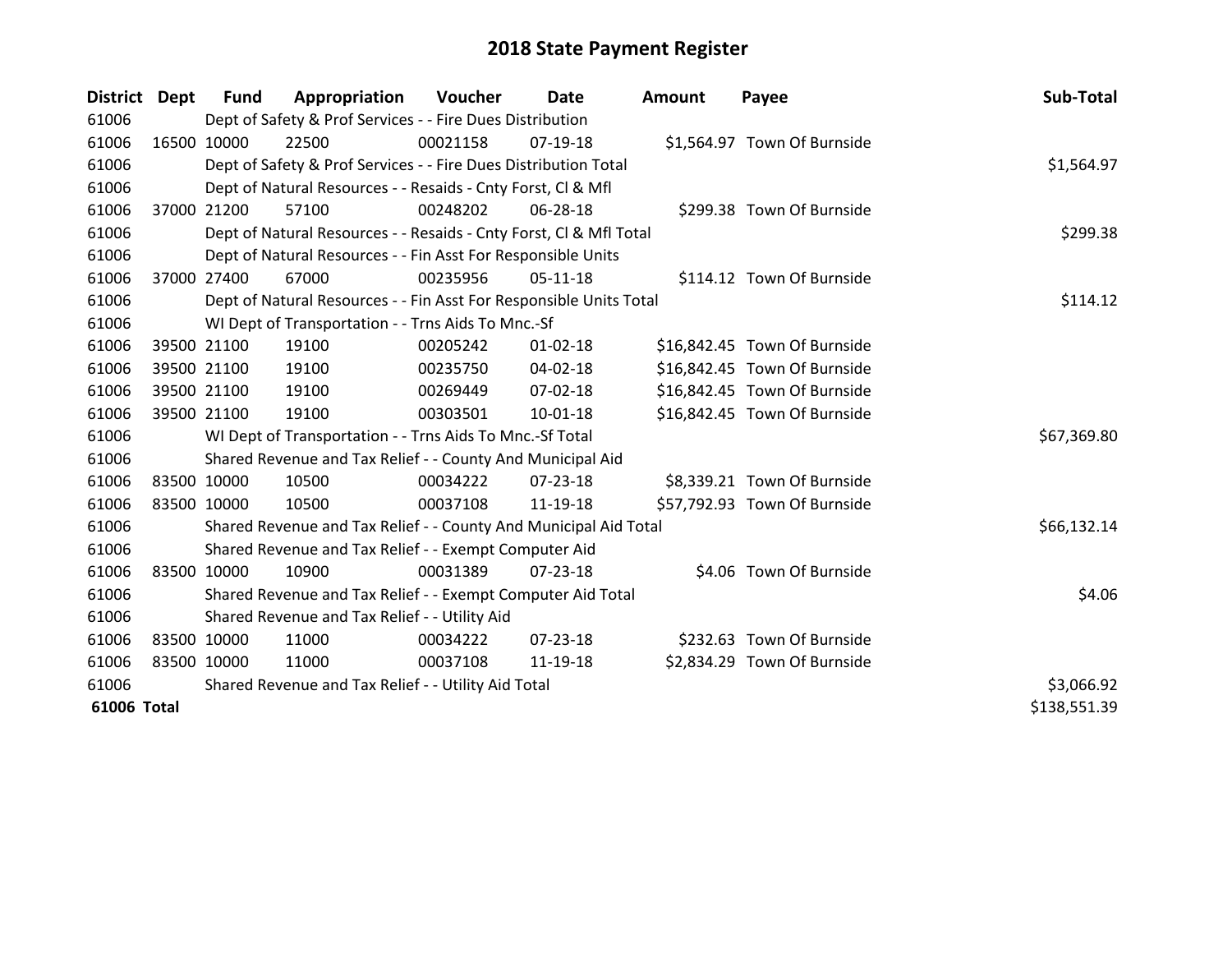| <b>District Dept</b> |             | <b>Fund</b> | Appropriation                                                        | <b>Voucher</b> | Date           | <b>Amount</b> | Payee                         | Sub-Total    |
|----------------------|-------------|-------------|----------------------------------------------------------------------|----------------|----------------|---------------|-------------------------------|--------------|
| 61008                |             |             | Dept of Safety & Prof Services - - Fire Dues Distribution            |                |                |               |                               |              |
| 61008                | 16500 10000 |             | 22500                                                                | 00022578       | 07-26-18       |               | \$2,756.64 Town Of Caledonia  |              |
| 61008                |             |             | Dept of Safety & Prof Services - - Fire Dues Distribution Total      |                |                |               |                               | \$2,756.64   |
| 61008                |             |             | Dept of Natural Resources - - Aids In Lieu Of Taxes - Gener          |                |                |               |                               |              |
| 61008                |             | 37000 10000 | 50300                                                                | 00212426       | 02-06-18       |               | \$534.30 Town Of Caledonia    |              |
| 61008                |             | 37000 10000 | 50300                                                                | 00229194       | $04 - 20 - 18$ |               | \$10.63 Town Of Caledonia     |              |
| 61008                |             | 37000 10000 | 50300                                                                | 00229195       | 04-20-18       |               | \$141.68 Town Of Caledonia    |              |
| 61008                |             |             | Dept of Natural Resources - - Aids In Lieu Of Taxes - Gener Total    |                | \$686.61       |               |                               |              |
| 61008                |             |             | Dept of Natural Resources - - Resaids - Cnty Forst, Cl & Mfl         |                |                |               |                               |              |
| 61008                |             | 37000 21200 | 57100                                                                | 00248203       | 06-28-18       |               | \$39.54 Town Of Caledonia     |              |
| 61008                |             |             | Dept of Natural Resources - - Resaids - Cnty Forst, CI & Mfl Total   |                |                |               |                               | \$39.54      |
| 61008                |             |             | WI Dept of Transportation - - Trns Aids To Mnc.-Sf                   |                |                |               |                               |              |
| 61008                |             | 39500 21100 | 19100                                                                | 00205243       | $01 - 02 - 18$ |               | \$15,964.49 Town Of Caledonia |              |
| 61008                |             | 39500 21100 | 19100                                                                | 00235751       | 04-02-18       |               | \$15,964.49 Town Of Caledonia |              |
| 61008                |             | 39500 21100 | 19100                                                                | 00269450       | 07-02-18       |               | \$15,964.49 Town Of Caledonia |              |
| 61008                |             | 39500 21100 | 19100                                                                | 00303502       | 10-01-18       |               | \$15,964.50 Town Of Caledonia |              |
| 61008                |             |             | WI Dept of Transportation - - Trns Aids To Mnc.-Sf Total             |                |                |               |                               | \$63,857.97  |
| 61008                |             |             | Department of Administration - - Hv Trans Ln Annual Impact Fee       |                |                |               |                               |              |
| 61008                | 50500 10000 |             | 17400                                                                | 00078640       | 05-01-18       |               | \$13,805.00 Town Of Caledonia |              |
| 61008                |             |             | Department of Administration - - Hv Trans Ln Annual Impact Fee Total |                |                |               |                               | \$13,805.00  |
| 61008                |             |             | Shared Revenue and Tax Relief - - County And Municipal Aid           |                |                |               |                               |              |
| 61008                |             | 83500 10000 | 10500                                                                | 00034223       | $07 - 23 - 18$ |               | \$4,620.19 Town Of Caledonia  |              |
| 61008                | 83500 10000 |             | 10500                                                                | 00037109       | 11-19-18       |               | \$26,181.08 Town Of Caledonia |              |
| 61008                |             |             | Shared Revenue and Tax Relief - - County And Municipal Aid Total     |                |                |               |                               | \$30,801.27  |
| 61008                |             |             | Shared Revenue and Tax Relief - - Exempt Computer Aid                |                |                |               |                               |              |
| 61008                |             | 83500 10000 | 10900                                                                | 00031390       | $07 - 23 - 18$ |               | \$2.03 Town Of Caledonia      |              |
| 61008                |             |             | Shared Revenue and Tax Relief - - Exempt Computer Aid Total          |                |                |               |                               | \$2.03       |
| 61008                |             |             | Shared Revenue and Tax Relief - - Lottery & Gaming Credit            |                |                |               |                               |              |
| 61008                | 83500 52100 |             | 36300                                                                | 00027636       | 03-26-18       |               | \$6,824.67 Town Of Caledonia  |              |
| 61008                |             |             | Shared Revenue and Tax Relief - - Lottery & Gaming Credit Total      |                | \$6,824.67     |               |                               |              |
| 61008 Total          |             |             |                                                                      |                |                |               |                               | \$118,773.73 |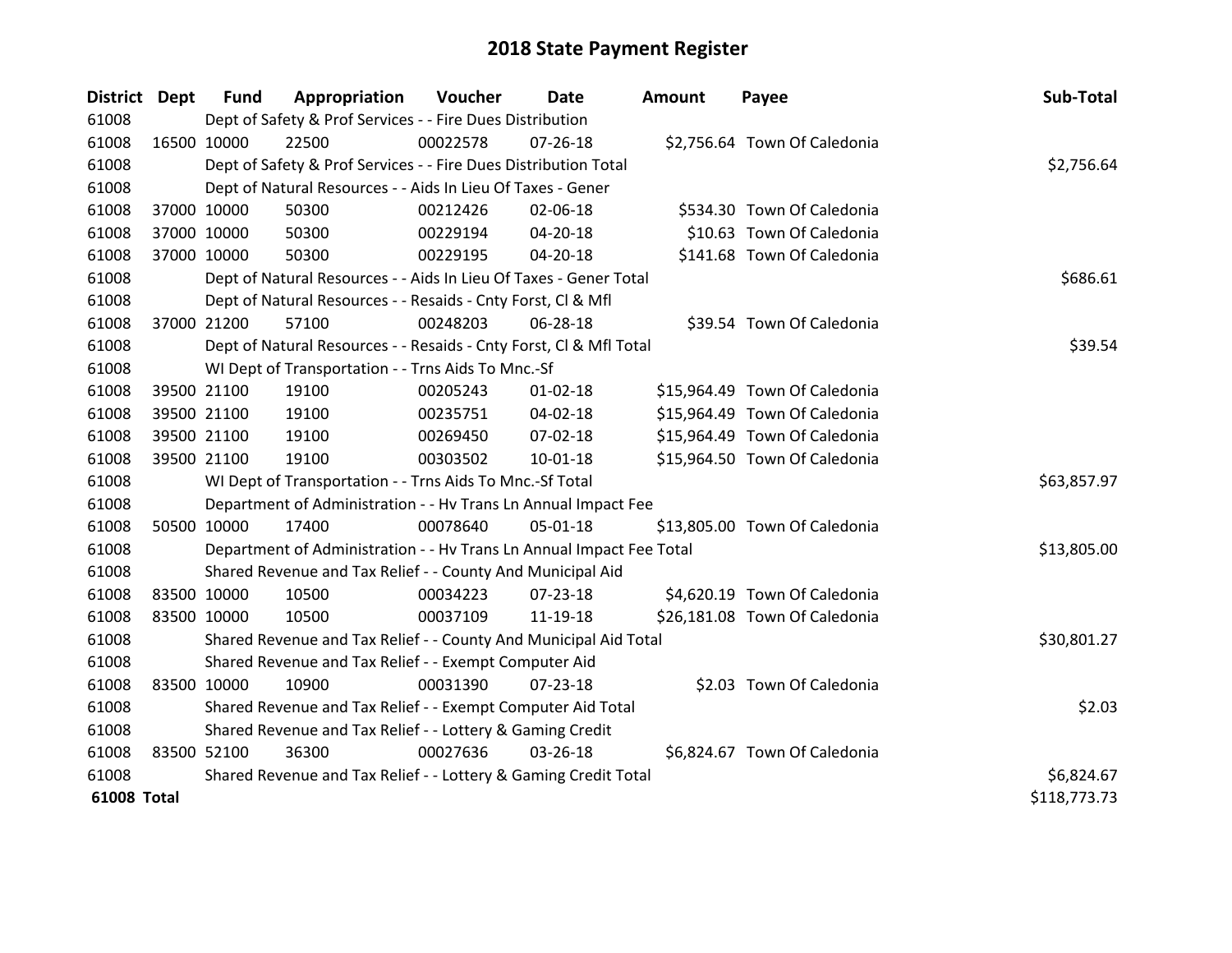| <b>District Dept</b> |             | <b>Fund</b> | Appropriation                                                      | Voucher  | Date           | <b>Amount</b> | Payee                             | Sub-Total    |
|----------------------|-------------|-------------|--------------------------------------------------------------------|----------|----------------|---------------|-----------------------------------|--------------|
| 61010                |             |             | Dept of Safety & Prof Services - - Fire Dues Distribution          |          |                |               |                                   |              |
| 61010                | 16500 10000 |             | 22500                                                              | 00022579 | $07 - 24 - 18$ |               | \$831.97 Town Of Chimney Rock     |              |
| 61010                |             |             | Dept of Safety & Prof Services - - Fire Dues Distribution Total    |          |                |               |                                   | \$831.97     |
| 61010                |             |             | Dept of Natural Resources - - Aids In Lieu Of Taxes - Gener        |          |                |               |                                   |              |
| 61010                |             | 37000 10000 | 50300                                                              | 00212435 | 02-06-18       |               | \$11,666.17 Town Of Chimney Rock  |              |
| 61010                |             | 37000 10000 | 50300                                                              | 00229259 | 04-20-18       |               | \$742.39 Town Of Chimney Rock     |              |
| 61010                |             |             | Dept of Natural Resources - - Aids In Lieu Of Taxes - Gener Total  |          |                |               |                                   | \$12,408.56  |
| 61010                |             |             | Dept of Natural Resources - - Resaids - Cnty Forst, Cl & Mfl       |          |                |               |                                   |              |
| 61010                |             | 37000 21200 | 57100                                                              | 00248204 | 06-28-18       |               | \$895.42 Town Of Chimney Rock     |              |
| 61010                |             |             | Dept of Natural Resources - - Resaids - Cnty Forst, Cl & Mfl Total |          |                |               |                                   | \$895.42     |
| 61010                |             |             | Dept of Natural Resources - - Aids In Lieu Of Taxes - Sum S        |          |                |               |                                   |              |
| 61010                |             | 37000 21200 | 57900                                                              | 00229260 | 04-20-18       |               | \$479.12 Town Of Chimney Rock     |              |
| 61010                |             |             | Dept of Natural Resources - - Aids In Lieu Of Taxes - Sum S Total  |          |                |               |                                   | \$479.12     |
| 61010                |             |             | Dept of Natural Resources - - Fin Asst For Responsible Units       |          |                |               |                                   |              |
| 61010                | 37000 27400 |             | 67000                                                              | 00235083 | $05-11-18$     |               | \$750.02 Town Of Chimney Rock     |              |
| 61010                |             |             | Dept of Natural Resources - - Fin Asst For Responsible Units Total |          |                |               |                                   | \$750.02     |
| 61010                |             |             | WI Dept of Transportation - - Disastr Damag Aid Sf                 |          |                |               |                                   |              |
| 61010                |             | 39500 21100 | 17400                                                              | 00211452 | $01-29-18$     |               | \$316,045.39 Town Of Chimney Rock |              |
| 61010                |             |             | WI Dept of Transportation - - Disastr Damag Aid Sf Total           |          |                |               |                                   | \$316,045.39 |
| 61010                |             |             | WI Dept of Transportation - - Trns Aids To Mnc.-Sf                 |          |                |               |                                   |              |
| 61010                |             | 39500 21100 | 19100                                                              | 00205244 | $01 - 02 - 18$ |               | \$18,998.52 Town Of Chimney Rock  |              |
| 61010                |             | 39500 21100 | 19100                                                              | 00235752 | 04-02-18       |               | \$18,998.52 Town Of Chimney Rock  |              |
| 61010                |             | 39500 21100 | 19100                                                              | 00269451 | 07-02-18       |               | \$18,998.52 Town Of Chimney Rock  |              |
| 61010                |             | 39500 21100 | 19100                                                              | 00303503 | 10-01-18       |               | \$18,998.53 Town Of Chimney Rock  |              |
| 61010                |             |             | WI Dept of Transportation - - Trns Aids To Mnc.-Sf Total           |          |                |               |                                   | \$75,994.09  |
| 61010                |             |             | WI Dept of Transportation - - Local Rds, Grants Sf                 |          |                |               |                                   |              |
| 61010                |             | 39500 21100 | 27000                                                              | 00331399 | 12-12-18       |               | \$84,320.32 Town Of Chimney Rock  |              |
| 61010                |             |             | WI Dept of Transportation - - Local Rds, Grants Sf Total           |          |                |               |                                   | \$84,320.32  |
| 61010                |             |             | Shared Revenue and Tax Relief - - County And Municipal Aid         |          |                |               |                                   |              |
| 61010                |             | 83500 10000 | 10500                                                              | 00034224 | 07-23-18       |               | \$3,836.97 Town Of Chimney Rock   |              |
| 61010                | 83500 10000 |             | 10500                                                              | 00037110 | 11-19-18       |               | \$21,742.84 Town Of Chimney Rock  |              |
| 61010                |             |             | Shared Revenue and Tax Relief - - County And Municipal Aid Total   |          |                |               |                                   | \$25,579.81  |
| 61010 Total          |             |             |                                                                    |          |                |               |                                   | \$517,304.70 |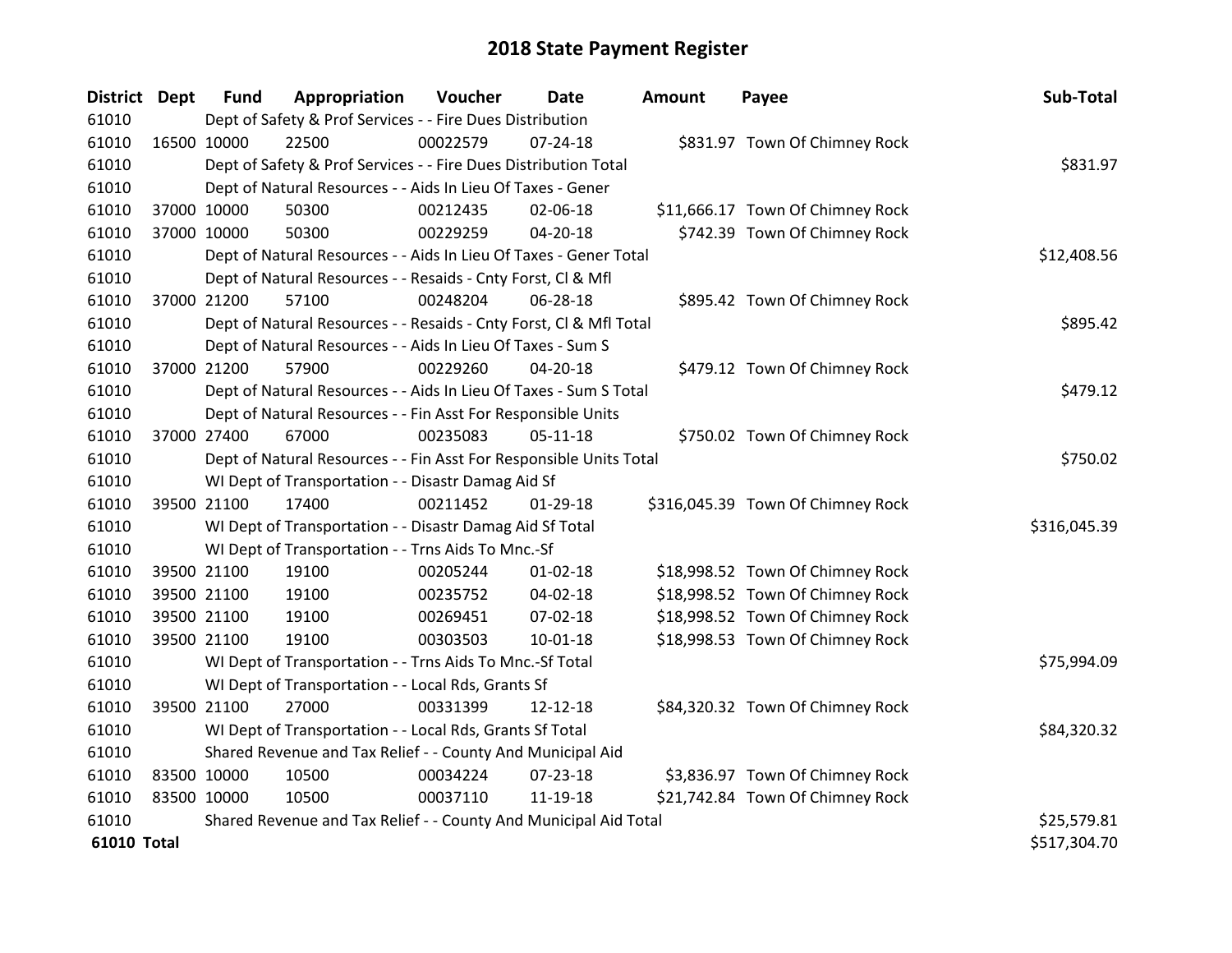| <b>District Dept</b> |             | <b>Fund</b> | Appropriation                                                          | Voucher  | <b>Date</b>    | Amount | Payee                     | Sub-Total    |
|----------------------|-------------|-------------|------------------------------------------------------------------------|----------|----------------|--------|---------------------------|--------------|
| 61012                |             |             | Dept of Safety & Prof Services - - Fire Dues Distribution              |          |                |        |                           |              |
| 61012                | 16500 10000 |             | 22500                                                                  | 00022580 | $07 - 25 - 18$ |        | \$1,423.33 Town Of Dodge  |              |
| 61012                |             |             | Dept of Safety & Prof Services - - Fire Dues Distribution Total        |          |                |        |                           | \$1,423.33   |
| 61012                |             |             | Dept of Natural Resources - - Resaids - Cnty Forst, Cl & Mfl           |          |                |        |                           |              |
| 61012                |             | 37000 21200 | 57100                                                                  | 00248205 | 06-28-18       |        | \$265.55 Town Of Dodge    |              |
| 61012                |             |             | Dept of Natural Resources - - Resaids - Cnty Forst, CI & Mfl Total     |          |                |        |                           | \$265.55     |
| 61012                |             |             | Dept of Natural Resources - - Aids In Lieu Of Taxes - Sum S            |          |                |        |                           |              |
| 61012                |             | 37000 21200 | 57900                                                                  | 00229936 | $04 - 20 - 18$ |        | \$21.50 Town Of Dodge     |              |
| 61012                |             |             | Dept of Natural Resources - - Aids In Lieu Of Taxes - Sum S Total      |          |                |        |                           | \$21.50      |
| 61012                |             |             | Dept of Natural Resources - - Rec & Resource Aids, Fed                 |          |                |        |                           |              |
| 61012                |             | 37000 21200 | 58300                                                                  | 00237043 | 05-18-18       |        | \$3,547.50 Town Of Dodge  |              |
| 61012                |             |             | Dept of Natural Resources - - Rec & Resource Aids, Fed Total           |          |                |        |                           | \$3,547.50   |
| 61012                |             |             | WI Dept of Transportation - - Trns Aids To Mnc.-Sf                     |          |                |        |                           |              |
| 61012                |             | 39500 21100 | 19100                                                                  | 00205245 | $01 - 02 - 18$ |        | \$10,804.25 Town Of Dodge |              |
| 61012                |             | 39500 21100 | 19100                                                                  | 00235753 | 04-02-18       |        | \$10,804.25 Town Of Dodge |              |
| 61012                |             | 39500 21100 | 19100                                                                  | 00269452 | 07-02-18       |        | \$10,804.25 Town Of Dodge |              |
| 61012                |             | 39500 21100 | 19100                                                                  | 00303504 | $10 - 01 - 18$ |        | \$10,804.26 Town Of Dodge |              |
| 61012                |             |             | WI Dept of Transportation - - Trns Aids To Mnc.-Sf Total               |          |                |        |                           | \$43,217.01  |
| 61012                |             |             | Department of Military Affairs - - Disaster Recovery Aid               |          |                |        |                           |              |
| 61012                | 46500 10000 |             | 30500                                                                  | 00049749 | 10-02-18       |        | \$6,121.11 Town Of Dodge  |              |
| 61012                |             |             | Department of Military Affairs - - Disaster Recovery Aid Total         |          |                |        |                           | \$6,121.11   |
| 61012                |             |             | Department of Military Affairs - - Federal Aid, Local Assistance       |          |                |        |                           |              |
| 61012                | 46500 10000 |             | 34200                                                                  | 00049749 | $10-02-18$     |        | \$36,726.69 Town Of Dodge |              |
| 61012                |             |             | Department of Military Affairs - - Federal Aid, Local Assistance Total |          |                |        |                           | \$36,726.69  |
| 61012                |             |             | Shared Revenue and Tax Relief - - County And Municipal Aid             |          |                |        |                           |              |
| 61012                |             | 83500 10000 | 10500                                                                  | 00034225 | 07-23-18       |        | \$6,977.11 Town Of Dodge  |              |
| 61012                |             | 83500 10000 | 10500                                                                  | 00037111 | 11-19-18       |        | \$39,817.71 Town Of Dodge |              |
| 61012                |             |             | Shared Revenue and Tax Relief - - County And Municipal Aid Total       |          |                |        |                           | \$46,794.82  |
| 61012                |             |             | Shared Revenue and Tax Relief - - Exempt Computer Aid                  |          |                |        |                           |              |
| 61012                | 83500 10000 |             | 10900                                                                  | 00031391 | $07 - 23 - 18$ |        | \$3.04 Town Of Dodge      |              |
| 61012                |             |             | Shared Revenue and Tax Relief - - Exempt Computer Aid Total            |          |                |        |                           | \$3.04       |
| <b>61012 Total</b>   |             |             |                                                                        |          |                |        |                           | \$138,120.55 |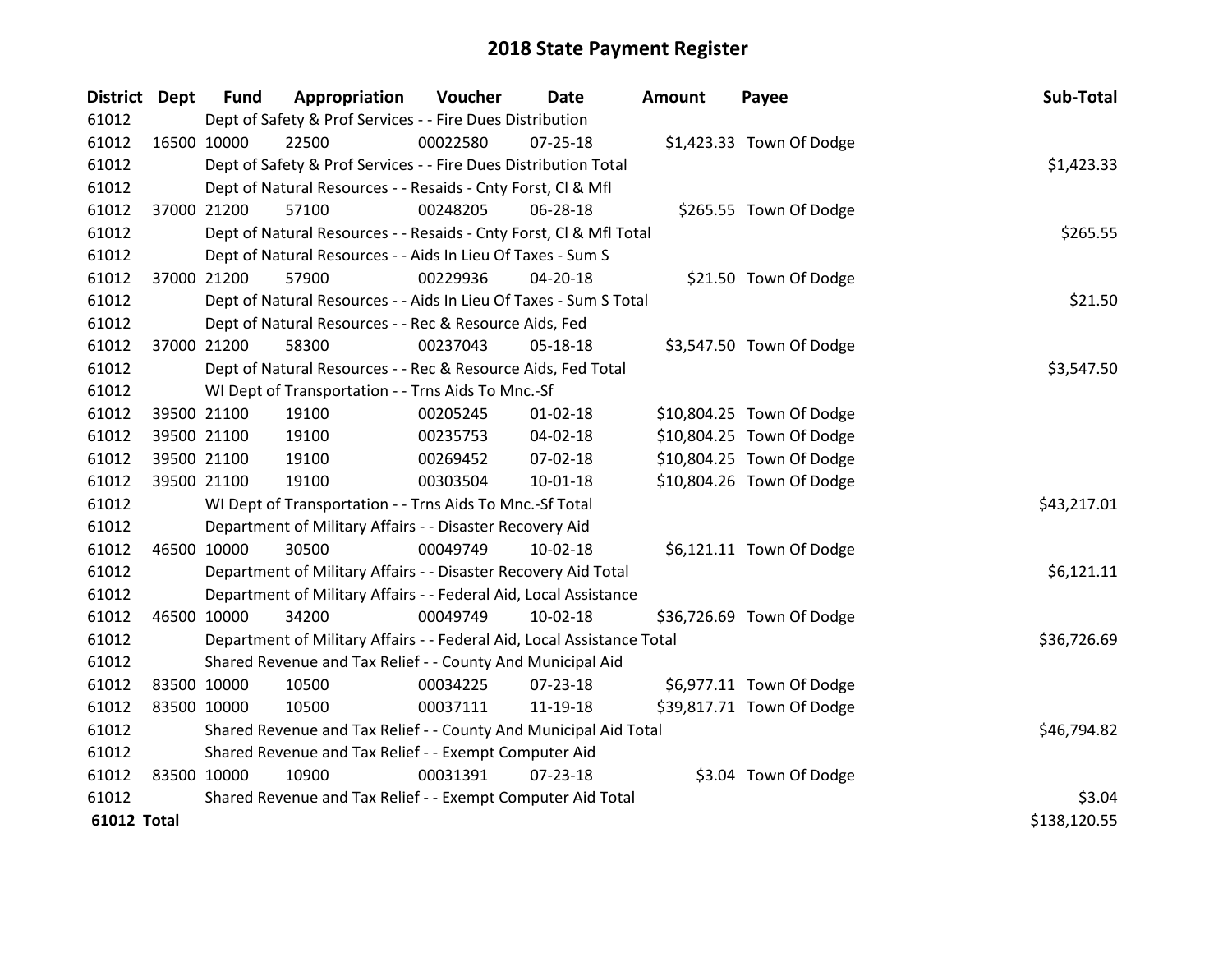| District Dept |             | <b>Fund</b> | Appropriation                                                          | Voucher    | Date           | <b>Amount</b> | Payee                        | Sub-Total    |
|---------------|-------------|-------------|------------------------------------------------------------------------|------------|----------------|---------------|------------------------------|--------------|
| 61014         |             |             | Dept of Safety & Prof Services - - Fire Dues Distribution              |            |                |               |                              |              |
| 61014         | 16500 10000 |             | 22500                                                                  | 00022581   | $07 - 24 - 18$ |               | \$4,020.06 Town Of Ettrick   |              |
| 61014         |             |             | Dept of Safety & Prof Services - - Fire Dues Distribution Total        | \$4,020.06 |                |               |                              |              |
| 61014         |             |             | Dept of Natural Resources - - Aids In Lieu Of Taxes - Gener            |            |                |               |                              |              |
| 61014         |             | 37000 10000 | 50300                                                                  | 00229970   | 04-20-18       |               | \$13.94 Town Of Ettrick      |              |
| 61014         |             |             | Dept of Natural Resources - - Aids In Lieu Of Taxes - Gener Total      |            |                |               |                              | \$13.94      |
| 61014         |             |             | Dept of Natural Resources - - Resaids - Cnty Forst, Cl & Mfl           |            |                |               |                              |              |
| 61014         |             | 37000 21200 | 57100                                                                  | 00248206   | 06-28-18       |               | \$1,597.56 Town Of Ettrick   |              |
| 61014         |             |             | Dept of Natural Resources - - Resaids - Cnty Forst, CI & Mfl Total     |            |                |               |                              | \$1,597.56   |
| 61014         |             |             | Dept of Natural Resources - - Fin Asst For Responsible Units           |            |                |               |                              |              |
| 61014         |             | 37000 27400 | 67000                                                                  | 00235521   | $05-11-18$     |               | \$2,013.41 Town Of Ettrick   |              |
| 61014         |             |             | Dept of Natural Resources - - Fin Asst For Responsible Units Total     |            |                |               |                              | \$2,013.41   |
| 61014         |             |             | WI Dept of Transportation - - Trns Aids To Mnc.-Sf                     |            |                |               |                              |              |
| 61014         |             | 39500 21100 | 19100                                                                  | 00205246   | $01 - 02 - 18$ |               | \$52,127.98 Town Of Ettrick  |              |
| 61014         |             | 39500 21100 | 19100                                                                  | 00235754   | 04-02-18       |               | \$52,127.98 Town Of Ettrick  |              |
| 61014         |             | 39500 21100 | 19100                                                                  | 00269453   | 07-02-18       |               | \$52,127.98 Town Of Ettrick  |              |
| 61014         |             | 39500 21100 | 19100                                                                  | 00303505   | $10 - 01 - 18$ |               | \$52,127.98 Town Of Ettrick  |              |
| 61014         |             |             | WI Dept of Transportation - - Trns Aids To Mnc.-Sf Total               |            |                |               |                              | \$208,511.92 |
| 61014         |             |             | Department of Military Affairs - - Disaster Recovery Aid               |            |                |               |                              |              |
| 61014         | 46500 10000 |             | 30500                                                                  | 00051669   | 11-09-18       |               | \$4,957.34 Town Of Ettrick   |              |
| 61014         |             | 46500 10000 | 30500                                                                  | 00052637   | 12-06-18       |               | \$1,948.63 Town Of Ettrick   |              |
| 61014         |             |             | Department of Military Affairs - - Disaster Recovery Aid Total         |            |                |               |                              | \$6,905.97   |
| 61014         |             |             | Department of Military Affairs - - Federal Aid, Local Assistance       |            |                |               |                              |              |
| 61014         |             | 46500 10000 | 34200                                                                  | 00051669   | 11-09-18       |               | \$29,744.06 Town Of Ettrick  |              |
| 61014         |             | 46500 10000 | 34200                                                                  | 00052637   | 12-06-18       |               | \$11,691.75 Town Of Ettrick  |              |
| 61014         |             |             | Department of Military Affairs - - Federal Aid, Local Assistance Total |            |                |               |                              | \$41,435.81  |
| 61014         |             |             | Department of Administration - - Hv Trans Ln Annual Impact Fee         |            |                |               |                              |              |
| 61014         |             | 50500 10000 | 17400                                                                  | 00073249   | $02 - 22 - 18$ |               | \$11,290.00 Town Of Ettrick  |              |
| 61014         |             | 50500 10000 | 17400                                                                  | 00078709   | 05-01-18       |               | \$45,161.00 Town Of Ettrick  |              |
| 61014         |             |             | Department of Administration - - Hv Trans Ln Annual Impact Fee Total   |            |                |               |                              | \$56,451.00  |
| 61014         |             |             | Department of Administration - - Hv Trans Ln Environ Impact Fee        |            |                |               |                              |              |
| 61014         | 50500 10000 |             | 17500                                                                  | 00073249   | $02 - 22 - 18$ |               | \$376,339.00 Town Of Ettrick |              |
| 61014         |             |             | Department of Administration - - Hv Trans Ln Environ Impact Fee Total  |            |                |               |                              | \$376,339.00 |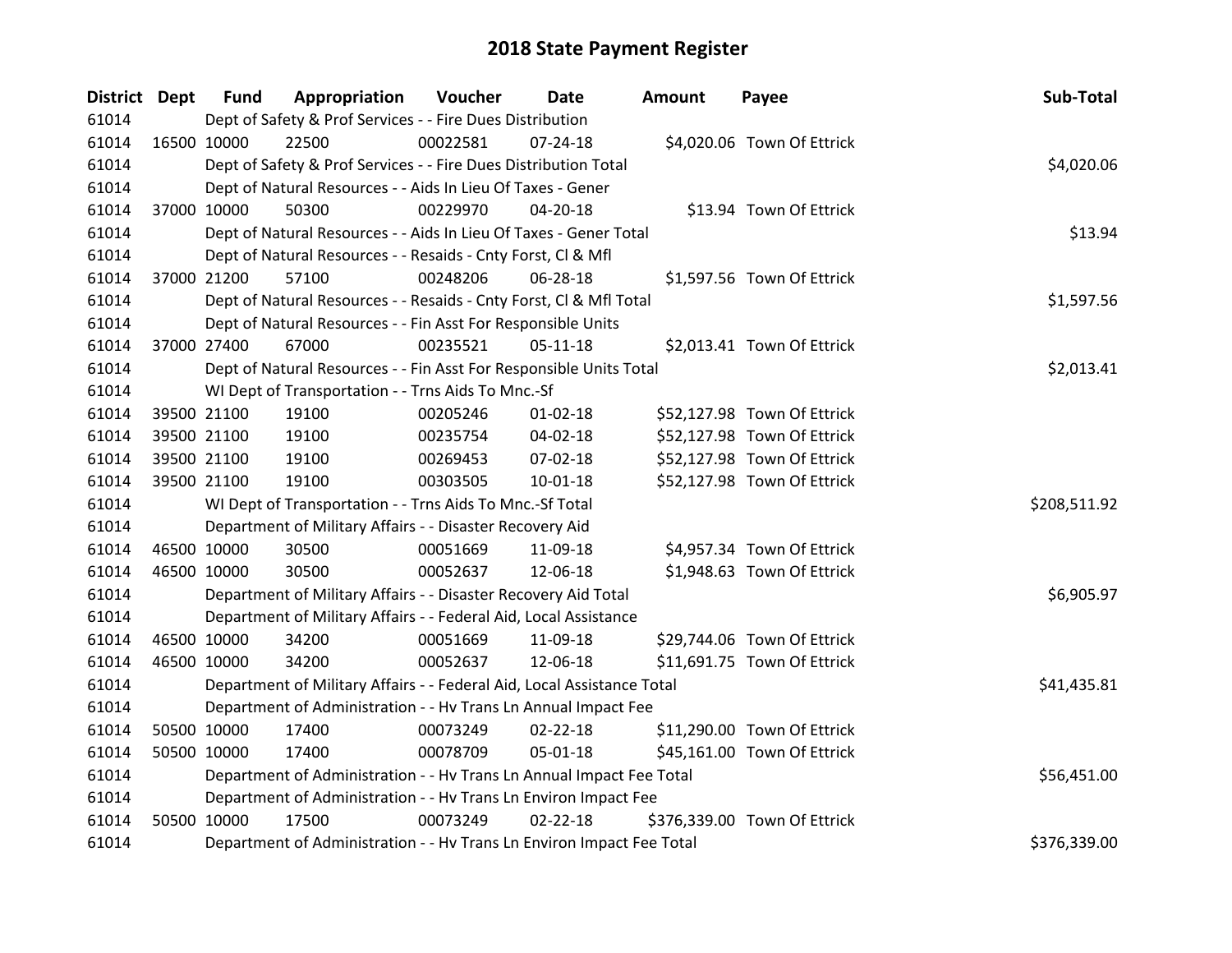| District Dept |             | Fund        | Appropriation                                                    | <b>Voucher</b> | Date           | <b>Amount</b> | Payee                       | Sub-Total    |
|---------------|-------------|-------------|------------------------------------------------------------------|----------------|----------------|---------------|-----------------------------|--------------|
| 61014         |             |             | Shared Revenue and Tax Relief - - County And Municipal Aid       |                |                |               |                             |              |
| 61014         | 83500 10000 |             | 10500                                                            | 00034226       | 07-23-18       |               | \$9,827.01 Town Of Ettrick  |              |
| 61014         |             | 83500 10000 | 10500                                                            | 00037112       | 11-19-18       |               | \$55,686.36 Town Of Ettrick |              |
| 61014         |             |             | Shared Revenue and Tax Relief - - County And Municipal Aid Total |                |                |               |                             | \$65,513.37  |
| 61014         |             |             | Shared Revenue and Tax Relief - - Exempt Computer Aid            |                |                |               |                             |              |
| 61014         | 83500 10000 |             | 10900                                                            | 00031392       | 07-23-18       |               | \$5.07 Town Of Ettrick      |              |
| 61014         |             |             | Shared Revenue and Tax Relief - - Exempt Computer Aid Total      |                |                |               |                             | \$5.07       |
| 61014         |             |             | Shared Revenue and Tax Relief - - Utility Aid                    |                |                |               |                             |              |
| 61014         | 83500 10000 |             | 11000                                                            | 00034226       | $07 - 23 - 18$ |               | \$59.06 Town Of Ettrick     |              |
| 61014         | 83500 10000 |             | 11000                                                            | 00037112       | 11-19-18       |               | \$340.57 Town Of Ettrick    |              |
| 61014         |             |             | Shared Revenue and Tax Relief - - Utility Aid Total              |                |                |               |                             | \$399.63     |
| 61014 Total   |             |             |                                                                  |                |                |               |                             | \$763,206.74 |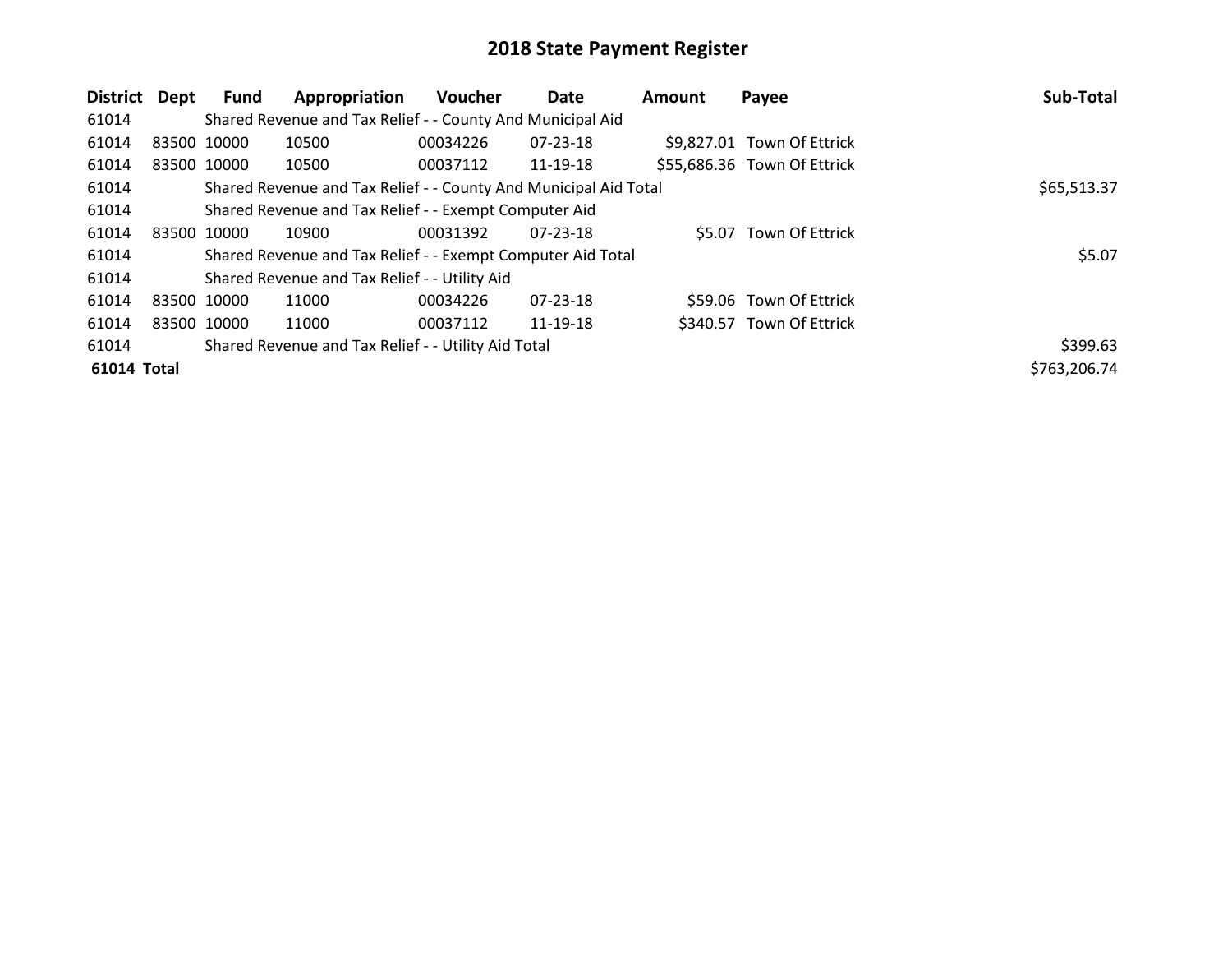| District Dept |             | <b>Fund</b> | Appropriation                                                          | Voucher    | Date           | <b>Amount</b> | Payee                     | Sub-Total    |
|---------------|-------------|-------------|------------------------------------------------------------------------|------------|----------------|---------------|---------------------------|--------------|
| 61016         |             |             | Dept of Safety & Prof Services - - Fire Dues Distribution              |            |                |               |                           |              |
| 61016         |             | 16500 10000 | 22500                                                                  | 00022582   | $07 - 25 - 18$ |               | \$6,052.13 Town Of Gale   |              |
| 61016         |             |             | Dept of Safety & Prof Services - - Fire Dues Distribution Total        | \$6,052.13 |                |               |                           |              |
| 61016         |             |             | Dept of Natural Resources - - Resaids - Cnty Forst, CI & Mfl           |            |                |               |                           |              |
| 61016         |             | 37000 21200 | 57100                                                                  | 00248207   | 06-28-18       |               | \$864.95 Town Of Gale     |              |
| 61016         |             |             | Dept of Natural Resources - - Resaids - Cnty Forst, Cl & Mfl Total     |            |                |               |                           | \$864.95     |
| 61016         |             |             | Dept of Natural Resources - - Aids In Lieu Of Taxes - Sum S            |            |                |               |                           |              |
| 61016         |             | 37000 21200 | 57900                                                                  | 00229992   | $04 - 20 - 18$ |               | \$51.04 Town Of Gale      |              |
| 61016         |             |             | Dept of Natural Resources - - Aids In Lieu Of Taxes - Sum S Total      |            |                |               |                           | \$51.04      |
| 61016         |             |             | WI Dept of Transportation - - Trns Aids To Mnc.-Sf                     |            |                |               |                           |              |
| 61016         |             | 39500 21100 | 19100                                                                  | 00205247   | $01 - 02 - 18$ |               | \$45,456.69 Town Of Gale  |              |
| 61016         |             | 39500 21100 | 19100                                                                  | 00235755   | 04-02-18       |               | \$45,456.69 Town Of Gale  |              |
| 61016         |             | 39500 21100 | 19100                                                                  | 00269454   | 07-02-18       |               | \$45,456.69 Town Of Gale  |              |
| 61016         |             | 39500 21100 | 19100                                                                  | 00303506   | 10-01-18       |               | \$45,456.72 Town Of Gale  |              |
| 61016         |             |             | WI Dept of Transportation - - Trns Aids To Mnc.-Sf Total               |            |                |               |                           | \$181,826.79 |
| 61016         |             |             | Department of Military Affairs - - Disaster Recovery Aid               |            |                |               |                           |              |
| 61016         | 46500 10000 |             | 30500                                                                  | 00047266   | 08-03-18       |               | \$6,950.37 Town Of Gale   |              |
| 61016         |             |             | Department of Military Affairs - - Disaster Recovery Aid Total         |            |                |               |                           | \$6,950.37   |
| 61016         |             |             | Department of Military Affairs - - Federal Aid, Local Assistance       |            |                |               |                           |              |
| 61016         | 46500 10000 |             | 34200                                                                  | 00047266   | 08-03-18       |               | \$41,702.19 Town Of Gale  |              |
| 61016         |             |             | Department of Military Affairs - - Federal Aid, Local Assistance Total |            |                |               |                           | \$41,702.19  |
| 61016         |             |             | Department of Administration - - Hv Trans Ln Annual Impact Fee         |            |                |               |                           |              |
| 61016         |             | 50500 10000 | 17400                                                                  | 00073859   | 02-28-18       |               | \$11,415.00 Town Of Gale  |              |
| 61016         |             | 50500 10000 | 17400                                                                  | 00078712   | 05-01-18       |               | \$45,659.00 Town Of Gale  |              |
| 61016         |             | 50500 10000 | 17400                                                                  | 00078713   | $05 - 01 - 18$ |               | \$58,903.00 Town Of Gale  |              |
| 61016         |             |             | Department of Administration - - Hv Trans Ln Annual Impact Fee Total   |            |                |               |                           | \$115,977.00 |
| 61016         |             |             | Department of Administration - - Hv Trans Ln Environ Impact Fee        |            |                |               |                           |              |
| 61016         |             | 50500 10000 | 17500                                                                  | 00073859   | 02-28-18       |               | \$380,494.00 Town Of Gale |              |
| 61016         |             |             | Department of Administration - - Hv Trans Ln Environ Impact Fee Total  |            |                |               |                           | \$380,494.00 |
| 61016         |             |             | Shared Revenue and Tax Relief - - County And Municipal Aid             |            |                |               |                           |              |
| 61016         | 83500 10000 |             | 10500                                                                  | 00034227   | 07-23-18       |               | \$16,701.24 Town Of Gale  |              |
| 61016         | 83500 10000 |             | 10500                                                                  | 00037113   | 11-19-18       |               | \$94,640.36 Town Of Gale  |              |
| 61016         |             |             | Shared Revenue and Tax Relief - - County And Municipal Aid Total       |            |                |               |                           | \$111,341.60 |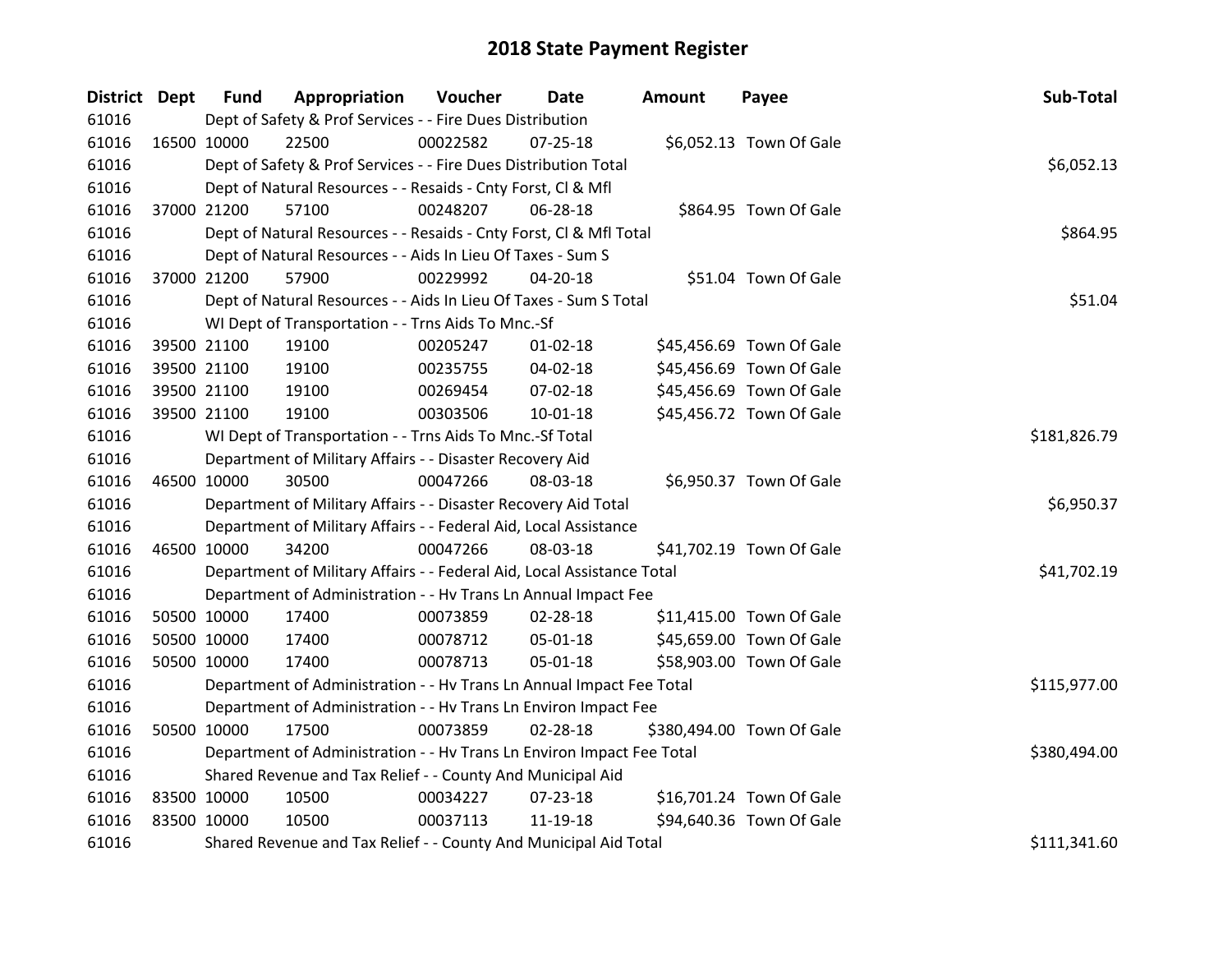| District    | Dept        | <b>Fund</b> | Appropriation                                                   | <b>Voucher</b> | Date           | <b>Amount</b> | Payee                 | Sub-Total    |
|-------------|-------------|-------------|-----------------------------------------------------------------|----------------|----------------|---------------|-----------------------|--------------|
| 61016       |             |             | Shared Revenue and Tax Relief - - Exempt Computer Aid           |                |                |               |                       |              |
| 61016       | 83500 10000 |             | 10900                                                           | 00031393       | $07 - 23 - 18$ |               | \$35.51 Town Of Gale  |              |
| 61016       |             |             | Shared Revenue and Tax Relief - - Exempt Computer Aid Total     |                |                |               |                       | \$35.51      |
| 61016       |             |             | Shared Revenue and Tax Relief - - Utility Aid                   |                |                |               |                       |              |
| 61016       | 83500 10000 |             | 11000                                                           | 00034227       | $07 - 23 - 18$ |               | \$128.63 Town Of Gale |              |
| 61016       |             | 83500 10000 | 11000                                                           | 00037113       | 11-19-18       |               | \$809.19 Town Of Gale |              |
| 61016       |             |             | Shared Revenue and Tax Relief - - Utility Aid Total             |                |                |               |                       | \$937.82     |
| 61016       |             |             | Shared Revenue and Tax Relief - - Lottery & Gaming Credit       |                |                |               |                       |              |
| 61016       | 83500 52100 |             | 36300                                                           | 00028487       | 04-30-18       |               | \$589.58 Town Of Gale |              |
| 61016       |             |             | Shared Revenue and Tax Relief - - Lottery & Gaming Credit Total |                |                |               |                       | \$589.58     |
| 61016 Total |             |             |                                                                 |                |                |               |                       | \$846,822.98 |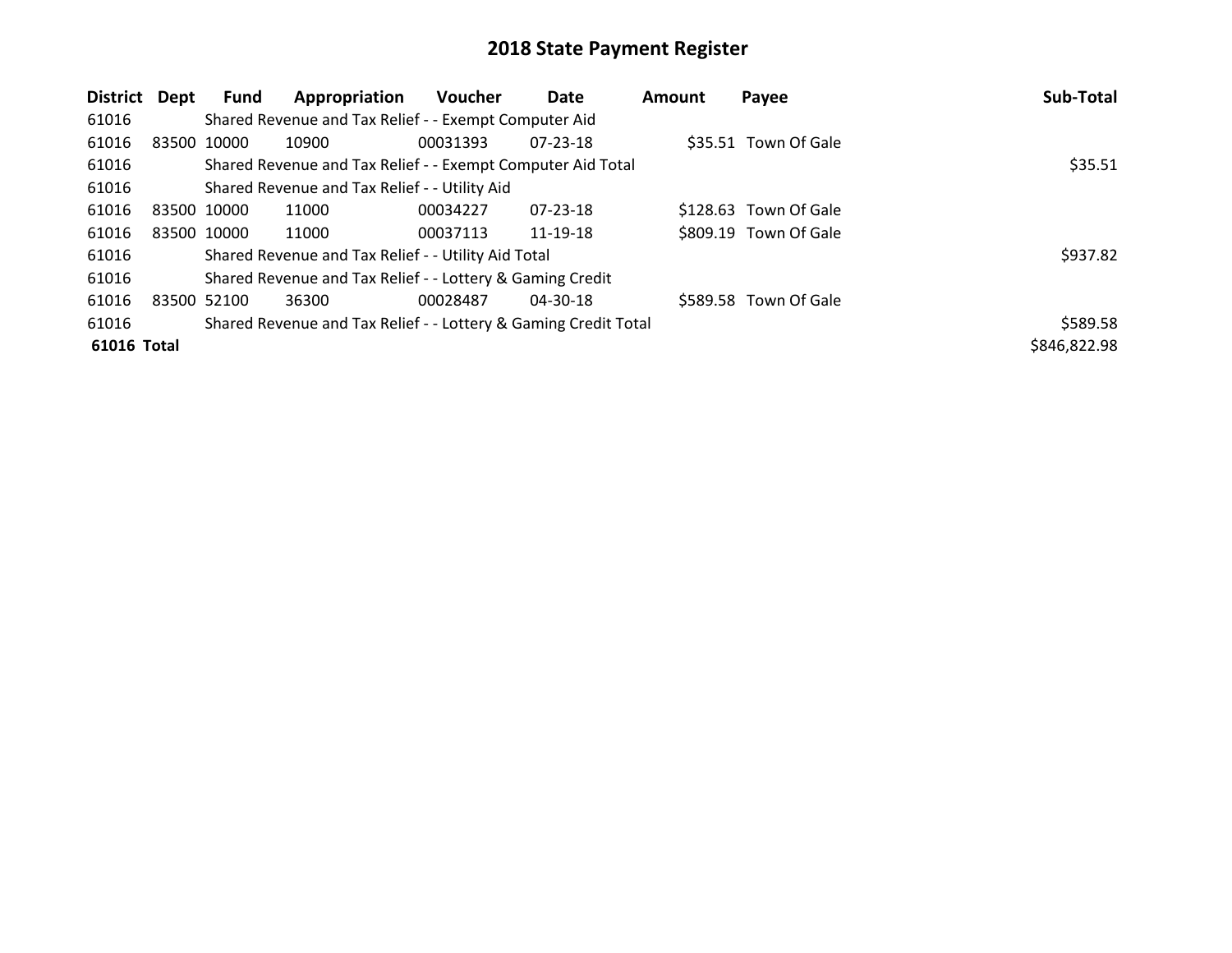| <b>District Dept</b> |             | <b>Fund</b> | Appropriation                                                      | <b>Voucher</b> | Date           | Amount | Payee                    | Sub-Total    |
|----------------------|-------------|-------------|--------------------------------------------------------------------|----------------|----------------|--------|--------------------------|--------------|
| 61018                |             |             | Dept of Safety & Prof Services - - Fire Dues Distribution          |                |                |        |                          |              |
| 61018                |             | 16500 10000 | 22500                                                              | 00022583       | $07 - 24 - 18$ |        | \$3,160.26 Town Of Hale  |              |
| 61018                |             |             | Dept of Safety & Prof Services - - Fire Dues Distribution Total    |                |                |        |                          | \$3,160.26   |
| 61018                |             |             | Dept of Natural Resources - - Aids In Lieu Of Taxes - Gener        |                |                |        |                          |              |
| 61018                |             | 37000 10000 | 50300                                                              | 00212563       | 02-06-18       |        | \$654.77 Town Of Hale    |              |
| 61018                |             |             | Dept of Natural Resources - - Aids In Lieu Of Taxes - Gener Total  |                |                |        |                          | \$654.77     |
| 61018                |             |             | Dept of Natural Resources - - Resaids - Cnty Forst, Cl & Mfl       |                |                |        |                          |              |
| 61018                |             | 37000 21200 | 57100                                                              | 00248208       | 06-28-18       |        | \$1,082.17 Town Of Hale  |              |
| 61018                |             |             | Dept of Natural Resources - - Resaids - Cnty Forst, CI & Mfl Total |                |                |        |                          | \$1,082.17   |
| 61018                |             |             | Dept of Natural Resources - - Aids In Lieu Of Taxes - Sum S        |                |                |        |                          |              |
| 61018                |             | 37000 21200 | 57900                                                              | 00230012       | 04-20-18       |        | \$105.60 Town Of Hale    |              |
| 61018                |             |             | Dept of Natural Resources - - Aids In Lieu Of Taxes - Sum S Total  |                |                |        |                          | \$105.60     |
| 61018                |             |             | Dept of Natural Resources - - Rec & Resource Aids, Fed             |                |                |        |                          |              |
| 61018                |             | 37000 21200 | 58300                                                              | 00237045       | 05-18-18       |        | \$2,398.38 Town Of Hale  |              |
| 61018                |             |             | Dept of Natural Resources - - Rec & Resource Aids, Fed Total       |                |                |        |                          | \$2,398.38   |
| 61018                |             |             | Dept of Natural Resources - - Fin Asst For Responsible Units       |                |                |        |                          |              |
| 61018                |             | 37000 27400 | 67000                                                              | 00235227       | $05-11-18$     |        | \$1,775.96 Town Of Hale  |              |
| 61018                |             |             | Dept of Natural Resources - - Fin Asst For Responsible Units Total |                |                |        |                          | \$1,775.96   |
| 61018                |             |             | WI Dept of Transportation - - Disastr Damag Aid Sf                 |                |                |        |                          |              |
| 61018                |             | 39500 21100 | 17400                                                              | 00316144       | 10-26-18       |        | \$48,238.54 Town Of Hale |              |
| 61018                |             |             | WI Dept of Transportation - - Disastr Damag Aid Sf Total           |                |                |        |                          | \$48,238.54  |
| 61018                |             |             | WI Dept of Transportation - - Trns Aids To Mnc.-Sf                 |                |                |        |                          |              |
| 61018                |             | 39500 21100 | 19100                                                              | 00205248       | $01 - 02 - 18$ |        | \$45,014.73 Town Of Hale |              |
| 61018                |             | 39500 21100 | 19100                                                              | 00235756       | 04-02-18       |        | \$45,014.73 Town Of Hale |              |
| 61018                |             | 39500 21100 | 19100                                                              | 00269455       | $07 - 02 - 18$ |        | \$45,014.73 Town Of Hale |              |
| 61018                |             | 39500 21100 | 19100                                                              | 00303507       | $10 - 01 - 18$ |        | \$45,014.74 Town Of Hale |              |
| 61018                |             |             | WI Dept of Transportation - - Trns Aids To Mnc.-Sf Total           |                |                |        |                          | \$180,058.93 |
| 61018                |             |             | Shared Revenue and Tax Relief - - County And Municipal Aid         |                |                |        |                          |              |
| 61018                |             | 83500 10000 | 10500                                                              | 00034228       | 07-23-18       |        | \$10,148.13 Town Of Hale |              |
| 61018                |             | 83500 10000 | 10500                                                              | 00037114       | 11-19-18       |        | \$57,506.04 Town Of Hale |              |
| 61018                |             |             | Shared Revenue and Tax Relief - - County And Municipal Aid Total   |                |                |        |                          | \$67,654.17  |
| 61018                |             |             | Shared Revenue and Tax Relief - - Exempt Computer Aid              |                |                |        |                          |              |
| 61018                | 83500 10000 |             | 10900                                                              | 00031394       | 07-23-18       |        | \$11.16 Town Of Hale     |              |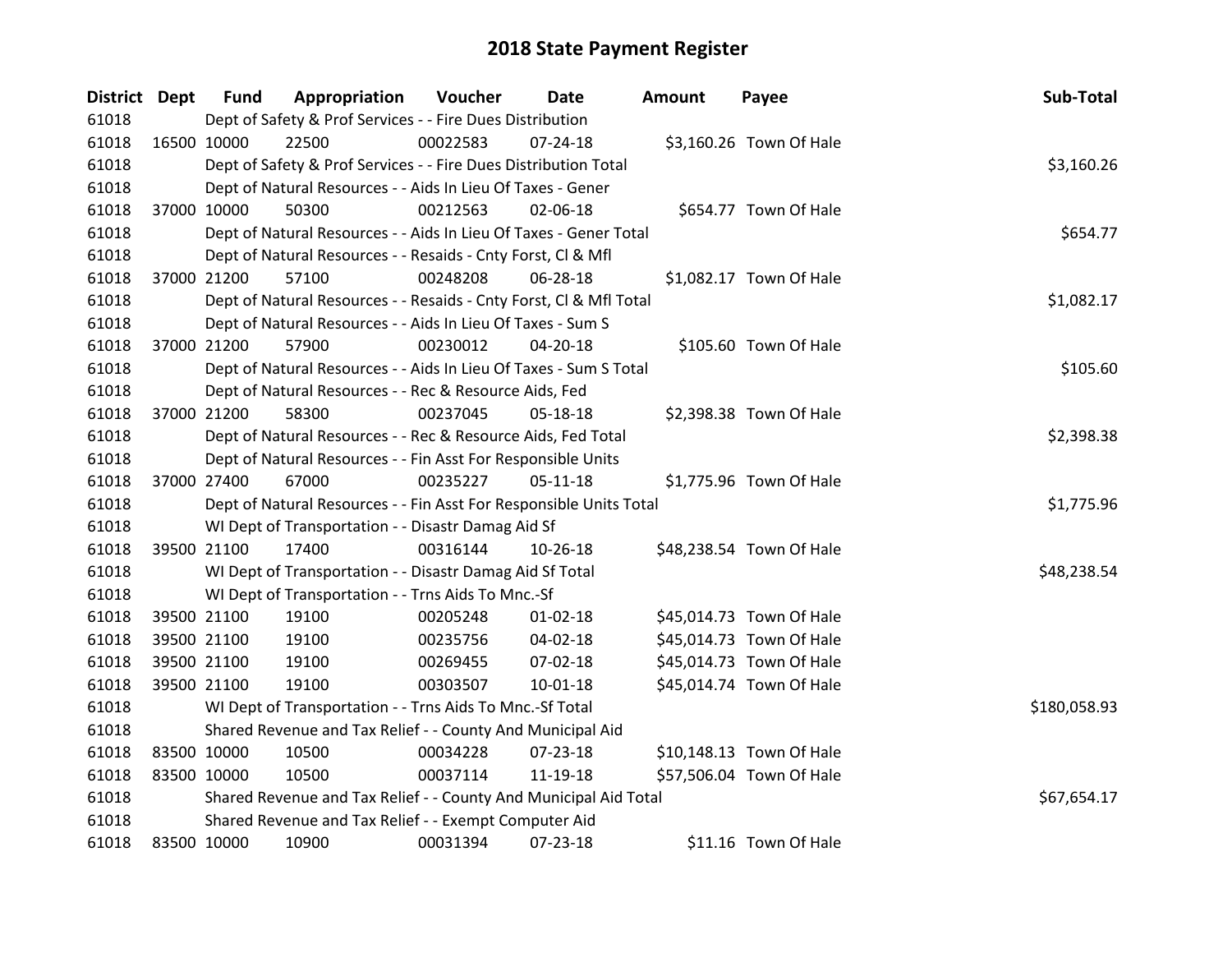| District Dept | Fund        | <b>Appropriation</b>                                        | Voucher  | Date     | Amount | Pavee                 | Sub-Total    |
|---------------|-------------|-------------------------------------------------------------|----------|----------|--------|-----------------------|--------------|
| 61018         |             | Shared Revenue and Tax Relief - - Exempt Computer Aid Total |          |          |        |                       | \$11.16      |
| 61018         |             | Shared Revenue and Tax Relief - - Utility Aid               |          |          |        |                       |              |
| 61018         | 83500 10000 | 11000                                                       | 00034228 | 07-23-18 |        | \$53.38 Town Of Hale  |              |
| 61018         | 83500 10000 | 11000                                                       | 00037114 | 11-19-18 |        | \$315.18 Town Of Hale |              |
| 61018         |             | Shared Revenue and Tax Relief - - Utility Aid Total         |          |          |        |                       | \$368.56     |
| 61018 Total   |             |                                                             |          |          |        |                       | \$305,508.50 |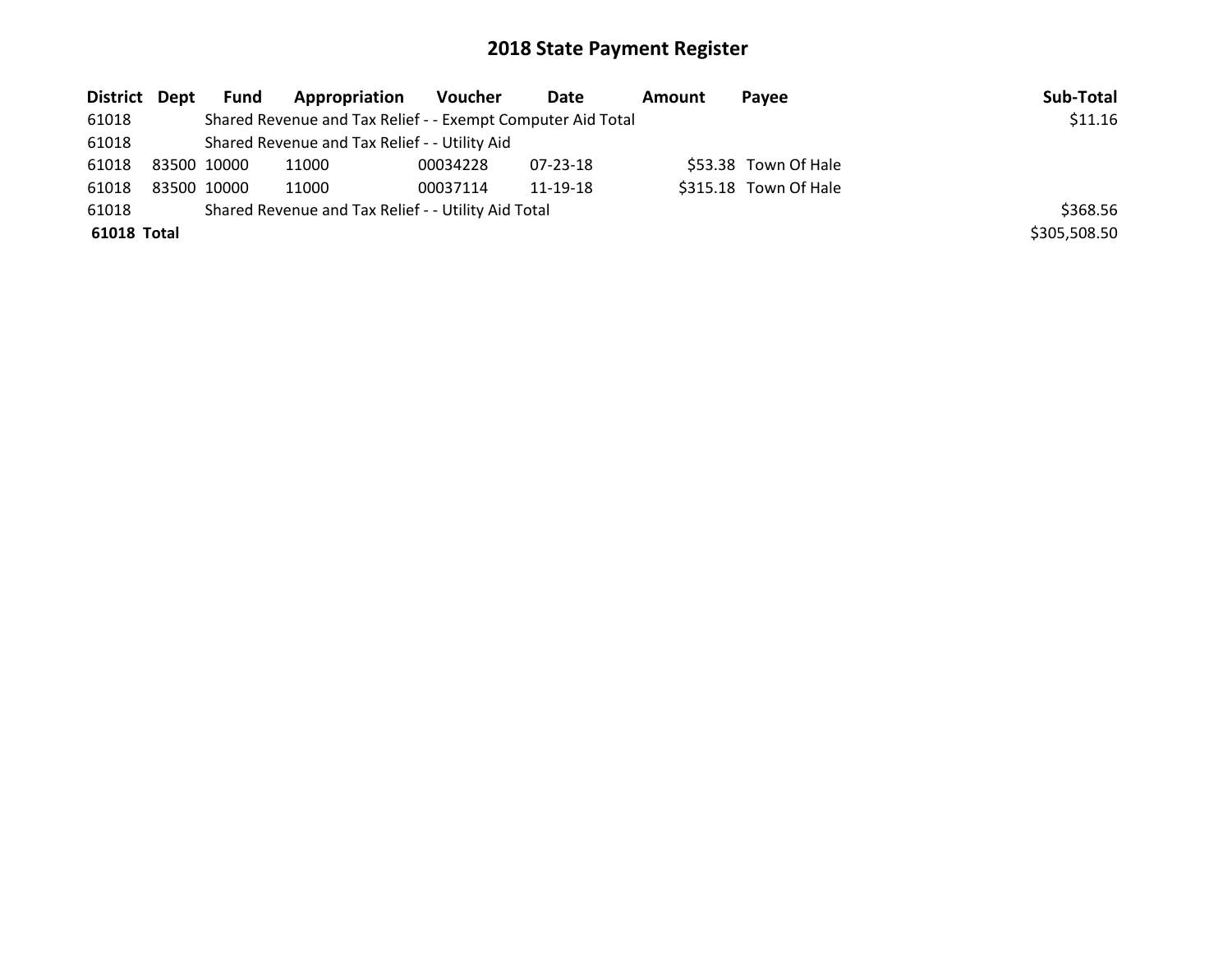| District Dept |             | Fund        | Appropriation                                                      | Voucher  | Date           | <b>Amount</b> | Payee                       | Sub-Total    |
|---------------|-------------|-------------|--------------------------------------------------------------------|----------|----------------|---------------|-----------------------------|--------------|
| 61020         |             |             | Dept of Safety & Prof Services - - Fire Dues Distribution          |          |                |               |                             |              |
| 61020         |             | 16500 10000 | 22500                                                              | 00018041 | $07 - 02 - 18$ |               | \$1,807.88 Town Of Lincoln  |              |
| 61020         |             |             | Dept of Safety & Prof Services - - Fire Dues Distribution Total    |          |                |               |                             | \$1,807.88   |
| 61020         |             |             | Dept of Natural Resources - - Resaids - Cnty Forst, Cl & Mfl       |          |                |               |                             |              |
| 61020         | 37000 21200 |             | 57100                                                              | 00248209 | 06-28-18       |               | \$182.43 Town Of Lincoln    |              |
| 61020         |             |             | Dept of Natural Resources - - Resaids - Cnty Forst, CI & Mfl Total |          | \$182.43       |               |                             |              |
| 61020         |             |             | WI Dept of Transportation - - Trns Aids To Mnc.-Sf                 |          |                |               |                             |              |
| 61020         |             | 39500 21100 | 19100                                                              | 00205249 | $01 - 02 - 18$ |               | \$19,972.04 Town Of Lincoln |              |
| 61020         |             | 39500 21100 | 19100                                                              | 00235757 | 04-02-18       |               | \$19,972.04 Town Of Lincoln |              |
| 61020         |             | 39500 21100 | 19100                                                              | 00269456 | $07 - 02 - 18$ |               | \$19,972.04 Town Of Lincoln |              |
| 61020         |             | 39500 21100 | 19100                                                              | 00303508 | $10 - 01 - 18$ |               | \$19,972.04 Town Of Lincoln |              |
| 61020         |             |             | WI Dept of Transportation - - Trns Aids To Mnc.-Sf Total           |          |                |               |                             | \$79,888.16  |
| 61020         |             |             | Shared Revenue and Tax Relief - - County And Municipal Aid         |          |                |               |                             |              |
| 61020         |             | 83500 10000 | 10500                                                              | 00034229 | $07 - 23 - 18$ |               | \$15,111.76 Town Of Lincoln |              |
| 61020         |             | 83500 10000 | 10500                                                              | 00037115 | 11-19-18       |               | \$85,633.33 Town Of Lincoln |              |
| 61020         |             |             | Shared Revenue and Tax Relief - - County And Municipal Aid Total   |          |                |               |                             | \$100,745.09 |
| 61020         |             |             | Shared Revenue and Tax Relief - - Exempt Computer Aid              |          |                |               |                             |              |
| 61020         |             | 83500 10000 | 10900                                                              | 00031395 | 07-23-18       |               | \$6.09 Town Of Lincoln      |              |
| 61020         |             |             | Shared Revenue and Tax Relief - - Exempt Computer Aid Total        |          |                |               |                             | \$6.09       |
| 61020         |             |             | Shared Revenue and Tax Relief - - Utility Aid                      |          |                |               |                             |              |
| 61020         |             | 83500 10000 | 11000                                                              | 00034229 | $07 - 23 - 18$ |               | \$177.00 Town Of Lincoln    |              |
| 61020         |             | 83500 10000 | 11000                                                              | 00037115 | 11-19-18       |               | \$1,021.07 Town Of Lincoln  |              |
| 61020         |             |             | Shared Revenue and Tax Relief - - Utility Aid Total                |          |                |               |                             | \$1,198.07   |
| 61020         |             |             | Shared Revenue and Tax Relief - - Lottery & Gaming Credit          |          |                |               |                             |              |
| 61020         |             | 83500 52100 | 36300                                                              | 00029010 | 06-15-18       |               | \$1,915.56 Town Of Lincoln  |              |
| 61020         |             |             | Shared Revenue and Tax Relief - - Lottery & Gaming Credit Total    |          |                |               |                             | \$1,915.56   |
| 61020 Total   |             |             |                                                                    |          |                |               |                             | \$185,743.28 |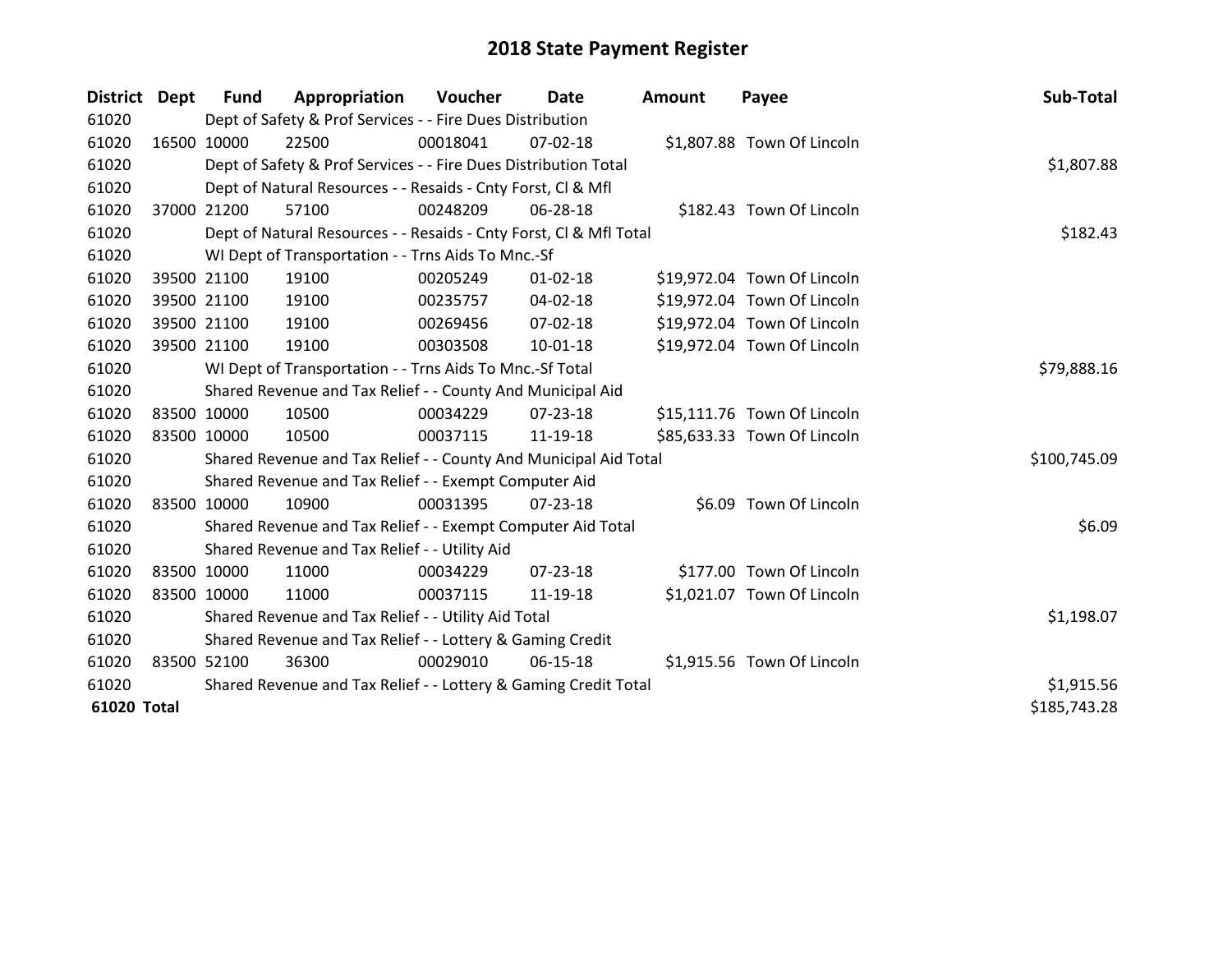| District Dept |             | <b>Fund</b> | Appropriation                                                      | Voucher  | Date           | Amount | Payee                      | Sub-Total    |
|---------------|-------------|-------------|--------------------------------------------------------------------|----------|----------------|--------|----------------------------|--------------|
| 61022         |             |             | Dept of Safety & Prof Services - - Fire Dues Distribution          |          |                |        |                            |              |
| 61022         |             | 16500 10000 | 22500                                                              | 00022584 | $07 - 25 - 18$ |        | \$2,442.15 Town Of Pigeon  |              |
| 61022         |             |             | Dept of Safety & Prof Services - - Fire Dues Distribution Total    |          |                |        |                            | \$2,442.15   |
| 61022         |             |             | Dept of Natural Resources - - Resaids - Cnty Forst, CI & Mfl       |          |                |        |                            |              |
| 61022         |             | 37000 21200 | 57100                                                              | 00248210 | 06-28-18       |        | \$684.48 Town Of Pigeon    |              |
| 61022         |             |             | Dept of Natural Resources - - Resaids - Cnty Forst, Cl & Mfl Total |          | \$684.48       |        |                            |              |
| 61022         |             |             | Dept of Natural Resources - - Fin Asst For Responsible Units       |          |                |        |                            |              |
| 61022         |             | 37000 27400 | 67000                                                              | 00235525 | $05-11-18$     |        | \$792.47 Town Of Pigeon    |              |
| 61022         |             |             | Dept of Natural Resources - - Fin Asst For Responsible Units Total |          |                |        |                            | \$792.47     |
| 61022         |             |             | WI Dept of Transportation - - Trns Aids To Mnc.-Sf                 |          |                |        |                            |              |
| 61022         |             | 39500 21100 | 19100                                                              | 00205250 | $01 - 02 - 18$ |        | \$25,066.58 Town Of Pigeon |              |
| 61022         |             | 39500 21100 | 19100                                                              | 00235758 | 04-02-18       |        | \$25,066.58 Town Of Pigeon |              |
| 61022         |             | 39500 21100 | 19100                                                              | 00269457 | $07 - 02 - 18$ |        | \$25,066.58 Town Of Pigeon |              |
| 61022         |             | 39500 21100 | 19100                                                              | 00303509 | $10 - 01 - 18$ |        | \$25,066.59 Town Of Pigeon |              |
| 61022         |             |             | WI Dept of Transportation - - Trns Aids To Mnc.-Sf Total           |          |                |        |                            | \$100,266.33 |
| 61022         |             |             | Shared Revenue and Tax Relief - - County And Municipal Aid         |          |                |        |                            |              |
| 61022         | 83500 10000 |             | 10500                                                              | 00034230 | $07 - 23 - 18$ |        | \$11,039.02 Town Of Pigeon |              |
| 61022         |             | 83500 10000 | 10500                                                              | 00037116 | 11-19-18       |        | \$62,554.45 Town Of Pigeon |              |
| 61022         |             |             | Shared Revenue and Tax Relief - - County And Municipal Aid Total   |          |                |        |                            | \$73,593.47  |
| 61022         |             |             | Shared Revenue and Tax Relief - - Exempt Computer Aid              |          |                |        |                            |              |
| 61022         |             | 83500 10000 | 10900                                                              | 00031396 | 07-23-18       |        | \$3.04 Town Of Pigeon      |              |
| 61022         |             |             | Shared Revenue and Tax Relief - - Exempt Computer Aid Total        |          |                |        |                            | \$3.04       |
| 61022         |             |             | Shared Revenue and Tax Relief - - Utility Aid                      |          |                |        |                            |              |
| 61022         | 83500 10000 |             | 11000                                                              | 00034230 | $07 - 23 - 18$ |        | \$18.16 Town Of Pigeon     |              |
| 61022         |             | 83500 10000 | 11000                                                              | 00037116 | 11-19-18       |        | \$103.88 Town Of Pigeon    |              |
| 61022         |             |             | Shared Revenue and Tax Relief - - Utility Aid Total                |          | \$122.04       |        |                            |              |
| 61022 Total   |             |             |                                                                    |          |                |        |                            | \$177,903.98 |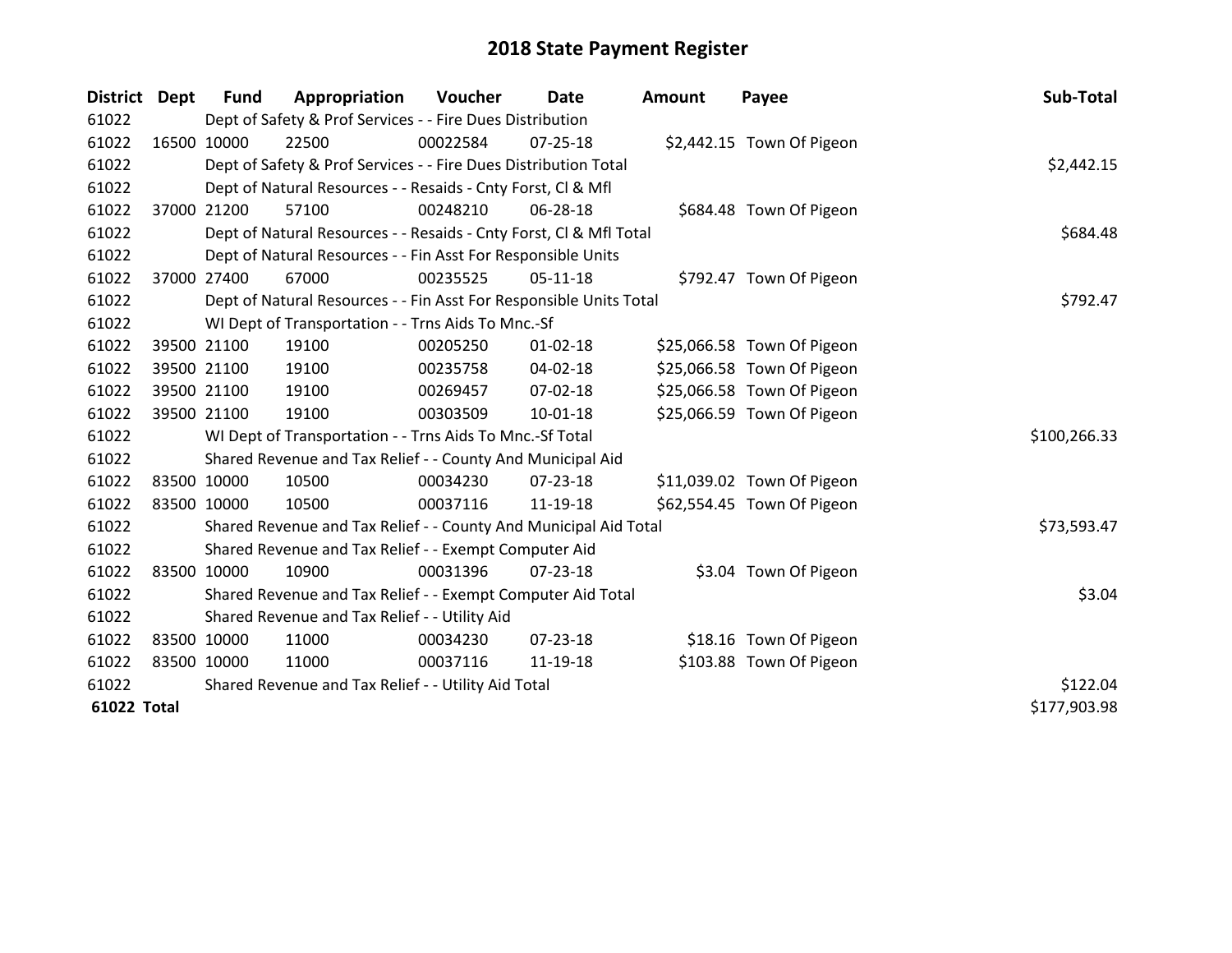| District Dept |             | <b>Fund</b> | Appropriation                                                         | Voucher  | <b>Date</b>    | <b>Amount</b> | Payee                         | Sub-Total    |
|---------------|-------------|-------------|-----------------------------------------------------------------------|----------|----------------|---------------|-------------------------------|--------------|
| 61024         |             |             | Dept of Safety & Prof Services - - Fire Dues Distribution             |          |                |               |                               |              |
| 61024         | 16500 10000 |             | 22500                                                                 | 00022585 | $07 - 26 - 18$ |               | \$2,582.88 Preston, Town Of   |              |
| 61024         |             |             | Dept of Safety & Prof Services - - Fire Dues Distribution Total       |          |                |               |                               | \$2,582.88   |
| 61024         |             |             | Dept of Natural Resources - - Aids In Lieu Of Taxes - Gener           |          |                |               |                               |              |
| 61024         | 37000 10000 |             | 50300                                                                 | 00212585 | 02-06-18       |               | \$13,985.73 Preston, Town Of  |              |
| 61024         | 37000 10000 |             | 50300                                                                 | 00230172 | 04-20-18       |               | \$257.20 Preston, Town Of     |              |
| 61024         |             |             | Dept of Natural Resources - - Aids In Lieu Of Taxes - Gener Total     |          |                |               |                               | \$14,242.93  |
| 61024         |             |             | Dept of Natural Resources - - Resaids - Cnty Forst, CI & Mfl          |          |                |               |                               |              |
| 61024         | 37000 21200 |             | 57100                                                                 | 00248211 | 06-28-18       |               | \$771.48 Preston, Town Of     |              |
| 61024         |             |             | Dept of Natural Resources - - Resaids - Cnty Forst, Cl & Mfl Total    |          |                |               |                               | \$771.48     |
| 61024         |             |             | Dept of Natural Resources - - Aids In Lieu Of Taxes - Sum S           |          |                |               |                               |              |
| 61024         | 37000 21200 |             | 57900                                                                 | 00230173 | 04-20-18       |               | \$220.63 Preston, Town Of     |              |
| 61024         |             |             | Dept of Natural Resources - - Aids In Lieu Of Taxes - Sum S Total     |          |                |               |                               | \$220.63     |
| 61024         |             |             | Dept of Natural Resources - - Fin Asst For Responsible Units          |          |                |               |                               |              |
| 61024         | 37000 27400 |             | 67000                                                                 | 00235944 | 05-11-18       |               | \$3,266.34 Preston, Town Of   |              |
| 61024         |             |             | Dept of Natural Resources - - Fin Asst For Responsible Units Total    |          |                |               |                               | \$3,266.34   |
| 61024         |             |             | WI Dept of Transportation - - Disastr Damag Aid Sf                    |          |                |               |                               |              |
| 61024         | 39500 21100 |             | 17400                                                                 | 00326893 | 11-28-18       |               | \$4,415.04 Preston, Town Of   |              |
| 61024         |             |             | WI Dept of Transportation - - Disastr Damag Aid Sf Total              |          |                |               |                               | \$4,415.04   |
| 61024         |             |             | WI Dept of Transportation - - Trns Aids To Mnc.-Sf                    |          |                |               |                               |              |
| 61024         | 39500 21100 |             | 19100                                                                 | 00205251 | $01 - 02 - 18$ |               | \$41,705.96 Preston, Town Of  |              |
| 61024         | 39500 21100 |             | 19100                                                                 | 00235759 | 04-02-18       |               | \$41,705.96 Preston, Town Of  |              |
| 61024         | 39500 21100 |             | 19100                                                                 | 00269458 | 07-02-18       |               | \$41,705.96 Preston, Town Of  |              |
| 61024         | 39500 21100 |             | 19100                                                                 | 00303510 | 10-01-18       |               | \$41,705.99 Preston, Town Of  |              |
| 61024         |             |             | WI Dept of Transportation - - Trns Aids To Mnc.-Sf Total              |          |                |               |                               | \$166,823.87 |
| 61024         |             |             | Department of Administration - - Hv Trans Ln Annual Impact Fee        |          |                |               |                               |              |
| 61024         | 50500 10000 |             | 17400                                                                 | 00073251 | 02-22-18       |               | \$14,431.00 Preston, Town Of  |              |
| 61024         | 50500 10000 |             | 17400                                                                 | 00078727 | 05-01-18       |               | \$57,724.00 Preston, Town Of  |              |
| 61024         |             |             | Department of Administration - - Hv Trans Ln Annual Impact Fee Total  |          |                |               |                               | \$72,155.00  |
| 61024         |             |             | Department of Administration - - Hv Trans Ln Environ Impact Fee       |          |                |               |                               |              |
| 61024         | 50500 10000 |             | 17500                                                                 | 00073251 | 02-22-18       |               | \$481,035.00 Preston, Town Of |              |
| 61024         |             |             | Department of Administration - - Hv Trans Ln Environ Impact Fee Total |          |                |               |                               | \$481,035.00 |
| 61024         |             |             | Shared Revenue and Tax Relief - - County And Municipal Aid            |          |                |               |                               |              |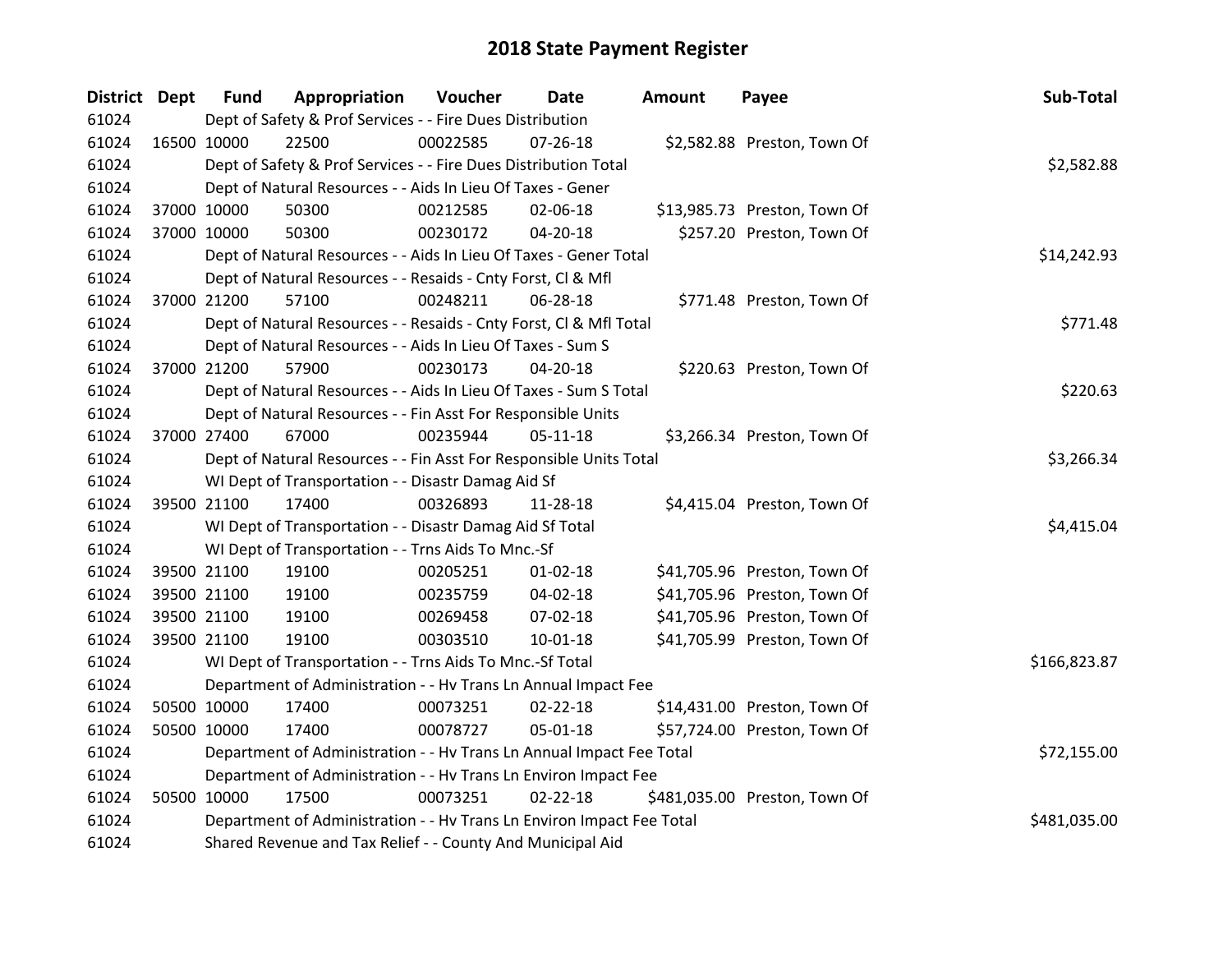| District Dept |             | <b>Fund</b> | Appropriation                                                    | Voucher  | Date           | Amount | Payee                        | Sub-Total    |
|---------------|-------------|-------------|------------------------------------------------------------------|----------|----------------|--------|------------------------------|--------------|
| 61024         | 83500 10000 |             | 10500                                                            | 00034231 | $07 - 23 - 18$ |        | \$13,732.80 Preston, Town Of |              |
| 61024         | 83500 10000 |             | 10500                                                            | 00037117 | 11-19-18       |        | \$78,075.19 Preston, Town Of |              |
| 61024         |             |             | Shared Revenue and Tax Relief - - County And Municipal Aid Total |          |                |        |                              | \$91,807.99  |
| 61024         |             |             | Shared Revenue and Tax Relief - - Exempt Computer Aid            |          |                |        |                              |              |
| 61024         | 83500 10000 |             | 10900                                                            | 00031397 | $07 - 23 - 18$ |        | \$17.25 Preston, Town Of     |              |
| 61024         |             |             | Shared Revenue and Tax Relief - - Exempt Computer Aid Total      |          |                |        |                              | \$17.25      |
| 61024         |             |             | Shared Revenue and Tax Relief - - Utility Aid                    |          |                |        |                              |              |
| 61024         | 83500 10000 |             | 11000                                                            | 00037117 | 11-19-18       |        | \$934.35 Preston, Town Of    |              |
| 61024         |             |             | Shared Revenue and Tax Relief - - Utility Aid Total              |          |                |        |                              | \$934.35     |
| 61024 Total   |             |             |                                                                  |          |                |        |                              | \$838,272.76 |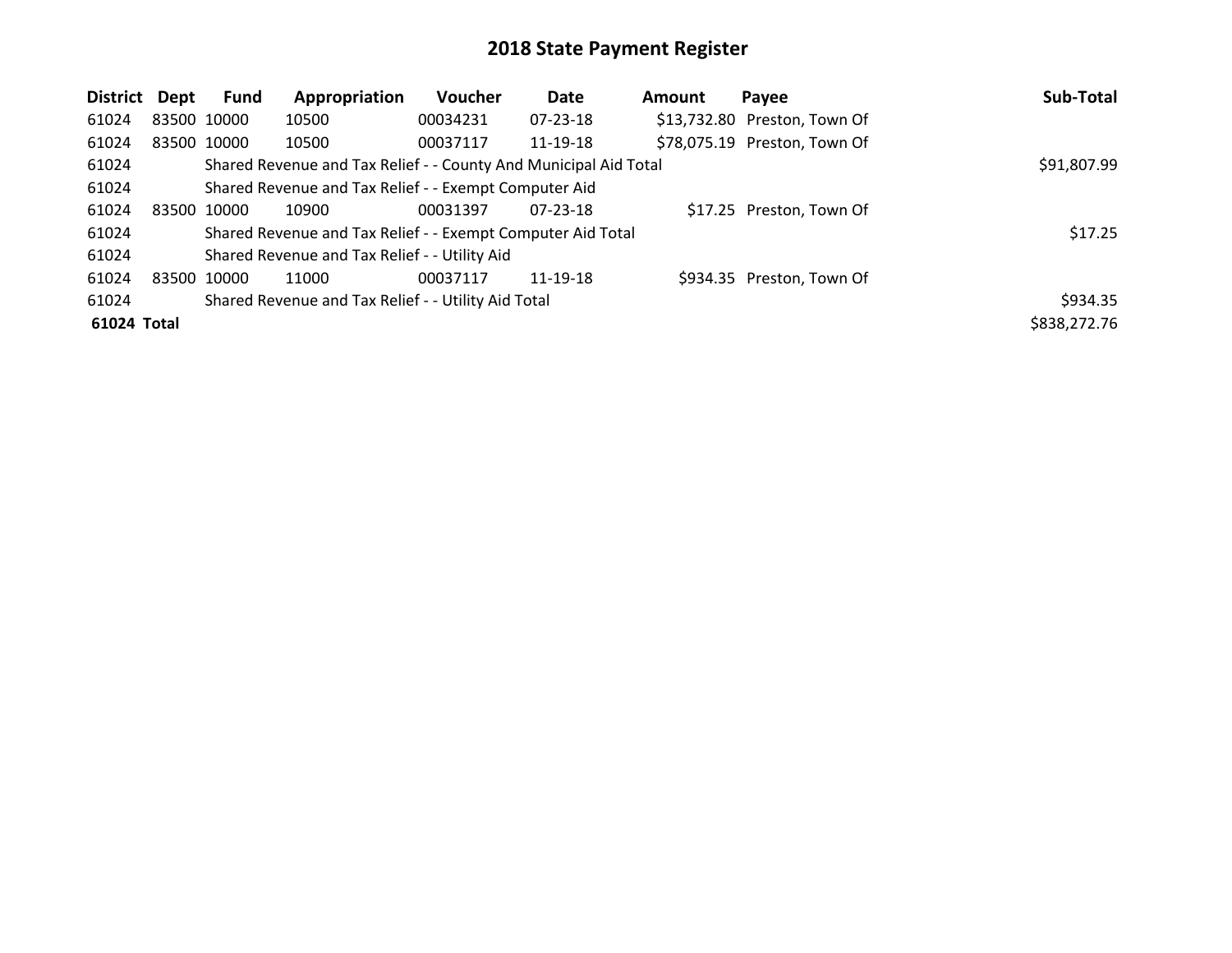| District Dept |             | <b>Fund</b> | Appropriation                                                      | Voucher  | Date           | <b>Amount</b> | Payee                      | Sub-Total   |
|---------------|-------------|-------------|--------------------------------------------------------------------|----------|----------------|---------------|----------------------------|-------------|
| 61026         |             |             | Dept of Safety & Prof Services - - Fire Dues Distribution          |          |                |               |                            |             |
| 61026         | 16500 10000 |             | 22500                                                              | 00022586 | $07 - 26 - 18$ |               | \$2,823.62 Town Of Sumner  |             |
| 61026         |             |             | Dept of Safety & Prof Services - - Fire Dues Distribution Total    |          |                |               |                            | \$2,823.62  |
| 61026         |             |             | Dept of Natural Resources - - Aids In Lieu Of Taxes - Gener        |          |                |               |                            |             |
| 61026         |             | 37000 10000 | 50300                                                              | 00212595 | 02-06-18       |               | \$8,114.77 Town Of Sumner  |             |
| 61026         |             | 37000 10000 | 50300                                                              | 00230239 | 04-20-18       |               | \$167.40 Town Of Sumner    |             |
| 61026         |             | 37000 10000 | 50300                                                              | 00230241 | 04-20-18       |               | \$82.00 Town Of Sumner     |             |
| 61026         |             | 37000 10000 | 50300                                                              | 00230242 | $04 - 20 - 18$ |               | \$107.98 Town Of Sumner    |             |
| 61026         |             |             | Dept of Natural Resources - - Aids In Lieu Of Taxes - Gener Total  |          | \$8,472.15     |               |                            |             |
| 61026         |             |             | Dept of Natural Resources - - Resaids - Cnty Forst, Cl & Mfl       |          |                |               |                            |             |
| 61026         |             | 37000 21200 | 57100                                                              | 00248212 | 06-28-18       |               | \$461.17 Town Of Sumner    |             |
| 61026         |             |             | Dept of Natural Resources - - Resaids - Cnty Forst, Cl & Mfl Total |          |                |               |                            | \$461.17    |
| 61026         |             |             | Dept of Natural Resources - - Aids In Lieu Of Taxes - Sum S        |          |                |               |                            |             |
| 61026         |             | 37000 21200 | 57900                                                              | 00230240 | 04-20-18       |               | \$0.80 Town Of Sumner      |             |
| 61026         |             | 37000 21200 | 57900                                                              | 00230243 | 04-20-18       |               | \$7.20 Town Of Sumner      |             |
| 61026         |             |             | Dept of Natural Resources - - Aids In Lieu Of Taxes - Sum S Total  |          |                |               |                            | \$8.00      |
| 61026         |             |             | WI Dept of Transportation - - Trns Aids To Mnc.-Sf                 |          |                |               |                            |             |
| 61026         |             | 39500 21100 | 19100                                                              | 00205252 | $01-02-18$     |               | \$18,759.62 Town Of Sumner |             |
| 61026         |             | 39500 21100 | 19100                                                              | 00235760 | 04-02-18       |               | \$18,759.62 Town Of Sumner |             |
| 61026         |             | 39500 21100 | 19100                                                              | 00269459 | 07-02-18       |               | \$18,759.62 Town Of Sumner |             |
| 61026         |             | 39500 21100 | 19100                                                              | 00303511 | $10-01-18$     |               | \$18,759.63 Town Of Sumner |             |
| 61026         |             |             | WI Dept of Transportation - - Trns Aids To Mnc.-Sf Total           |          |                |               |                            | \$75,038.49 |
| 61026         |             |             | Shared Revenue and Tax Relief - - County And Municipal Aid         |          |                |               |                            |             |
| 61026         |             | 83500 10000 | 10500                                                              | 00034232 | 07-23-18       |               | \$7,824.64 Town Of Sumner  |             |
| 61026         |             | 83500 10000 | 10500                                                              | 00037118 | 11-19-18       |               | \$44,339.60 Town Of Sumner |             |
| 61026         |             |             | Shared Revenue and Tax Relief - - County And Municipal Aid Total   |          |                |               |                            | \$52,164.24 |
| 61026         |             |             | Shared Revenue and Tax Relief - - Exempt Computer Aid              |          |                |               |                            |             |
| 61026         | 83500 10000 |             | 10900                                                              | 00031398 | $07 - 23 - 18$ |               | \$14.21 Town Of Sumner     |             |
| 61026         |             |             | Shared Revenue and Tax Relief - - Exempt Computer Aid Total        |          |                |               |                            | \$14.21     |
| 61026         |             |             | Shared Revenue and Tax Relief - - Utility Aid                      |          |                |               |                            |             |
| 61026         | 83500 10000 |             | 11000                                                              | 00034232 | 07-23-18       |               | \$326.94 Town Of Sumner    |             |
| 61026         | 83500 10000 |             | 11000                                                              | 00037118 | 11-19-18       |               | \$2,516.15 Town Of Sumner  |             |
| 61026         |             |             | Shared Revenue and Tax Relief - - Utility Aid Total                |          |                |               |                            | \$2,843.09  |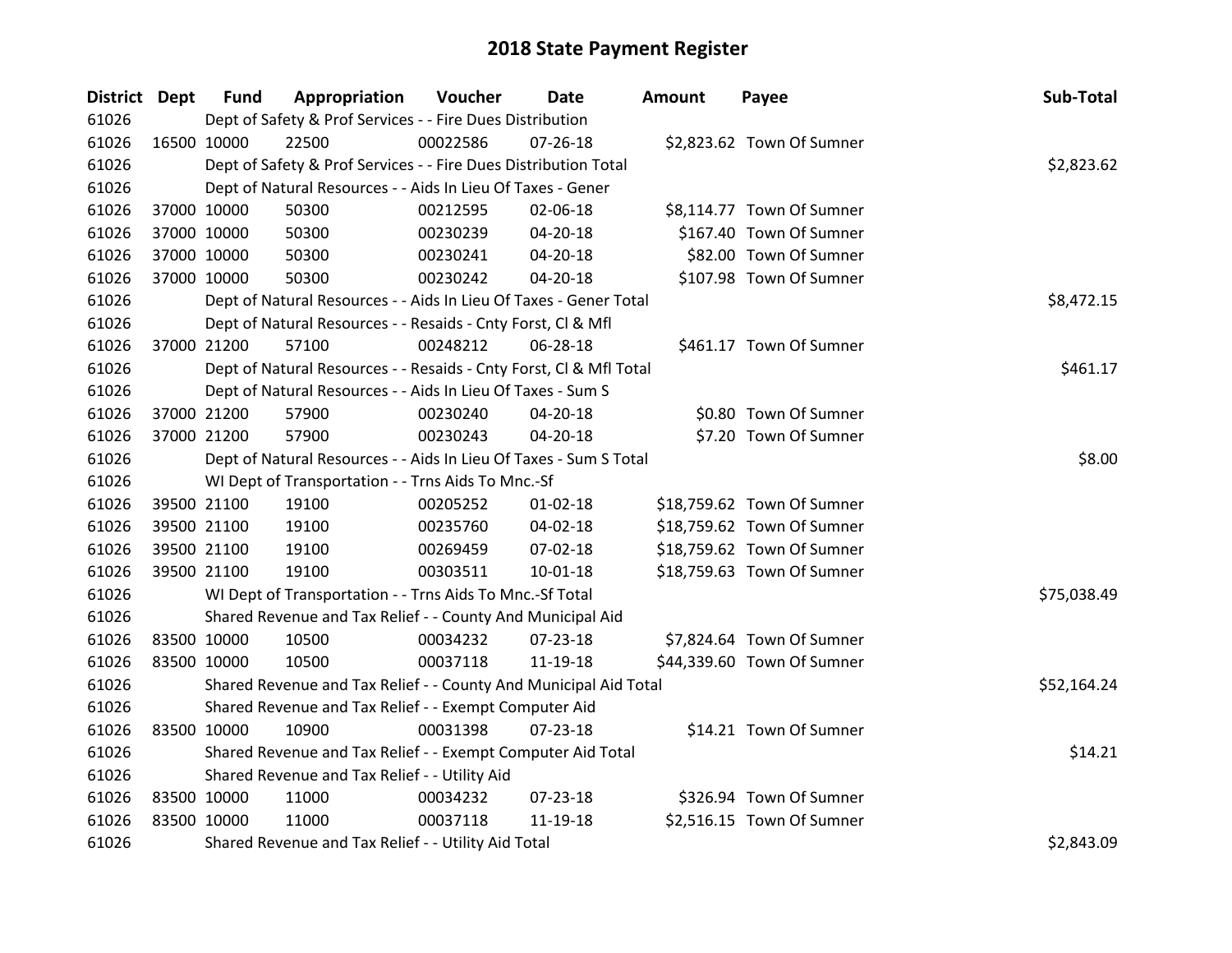|             | District Dept Fund Appropriation | Voucher | <b>Date</b> | Amount | Payee | Sub-Total    |
|-------------|----------------------------------|---------|-------------|--------|-------|--------------|
| 61026 Total |                                  |         |             |        |       | \$141,824.97 |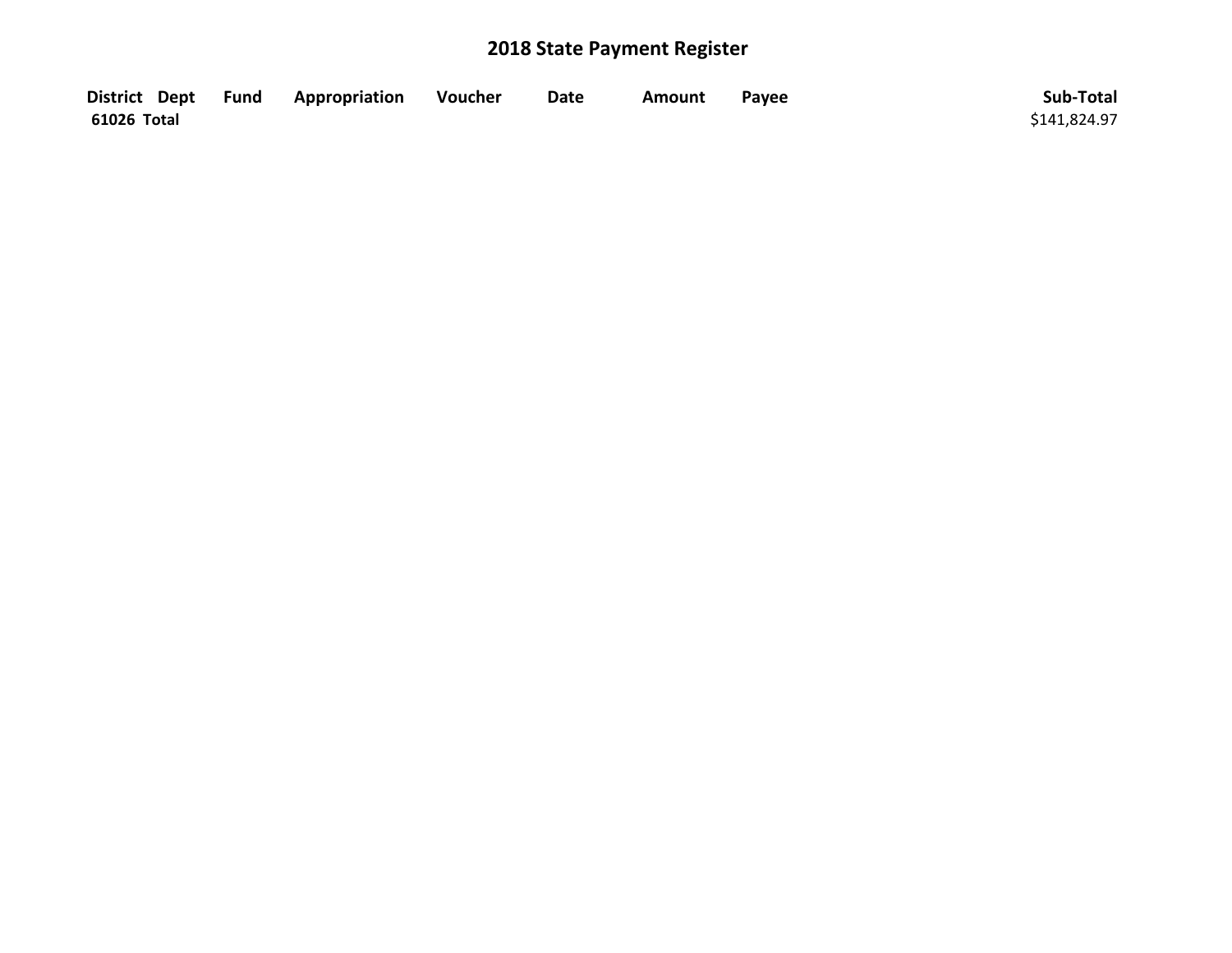| District Dept | <b>Fund</b> | Appropriation                                                          | Voucher  | <b>Date</b>    | <b>Amount</b> | Payee                           | Sub-Total    |
|---------------|-------------|------------------------------------------------------------------------|----------|----------------|---------------|---------------------------------|--------------|
| 61028         |             | Dept of Safety & Prof Services - - Fire Dues Distribution              |          |                |               |                                 |              |
| 61028         | 16500 10000 | 22500                                                                  | 00022587 | $07 - 25 - 18$ |               | \$7,154.23 Town Of Trempealeau  |              |
| 61028         |             | Dept of Safety & Prof Services - - Fire Dues Distribution Total        |          |                |               |                                 | \$7,154.23   |
| 61028         |             | Dept of Natural Resources - - Aids In Lieu Of Taxes - Gener            |          |                |               |                                 |              |
| 61028         | 37000 10000 | 50300                                                                  | 00212596 | 02-06-18       |               | \$45.87 Town Of Trempealeau     |              |
| 61028         | 37000 10000 | 50300                                                                  | 00212597 | 02-06-18       |               | \$1,591.51 Town Of Trempealeau  |              |
| 61028         | 37000 10000 | 50300                                                                  | 00230258 | 04-20-18       |               | \$224.86 Town Of Trempealeau    |              |
| 61028         | 37000 10000 | 50300                                                                  | 00230262 | 04-20-18       |               | \$149.61 Town Of Trempealeau    |              |
| 61028         |             | Dept of Natural Resources - - Aids In Lieu Of Taxes - Gener Total      |          | \$2,011.85     |               |                                 |              |
| 61028         |             | Dept of Natural Resources - - Gen Program Ops-State Funds              |          |                |               |                                 |              |
| 61028         | 37000 21200 | 16100                                                                  | 00231737 | 05-03-18       |               | \$495.00 Town Of Trempealeau    |              |
| 61028         |             | Dept of Natural Resources - - Gen Program Ops-State Funds Total        |          |                |               |                                 | \$495.00     |
| 61028         |             | Dept of Natural Resources - - Resaids - Cnty Forst, Cl & Mfl           |          |                |               |                                 |              |
| 61028         | 37000 21200 | 57100                                                                  | 00248213 | 06-28-18       |               | \$298.91 Town Of Trempealeau    |              |
| 61028         |             | Dept of Natural Resources - - Resaids - Cnty Forst, CI & Mfl Total     |          |                |               |                                 | \$298.91     |
| 61028         |             | Dept of Natural Resources - - Aids In Lieu Of Taxes - Sum S            |          |                |               |                                 |              |
| 61028         | 37000 21200 | 57900                                                                  | 00230259 | 04-20-18       |               | \$283.45 Town Of Trempealeau    |              |
| 61028         | 37000 21200 | 57900                                                                  | 00230260 | 04-20-18       |               | \$145.22 Town Of Trempealeau    |              |
| 61028         | 37000 21200 | 57900                                                                  | 00230261 | 04-20-18       |               | \$893.64 Town Of Trempealeau    |              |
| 61028         |             | Dept of Natural Resources - - Aids In Lieu Of Taxes - Sum S Total      |          |                |               |                                 | \$1,322.31   |
| 61028         |             | WI Dept of Transportation - - Trns Aids To Mnc.-Sf                     |          |                |               |                                 |              |
| 61028         | 39500 21100 | 19100                                                                  | 00205253 | $01 - 02 - 18$ |               | \$34,670.36 Town Of Trempealeau |              |
| 61028         | 39500 21100 | 19100                                                                  | 00235761 | 04-02-18       |               | \$34,670.36 Town Of Trempealeau |              |
| 61028         | 39500 21100 | 19100                                                                  | 00269460 | 07-02-18       |               | \$34,670.36 Town Of Trempealeau |              |
| 61028         | 39500 21100 | 19100                                                                  | 00303512 | 10-01-18       |               | \$34,670.37 Town Of Trempealeau |              |
| 61028         |             | WI Dept of Transportation - - Trns Aids To Mnc.-Sf Total               |          |                |               |                                 | \$138,681.45 |
| 61028         |             | Department of Military Affairs - - Disaster Recovery Aid               |          |                |               |                                 |              |
| 61028         | 46500 10000 | 30500                                                                  | 00047274 | 08-03-18       |               | \$4,971.94 Town Of Trempealeau  |              |
| 61028         |             | Department of Military Affairs - - Disaster Recovery Aid Total         |          |                |               |                                 | \$4,971.94   |
| 61028         |             | Department of Military Affairs - - Federal Aid, Local Assistance       |          |                |               |                                 |              |
| 61028         | 46500 10000 | 34200                                                                  | 00047274 | 08-03-18       |               | \$29,831.62 Town Of Trempealeau |              |
| 61028         |             | Department of Military Affairs - - Federal Aid, Local Assistance Total |          |                |               |                                 | \$29,831.62  |
| 61028         |             | Department of Administration - - Hv Trans Ln Annual Impact Fee         |          |                |               |                                 |              |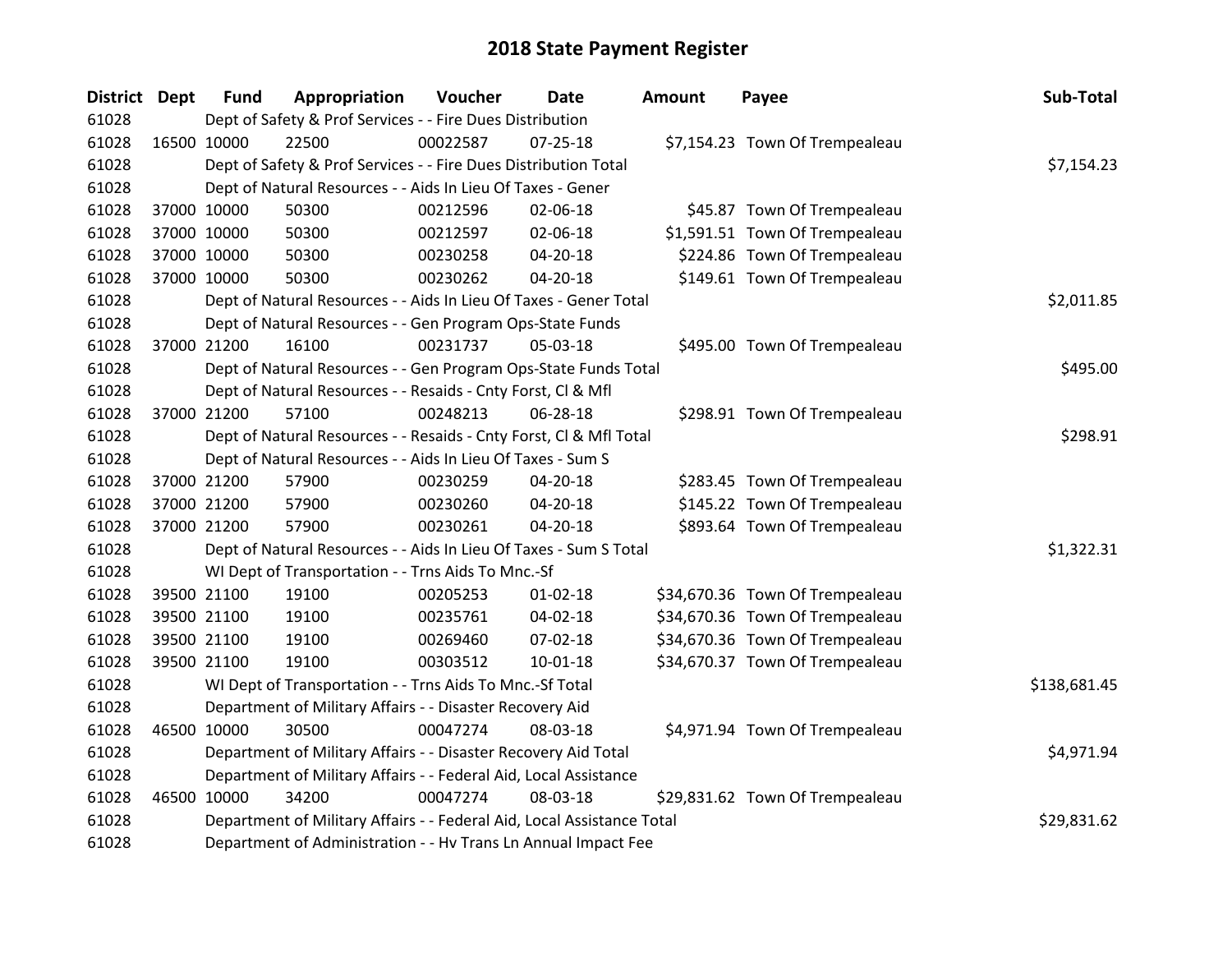| <b>District</b> | Dept | Fund        | Appropriation                                                        | <b>Voucher</b> | Date           | Amount | Payee                           | Sub-Total    |
|-----------------|------|-------------|----------------------------------------------------------------------|----------------|----------------|--------|---------------------------------|--------------|
| 61028           |      | 50500 10000 | 17400                                                                | 00078734       | 05-01-18       |        | \$86,876.00 Town Of Trempealeau |              |
| 61028           |      |             | Department of Administration - - Hv Trans Ln Annual Impact Fee Total |                |                |        |                                 | \$86,876.00  |
| 61028           |      |             | Department of Revenue - - Payments For Municipal Svcs                |                |                |        |                                 |              |
| 61028           |      | 56600 10000 | 50100                                                                | 00026934       | $01 - 31 - 18$ |        | \$296.30 Town Of Trempealeau    |              |
| 61028           |      |             | Department of Revenue - - Payments For Municipal Svcs Total          |                |                |        |                                 | \$296.30     |
| 61028           |      |             | Shared Revenue and Tax Relief - - County And Municipal Aid           |                |                |        |                                 |              |
| 61028           |      | 83500 10000 | 10500                                                                | 00034233       | 07-23-18       |        | \$6,386.74 Town Of Trempealeau  |              |
| 61028           |      | 83500 10000 | 10500                                                                | 00037119       | 11-19-18       |        | \$36,191.50 Town Of Trempealeau |              |
| 61028           |      |             | Shared Revenue and Tax Relief - - County And Municipal Aid Total     |                | \$42,578.24    |        |                                 |              |
| 61028           |      |             | Shared Revenue and Tax Relief - - Exempt Computer Aid                |                |                |        |                                 |              |
| 61028           |      | 83500 10000 | 10900                                                                | 00031399       | $07 - 23 - 18$ |        | \$96.40 Town Of Trempealeau     |              |
| 61028           |      |             | Shared Revenue and Tax Relief - - Exempt Computer Aid Total          |                |                |        |                                 | \$96.40      |
| 61028           |      |             | Shared Revenue and Tax Relief - - Utility Aid                        |                |                |        |                                 |              |
| 61028           |      | 83500 10000 | 11000                                                                | 00034233       | $07 - 23 - 18$ |        | \$5,431.41 Town Of Trempealeau  |              |
| 61028           |      | 83500 10000 | 11000                                                                | 00037119       | 11-19-18       |        | \$32,063.51 Town Of Trempealeau |              |
| 61028           |      |             | Shared Revenue and Tax Relief - - Utility Aid Total                  |                |                |        |                                 | \$37,494.92  |
| 61028           |      |             | Shared Revenue and Tax Relief - - Lottery & Gaming Credit            |                |                |        |                                 |              |
| 61028           |      | 83500 52100 | 36300                                                                | 00027637       | $03 - 26 - 18$ |        | \$252.52 Town Of Trempealeau    |              |
| 61028           |      |             | Shared Revenue and Tax Relief - - Lottery & Gaming Credit Total      |                |                |        |                                 | \$252.52     |
| 61028 Total     |      |             |                                                                      |                |                |        |                                 | \$352,361.69 |
|                 |      |             |                                                                      |                |                |        |                                 |              |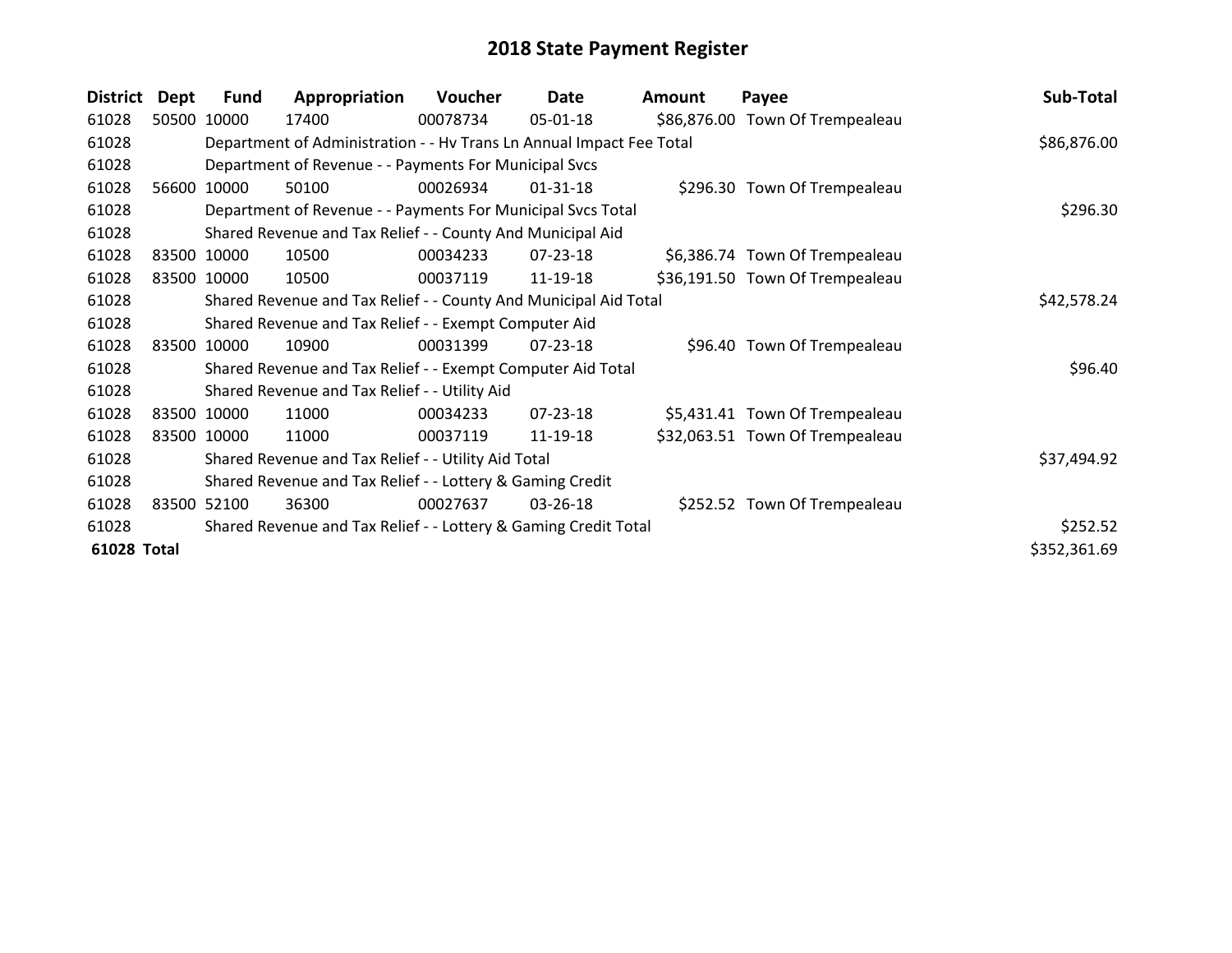| <b>District Dept</b> |             | <b>Fund</b> | Appropriation                                                      | Voucher  | Date           | <b>Amount</b> | Payee                     | Sub-Total    |
|----------------------|-------------|-------------|--------------------------------------------------------------------|----------|----------------|---------------|---------------------------|--------------|
| 61030                |             |             | Dept of Safety & Prof Services - - Fire Dues Distribution          |          |                |               |                           |              |
| 61030                | 16500 10000 |             | 22500                                                              | 00022588 | $07 - 25 - 18$ |               | \$1,484.97 Town Of Unity  |              |
| 61030                |             |             | Dept of Safety & Prof Services - - Fire Dues Distribution Total    |          |                |               |                           | \$1,484.97   |
| 61030                |             |             | Dept of Natural Resources - - Aids In Lieu Of Taxes - Gener        |          |                |               |                           |              |
| 61030                |             | 37000 10000 | 50300                                                              | 00212604 | 02-06-18       |               | \$994.62 Town Of Unity    |              |
| 61030                |             | 37000 10000 | 50300                                                              | 00230273 | 04-20-18       |               | \$22.39 Town Of Unity     |              |
| 61030                |             | 37000 10000 | 50300                                                              | 00230274 | 04-20-18       |               | \$36.02 Town Of Unity     |              |
| 61030                |             | 37000 10000 | 50300                                                              | 00230275 | 04-20-18       |               | \$40.53 Town Of Unity     |              |
| 61030                |             |             | Dept of Natural Resources - - Aids In Lieu Of Taxes - Gener Total  |          |                |               |                           | \$1,093.56   |
| 61030                |             |             | Dept of Natural Resources - - Resaids - Cnty Forst, CI & Mfl       |          |                |               |                           |              |
| 61030                |             | 37000 21200 | 57100                                                              | 00248214 | $06 - 28 - 18$ |               | \$692.37 Town Of Unity    |              |
| 61030                |             |             | Dept of Natural Resources - - Resaids - Cnty Forst, Cl & Mfl Total |          |                |               |                           | \$692.37     |
| 61030                |             |             | Dept of Natural Resources - - Aids In Lieu Of Taxes - Sum S        |          |                |               |                           |              |
| 61030                |             | 37000 21200 | 57900                                                              | 00230276 | 04-20-18       |               | \$22.88 Town Of Unity     |              |
| 61030                |             |             | Dept of Natural Resources - - Aids In Lieu Of Taxes - Sum S Total  |          |                |               |                           | \$22.88      |
| 61030                |             |             | WI Dept of Transportation - - Trns Aids To Mnc.-Sf                 |          |                |               |                           |              |
| 61030                |             | 39500 21100 | 19100                                                              | 00205254 | $01 - 02 - 18$ |               | \$22,767.17 Town Of Unity |              |
| 61030                | 39500 21100 |             | 19100                                                              | 00235762 | 04-02-18       |               | \$22,767.17 Town Of Unity |              |
| 61030                | 39500 21100 |             | 19100                                                              | 00269461 | 07-02-18       |               | \$22,767.17 Town Of Unity |              |
| 61030                |             | 39500 21100 | 19100                                                              | 00303513 | 10-01-18       |               | \$22,767.17 Town Of Unity |              |
| 61030                |             |             | WI Dept of Transportation - - Trns Aids To Mnc.-Sf Total           |          |                |               |                           | \$91,068.68  |
| 61030                |             |             | Shared Revenue and Tax Relief - - County And Municipal Aid         |          |                |               |                           |              |
| 61030                | 83500 10000 |             | 10500                                                              | 00034234 | 07-23-18       |               | \$6,037.77 Town Of Unity  |              |
| 61030                | 83500 10000 |             | 10500                                                              | 00037120 | 11-19-18       |               | \$34,214.04 Town Of Unity |              |
| 61030                |             |             | Shared Revenue and Tax Relief - - County And Municipal Aid Total   |          |                |               |                           | \$40,251.81  |
| 61030                |             |             | Shared Revenue and Tax Relief - - Exempt Computer Aid              |          |                |               |                           |              |
| 61030                | 83500 10000 |             | 10900                                                              | 00031400 | 07-23-18       |               | \$87.26 Town Of Unity     |              |
| 61030                |             |             | Shared Revenue and Tax Relief - - Exempt Computer Aid Total        |          |                |               |                           | \$87.26      |
| 61030                |             |             | Shared Revenue and Tax Relief - - Utility Aid                      |          |                |               |                           |              |
| 61030                | 83500 10000 |             | 11000                                                              | 00034234 | $07 - 23 - 18$ |               | \$111.02 Town Of Unity    |              |
| 61030                | 83500 10000 |             | 11000                                                              | 00037120 | 11-19-18       |               | \$654.12 Town Of Unity    |              |
| 61030                |             |             | Shared Revenue and Tax Relief - - Utility Aid Total                |          |                |               |                           | \$765.14     |
| 61030 Total          |             |             |                                                                    |          |                |               |                           | \$135,466.67 |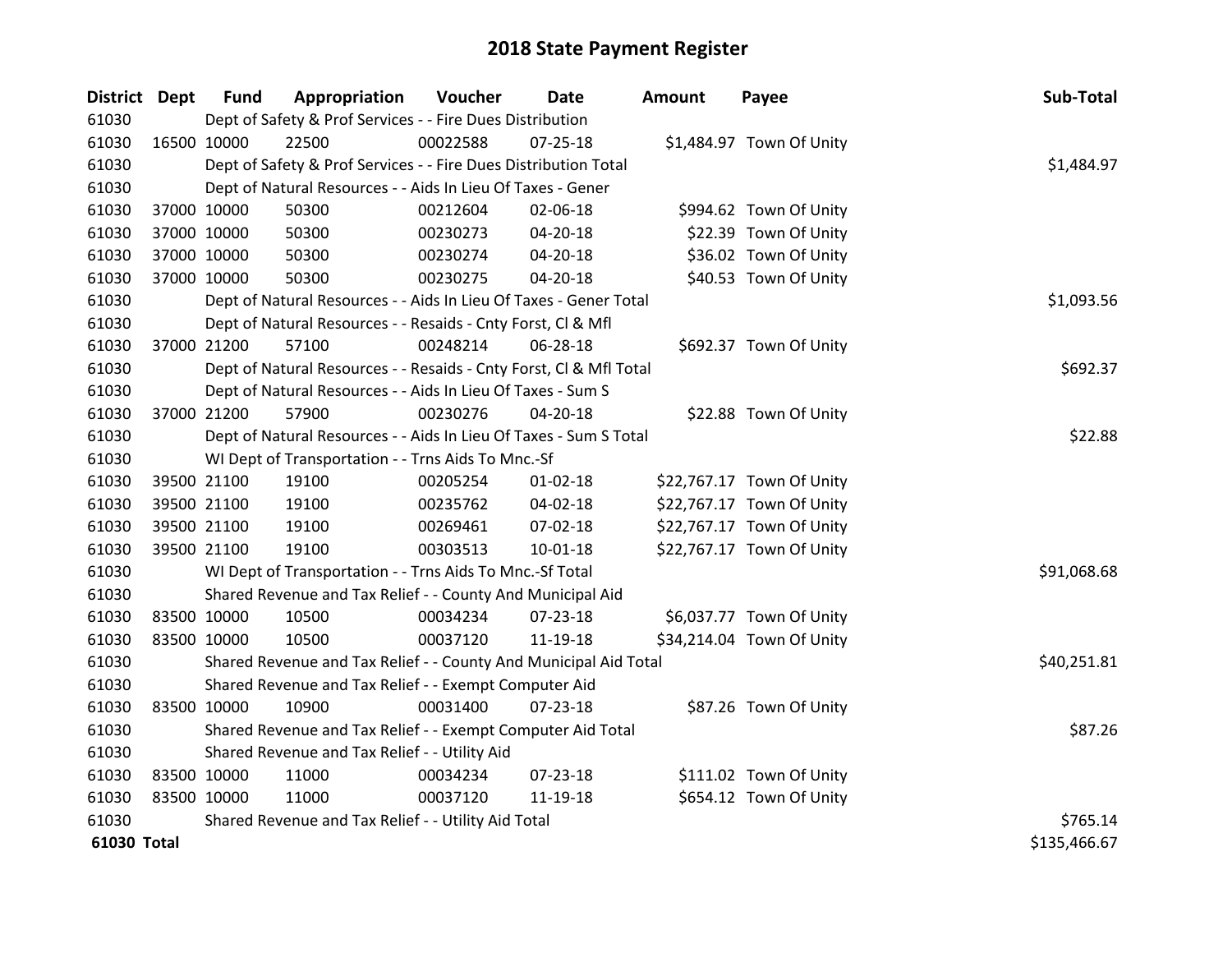| District Dept      |             | <b>Fund</b> | Appropriation                                                      | Voucher  | Date           | <b>Amount</b> | Payee                         | Sub-Total    |
|--------------------|-------------|-------------|--------------------------------------------------------------------|----------|----------------|---------------|-------------------------------|--------------|
| 61121              |             |             | Dept of Safety & Prof Services - - Fire Dues Distribution          |          |                |               |                               |              |
| 61121              |             | 16500 10000 | 22500                                                              | 00022589 | $07 - 25 - 18$ |               | \$1,506.30 Village Of Eleva   |              |
| 61121              |             |             | Dept of Safety & Prof Services - - Fire Dues Distribution Total    |          |                |               |                               | \$1,506.30   |
| 61121              |             |             | Dept of Natural Resources - - Aids In Lieu Of Taxes - Gener        |          |                |               |                               |              |
| 61121              |             | 37000 10000 | 50300                                                              | 00229173 | 04-20-18       |               | \$41.79 Village Of Eleva      |              |
| 61121              |             |             | Dept of Natural Resources - - Aids In Lieu Of Taxes - Gener Total  |          |                |               |                               | \$41.79      |
| 61121              |             |             | Dept of Natural Resources - - Fin Asst For Responsible Units       |          |                |               |                               |              |
| 61121              |             | 37000 27400 | 67000                                                              | 00234887 | 05-15-18       |               | \$4,747.10 Village Of Eleva   |              |
| 61121              |             |             | Dept of Natural Resources - - Fin Asst For Responsible Units Total |          |                |               |                               | \$4,747.10   |
| 61121              |             |             | WI Dept of Transportation - - Trns Aids To Mnc.-Sf                 |          |                |               |                               |              |
| 61121              |             | 39500 21100 | 19100                                                              | 00205255 | $01 - 02 - 18$ |               | \$9,542.69 Village Of Eleva   |              |
| 61121              |             | 39500 21100 | 19100                                                              | 00235763 | 04-02-18       |               | \$9,542.69 Village Of Eleva   |              |
| 61121              |             | 39500 21100 | 19100                                                              | 00269462 | 07-02-18       |               | \$9,542.69 Village Of Eleva   |              |
| 61121              |             | 39500 21100 | 19100                                                              | 00303514 | $10 - 01 - 18$ |               | \$9,542.69 Village Of Eleva   |              |
| 61121              |             |             | WI Dept of Transportation - - Trns Aids To Mnc.-Sf Total           |          |                |               |                               | \$38,170.76  |
| 61121              |             |             | Department of Justice - - Law Enforcement Train, Local             |          |                |               |                               |              |
| 61121              |             | 45500 10000 | 23100                                                              | 00052722 | 10-04-18       |               | \$160.00 Village Of Eleva     |              |
| 61121              |             |             | Department of Justice - - Law Enforcement Train, Local Total       |          |                |               |                               | \$160.00     |
| 61121              |             |             | Shared Revenue and Tax Relief - - County And Municipal Aid         |          |                |               |                               |              |
| 61121              |             | 83500 10000 | 10500                                                              | 00034235 | 07-23-18       |               | \$24,647.09 Village Of Eleva  |              |
| 61121              |             | 83500 10000 | 10500                                                              | 00037121 | 11-19-18       |               | \$139,666.87 Village Of Eleva |              |
| 61121              |             |             | Shared Revenue and Tax Relief - - County And Municipal Aid Total   |          |                |               |                               | \$164,313.96 |
| 61121              |             |             | Shared Revenue and Tax Relief - - Exempt Computer Aid              |          |                |               |                               |              |
| 61121              | 83500 10000 |             | 10900                                                              | 00031401 | $07 - 23 - 18$ |               | \$212.07 Village Of Eleva     |              |
| 61121              |             |             | Shared Revenue and Tax Relief - - Exempt Computer Aid Total        |          |                |               |                               | \$212.07     |
| 61121              |             |             | Shared Revenue and Tax Relief - - Utility Aid                      |          |                |               |                               |              |
| 61121              |             | 83500 10000 | 11000                                                              | 00034235 | 07-23-18       |               | \$1.43 Village Of Eleva       |              |
| 61121              |             | 83500 10000 | 11000                                                              | 00037121 | 11-19-18       |               | \$6.99 Village Of Eleva       |              |
| 61121              |             |             | Shared Revenue and Tax Relief - - Utility Aid Total                |          |                |               |                               | \$8.42       |
| <b>61121 Total</b> |             |             |                                                                    |          |                |               |                               | \$209,160.40 |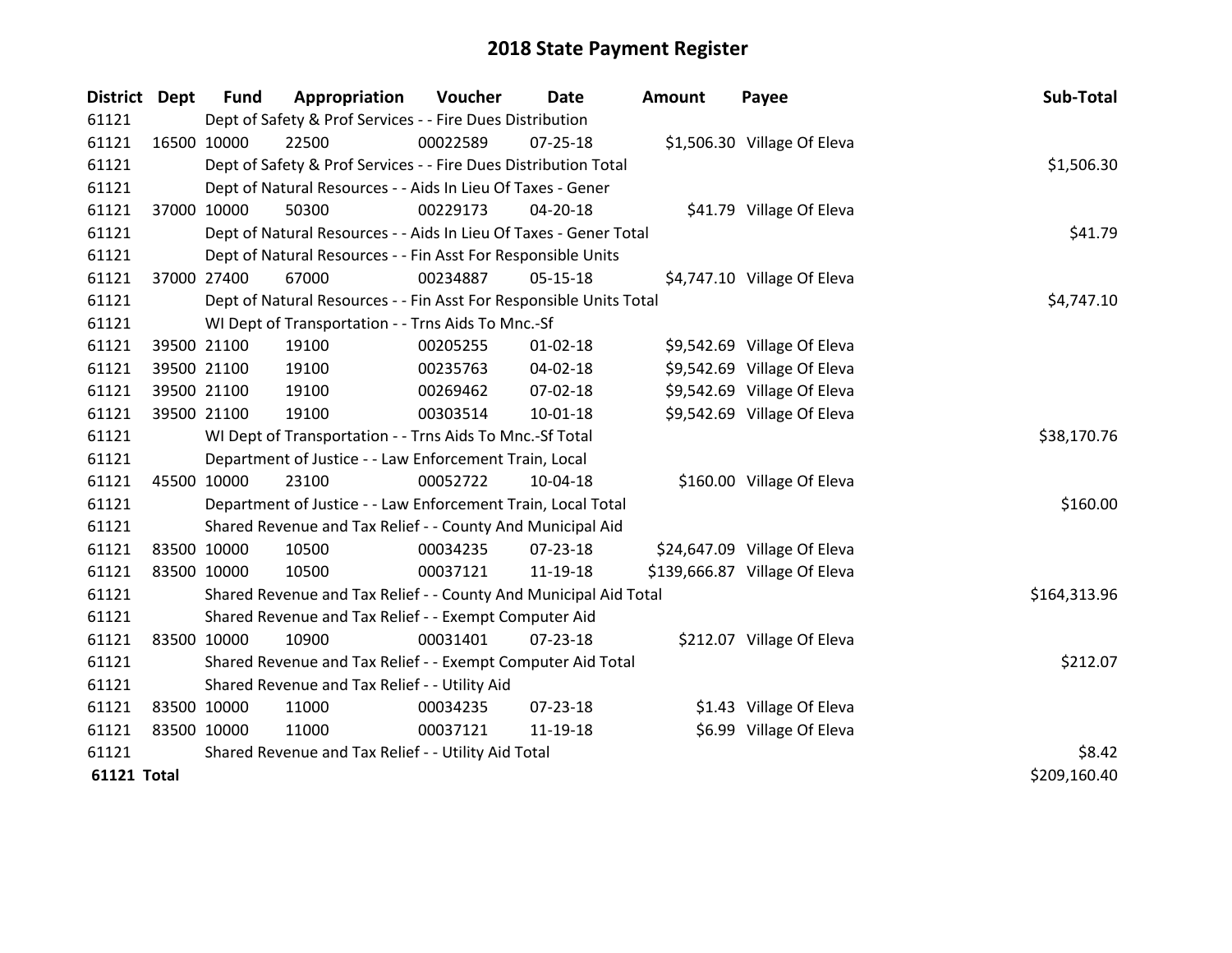| District Dept | <b>Fund</b> | Appropriation                                                          | Voucher  | Date           | <b>Amount</b> | Payee                          | Sub-Total   |
|---------------|-------------|------------------------------------------------------------------------|----------|----------------|---------------|--------------------------------|-------------|
| 61122         |             | Dept of Safety & Prof Services - - Fire Dues Distribution              |          |                |               |                                |             |
| 61122         | 16500 10000 | 22500                                                                  | 00022590 | $07 - 25 - 18$ |               | \$1,245.97 Village Of Ettrick  |             |
| 61122         |             | Dept of Safety & Prof Services - - Fire Dues Distribution Total        |          |                |               |                                | \$1,245.97  |
| 61122         |             | Dept of Natural Resources - - Fin Asst For Responsible Units           |          |                |               |                                |             |
| 61122         | 37000 27400 | 67000                                                                  | 00235748 | $05 - 11 - 18$ |               | \$3,192.19 Village Of Ettrick  |             |
| 61122         |             | Dept of Natural Resources - - Fin Asst For Responsible Units Total     |          |                |               |                                | \$3,192.19  |
| 61122         |             | WI Dept of Transportation - - Trns Aids To Mnc.-Sf                     |          |                |               |                                |             |
| 61122         | 39500 21100 | 19100                                                                  | 00205256 | $01 - 02 - 18$ |               | \$3,218.49 Village Of Ettrick  |             |
| 61122         | 39500 21100 | 19100                                                                  | 00235764 | 04-02-18       |               | \$3,218.49 Village Of Ettrick  |             |
| 61122         | 39500 21100 | 19100                                                                  | 00269463 | 07-02-18       |               | \$3,218.49 Village Of Ettrick  |             |
| 61122         | 39500 21100 | 19100                                                                  | 00303515 | $10 - 01 - 18$ |               | \$3,218.52 Village Of Ettrick  |             |
| 61122         |             | WI Dept of Transportation - - Trns Aids To Mnc.-Sf Total               |          |                |               |                                | \$12,873.99 |
| 61122         |             | Department of Military Affairs - - Disaster Recovery Aid               |          |                |               |                                |             |
| 61122         | 46500 10000 | 30500                                                                  | 00044696 | 06-14-18       |               | \$1,670.89 Village Of Ettrick  |             |
| 61122         | 46500 10000 | 30500                                                                  | 00047183 | 07-31-18       |               | \$1,506.00 Village Of Ettrick  |             |
| 61122         | 46500 10000 | 30500                                                                  | 00051347 | $11 - 01 - 18$ |               | \$752.95 Village Of Ettrick    |             |
| 61122         |             | Department of Military Affairs - - Disaster Recovery Aid Total         |          |                |               |                                | \$3,929.84  |
| 61122         |             | Department of Military Affairs - - Federal Aid, Local Assistance       |          |                |               |                                |             |
| 61122         | 46500 10000 | 34200                                                                  | 00044696 | 06-14-18       |               | \$10,025.34 Village Of Ettrick |             |
| 61122         | 46500 10000 | 34200                                                                  | 00047183 | 07-31-18       |               | \$9,036.00 Village Of Ettrick  |             |
| 61122         | 46500 10000 | 34200                                                                  | 00051347 | $11 - 01 - 18$ |               | \$4,517.69 Village Of Ettrick  |             |
| 61122         |             | Department of Military Affairs - - Federal Aid, Local Assistance Total |          |                |               |                                | \$23,579.03 |
| 61122         |             | Department of Administration - - Hv Trans Ln Annual Impact Fee         |          |                |               |                                |             |
| 61122         | 50500 10000 | 17400                                                                  | 00073252 | $02 - 22 - 18$ |               | \$3.00 Village Of Ettrick      |             |
| 61122         | 50500 10000 | 17400                                                                  | 00078745 | 05-01-18       |               | \$11.00 Village Of Ettrick     |             |
| 61122         |             | Department of Administration - - Hv Trans Ln Annual Impact Fee Total   |          |                |               |                                | \$14.00     |
| 61122         |             | Department of Administration - - Hv Trans Ln Environ Impact Fee        |          |                |               |                                |             |
| 61122         | 50500 10000 | 17500                                                                  | 00073252 | $02 - 22 - 18$ |               | \$90.00 Village Of Ettrick     |             |
| 61122         |             | Department of Administration - - Hv Trans Ln Environ Impact Fee Total  |          |                |               |                                | \$90.00     |
| 61122         |             | Department of Administration - - Telecom Access; School Dist           |          |                |               |                                |             |
| 61122         | 50500 25500 | 46600                                                                  | 00089808 | 10-09-18       |               | \$403.00 Village Of Ettrick    |             |
| 61122         |             | Department of Administration - - Telecom Access; School Dist Total     | \$403.00 |                |               |                                |             |
| 61122         |             | Shared Revenue and Tax Relief - - County And Municipal Aid             |          |                |               |                                |             |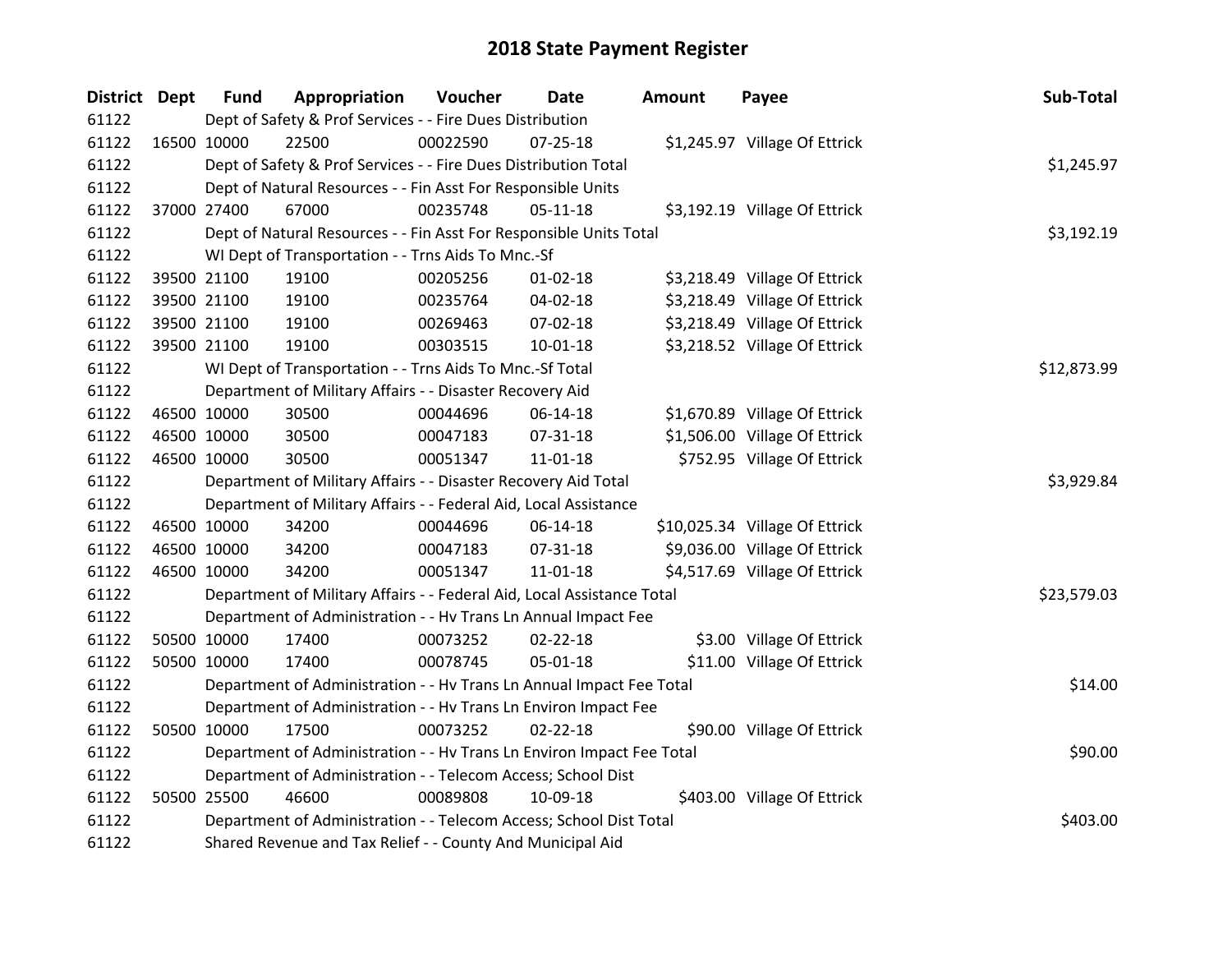| District Dept |             | Fund        | Appropriation                                                    | <b>Voucher</b> | Date           | <b>Amount</b> | Payee                           | Sub-Total    |
|---------------|-------------|-------------|------------------------------------------------------------------|----------------|----------------|---------------|---------------------------------|--------------|
| 61122         |             | 83500 10000 | 10500                                                            | 00034236       | $07 - 23 - 18$ |               | \$18,870.97 Village Of Ettrick  |              |
| 61122         |             | 83500 10000 | 10500                                                            | 00037122       | 11-19-18       |               | \$106,935.51 Village Of Ettrick |              |
| 61122         |             |             | Shared Revenue and Tax Relief - - County And Municipal Aid Total |                |                |               |                                 | \$125,806.48 |
| 61122         |             |             | Shared Revenue and Tax Relief - - Exempt Computer Aid            |                |                |               |                                 |              |
| 61122         | 83500 10000 |             | 10900                                                            | 00031402       | $07 - 23 - 18$ |               | \$131.91 Village Of Ettrick     |              |
| 61122         |             |             | Shared Revenue and Tax Relief - - Exempt Computer Aid Total      |                |                |               |                                 | \$131.91     |
| 61122         |             |             | Shared Revenue and Tax Relief - - Lottery & Gaming Credit        |                |                |               |                                 |              |
| 61122         |             | 83500 52100 | 36300                                                            | 00027638       | $03 - 26 - 18$ |               | \$945.80 Village Of Ettrick     |              |
| 61122         |             |             | Shared Revenue and Tax Relief - - Lottery & Gaming Credit Total  |                |                |               |                                 | \$945.80     |
| 61122 Total   |             |             |                                                                  |                |                |               |                                 | \$172,212.21 |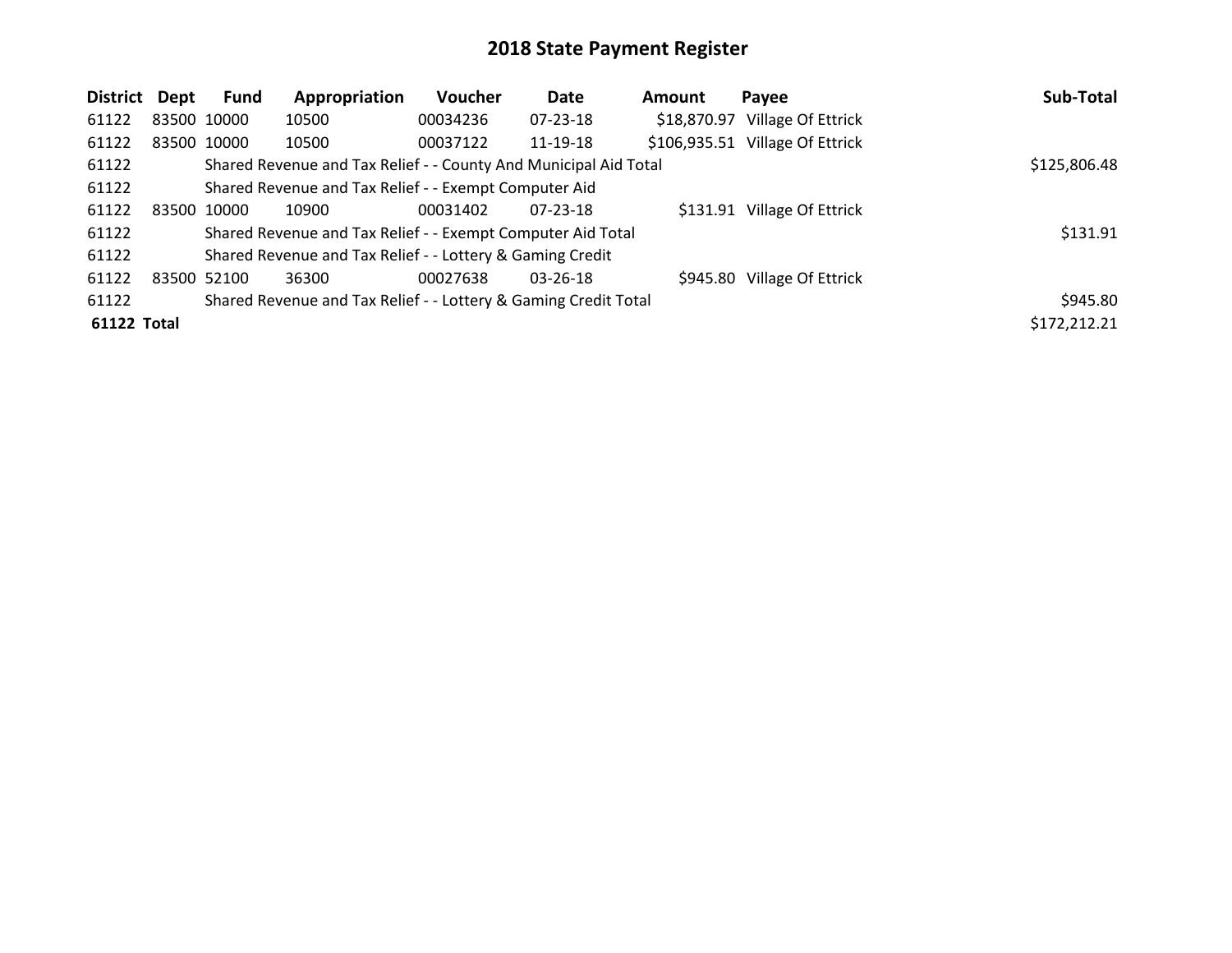| <b>District</b> | Dept  | <b>Fund</b> | Appropriation                                                      | Voucher  | Date           | <b>Amount</b> | Payee                               | Sub-Total    |
|-----------------|-------|-------------|--------------------------------------------------------------------|----------|----------------|---------------|-------------------------------------|--------------|
| 61173           |       |             | Dept of Safety & Prof Services - - Fire Dues Distribution          |          |                |               |                                     |              |
| 61173           | 16500 | 10000       | 22500                                                              | 00022591 | 07-24-18       |               | \$831.47 Village Of Pigeon Falls    |              |
| 61173           |       |             | Dept of Safety & Prof Services - - Fire Dues Distribution Total    |          |                |               |                                     | \$831.47     |
| 61173           |       |             | Dept of Natural Resources - - Fin Asst For Responsible Units       |          |                |               |                                     |              |
| 61173           | 37000 | 27400       | 67000                                                              | 00235565 | $05-11-18$     |               | \$507.18 Village Of Pigeon Falls    |              |
| 61173           |       |             | Dept of Natural Resources - - Fin Asst For Responsible Units Total |          |                |               |                                     | \$507.18     |
| 61173           |       |             | WI Dept of Transportation - - Trns Aids To Mnc.-Sf                 |          |                |               |                                     |              |
| 61173           |       | 39500 21100 | 19100                                                              | 00205257 | $01 - 02 - 18$ |               | \$2,574.86 Village Of Pigeon Falls  |              |
| 61173           |       | 39500 21100 | 19100                                                              | 00235765 | 04-02-18       |               | \$2,574.86 Village Of Pigeon Falls  |              |
| 61173           |       | 39500 21100 | 19100                                                              | 00269464 | 07-02-18       |               | \$2,574.86 Village Of Pigeon Falls  |              |
| 61173           |       | 39500 21100 | 19100                                                              | 00303516 | 10-01-18       |               | \$2,574.87 Village Of Pigeon Falls  |              |
| 61173           |       |             | WI Dept of Transportation - - Trns Aids To Mnc.-Sf Total           |          |                |               |                                     | \$10,299.45  |
| 61173           |       |             | Shared Revenue and Tax Relief - - County And Municipal Aid         |          |                |               |                                     |              |
| 61173           |       | 83500 10000 | 10500                                                              | 00034237 | $07 - 23 - 18$ |               | \$13,441.07 Village Of Pigeon Falls |              |
| 61173           |       | 83500 10000 | 10500                                                              | 00037123 | 11-19-18       |               | \$76,166.08 Village Of Pigeon Falls |              |
| 61173           |       |             | Shared Revenue and Tax Relief - - County And Municipal Aid Total   |          |                |               |                                     | \$89,607.15  |
| 61173           |       |             | Shared Revenue and Tax Relief - - Exempt Computer Aid              |          |                |               |                                     |              |
| 61173           |       | 83500 10000 | 10900                                                              | 00031403 | 07-23-18       |               | \$235.41 Village Of Pigeon Falls    |              |
| 61173           |       |             | Shared Revenue and Tax Relief - - Exempt Computer Aid Total        |          |                |               |                                     | \$235.41     |
| 61173 Total     |       |             |                                                                    |          |                |               |                                     | \$101,480.66 |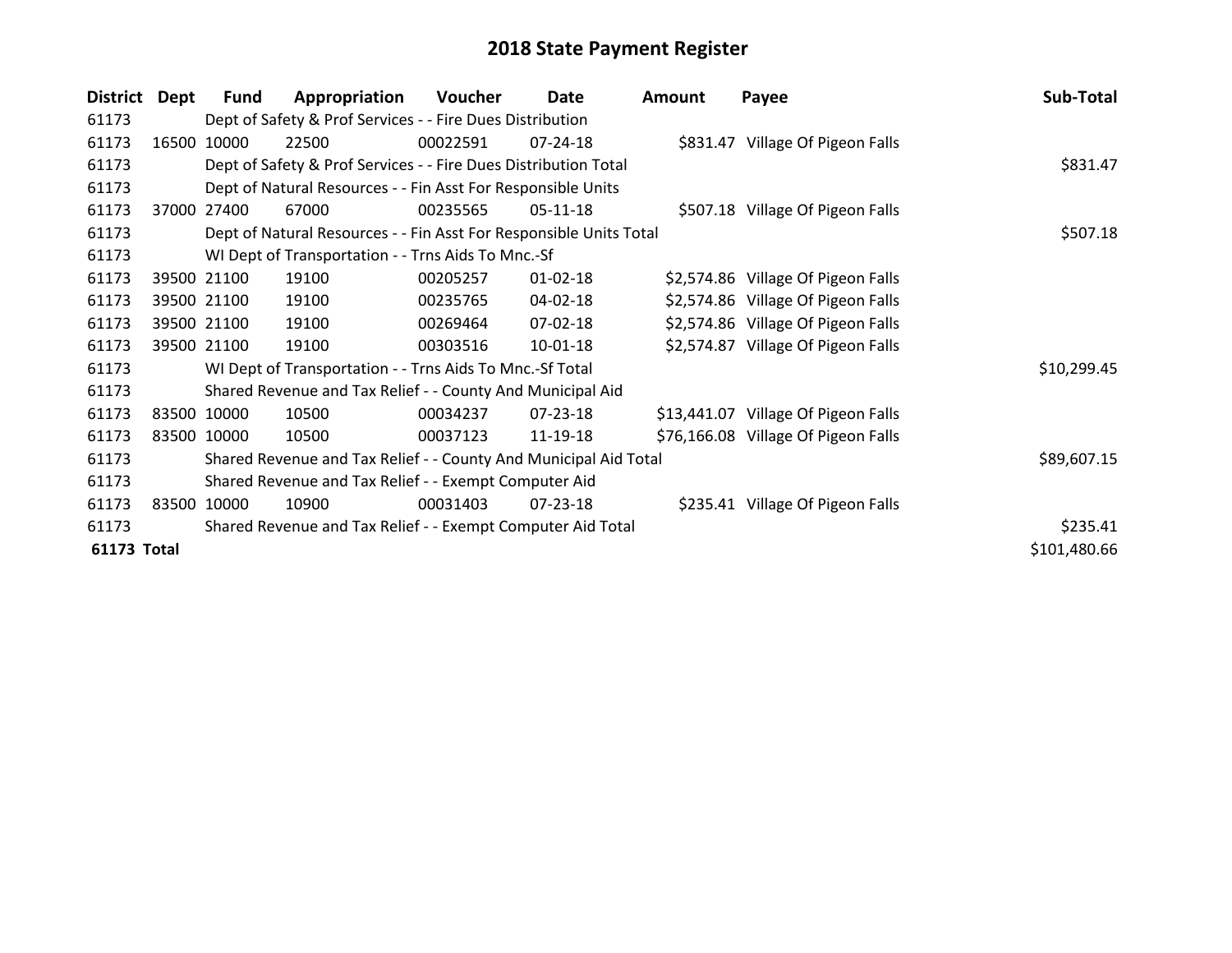| <b>District Dept</b> |             | <b>Fund</b> | Appropriation                                                      | Voucher  | Date           | <b>Amount</b> | Payee                         | Sub-Total    |
|----------------------|-------------|-------------|--------------------------------------------------------------------|----------|----------------|---------------|-------------------------------|--------------|
| 61181                |             |             | Dept of Safety & Prof Services - - Fire Dues Distribution          |          |                |               |                               |              |
| 61181                |             | 16500 10000 | 22500                                                              | 00022592 | 07-25-18       |               | \$2,500.66 Village Of Strum   |              |
| 61181                |             |             | Dept of Safety & Prof Services - - Fire Dues Distribution Total    |          |                |               |                               | \$2,500.66   |
| 61181                |             |             | Dept of Natural Resources - - Aids In Lieu Of Taxes - Gener        |          |                |               |                               |              |
| 61181                |             | 37000 10000 | 50300                                                              | 00230430 | 04-20-18       |               | \$79.99 Village Of Strum      |              |
| 61181                |             |             | Dept of Natural Resources - - Aids In Lieu Of Taxes - Gener Total  |          |                |               |                               | \$79.99      |
| 61181                |             |             | Dept of Natural Resources - - Rec & Resource Aids, Fed             |          |                |               |                               |              |
| 61181                |             | 37000 21200 | 58300                                                              | 00237048 | 05-18-18       |               | \$5,365.17 Village Of Strum   |              |
| 61181                |             |             | Dept of Natural Resources - - Rec & Resource Aids, Fed Total       |          |                |               |                               | \$5,365.17   |
| 61181                |             |             | Dept of Natural Resources - - Fin Asst For Responsible Units       |          |                |               |                               |              |
| 61181                |             | 37000 27400 | 67000                                                              | 00235574 | 05-11-18       |               | \$7,033.08 Village Of Strum   |              |
| 61181                |             |             | Dept of Natural Resources - - Fin Asst For Responsible Units Total |          |                |               |                               | \$7,033.08   |
| 61181                |             |             | WI Dept of Transportation - - Trns Aids To Mnc.-Sf                 |          |                |               |                               |              |
| 61181                |             | 39500 21100 | 19100                                                              | 00205258 | $01 - 02 - 18$ |               | \$9,846.92 Village Of Strum   |              |
| 61181                |             | 39500 21100 | 19100                                                              | 00235766 | 04-02-18       |               | \$9,846.92 Village Of Strum   |              |
| 61181                |             | 39500 21100 | 19100                                                              | 00269465 | 07-02-18       |               | \$9,846.92 Village Of Strum   |              |
| 61181                |             | 39500 21100 | 19100                                                              | 00303517 | 10-01-18       |               | \$9,846.94 Village Of Strum   |              |
| 61181                |             |             | WI Dept of Transportation - - Trns Aids To Mnc.-Sf Total           |          |                |               |                               | \$39,387.70  |
| 61181                |             |             | Department of Justice - - Law Enforcement Train, Local             |          |                |               |                               |              |
| 61181                |             | 45500 10000 | 23100                                                              | 00053761 | 10-26-18       |               | \$800.00 Village Of Strum     |              |
| 61181                |             |             | Department of Justice - - Law Enforcement Train, Local Total       |          |                |               |                               | \$800.00     |
| 61181                |             |             | Department of Administration - - Telecom Access; School Dist       |          |                |               |                               |              |
| 61181                |             | 50500 25500 | 46600                                                              | 00088585 | 09-26-18       |               | \$403.00 Village Of Strum     |              |
| 61181                |             |             | Department of Administration - - Telecom Access; School Dist Total |          |                |               |                               | \$403.00     |
| 61181                |             |             | Shared Revenue and Tax Relief - - County And Municipal Aid         |          |                |               |                               |              |
| 61181                |             | 83500 10000 | 10500                                                              | 00034238 | $07 - 23 - 18$ |               | \$38,610.23 Village Of Strum  |              |
| 61181                |             | 83500 10000 | 10500                                                              | 00037124 | 11-19-18       |               | \$237,451.65 Village Of Strum |              |
| 61181                |             |             | Shared Revenue and Tax Relief - - County And Municipal Aid Total   |          |                |               |                               | \$276,061.88 |
| 61181                |             |             | Shared Revenue and Tax Relief - - Exempt Computer Aid              |          |                |               |                               |              |
| 61181                |             | 83500 10000 | 10900                                                              | 00031404 | $07 - 23 - 18$ |               | \$352.10 Village Of Strum     |              |
| 61181                |             |             | Shared Revenue and Tax Relief - - Exempt Computer Aid Total        |          |                |               |                               | \$352.10     |
| 61181                |             |             | Shared Revenue and Tax Relief - - Utility Aid                      |          |                |               |                               |              |
| 61181                | 83500 10000 |             | 11000                                                              | 00034238 | 07-23-18       |               | \$1.50 Village Of Strum       |              |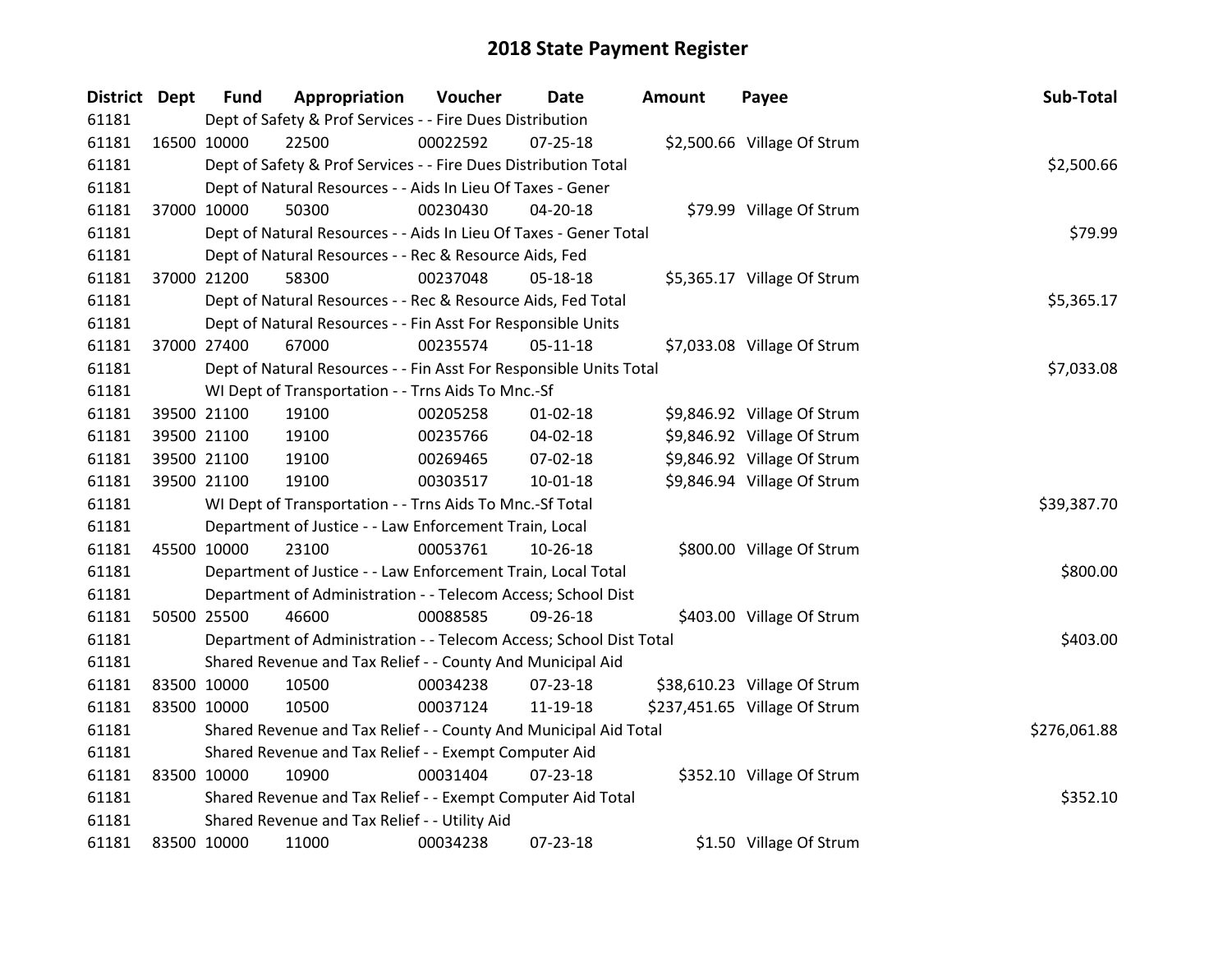|             |                                                     | District Dept Fund | Appropriation | <b>Voucher</b> | Date     | Amount | <b>Pavee</b>            | Sub-Total    |
|-------------|-----------------------------------------------------|--------------------|---------------|----------------|----------|--------|-------------------------|--------------|
| 61181       | 83500 10000                                         |                    | 11000         | 00037124       | 11-19-18 |        | \$7.30 Village Of Strum |              |
| 61181       | Shared Revenue and Tax Relief - - Utility Aid Total |                    |               |                |          |        |                         |              |
| 61181 Total |                                                     |                    |               |                |          |        |                         | \$331,992.38 |
|             |                                                     |                    |               |                |          |        |                         |              |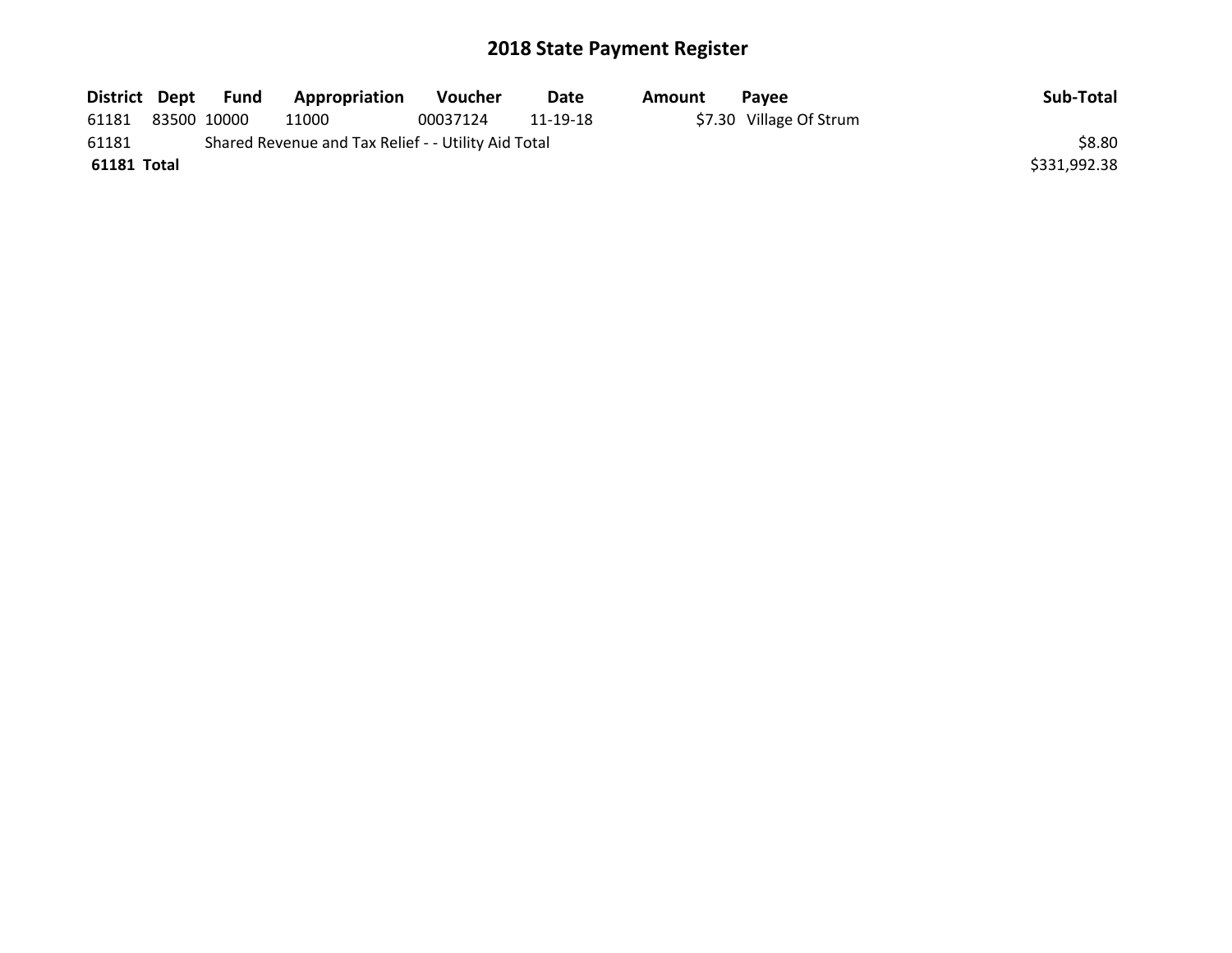| <b>District</b> | <b>Dept</b> | <b>Fund</b> | Appropriation                                                     | Voucher  | Date           | <b>Amount</b> | Payee                             | Sub-Total  |
|-----------------|-------------|-------------|-------------------------------------------------------------------|----------|----------------|---------------|-----------------------------------|------------|
| 61186           |             |             | Dept of Safety & Prof Services - - Fire Dues Distribution         |          |                |               |                                   |            |
| 61186           |             | 16500 10000 | 22500                                                             | 00022593 | 07-25-18       |               | \$5,117.94 Village Of Trempealeau |            |
| 61186           |             |             | Dept of Safety & Prof Services - - Fire Dues Distribution Total   |          |                |               |                                   | \$5,117.94 |
| 61186           |             |             | Dept of Natural Resources - - Aids In Lieu Of Taxes - Gener       |          |                |               |                                   |            |
| 61186           |             | 37000 10000 | 50300                                                             | 00212627 | 02-06-18       |               | \$1,151.09 Village Of Trempealeau |            |
| 61186           |             | 37000 10000 | 50300                                                             | 00230366 | 04-20-18       |               | \$73.62 Village Of Trempealeau    |            |
| 61186           |             |             | Dept of Natural Resources - - Aids In Lieu Of Taxes - Gener Total |          |                |               |                                   | \$1,224.71 |
| 61186           |             |             | Dept of Natural Resources - - Gen Program Ops-State Funds         |          |                |               |                                   |            |
| 61186           |             | 37000 21200 | 16100                                                             | 00210174 | $01 - 26 - 18$ |               | \$21.55 Village Of Trempealeau    |            |
| 61186           |             | 37000 21200 | 16100                                                             | 00210176 | $01 - 26 - 18$ |               | \$83.94 Village Of Trempealeau    |            |
| 61186           |             | 37000 21200 | 16100                                                             | 00210179 | 01-26-18       |               | \$21.58 Village Of Trempealeau    |            |
| 61186           |             | 37000 21200 | 16100                                                             | 00217519 | 03-02-18       |               | \$21.55 Village Of Trempealeau    |            |
| 61186           |             | 37000 21200 | 16100                                                             | 00217531 | 03-02-18       |               | \$95.09 Village Of Trempealeau    |            |
| 61186           |             | 37000 21200 | 16100                                                             | 00217541 | 03-02-18       |               | \$20.94 Village Of Trempealeau    |            |
| 61186           |             | 37000 21200 | 16100                                                             | 00223192 | 03-29-18       |               | \$19.28 Village Of Trempealeau    |            |
| 61186           |             | 37000 21200 | 16100                                                             | 00223399 | 03-30-18       |               | \$97.25 Village Of Trempealeau    |            |
| 61186           |             | 37000 21200 | 16100                                                             | 00223485 | 03-30-18       |               | \$21.55 Village Of Trempealeau    |            |
| 61186           |             | 37000 21200 | 16100                                                             | 00228676 | 04-20-18       |               | \$21.55 Village Of Trempealeau    |            |
| 61186           |             | 37000 21200 | 16100                                                             | 00228679 | 04-20-18       |               | \$18.82 Village Of Trempealeau    |            |
| 61186           |             | 37000 21200 | 16100                                                             | 00228683 | 04-20-18       |               | \$76.99 Village Of Trempealeau    |            |
| 61186           |             | 37000 21200 | 16100                                                             | 00240294 | 05-31-18       |               | \$21.55 Village Of Trempealeau    |            |
| 61186           |             | 37000 21200 | 16100                                                             | 00240295 | 05-31-18       |               | \$17.43 Village Of Trempealeau    |            |
| 61186           |             | 37000 21200 | 16100                                                             | 00240296 | 05-31-18       |               | \$115.54 Village Of Trempealeau   |            |
| 61186           |             | 37000 21200 | 16100                                                             | 00248639 | 06-29-18       |               | \$16.55 Village Of Trempealeau    |            |
| 61186           |             | 37000 21200 | 16100                                                             | 00248642 | 06-29-18       |               | \$155.16 Village Of Trempealeau   |            |
| 61186           |             | 37000 21200 | 16100                                                             | 00248644 | 06-29-18       |               | \$21.55 Village Of Trempealeau    |            |
| 61186           |             | 37000 21200 | 16100                                                             | 00254026 | 07-19-18       |               | \$140.28 Village Of Trempealeau   |            |
| 61186           |             | 37000 21200 | 16100                                                             | 00254066 | $07-19-18$     |               | \$21.55 Village Of Trempealeau    |            |
| 61186           |             | 37000 21200 | 16100                                                             | 00254079 | $07-19-18$     |               | \$15.64 Village Of Trempealeau    |            |
| 61186           |             | 37000 21200 | 16100                                                             | 00262690 | 08-28-18       |               | \$15.99 Village Of Trempealeau    |            |
| 61186           |             | 37000 21200 | 16100                                                             | 00262691 | 08-28-18       |               | \$109.26 Village Of Trempealeau   |            |
| 61186           |             | 37000 21200 | 16100                                                             | 00262692 | 08-29-18       |               | \$41.20 Village Of Trempealeau    |            |
| 61186           |             | 37000 21200 | 16100                                                             | 00273950 | $10 - 18 - 18$ |               | \$28.10 Village Of Trempealeau    |            |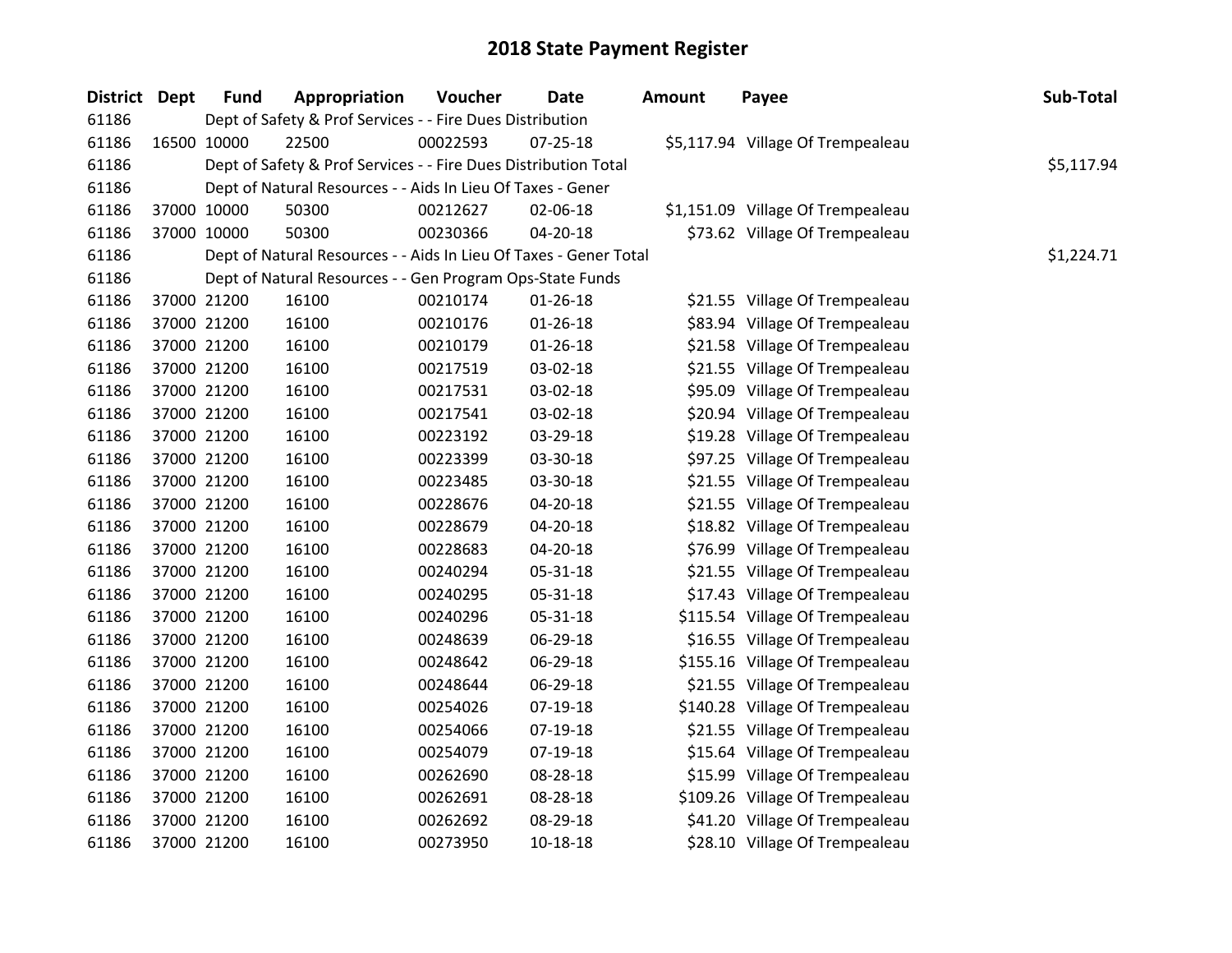| <b>District</b> | <b>Dept</b> | <b>Fund</b> | Appropriation                                                      | Voucher  | <b>Date</b>    | <b>Amount</b> | Payee                              | Sub-Total   |
|-----------------|-------------|-------------|--------------------------------------------------------------------|----------|----------------|---------------|------------------------------------|-------------|
| 61186           |             | 37000 21200 | 16100                                                              | 00273951 | $10 - 16 - 18$ |               | \$172.36 Village Of Trempealeau    |             |
| 61186           |             | 37000 21200 | 16100                                                              | 00273952 | $10 - 16 - 18$ |               | \$17.18 Village Of Trempealeau     |             |
| 61186           |             | 37000 21200 | 16100                                                              | 00275137 | 10-30-18       |               | \$100.56 Village Of Trempealeau    |             |
| 61186           |             | 37000 21200 | 16100                                                              | 00275138 | 10-31-18       |               | \$21.83 Village Of Trempealeau     |             |
| 61186           |             | 37000 21200 | 16100                                                              | 00281117 | 11-28-18       |               | \$21.55 Village Of Trempealeau     |             |
| 61186           |             | 37000 21200 | 16100                                                              | 00281121 | 11-28-18       |               | \$91.46 Village Of Trempealeau     |             |
| 61186           |             | 37000 21200 | 16100                                                              | 00286562 | 12-21-18       |               | \$61.82 Village Of Trempealeau     |             |
| 61186           |             | 37000 21200 | 16100                                                              | 00286567 | 12-21-18       |               | \$17.24 Village Of Trempealeau     |             |
| 61186           |             | 37000 21200 | 16100                                                              | 00286572 | 12-21-18       |               | \$16.64 Village Of Trempealeau     |             |
| 61186           |             |             | Dept of Natural Resources - - Gen Program Ops-State Funds Total    |          |                |               |                                    | \$1,760.53  |
| 61186           |             |             | Dept of Natural Resources - - Gpo--State Funds                     |          |                |               |                                    |             |
| 61186           |             | 37000 21200 | 36100                                                              | 00286562 | 12-21-18       |               | \$15.46 Village Of Trempealeau     |             |
| 61186           |             | 37000 21200 | 36100                                                              | 00286567 | 12-21-18       |               | \$4.31 Village Of Trempealeau      |             |
| 61186           |             | 37000 21200 | 36100                                                              | 00286572 | 12-21-18       |               | \$4.16 Village Of Trempealeau      |             |
| 61186           |             |             | Dept of Natural Resources - - Gpo--State Funds Total               |          |                |               |                                    | \$23.93     |
| 61186           |             |             | Dept of Natural Resources - - Gpo--State Funds                     |          |                |               |                                    |             |
| 61186           |             | 37000 21200 | 86100                                                              | 00275139 | 10-30-18       |               | \$18.20 Village Of Trempealeau     |             |
| 61186           |             | 37000 21200 | 86100                                                              | 00281113 | 11-28-18       |               | \$19.83 Village Of Trempealeau     |             |
| 61186           |             |             | Dept of Natural Resources - - Gpo--State Funds Total               |          |                |               |                                    | \$38.03     |
| 61186           |             |             | WI Dept of Transportation - - Trns Aids To Mnc.-Sf                 |          |                |               |                                    |             |
| 61186           |             | 39500 21100 | 19100                                                              | 00205259 | $01 - 02 - 18$ |               | \$21,073.88 Village Of Trempealeau |             |
| 61186           |             | 39500 21100 | 19100                                                              | 00235767 | 04-02-18       |               | \$21,073.88 Village Of Trempealeau |             |
| 61186           |             | 39500 21100 | 19100                                                              | 00269466 | 07-02-18       |               | \$21,073.88 Village Of Trempealeau |             |
| 61186           |             | 39500 21100 | 19100                                                              | 00303518 | 10-01-18       |               | \$21,073.91 Village Of Trempealeau |             |
| 61186           |             |             | WI Dept of Transportation - - Trns Aids To Mnc.-Sf Total           |          |                |               |                                    | \$84,295.55 |
| 61186           |             |             | Department of Justice - - Law Enforcement Train, Local             |          |                |               |                                    |             |
| 61186           |             | 45500 10000 | 23100                                                              | 00053773 | 10-25-18       |               | \$1,280.00 Village Of Trempealeau  |             |
| 61186           |             |             | Department of Justice - - Law Enforcement Train, Local Total       |          |                |               |                                    | \$1,280.00  |
| 61186           |             |             | Department of Administration - - Telecom Access; School Dist       |          |                |               |                                    |             |
| 61186           |             | 50500 25500 | 46600                                                              | 00088582 | 09-26-18       |               | \$403.00 Village Of Trempealeau    |             |
| 61186           |             |             | Department of Administration - - Telecom Access; School Dist Total |          |                |               |                                    | \$403.00    |
| 61186           |             |             | Shared Revenue and Tax Relief - - Expenditure Restraint Program    |          |                |               |                                    |             |
| 61186           |             | 83500 10000 | 10100                                                              | 00034239 | 07-23-18       |               | \$8,597.22 Village Of Trempealeau  |             |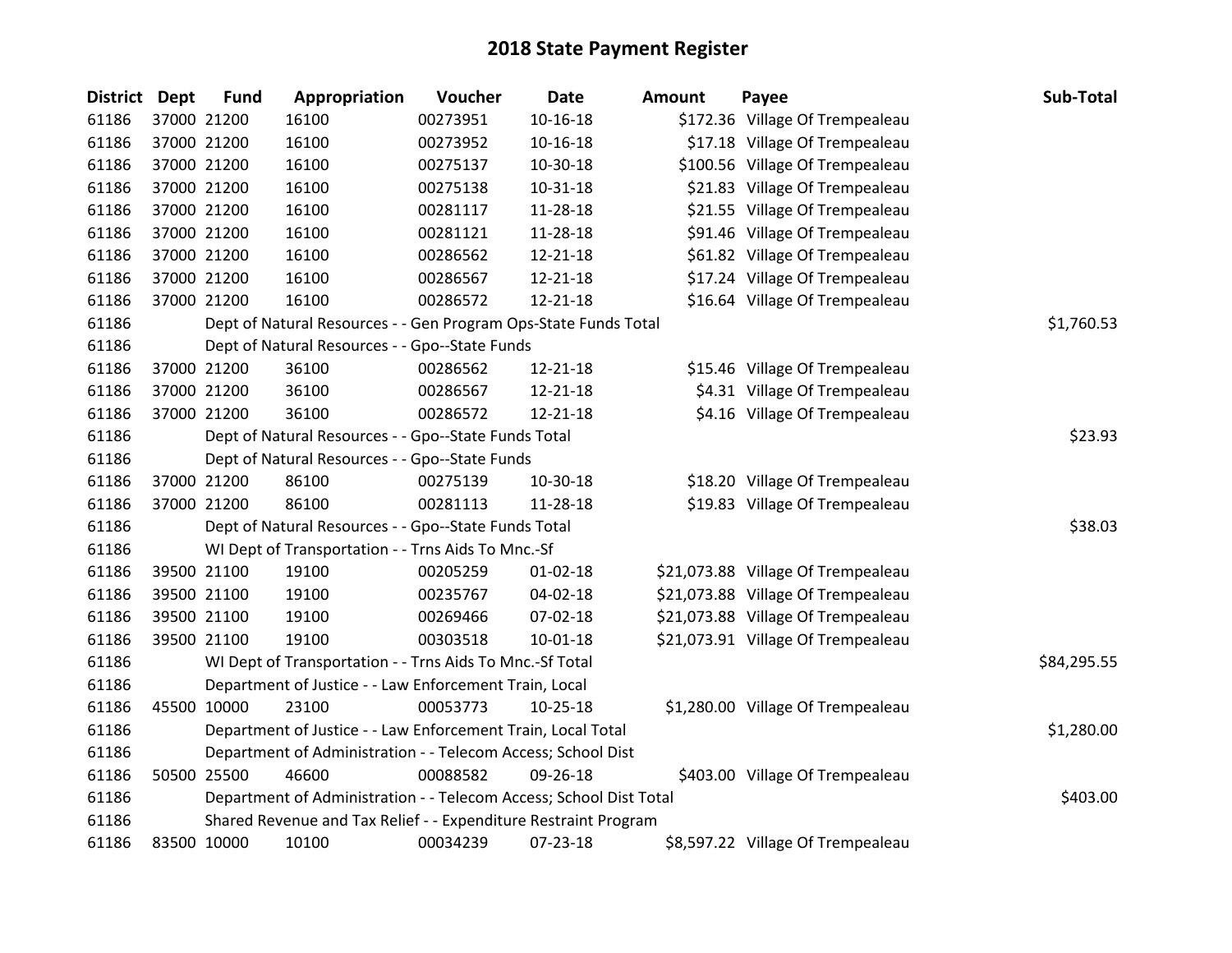| District    | Dept  | Fund        | Appropriation                                                         | Voucher  | Date           | Amount | Payee                               | Sub-Total    |
|-------------|-------|-------------|-----------------------------------------------------------------------|----------|----------------|--------|-------------------------------------|--------------|
| 61186       |       | 83500 10000 | 10100                                                                 | 00037125 | 11-19-18       |        | \$0.06 Village Of Trempealeau       |              |
| 61186       |       |             | Shared Revenue and Tax Relief - - Expenditure Restraint Program Total |          |                |        |                                     | \$8,597.28   |
| 61186       |       |             | Shared Revenue and Tax Relief - - County And Municipal Aid            |          |                |        |                                     |              |
| 61186       |       | 83500 10000 | 10500                                                                 | 00034239 | 07-23-18       |        | \$34,725.94 Village Of Trempealeau  |              |
| 61186       |       | 83500 10000 | 10500                                                                 | 00037125 | 11-19-18       |        | \$196,780.32 Village Of Trempealeau |              |
| 61186       |       |             | Shared Revenue and Tax Relief - - County And Municipal Aid Total      |          |                |        |                                     | \$231,506.26 |
| 61186       |       |             | Shared Revenue and Tax Relief - - Exempt Computer Aid                 |          |                |        |                                     |              |
| 61186       |       | 83500 10000 | 10900                                                                 | 00031405 | $07 - 23 - 18$ |        | \$129.88 Village Of Trempealeau     |              |
| 61186       |       | 83500 10000 | 10900                                                                 | 00032533 | 07-23-18       |        | \$257.99 Village Of Trempealeau     |              |
| 61186       |       |             | Shared Revenue and Tax Relief - - Exempt Computer Aid Total           |          |                |        |                                     | \$387.87     |
| 61186       |       |             | Shared Revenue and Tax Relief - - Lottery & Gaming Credit             |          |                |        |                                     |              |
| 61186       | 83500 | 52100       | 36300                                                                 | 00027639 | $03 - 26 - 18$ |        | \$14,106.84 Village Of Trempealeau  |              |
| 61186       |       |             | Shared Revenue and Tax Relief - - Lottery & Gaming Credit Total       |          |                |        |                                     | \$14,106.84  |
| 61186 Total |       |             |                                                                       |          |                |        |                                     | \$348,741.94 |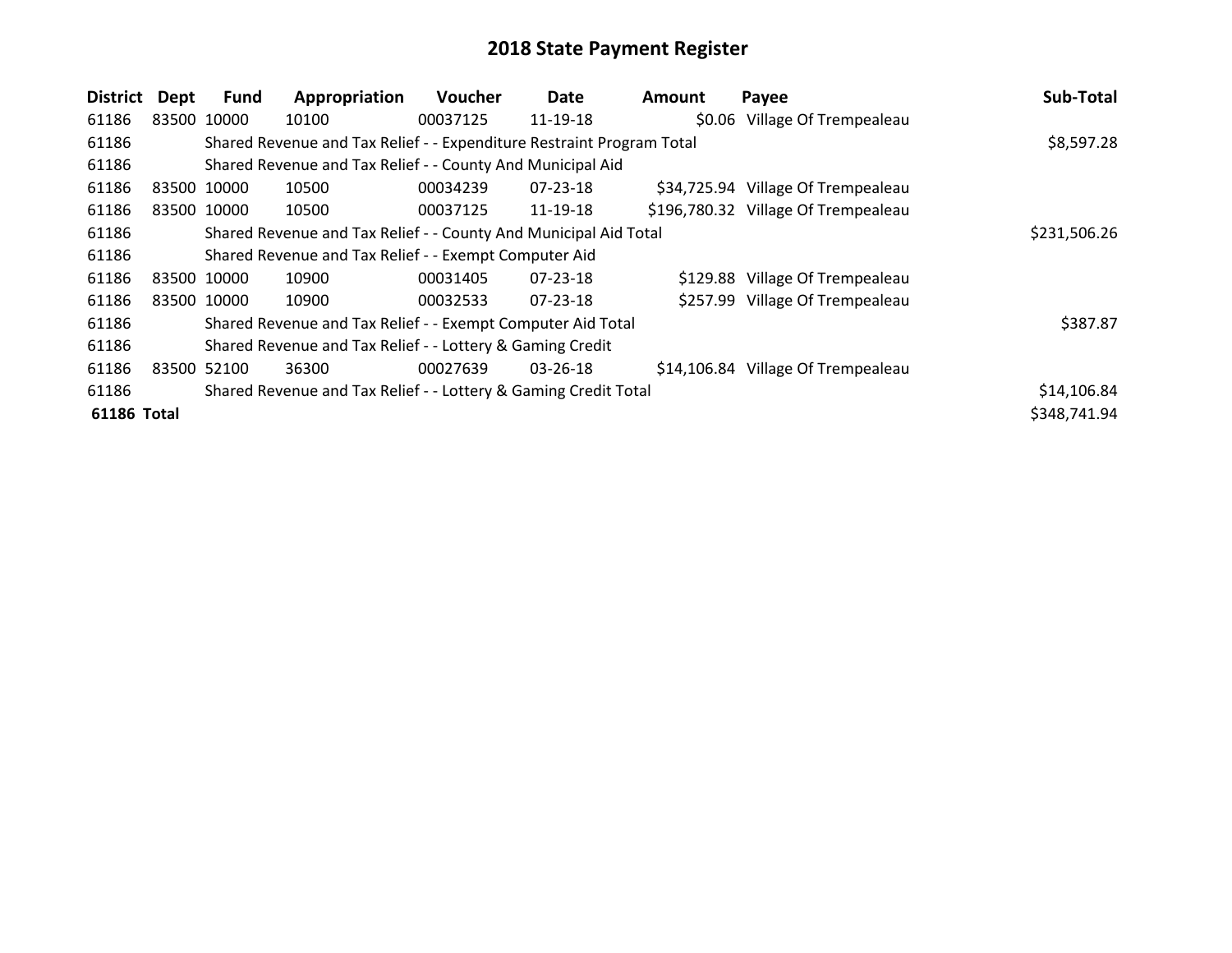| District Dept | <b>Fund</b> | Appropriation                                                          | Voucher    | Date           | Amount | Payee                        | Sub-Total    |
|---------------|-------------|------------------------------------------------------------------------|------------|----------------|--------|------------------------------|--------------|
| 61201         |             | Dept of Safety & Prof Services - - Fire Dues Distribution              |            |                |        |                              |              |
| 61201         | 16500 10000 | 22500                                                                  | 00022594   | $07 - 24 - 18$ |        | \$7,270.50 Arcadia, City Of  |              |
| 61201         |             | Dept of Safety & Prof Services - - Fire Dues Distribution Total        | \$7,270.50 |                |        |                              |              |
| 61201         |             | Dept of Natural Resources - - Fin Asst For Responsible Units           |            |                |        |                              |              |
| 61201         | 37000 27400 | 67000                                                                  | 00235348   | 05-11-18       |        | \$7,262.76 Arcadia, City Of  |              |
| 61201         |             | Dept of Natural Resources - - Fin Asst For Responsible Units Total     | \$7,262.76 |                |        |                              |              |
| 61201         |             | WI Dept of Transportation - - Trns Aids To Mnc.-Sf                     |            |                |        |                              |              |
| 61201         | 39500 21100 | 19100                                                                  | 00205260   | $01-02-18$     |        | \$79,506.68 Arcadia, City Of |              |
| 61201         | 39500 21100 | 19100                                                                  | 00235768   | 04-02-18       |        | \$79,506.68 Arcadia, City Of |              |
| 61201         | 39500 21100 | 19100                                                                  | 00269467   | 07-02-18       |        | \$79,506.68 Arcadia, City Of |              |
| 61201         | 39500 21100 | 19100                                                                  | 00303519   | 10-01-18       |        | \$79,506.68 Arcadia, City Of |              |
| 61201         |             | WI Dept of Transportation - - Trns Aids To Mnc.-Sf Total               |            |                |        |                              | \$318,026.72 |
| 61201         |             | WI Dept of Transportation - - Hwy Mgmt & Opers Sf                      |            |                |        |                              |              |
| 61201         | 39500 21100 | 36500                                                                  | 00211077   | $01 - 11 - 18$ |        | \$142.84 Arcadia, City Of    |              |
| 61201         | 39500 21100 | 36500                                                                  | 00221354   | 02-12-18       |        | \$163.53 Arcadia, City Of    |              |
| 61201         | 39500 21100 | 36500                                                                  | 00228614   | 03-08-18       |        | \$129.30 Arcadia, City Of    |              |
| 61201         | 39500 21100 | 36500                                                                  | 00241643   | $04 - 12 - 18$ |        | \$124.28 Arcadia, City Of    |              |
| 61201         | 39500 21100 | 36500                                                                  | 00253445   | 05-14-18       |        | \$76.00 Arcadia, City Of     |              |
| 61201         | 39500 21100 | 36500                                                                  | 00262601   | 06-12-18       |        | \$56.57 Arcadia, City Of     |              |
| 61201         | 39500 21100 | 36500                                                                  | 00263462   | 06-14-18       |        | \$169.52 Arcadia, City Of    |              |
| 61201         | 39500 21100 | 36500                                                                  | 00275253   | $07-13-18$     |        | \$61.97 Arcadia, City Of     |              |
| 61201         | 39500 21100 | 36500                                                                  | 00285135   | 08-09-18       |        | \$103.89 Arcadia, City Of    |              |
| 61201         | 39500 21100 | 36500                                                                  | 00297982   | 09-17-18       |        | \$97.47 Arcadia, City Of     |              |
| 61201         | 39500 21100 | 36500                                                                  | 00311356   | $10 - 16 - 18$ |        | \$95.09 Arcadia, City Of     |              |
| 61201         | 39500 21100 | 36500                                                                  | 00322552   | 11-16-18       |        | \$59.63 Arcadia, City Of     |              |
| 61201         | 39500 21100 | 36500                                                                  | 00331837   | 12-14-18       |        | \$180.88 Arcadia, City Of    |              |
| 61201         |             | WI Dept of Transportation - - Hwy Mgmt & Opers Sf Total                |            |                |        |                              | \$1,460.97   |
| 61201         |             | Department of Health Services - - Emergency Medical Services, Ai       |            |                |        |                              |              |
| 61201         | 43500 10000 | 11900                                                                  | 00229276   | 08-31-18       |        | \$5,062.50 Arcadia, City Of  |              |
| 61201         |             | Department of Health Services - - Emergency Medical Services, Ai Total |            |                |        |                              | \$5,062.50   |
| 61201         |             | Department of Justice - - Law Enforcement Train, Local                 |            |                |        |                              |              |
| 61201         | 45500 10000 | 23100                                                                  | 00052124   | 09-25-18       |        | \$1,280.00 Arcadia, City Of  |              |
| 61201         |             | Department of Justice - - Law Enforcement Train, Local Total           |            |                |        |                              | \$1,280.00   |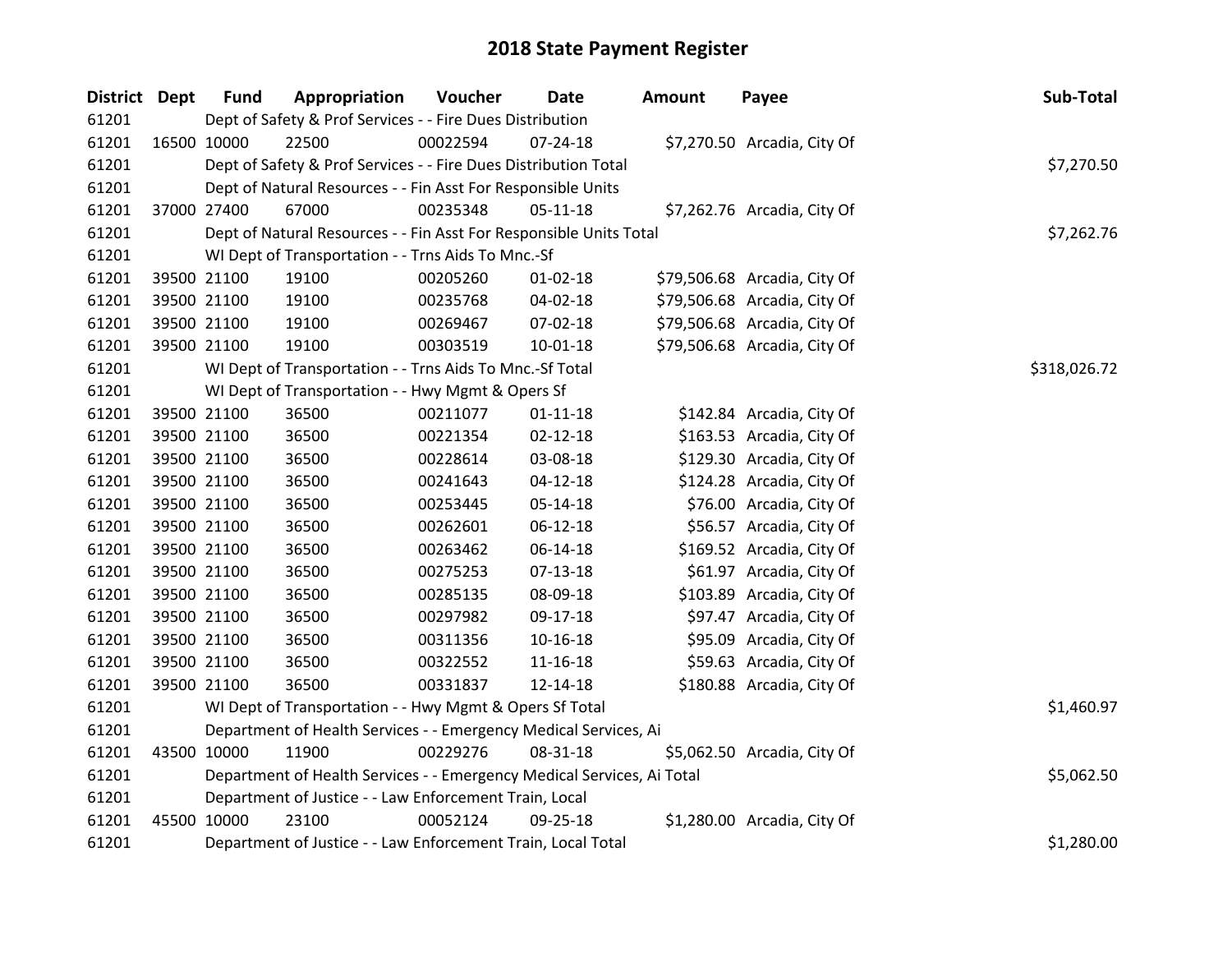| <b>District Dept</b> |             | <b>Fund</b>                                                | Appropriation                                                           | Voucher  | <b>Date</b>    | <b>Amount</b> | Payee                         | Sub-Total    |
|----------------------|-------------|------------------------------------------------------------|-------------------------------------------------------------------------|----------|----------------|---------------|-------------------------------|--------------|
| 61201                |             |                                                            | Department of Military Affairs - - Energy Costs, Energy-Related A       |          |                |               |                               |              |
| 61201                |             | 46500 10000                                                | 10600                                                                   | 00037167 | $01 - 17 - 18$ |               | \$943.73 Arcadia, City Of     |              |
| 61201                | 46500 10000 |                                                            | 10600                                                                   | 00039675 | $02 - 23 - 18$ |               | \$1,038.91 Arcadia, City Of   |              |
| 61201                | 46500 10000 |                                                            | 10600                                                                   | 00040694 | 03-20-18       |               | \$930.36 Arcadia, City Of     |              |
| 61201                |             | 46500 10000                                                | 10600                                                                   | 00041862 | $04 - 17 - 18$ |               | \$851.34 Arcadia, City Of     |              |
| 61201                |             | 46500 10000                                                | 10600                                                                   | 00043112 | $05 - 15 - 18$ |               | \$995.21 Arcadia, City Of     |              |
| 61201                |             | 46500 10000                                                | 10600                                                                   | 00044647 | 06-14-18       |               | \$648.19 Arcadia, City Of     |              |
| 61201                | 46500 10000 |                                                            | 10600                                                                   | 00046483 | $07 - 18 - 18$ |               | \$776.53 Arcadia, City Of     |              |
| 61201                | 46500 10000 |                                                            | 10600                                                                   | 00047319 | 08-03-18       |               | \$979.20 Arcadia, City Of     |              |
| 61201                |             | 46500 10000                                                | 10600                                                                   | 00049310 | 09-19-18       |               | \$785.90 Arcadia, City Of     |              |
| 61201                |             | 46500 10000                                                | 10600                                                                   | 00050284 | $10 - 11 - 18$ |               | \$718.67 Arcadia, City Of     |              |
| 61201                |             | 46500 10000                                                | 10600                                                                   | 00052151 | 11-21-18       |               | \$836.39 Arcadia, City Of     |              |
| 61201                |             |                                                            | Department of Military Affairs - - Energy Costs, Energy-Related A Total |          |                |               |                               | \$9,504.43   |
| 61201                |             |                                                            | Department of Military Affairs - - Disaster Recovery Aid                |          |                |               |                               |              |
| 61201                | 46500 10000 |                                                            | 30500                                                                   | 00049038 | 09-14-18       |               | \$2,450.67 Arcadia, City Of   |              |
| 61201                |             | 46500 10000                                                | 30500                                                                   | 00049750 | 10-02-18       |               | \$36,849.64 Arcadia, City Of  |              |
| 61201                |             |                                                            | Department of Military Affairs - - Disaster Recovery Aid Total          |          |                |               |                               | \$39,300.31  |
| 61201                |             |                                                            | Department of Military Affairs - - Federal Aid, Local Assistance        |          |                |               |                               |              |
| 61201                | 46500 10000 |                                                            | 34200                                                                   | 00049038 | 09-14-18       |               | \$14,704.01 Arcadia, City Of  |              |
| 61201                |             | 46500 10000                                                | 34200                                                                   | 00049750 | 10-02-18       |               | \$221,097.75 Arcadia, City Of |              |
| 61201                |             |                                                            | Department of Military Affairs - - Federal Aid, Local Assistance Total  |          |                |               |                               | \$235,801.76 |
| 61201                |             |                                                            | Department of Administration - - Federal Aid, Local Assistance          |          |                |               |                               |              |
| 61201                |             | 50500 10000                                                | 74300                                                                   | 00086262 | 08-16-18       |               | \$68,081.28 Arcadia, City Of  |              |
| 61201                |             | 50500 10000                                                | 74300                                                                   | 00090756 | 10-30-18       |               | \$53,285.50 Arcadia, City Of  |              |
| 61201                |             | 50500 10000                                                | 74300                                                                   | 00092168 | 11-19-18       |               | \$28,676.70 Arcadia, City Of  |              |
| 61201                |             |                                                            | Department of Administration - - Federal Aid, Local Assistance Total    |          |                |               |                               | \$150,043.48 |
| 61201                |             |                                                            | Department of Revenue - - Payments For Municipal Svcs                   |          |                |               |                               |              |
| 61201                |             | 56600 10000                                                | 50100                                                                   | 00026935 | $01 - 31 - 18$ |               | \$1,777.56 Arcadia, City Of   |              |
| 61201                |             |                                                            | Department of Revenue - - Payments For Municipal Svcs Total             |          |                |               |                               | \$1,777.56   |
| 61201                |             | Shared Revenue and Tax Relief - - County And Municipal Aid |                                                                         |          |                |               |                               |              |
| 61201                | 83500 10000 |                                                            | 10500                                                                   | 00034240 | 07-23-18       |               | \$105,191.78 Arcadia, City Of |              |
| 61201                | 83500 10000 |                                                            | 10500                                                                   | 00037126 | 11-19-18       |               | \$596,086.78 Arcadia, City Of |              |
| 61201                |             |                                                            | Shared Revenue and Tax Relief - - County And Municipal Aid Total        |          |                |               |                               | \$701,278.56 |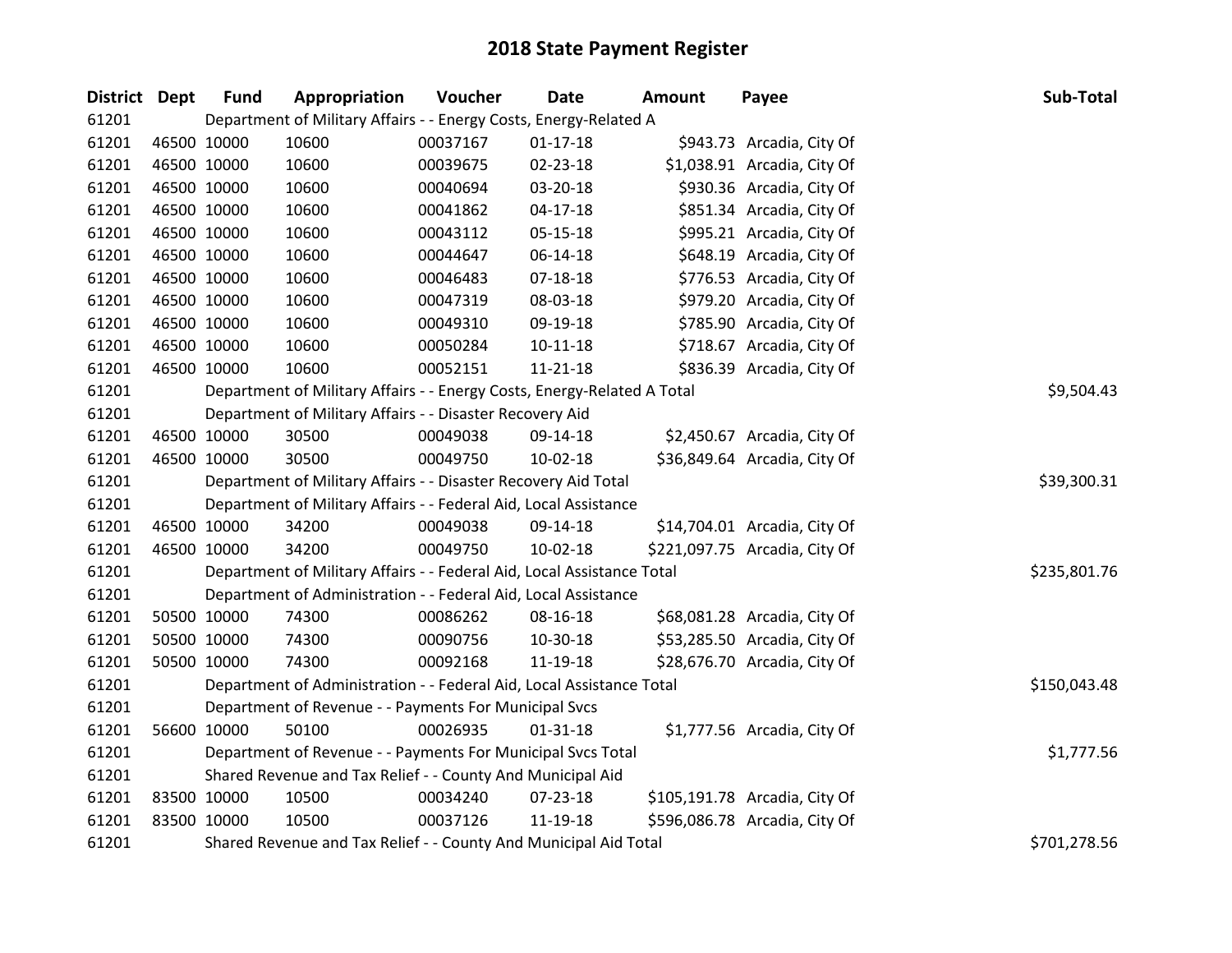| District    | Dept        | Fund        | Appropriation                                                   | <b>Voucher</b> | Date           | <b>Amount</b> | Payee                        | Sub-Total      |
|-------------|-------------|-------------|-----------------------------------------------------------------|----------------|----------------|---------------|------------------------------|----------------|
| 61201       |             |             | Shared Revenue and Tax Relief - - Exempt Computer Aid           |                |                |               |                              |                |
| 61201       | 83500 10000 |             | 10900                                                           | 00031406       | $07 - 23 - 18$ |               | \$9,083.59 Arcadia, City Of  |                |
| 61201       | 83500 10000 |             | 10900                                                           | 00032534       | $07 - 23 - 18$ |               | \$84,084.03 Arcadia, City Of |                |
| 61201       |             |             | Shared Revenue and Tax Relief - - Exempt Computer Aid Total     |                |                |               |                              | \$93,167.62    |
| 61201       |             |             | Shared Revenue and Tax Relief - - Utility Aid                   |                |                |               |                              |                |
| 61201       | 83500 10000 |             | 11000                                                           | 00034240       | $07 - 23 - 18$ |               | \$3.12 Arcadia, City Of      |                |
| 61201       |             | 83500 10000 | 11000                                                           | 00037126       | 11-19-18       |               | \$15.19 Arcadia, City Of     |                |
| 61201       |             |             | Shared Revenue and Tax Relief - - Utility Aid Total             |                |                |               |                              | \$18.31        |
| 61201       |             |             | Shared Revenue and Tax Relief - - Lottery & Gaming Credit       |                |                |               |                              |                |
| 61201       | 83500       | 52100       | 36300                                                           | 00027640       | $03 - 26 - 18$ |               | \$3,142.76 Arcadia, City Of  |                |
| 61201       |             |             | Shared Revenue and Tax Relief - - Lottery & Gaming Credit Total |                |                |               |                              | \$3,142.76     |
| 61201 Total |             |             |                                                                 |                |                |               |                              | \$1,574,398.24 |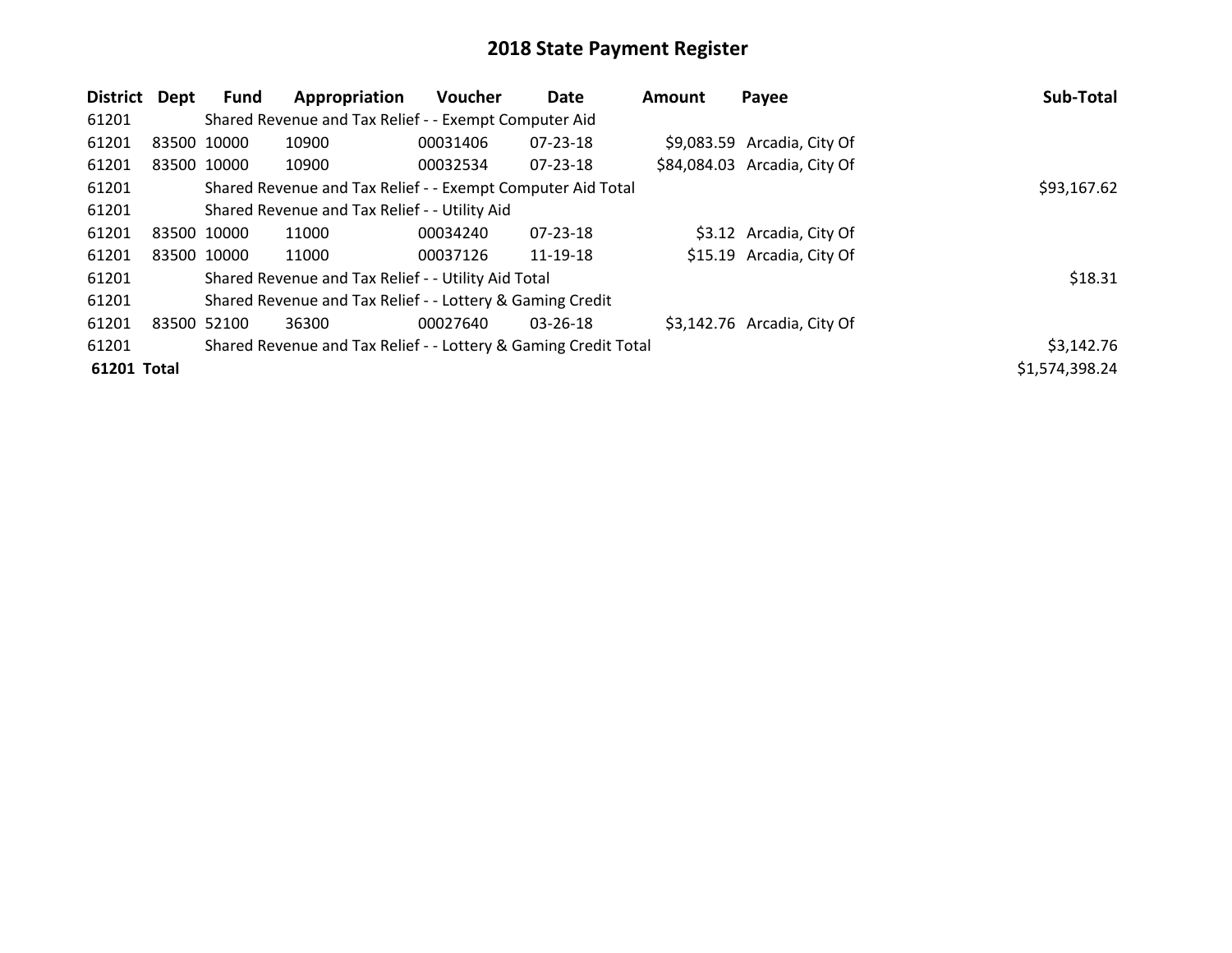| <b>District</b> | <b>Dept</b> | <b>Fund</b> | Appropriation                                                          | Voucher  | Date           | <b>Amount</b> | Payee                       | Sub-Total    |
|-----------------|-------------|-------------|------------------------------------------------------------------------|----------|----------------|---------------|-----------------------------|--------------|
| 61206           |             |             | Dept of Safety & Prof Services - - Fire Dues Distribution              |          |                |               |                             |              |
| 61206           |             | 16500 10000 | 22500                                                                  | 00022595 | 07-24-18       |               | \$4,169.38 Blair, City Of   |              |
| 61206           |             |             | Dept of Safety & Prof Services - - Fire Dues Distribution Total        |          |                |               |                             | \$4,169.38   |
| 61206           |             |             | Dept of Natural Resources - - Fin Asst For Responsible Units           |          |                |               |                             |              |
| 61206           |             | 37000 27400 | 67000                                                                  | 00235433 | 05-11-18       |               | \$2,515.29 Blair, City Of   |              |
| 61206           |             |             | Dept of Natural Resources - - Fin Asst For Responsible Units Total     |          |                |               |                             | \$2,515.29   |
| 61206           |             |             | WI Dept of Transportation - - Trns Aids To Mnc.-Sf                     |          |                |               |                             |              |
| 61206           |             | 39500 21100 | 19100                                                                  | 00205261 | 01-02-18       |               | \$12,851.45 Blair, City Of  |              |
| 61206           |             | 39500 21100 | 19100                                                                  | 00235769 | 04-02-18       |               | \$12,851.45 Blair, City Of  |              |
| 61206           |             | 39500 21100 | 19100                                                                  | 00269468 | 07-02-18       |               | \$12,851.45 Blair, City Of  |              |
| 61206           |             | 39500 21100 | 19100                                                                  | 00303520 | 10-01-18       |               | \$12,851.45 Blair, City Of  |              |
| 61206           |             |             | WI Dept of Transportation - - Trns Aids To Mnc.-Sf Total               |          |                |               |                             | \$51,405.80  |
| 61206           |             |             | Department of Justice - - Law Enforcement Train, Local                 |          |                |               |                             |              |
| 61206           |             | 45500 10000 | 23100                                                                  | 00052107 | 09-25-18       |               | \$1,120.00 Blair, City Of   |              |
| 61206           |             |             | Department of Justice - - Law Enforcement Train, Local Total           |          |                |               |                             | \$1,120.00   |
| 61206           |             |             | Department of Military Affairs - - Disaster Recovery Aid               |          |                |               |                             |              |
| 61206           |             | 46500 10000 | 30500                                                                  | 00051345 | 11-01-18       |               | \$579.27 Blair, City Of     |              |
| 61206           |             |             | Department of Military Affairs - - Disaster Recovery Aid Total         |          |                |               |                             | \$579.27     |
| 61206           |             |             | Department of Military Affairs - - Federal Aid, Local Assistance       |          |                |               |                             |              |
| 61206           |             | 46500 10000 | 34200                                                                  | 00051345 | $11 - 01 - 18$ |               | \$3,475.61 Blair, City Of   |              |
| 61206           |             |             | Department of Military Affairs - - Federal Aid, Local Assistance Total |          |                |               |                             | \$3,475.61   |
| 61206           |             |             | Department of Administration - - Federal Aid, Local Assistance         |          |                |               |                             |              |
| 61206           |             | 50500 10000 | 74300                                                                  | 00077023 | $04 - 13 - 18$ |               | \$25,000.00 Blair, City Of  |              |
| 61206           |             |             | Department of Administration - - Federal Aid, Local Assistance Total   |          |                |               |                             | \$25,000.00  |
| 61206           |             |             | Department of Administration - - Telecom Access; School Dist           |          |                |               |                             |              |
| 61206           |             | 50500 25500 | 46600                                                                  | 00089806 | 10-09-18       |               | \$286.00 Blair, City Of     |              |
| 61206           |             |             | Department of Administration - - Telecom Access; School Dist Total     |          |                |               |                             | \$286.00     |
| 61206           |             |             | Shared Revenue and Tax Relief - - County And Municipal Aid             |          |                |               |                             |              |
| 61206           |             | 83500 10000 | 10500                                                                  | 00034241 | 07-23-18       |               | \$89,254.72 Blair, City Of  |              |
| 61206           |             | 83500 10000 | 10500                                                                  | 00037127 | 11-19-18       |               | \$505,776.77 Blair, City Of |              |
| 61206           |             |             | Shared Revenue and Tax Relief - - County And Municipal Aid Total       |          |                |               |                             | \$595,031.49 |
| 61206           |             |             | Shared Revenue and Tax Relief - - Exempt Computer Aid                  |          |                |               |                             |              |
| 61206           |             | 83500 10000 | 10900                                                                  | 00031407 | 07-23-18       |               | \$4,330.74 Blair, City Of   |              |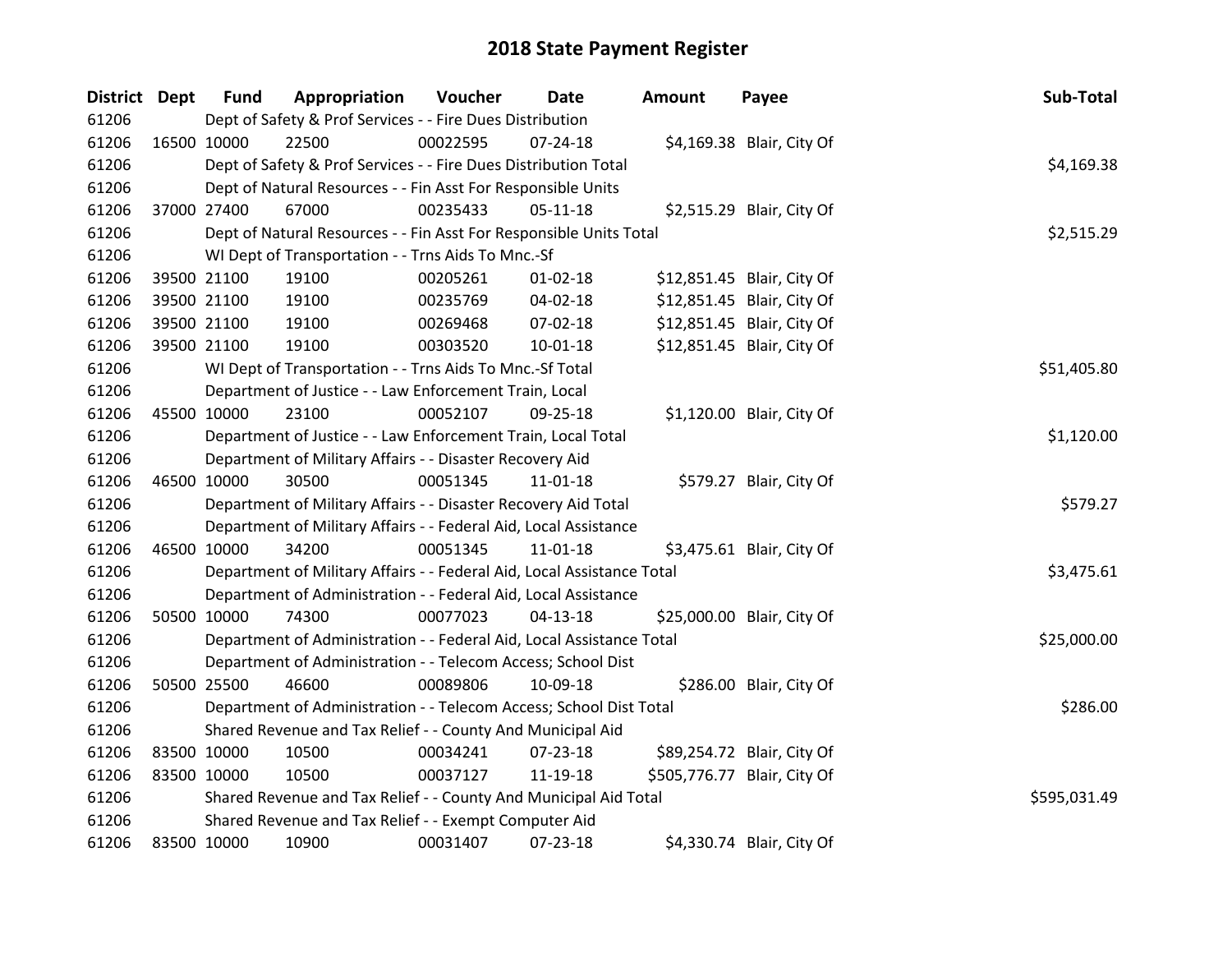| District    | Dept        | Fund        | Appropriation                                                   | Voucher  | Date           | <b>Amount</b> | Payee                      | Sub-Total    |
|-------------|-------------|-------------|-----------------------------------------------------------------|----------|----------------|---------------|----------------------------|--------------|
| 61206       | 83500 10000 |             | 10900                                                           | 00032535 | $07 - 23 - 18$ |               | \$284.45 Blair, City Of    |              |
| 61206       |             |             | Shared Revenue and Tax Relief - - Exempt Computer Aid Total     |          |                |               |                            | \$4,615.19   |
| 61206       |             |             | Shared Revenue and Tax Relief - - Utility Aid                   |          |                |               |                            |              |
| 61206       | 83500 10000 |             | 11000                                                           | 00034241 | $07 - 23 - 18$ |               | \$2,634.39 Blair, City Of  |              |
| 61206       |             | 83500 10000 | 11000                                                           | 00037127 | 11-19-18       |               | \$15,314.12 Blair, City Of |              |
| 61206       |             |             | Shared Revenue and Tax Relief - - Utility Aid Total             |          |                |               |                            | \$17,948.51  |
| 61206       |             |             | Shared Revenue and Tax Relief - - Lottery & Gaming Credit       |          |                |               |                            |              |
| 61206       | 83500 52100 |             | 36300                                                           | 00027641 | $03 - 26 - 18$ |               | \$3,151.96 Blair, City Of  |              |
| 61206       |             |             | Shared Revenue and Tax Relief - - Lottery & Gaming Credit Total |          |                |               |                            | \$3,151.96   |
| 61206 Total |             |             |                                                                 |          |                |               |                            | \$709,298.50 |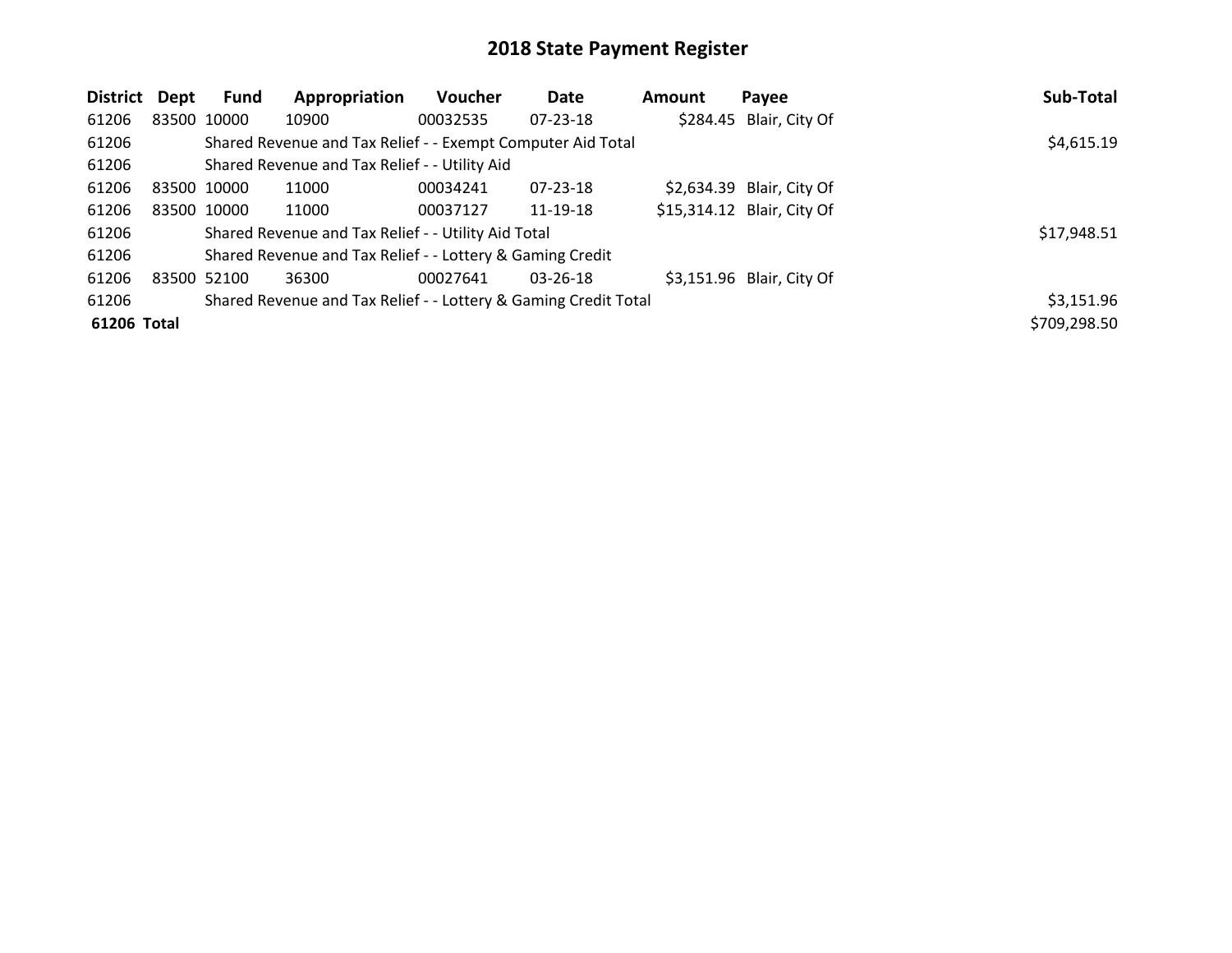| District Dept      |             | <b>Fund</b> | Appropriation                                                         | Voucher  | Date           | <b>Amount</b> | Payee                           | Sub-Total    |
|--------------------|-------------|-------------|-----------------------------------------------------------------------|----------|----------------|---------------|---------------------------------|--------------|
| 61231              |             |             | Dept of Safety & Prof Services - - Fire Dues Distribution             |          |                |               |                                 |              |
| 61231              |             | 16500 10000 | 22500                                                                 | 00022596 | $07 - 24 - 18$ |               | \$4,010.53 City Of Galesville   |              |
| 61231              |             |             | Dept of Safety & Prof Services - - Fire Dues Distribution Total       |          |                |               |                                 | \$4,010.53   |
| 61231              |             |             | WI Dept of Transportation - - Trns Aids To Mnc.-Sf                    |          |                |               |                                 |              |
| 61231              |             | 39500 21100 | 19100                                                                 | 00205262 | $01 - 02 - 18$ |               | \$18,976.89 City Of Galesville  |              |
| 61231              |             | 39500 21100 | 19100                                                                 | 00235770 | $04 - 02 - 18$ |               | \$18,976.89 City Of Galesville  |              |
| 61231              |             | 39500 21100 | 19100                                                                 | 00269469 | 07-02-18       |               | \$18,976.89 City Of Galesville  |              |
| 61231              |             | 39500 21100 | 19100                                                                 | 00303521 | $10 - 01 - 18$ |               | \$18,976.92 City Of Galesville  |              |
| 61231              |             |             | WI Dept of Transportation - - Trns Aids To Mnc.-Sf Total              |          |                |               |                                 | \$75,907.59  |
| 61231              |             |             | Department of Justice - - Law Enforcement Train, Local                |          |                |               |                                 |              |
| 61231              |             | 45500 10000 | 23100                                                                 | 00053134 | $10-11-18$     |               | \$800.00 City Of Galesville     |              |
| 61231              |             |             | Department of Justice - - Law Enforcement Train, Local Total          |          |                |               |                                 | \$800.00     |
| 61231              |             |             | Department of Administration - - Hv Trans Ln Annual Impact Fee        |          |                |               |                                 |              |
| 61231              |             | 50500 10000 | 17400                                                                 | 00078694 | $05 - 01 - 18$ |               | \$9,635.00 City Of Galesville   |              |
| 61231              |             |             | Department of Administration - - Hv Trans Ln Annual Impact Fee Total  |          |                |               |                                 | \$9,635.00   |
| 61231              |             |             | Department of Administration - - Telecom Access; School Dist          |          |                |               |                                 |              |
| 61231              |             | 50500 25500 | 46600                                                                 | 00093785 | 12-20-18       |               | \$403.00 City Of Galesville     |              |
| 61231              |             |             | Department of Administration - - Telecom Access; School Dist Total    |          |                |               |                                 | \$403.00     |
| 61231              |             |             | Shared Revenue and Tax Relief - - Expenditure Restraint Program       |          |                |               |                                 |              |
| 61231              |             | 83500 10000 | 10100                                                                 | 00034242 | $07 - 23 - 18$ |               | \$11,568.58 City Of Galesville  |              |
| 61231              |             |             | Shared Revenue and Tax Relief - - Expenditure Restraint Program Total |          |                |               |                                 | \$11,568.58  |
| 61231              |             |             | Shared Revenue and Tax Relief - - County And Municipal Aid            |          |                |               |                                 |              |
| 61231              |             | 83500 10000 | 10500                                                                 | 00034242 | $07 - 23 - 18$ |               | \$51,675.86 City Of Galesville  |              |
| 61231              |             | 83500 10000 | 10500                                                                 | 00037128 | 11-19-18       |               | \$292,829.89 City Of Galesville |              |
| 61231              |             |             | Shared Revenue and Tax Relief - - County And Municipal Aid Total      |          |                |               |                                 | \$344,505.75 |
| 61231              |             |             | Shared Revenue and Tax Relief - - Exempt Computer Aid                 |          |                |               |                                 |              |
| 61231              | 83500 10000 |             | 10900                                                                 | 00031408 | $07 - 23 - 18$ |               | \$2,380.49 City Of Galesville   |              |
| 61231              |             |             | Shared Revenue and Tax Relief - - Exempt Computer Aid Total           |          |                |               |                                 | \$2,380.49   |
| <b>61231 Total</b> |             |             |                                                                       |          |                |               |                                 | \$449,210.94 |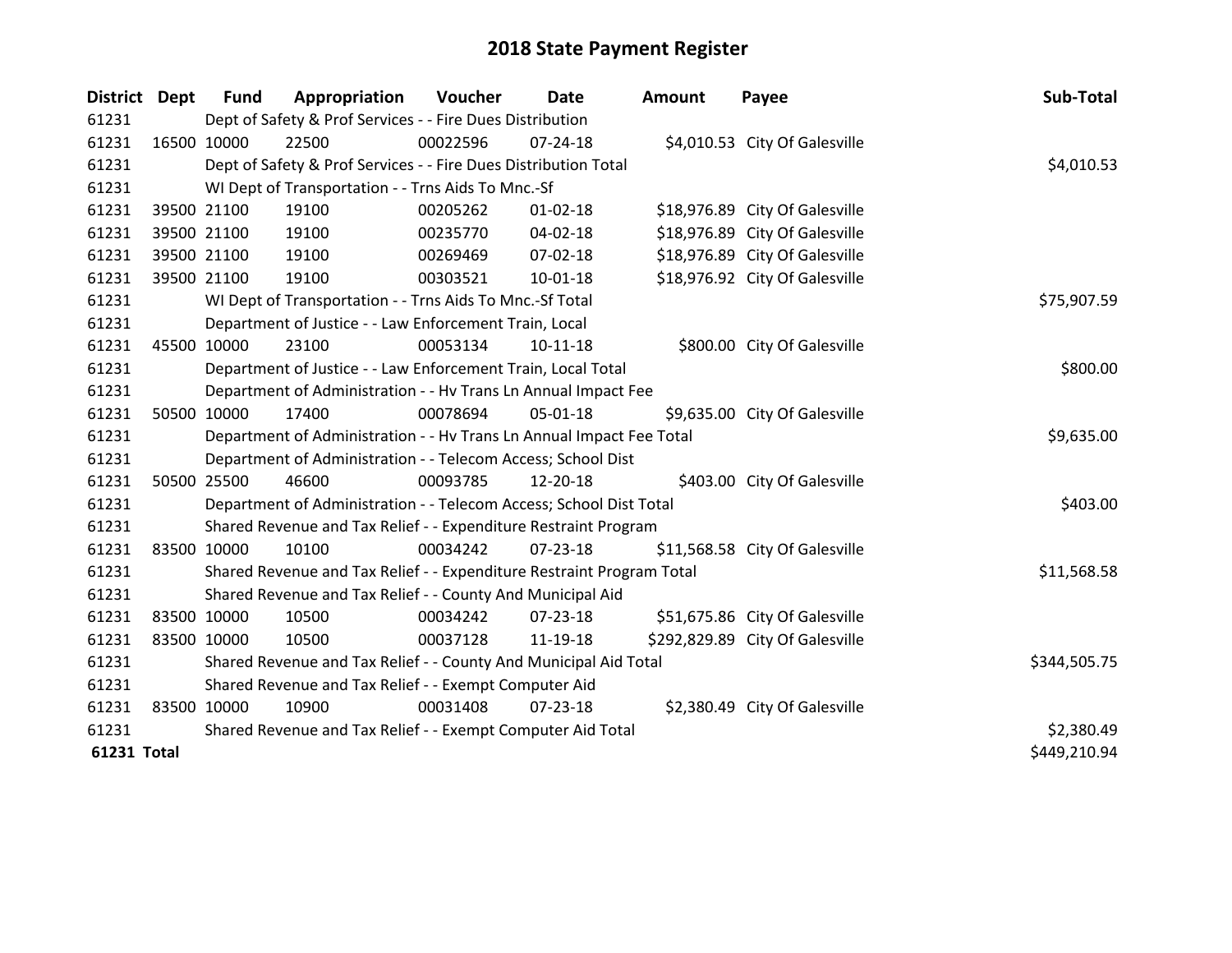| District Dept |             | <b>Fund</b> | Appropriation                                                        | Voucher  | <b>Date</b>    | <b>Amount</b> | Payee                             | Sub-Total    |
|---------------|-------------|-------------|----------------------------------------------------------------------|----------|----------------|---------------|-----------------------------------|--------------|
| 61241         |             |             | Dept of Safety & Prof Services - - Fire Dues Distribution            |          |                |               |                                   |              |
| 61241         | 16500 10000 |             | 22500                                                                | 00022597 | $07 - 24 - 18$ |               | \$4,067.96 City Of Independence   |              |
| 61241         |             |             | Dept of Safety & Prof Services - - Fire Dues Distribution Total      |          |                |               |                                   | \$4,067.96   |
| 61241         |             |             | Dept of Natural Resources - - Rec & Resource Aids, Fed               |          |                |               |                                   |              |
| 61241         |             | 37000 21200 | 58300                                                                | 00213211 | $02 - 12 - 18$ |               | \$1,381.40 City Of Independence   |              |
| 61241         |             |             | Dept of Natural Resources - - Rec & Resource Aids, Fed Total         |          |                |               |                                   | \$1,381.40   |
| 61241         |             |             | Dept of Natural Resources - - Fin Asst For Responsible Units         |          |                |               |                                   |              |
| 61241         |             | 37000 27400 | 67000                                                                | 00235253 | $05 - 11 - 18$ |               | \$3,936.53 City Of Independence   |              |
| 61241         |             |             | Dept of Natural Resources - - Fin Asst For Responsible Units Total   |          |                |               |                                   | \$3,936.53   |
| 61241         |             |             | WI Dept of Transportation - - Trns Aids To Mnc.-Sf                   |          |                |               |                                   |              |
| 61241         |             | 39500 21100 | 19100                                                                | 00205263 | $01 - 02 - 18$ |               | \$16,918.50 City Of Independence  |              |
| 61241         |             | 39500 21100 | 19100                                                                | 00235771 | $04 - 02 - 18$ |               | \$16,918.50 City Of Independence  |              |
| 61241         |             | 39500 21100 | 19100                                                                | 00269470 | 07-02-18       |               | \$16,918.50 City Of Independence  |              |
| 61241         |             | 39500 21100 | 19100                                                                | 00303522 | $10-01-18$     |               | \$16,918.50 City Of Independence  |              |
| 61241         |             |             | WI Dept of Transportation - - Trns Aids To Mnc.-Sf Total             |          |                |               |                                   | \$67,674.00  |
| 61241         |             |             | WI Dept of Transportation - - St Hwy Rehab, Sf                       |          |                |               |                                   |              |
| 61241         |             | 39500 21100 | 36300                                                                | 00323893 | 12-12-18       |               | \$664.00 City Of Independence     |              |
| 61241         |             |             | WI Dept of Transportation - - St Hwy Rehab, Sf Total                 |          |                |               |                                   | \$664.00     |
| 61241         |             |             | Department of Justice - - Law Enforcement Train, Local               |          |                |               |                                   |              |
| 61241         | 45500 10000 |             | 23100                                                                | 00053155 | $10 - 11 - 18$ |               | \$800.00 City Of Independence     |              |
| 61241         |             |             | Department of Justice - - Law Enforcement Train, Local Total         |          |                |               |                                   | \$800.00     |
| 61241         |             |             | Department of Administration - - Federal Aid, Local Assistance       |          |                |               |                                   |              |
| 61241         |             | 50500 10000 | 74300                                                                | 00071510 | 02-08-18       |               | \$135,133.00 City Of Independence |              |
| 61241         |             | 50500 10000 | 74300                                                                | 00074622 | 03-13-18       |               | \$6,660.00 City Of Independence   |              |
| 61241         |             | 50500 10000 | 74300                                                                | 00089753 | $10-10-18$     |               | \$28,338.00 City Of Independence  |              |
| 61241         |             |             | Department of Administration - - Federal Aid, Local Assistance Total |          |                |               |                                   | \$170,131.00 |
| 61241         |             |             | Shared Revenue and Tax Relief - - County And Municipal Aid           |          |                |               |                                   |              |
| 61241         | 83500 10000 |             | 10500                                                                | 00034243 | $07 - 23 - 18$ |               | \$45,344.36 City Of Independence  |              |
| 61241         | 83500 10000 |             | 10500                                                                | 00037129 | 11-19-18       |               | \$256,951.39 City Of Independence |              |
| 61241         |             |             | Shared Revenue and Tax Relief - - County And Municipal Aid Total     |          |                |               |                                   | \$302,295.75 |
| 61241         |             |             | Shared Revenue and Tax Relief - - Exempt Computer Aid                |          |                |               |                                   |              |
| 61241         | 83500 10000 |             | 10900                                                                | 00031409 | 07-23-18       |               | \$1,664.11 City Of Independence   |              |
| 61241         | 83500 10000 |             | 10900                                                                | 00032536 | 07-23-18       |               | \$66.96 City Of Independence      |              |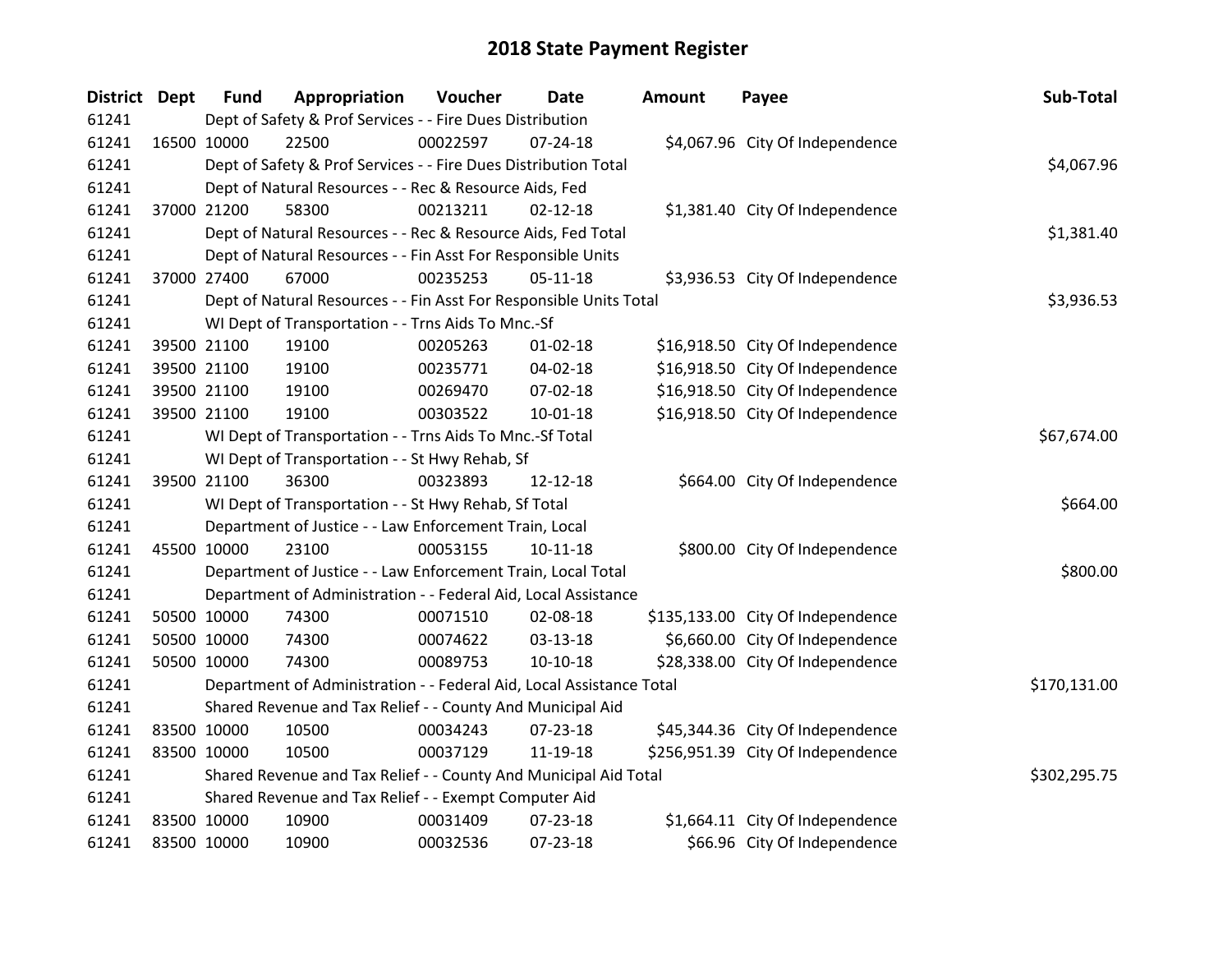| District Dept | Fund        | Appropriation                                               | Voucher  | <b>Date</b> | <b>Amount</b> | Pavee                           | Sub-Total    |
|---------------|-------------|-------------------------------------------------------------|----------|-------------|---------------|---------------------------------|--------------|
| 61241         |             | Shared Revenue and Tax Relief - - Exempt Computer Aid Total |          |             |               |                                 | \$1,731.07   |
| 61241         |             | Shared Revenue and Tax Relief - - Utility Aid               |          |             |               |                                 |              |
| 61241         | 83500 10000 | 11000                                                       | 00034243 | 07-23-18    |               | \$179.70 City Of Independence   |              |
| 61241         | 83500 10000 | 11000                                                       | 00037129 | 11-19-18    |               | \$1,024.42 City Of Independence |              |
| 61241         |             | Shared Revenue and Tax Relief - - Utility Aid Total         |          |             |               |                                 | \$1,204.12   |
| 61241 Total   |             |                                                             |          |             |               |                                 | \$553,885.83 |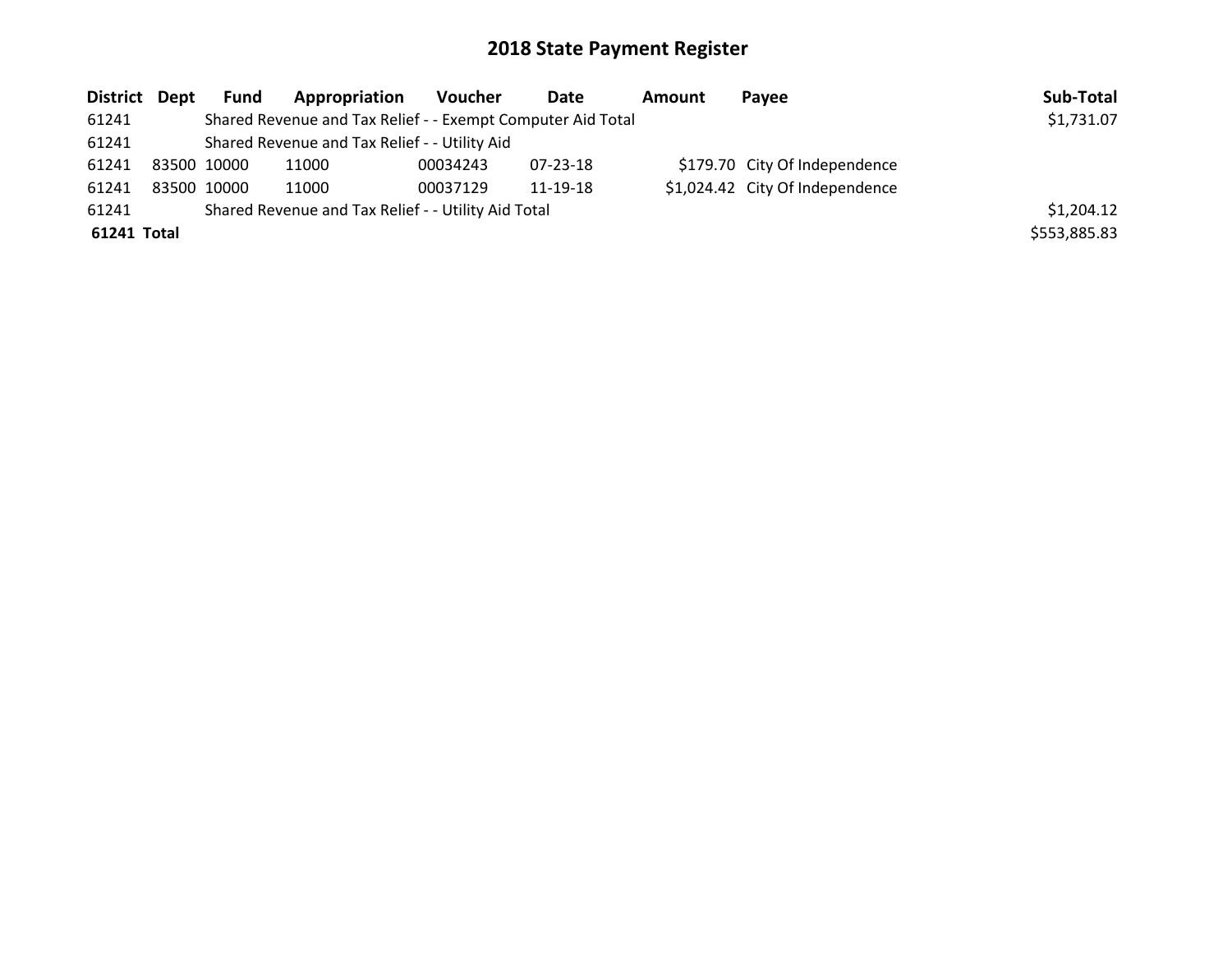| District Dept |             | <b>Fund</b> | Appropriation                                                         | Voucher  | Date           | <b>Amount</b> | Payee                      | Sub-Total    |
|---------------|-------------|-------------|-----------------------------------------------------------------------|----------|----------------|---------------|----------------------------|--------------|
| 61265         |             |             | Dept of Safety & Prof Services - - Fire Dues Distribution             |          |                |               |                            |              |
| 61265         | 16500 10000 |             | 22500                                                                 | 00022598 | $07 - 25 - 18$ |               | \$5,696.43 City Of Osseo   |              |
| 61265         |             |             | Dept of Safety & Prof Services - - Fire Dues Distribution Total       |          |                |               |                            | \$5,696.43   |
| 61265         |             |             | Dept of Natural Resources - - Aids In Lieu Of Taxes - Gener           |          |                |               |                            |              |
| 61265         |             | 37000 10000 | 50300                                                                 | 00229821 | 04-20-18       |               | \$20.07 City Of Osseo      |              |
| 61265         |             |             | Dept of Natural Resources - - Aids In Lieu Of Taxes - Gener Total     |          |                |               |                            | \$20.07      |
| 61265         |             |             | Dept of Natural Resources - - Fin Asst For Responsible Units          |          |                |               |                            |              |
| 61265         |             | 37000 27400 | 67000                                                                 | 00235257 | 05-11-18       |               | \$9,898.90 City Of Osseo   |              |
| 61265         |             |             | Dept of Natural Resources - - Fin Asst For Responsible Units Total    |          |                |               |                            | \$9,898.90   |
| 61265         |             |             | WI Dept of Transportation - - Trns Aids To Mnc.-Sf                    |          |                |               |                            |              |
| 61265         |             | 39500 21100 | 19100                                                                 | 00205264 | $01 - 02 - 18$ |               | \$35,673.83 City Of Osseo  |              |
| 61265         |             | 39500 21100 | 19100                                                                 | 00235772 | 04-02-18       |               | \$35,673.83 City Of Osseo  |              |
| 61265         |             | 39500 21100 | 19100                                                                 | 00269471 | 07-02-18       |               | \$35,673.83 City Of Osseo  |              |
| 61265         | 39500 21100 |             | 19100                                                                 | 00303523 | 10-01-18       |               | \$35,673.86 City Of Osseo  |              |
| 61265         |             |             | WI Dept of Transportation - - Trns Aids To Mnc.-Sf Total              |          |                |               |                            | \$142,695.35 |
| 61265         |             |             | Department of Justice - - Law Enforcement Train, Local                |          |                |               |                            |              |
| 61265         | 45500 10000 |             | 23100                                                                 | 00053533 | 10-18-18       |               | \$640.00 City Of Osseo     |              |
| 61265         |             |             | Department of Justice - - Law Enforcement Train, Local Total          |          |                |               |                            | \$640.00     |
| 61265         |             |             | Shared Revenue and Tax Relief - - Expenditure Restraint Program       |          |                |               |                            |              |
| 61265         |             | 83500 10000 | 10100                                                                 | 00034244 | 07-23-18       |               | \$26,168.16 City Of Osseo  |              |
| 61265         |             | 83500 10000 | 10100                                                                 | 00037130 | 11-19-18       |               | \$0.07 City Of Osseo       |              |
| 61265         |             |             | Shared Revenue and Tax Relief - - Expenditure Restraint Program Total |          |                |               |                            | \$26,168.23  |
| 61265         |             |             | Shared Revenue and Tax Relief - - County And Municipal Aid            |          |                |               |                            |              |
| 61265         |             | 83500 10000 | 10500                                                                 | 00034244 | 07-23-18       |               | \$33,275.57 City Of Osseo  |              |
| 61265         |             | 83500 10000 | 10500                                                                 | 00037130 | 11-19-18       |               | \$188,561.53 City Of Osseo |              |
| 61265         |             |             | Shared Revenue and Tax Relief - - County And Municipal Aid Total      |          |                |               |                            | \$221,837.10 |
| 61265         |             |             | Shared Revenue and Tax Relief - - Exempt Computer Aid                 |          |                |               |                            |              |
| 61265         |             | 83500 10000 | 10900                                                                 | 00031410 | $07 - 23 - 18$ |               | \$3,114.11 City Of Osseo   |              |
| 61265         | 83500 10000 |             | 10900                                                                 | 00032537 | 07-23-18       |               | \$6,775.71 City Of Osseo   |              |
| 61265         |             |             | Shared Revenue and Tax Relief - - Exempt Computer Aid Total           |          |                |               |                            | \$9,889.82   |
| 61265         |             |             | Shared Revenue and Tax Relief - - Lottery & Gaming Credit             |          |                |               |                            |              |
| 61265         | 83500 52100 |             | 36300                                                                 | 00027642 | 03-26-18       |               | \$374.31 City Of Osseo     |              |
| 61265         |             |             | Shared Revenue and Tax Relief - - Lottery & Gaming Credit Total       |          |                |               |                            | \$374.31     |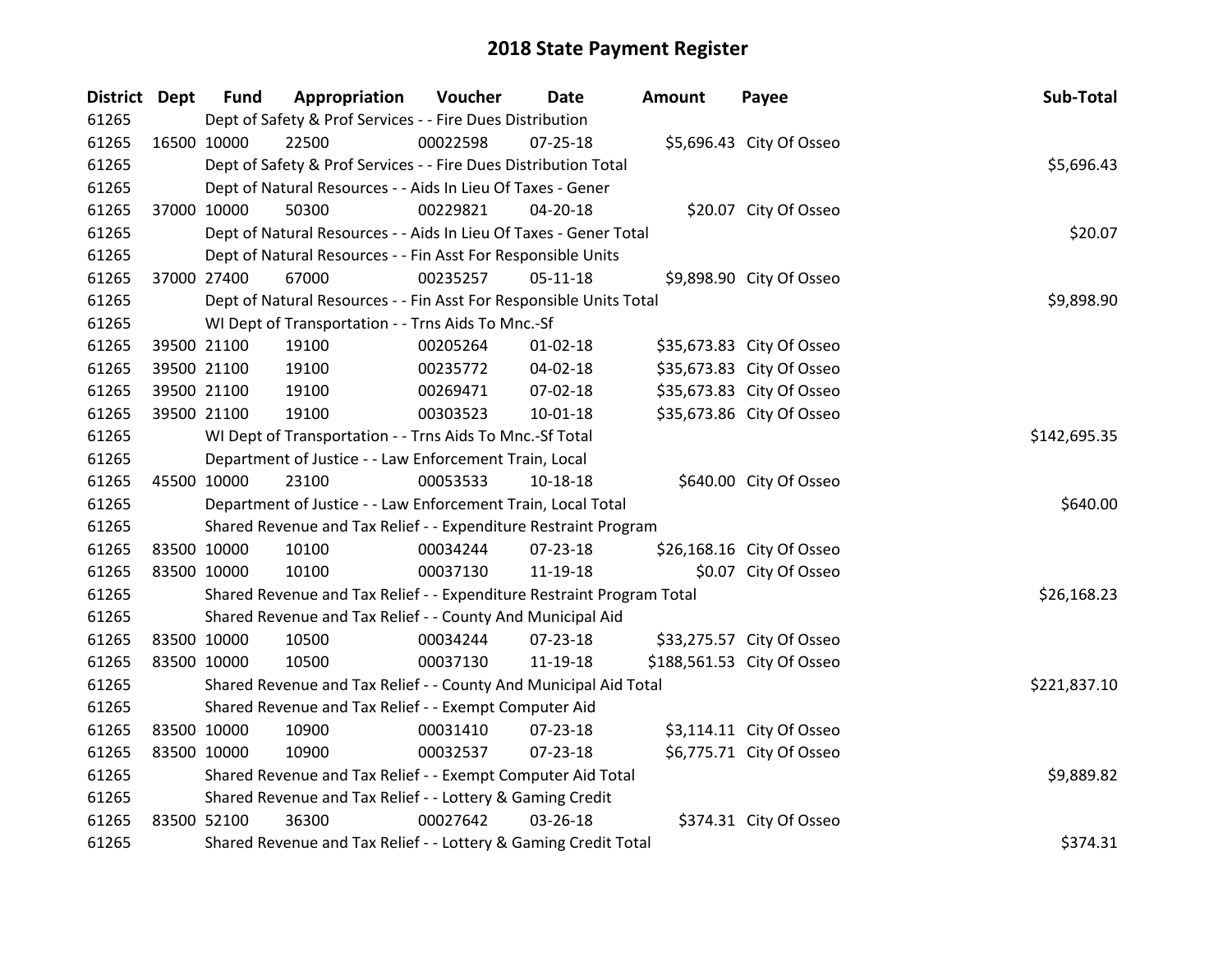| District Dept Fund | <b>Appropriation</b> | Voucher | <b>Date</b> | Amount | Pavee | Sub-Total    |
|--------------------|----------------------|---------|-------------|--------|-------|--------------|
| 61265 Total        |                      |         |             |        |       | \$417,220.21 |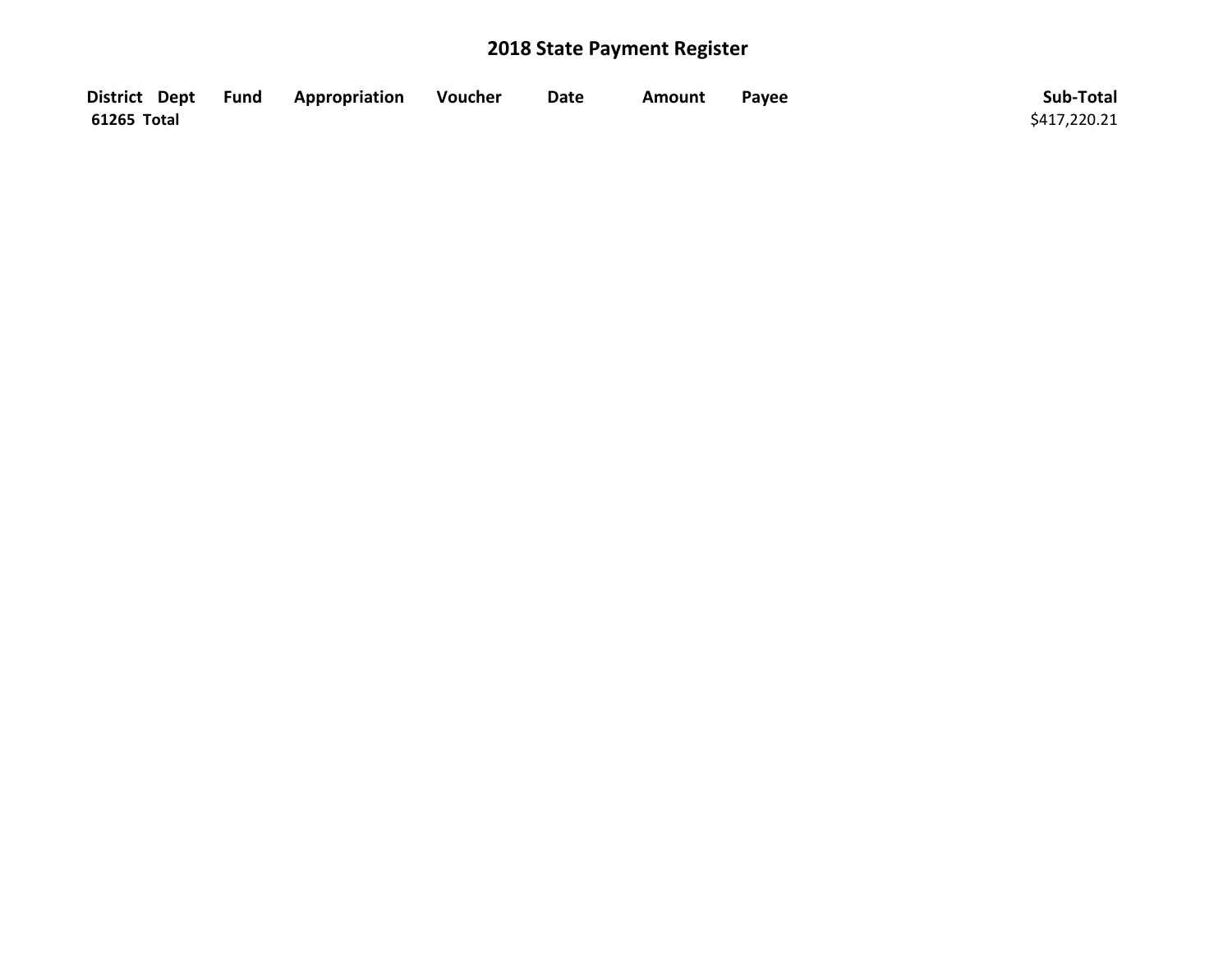| <b>District Dept</b> | <b>Fund</b> | Appropriation                                                                   | Voucher   | Date           | <b>Amount</b> | Payee                          | Sub-Total    |
|----------------------|-------------|---------------------------------------------------------------------------------|-----------|----------------|---------------|--------------------------------|--------------|
| 61291                |             | Dept of Safety & Prof Services - - Fire Dues Distribution                       |           |                |               |                                |              |
| 61291                | 16500 10000 | 22500                                                                           | 00022599  | $07 - 24 - 18$ |               | \$4,666.21 City Of Whitehall   |              |
| 61291                |             | Dept of Safety & Prof Services - - Fire Dues Distribution Total                 |           |                |               |                                | \$4,666.21   |
| 61291                |             | Dept of Natural Resources - - Fin Asst For Responsible Units                    |           |                |               |                                |              |
| 61291                | 37000 27400 | 67000                                                                           | 00235372  | 05-11-18       |               | \$6,642.38 City Of Whitehall   |              |
| 61291                |             | Dept of Natural Resources - - Fin Asst For Responsible Units Total              |           |                |               |                                | \$6,642.38   |
| 61291                |             | WI Dept of Transportation - - Trns Aids To Mnc.-Sf                              |           |                |               |                                |              |
| 61291                | 39500 21100 | 19100                                                                           | 00205265  | $01 - 02 - 18$ |               | \$24,195.43 City Of Whitehall  |              |
| 61291                | 39500 21100 | 19100                                                                           | 00235773  | 04-02-18       |               | \$24,195.43 City Of Whitehall  |              |
| 61291                | 39500 21100 | 19100                                                                           | 00269472  | 07-02-18       |               | \$24,195.43 City Of Whitehall  |              |
| 61291                | 39500 21100 | 19100                                                                           | 00303524  | 10-01-18       |               | \$24,195.44 City Of Whitehall  |              |
| 61291                |             | WI Dept of Transportation - - Trns Aids To Mnc.-Sf Total                        |           |                |               |                                | \$96,781.73  |
| 61291                |             | Department of Health Services - - Prepaid Medical Transport Reimbursement       |           |                |               |                                |              |
| 61291                | 43500 10000 | 16300                                                                           | AMBULANCE | 11-08-18       |               | \$2,396.17 City Of Whitehall   |              |
| 61291                |             | Department of Health Services - - Prepaid Medical Transport Reimbursement Total |           |                |               |                                | \$2,396.17   |
| 61291                |             | Department of Justice - - Law Enforcement Train, Local                          |           |                |               |                                |              |
| 61291                | 45500 10000 | 23100                                                                           | 00053834  | $10-25-18$     |               | \$960.00 City Of Whitehall     |              |
| 61291                |             | Department of Justice - - Law Enforcement Train, Local Total                    |           |                |               |                                | \$960.00     |
| 61291                |             | Shared Revenue and Tax Relief - - Expenditure Restraint Program                 |           |                |               |                                |              |
| 61291                | 83500 10000 | 10100                                                                           | 00034245  | $07 - 23 - 18$ |               | \$26,248.73 City Of Whitehall  |              |
| 61291                |             | Shared Revenue and Tax Relief - - Expenditure Restraint Program Total           |           |                |               |                                | \$26,248.73  |
| 61291                |             | Shared Revenue and Tax Relief - - County And Municipal Aid                      |           |                |               |                                |              |
| 61291                | 83500 10000 | 10500                                                                           | 00034245  | $07 - 23 - 18$ |               | \$66,545.65 City Of Whitehall  |              |
| 61291                | 83500 10000 | 10500                                                                           | 00037131  | 11-19-18       |               | \$374,695.84 City Of Whitehall |              |
| 61291                |             | Shared Revenue and Tax Relief - - County And Municipal Aid Total                |           |                |               |                                | \$441,241.49 |
| 61291                |             | Shared Revenue and Tax Relief - - Exempt Computer Aid                           |           |                |               |                                |              |
| 61291                | 83500 10000 | 10900                                                                           | 00031411  | 07-23-18       |               | \$3,719.89 City Of Whitehall   |              |
| 61291                | 83500 10000 | 10900                                                                           | 00032538  | $07 - 23 - 18$ |               | \$1,892.58 City Of Whitehall   |              |
| 61291                |             | Shared Revenue and Tax Relief - - Exempt Computer Aid Total                     |           |                |               |                                | \$5,612.47   |
| 61291                |             | Shared Revenue and Tax Relief - - Utility Aid                                   |           |                |               |                                |              |
| 61291                | 83500 10000 | 11000                                                                           | 00034245  | 07-23-18       |               | \$132.99 City Of Whitehall     |              |
| 61291                | 83500 10000 | 11000                                                                           | 00037131  | 11-19-18       |               | \$744.76 City Of Whitehall     |              |
| 61291                |             | Shared Revenue and Tax Relief - - Utility Aid Total                             |           |                |               |                                | \$877.75     |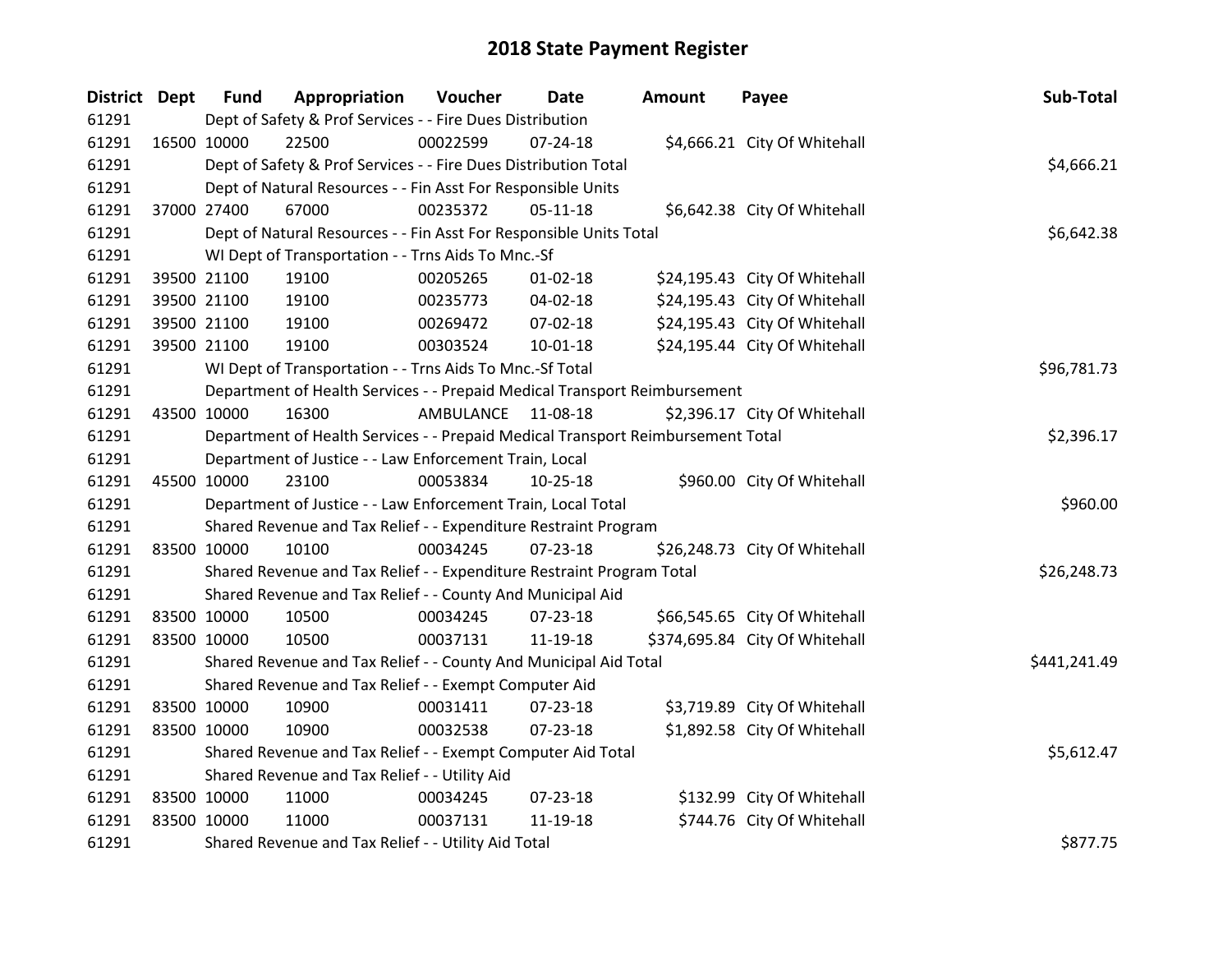|             | District Dept Fund Appropriation | Voucher | <b>Date</b> | <b>Amount</b> | Payee | Sub-Total    |
|-------------|----------------------------------|---------|-------------|---------------|-------|--------------|
| 61291 Total |                                  |         |             |               |       | \$585,426.93 |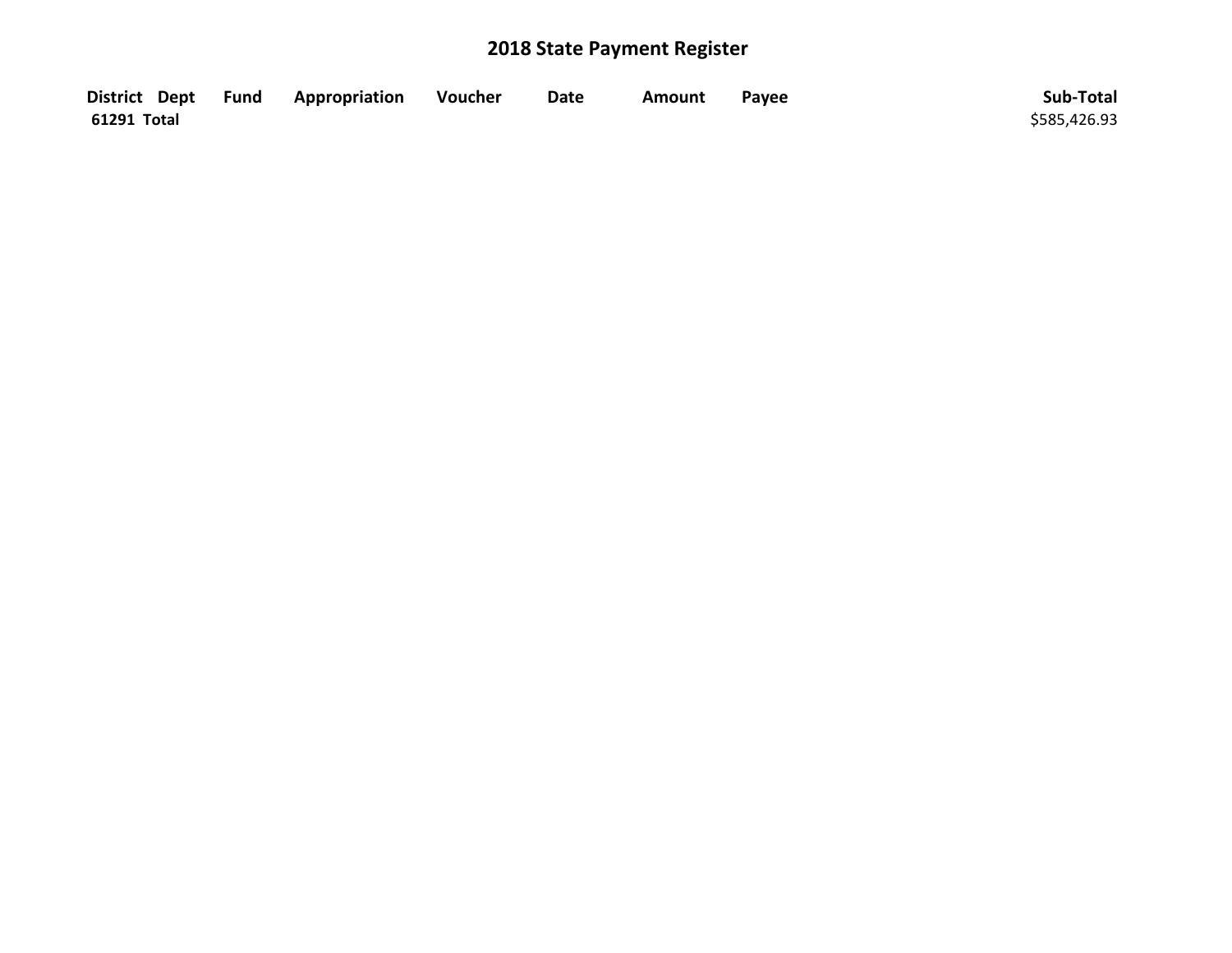| 61000 |             | WI Dept of Transportation - - Eldly&Disa Co/Aid Sf       |                   |                |                                 |              |
|-------|-------------|----------------------------------------------------------|-------------------|----------------|---------------------------------|--------------|
| 61000 | 39500 21100 | 16800                                                    | 00229675 03-14-18 |                | \$70,970.00 Trempealeau County  |              |
| 61000 |             | WI Dept of Transportation - - Eldly&Disa Co/Aid Sf Total |                   |                |                                 | \$70,970.00  |
| 61000 |             | WI Dept of Transportation - - Disastr Damag Aid Sf       |                   |                |                                 |              |
| 61000 | 39500 21100 | 17400                                                    | 00223424 02-21-18 |                | \$10,939.30 Trempealeau County  |              |
| 61000 | 39500 21100 | 17400                                                    | 00227044 03-02-18 |                | \$25,418.53 Trempealeau County  |              |
| 61000 | 39500 21100 | 17400                                                    | 00227045 03-02-18 |                | \$17,380.40 Trempealeau County  |              |
| 61000 | 39500 21100 | 17400                                                    | 00227055 03-02-18 |                | \$244,051.42 Trempealeau County |              |
| 61000 | 39500 21100 | 17400                                                    | 00233107          | 03-22-18       | \$3,103.52 Trempealeau County   |              |
| 61000 |             | WI Dept of Transportation - - Disastr Damag Aid Sf Total |                   |                |                                 | \$300,893.17 |
| 61000 |             | WI Dept of Transportation - - Trans Aids To Co.-Sf       |                   |                |                                 |              |
| 61000 | 39500 21100 | 19000                                                    | 00203673          | $01 - 02 - 18$ | \$223,050.90 Trempealeau County |              |
| 61000 | 39500 21100 | 19000                                                    | 00267881          | $07 - 02 - 18$ | \$446,101.80 Trempealeau County |              |
| 61000 | 39500 21100 | 19000                                                    | 00301933 10-01-18 |                | \$223,050.91 Trempealeau County |              |
| 61000 |             | WI Dept of Transportation - - Trans Aids To Co.-Sf Total |                   |                |                                 | \$892,203.61 |
| 61000 |             | WI Dept of Transportation - - Local Rds, Grants Sf       |                   |                |                                 |              |
| 61000 | 39500 21100 | 27000                                                    | 00210405 01-11-18 |                | \$212,969.49 Trempealeau County |              |
| 61000 |             | WI Dept of Transportation - - Local Rds, Grants Sf Total |                   |                |                                 | \$212,969.49 |
| 61000 |             | WI Dept of Transportation - - Loc Trns Facl Implfd       |                   |                |                                 |              |
| 61000 | 39500 21100 | 27600                                                    | 00201711 01-04-18 |                | \$914.98 Trempealeau County     |              |
| 61000 | 39500 21100 | 27600                                                    | 00201712          | 01-05-18       | \$161.98 Trempealeau County     |              |
| 61000 | 39500 21100 | 27600                                                    | 00201715          | 01-04-18       | \$532.08 Trempealeau County     |              |
| 61000 | 39500 21100 | 27600                                                    | 00201727          | 02-02-18       | \$1,609.40 Trempealeau County   |              |
| 61000 | 39500 21100 | 27600                                                    | 00201737          | 02-02-18       | \$225.73 Trempealeau County     |              |
| 61000 | 39500 21100 | 27600                                                    | 00201765          | 02-02-18       | \$208.41 Trempealeau County     |              |
| 61000 | 39500 21100 | 27600                                                    | 00208360          | 01-03-18       | \$4,636.88 Trempealeau County   |              |
| 61000 | 39500 21100 | 27600                                                    | 00208505          | 01-04-18       | \$10,605.20 Trempealeau County  |              |
| 61000 | 39500 21100 | 27600                                                    | 00233130          | 03-22-18       | \$634.74 Trempealeau County     |              |
| 61000 | 39500 21100 | 27600                                                    | 00240016          | 04-10-18       | \$4,074.41 Trempealeau County   |              |
| 61000 | 39500 21100 | 27600                                                    | 00243049          | 04-18-18       | \$4,883.97 Trempealeau County   |              |
| 61000 | 39500 21100 | 27600                                                    | 00286886          | 08-15-18       | \$274.67 Trempealeau County     |              |
| 61000 | 39500 21100 | 27600                                                    | 00292653          | 08-31-18       | \$1,435.52 Trempealeau County   |              |
| 61000 | 39500 21100 | 27600                                                    | 00300947          | 09-25-18       | \$656.11 Trempealeau County     |              |
| 61000 |             | WI Dept of Transportation - - Loc Trns Facl Implfd Total |                   |                |                                 | \$30,854.08  |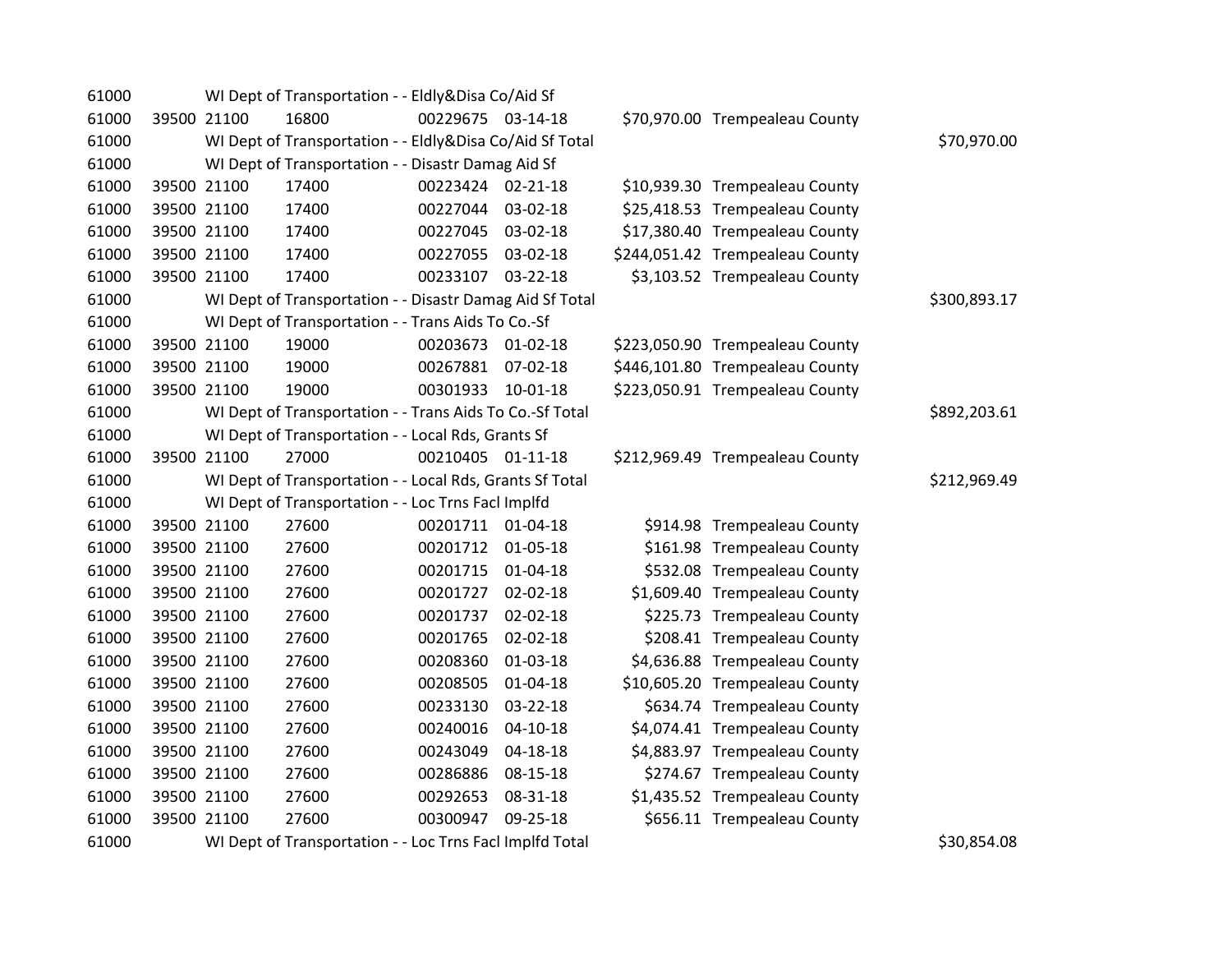| 61000 |             | WI Dept of Transportation - - Loc Rd Imp Prg St Fd       |                   |                |                                 |              |
|-------|-------------|----------------------------------------------------------|-------------------|----------------|---------------------------------|--------------|
| 61000 | 39500 21100 | 27800                                                    | 00278533 07-25-18 |                | \$4,402.62 Trempealeau County   |              |
| 61000 |             | WI Dept of Transportation - - Loc Rd Imp Prg St Fd Total |                   |                |                                 | \$4,402.62   |
| 61000 |             | WI Dept of Transportation - - Loc Trns Facl Impffd       |                   |                |                                 |              |
| 61000 | 39500 21100 | 28600                                                    | 00201711          | 01-04-18       | \$14,460.83 Trempealeau County  |              |
| 61000 | 39500 21100 | 28600                                                    | 00201712 01-05-18 |                | \$7,687.30 Trempealeau County   |              |
| 61000 | 39500 21100 | 28600                                                    | 00201715          | 01-04-18       | \$21,126.63 Trempealeau County  |              |
| 61000 | 39500 21100 | 28600                                                    | 00201727          | 02-02-18       | \$26,110.04 Trempealeau County  |              |
| 61000 | 39500 21100 | 28600                                                    | 00201737          | $02 - 02 - 18$ | \$4,303.93 Trempealeau County   |              |
| 61000 | 39500 21100 | 28600                                                    | 00201765          | 02-02-18       | \$4,019.67 Trempealeau County   |              |
| 61000 | 39500 21100 | 28600                                                    | 00208360          | 01-03-18       | \$73,283.51 Trempealeau County  |              |
| 61000 | 39500 21100 | 28600                                                    | 00208456          | 01-08-18       | \$108,112.89 Trempealeau County |              |
| 61000 | 39500 21100 | 28600                                                    | 00208505          | 01-04-18       | \$84,009.79 Trempealeau County  |              |
| 61000 | 39500 21100 | 28600                                                    | 00233130          | 03-22-18       | \$62,329.88 Trempealeau County  |              |
| 61000 | 39500 21100 | 28600                                                    | 00240016          | 04-10-18       | \$65,311.93 Trempealeau County  |              |
| 61000 | 39500 21100 | 28600                                                    | 00243049          | 04-18-18       | \$105,180.97 Trempealeau County |              |
| 61000 | 39500 21100 | 28600                                                    | 00286886          | 08-15-18       | \$1,098.70 Trempealeau County   |              |
| 61000 | 39500 21100 | 28600                                                    | 00292653          | 08-31-18       | \$10,355.62 Trempealeau County  |              |
| 61000 | 39500 21100 | 28600                                                    | 00300947          | 09-25-18       | \$2,338.67 Trempealeau County   |              |
| 61000 | 39500 21100 | 28600                                                    | 00326128          | 11-23-18       | \$4,841.76 Trempealeau County   |              |
| 61000 |             | WI Dept of Transportation - - Loc Trns Facl Impffd Total |                   |                |                                 | \$594,572.12 |
| 61000 |             | WI Dept of Transportation - - St Hwy Rehab, Sf           |                   |                |                                 |              |
| 61000 | 39500 21100 | 36300                                                    | 00213727          | 01-19-18       | \$4.00 Trempealeau County       |              |
| 61000 | 39500 21100 | 36300                                                    | 00231680          | 03-16-18       | \$5.00 Trempealeau County       |              |
| 61000 | 39500 21100 | 36300                                                    | 00239353          | 04-05-18       | \$82.00 Trempealeau County      |              |
| 61000 | 39500 21100 | 36300                                                    | 00252799          | 05-11-18       | \$55.00 Trempealeau County      |              |
| 61000 | 39500 21100 | 36300                                                    | 00257254          | 05-25-18       | \$1,701.14 Trempealeau County   |              |
| 61000 | 39500 21100 | 36300                                                    | 00300947          | 09-25-18       | \$3,571.19 Trempealeau County   |              |
| 61000 | 39500 21100 | 36300                                                    | 00323093          | 11-14-18       | \$2.00 Trempealeau County       |              |
| 61000 |             | WI Dept of Transportation - - St Hwy Rehab, Sf Total     |                   |                |                                 | \$5,420.33   |
| 61000 |             | WI Dept of Transportation - - Hwy Mgmt & Opers Sf        |                   |                |                                 |              |
| 61000 | 39500 21100 | 36500                                                    | 00201727          | 02-02-18       | \$269.30 Trempealeau County     |              |
| 61000 | 39500 21100 | 36500                                                    | 00201737          | 02-02-18       | \$1,256.61 Trempealeau County   |              |
| 61000 | 39500 21100 | 36500                                                    | 00201765          | 02-02-18       | \$10,151.27 Trempealeau County  |              |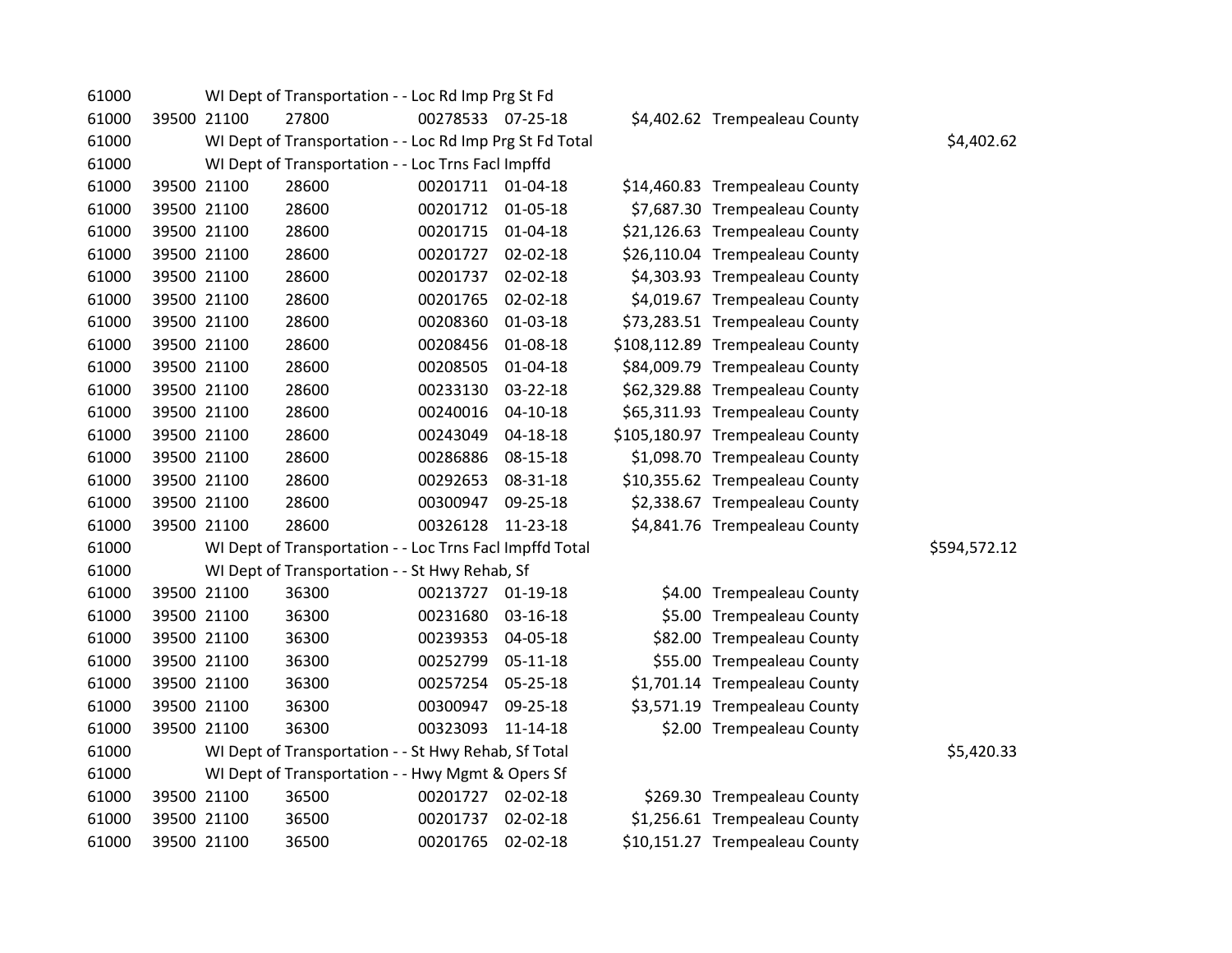| 61000 | 39500 21100 |             | 36500                                                   | 00228034 | 03-07-18 | \$3,121.66 Trempealeau County   |              |
|-------|-------------|-------------|---------------------------------------------------------|----------|----------|---------------------------------|--------------|
| 61000 | 39500 21100 |             | 36500                                                   | 00228646 | 03-09-18 | \$16,060.31 Trempealeau County  |              |
| 61000 | 39500 21100 |             | 36500                                                   | 00232406 | 03-22-18 | \$6,443.14 Trempealeau County   |              |
| 61000 | 39500 21100 |             | 36500                                                   | 00233746 | 03-23-18 | \$24,285.59 Trempealeau County  |              |
| 61000 | 39500 21100 |             | 36500                                                   | 00233815 | 03-27-18 | \$832.00 Trempealeau County     |              |
| 61000 | 39500 21100 |             | 36500                                                   | 00256015 | 05-23-18 | \$5,497.11 Trempealeau County   |              |
| 61000 | 39500 21100 |             | 36500                                                   | 00256016 | 05-23-18 | \$895.39 Trempealeau County     |              |
| 61000 | 39500 21100 |             | 36500                                                   | 00257254 | 05-25-18 | \$1,867.46 Trempealeau County   |              |
| 61000 |             | 39500 21100 | 36500                                                   | 00284995 | 08-08-18 | \$2,231.15 Trempealeau County   |              |
| 61000 | 39500 21100 |             | 36500                                                   | 00286886 | 08-15-18 | \$74,609.49 Trempealeau County  |              |
| 61000 | 39500 21100 |             | 36500                                                   | 00292653 | 08-31-18 | \$66,642.71 Trempealeau County  |              |
| 61000 | 39500 21100 |             | 36500                                                   | 00300947 | 09-25-18 | \$63,627.01 Trempealeau County  |              |
| 61000 | 39500 21100 |             | 36500                                                   | 00307877 | 10-09-18 | \$51,041.49 Trempealeau County  |              |
| 61000 | 39500 21100 |             | 36500                                                   | 00326128 | 11-23-18 | \$86,977.12 Trempealeau County  |              |
| 61000 | 39500 21100 |             | 36500                                                   | 00327401 | 11-28-18 | \$375.00 Trempealeau County     |              |
| 61000 | 39500 21100 |             | 36500                                                   | 00330526 | 12-19-18 | \$71,795.01 Trempealeau County  |              |
| 61000 |             |             | WI Dept of Transportation - - Hwy Mgmt & Opers Sf Total |          |          |                                 | \$487,978.82 |
| 61000 |             |             | WI Dept of Transportation - - Routine Maint Sf          |          |          |                                 |              |
| 61000 | 39500 21100 |             | 36800                                                   | 00201727 | 02-02-18 | \$19,511.76 Trempealeau County  |              |
| 61000 | 39500 21100 |             | 36800                                                   | 00201737 | 02-02-18 | \$12,496.19 Trempealeau County  |              |
| 61000 | 39500 21100 |             | 36800                                                   | 00201765 | 02-02-18 | \$25,038.16 Trempealeau County  |              |
| 61000 | 39500 21100 |             | 36800                                                   | 00228034 | 03-07-18 | \$21,442.00 Trempealeau County  |              |
| 61000 | 39500 21100 |             | 36800                                                   | 00228646 | 03-09-18 | \$5,085.03 Trempealeau County   |              |
| 61000 | 39500 21100 |             | 36800                                                   | 00232406 | 03-22-18 | \$4,842.20 Trempealeau County   |              |
| 61000 | 39500 21100 |             | 36800                                                   | 00233746 | 03-23-18 | \$9,745.01 Trempealeau County   |              |
| 61000 | 39500 21100 |             | 36800                                                   | 00256015 | 05-23-18 | \$1,709.55 Trempealeau County   |              |
| 61000 |             | 39500 21100 | 36800                                                   | 00256016 | 05-23-18 | \$151.50 Trempealeau County     |              |
| 61000 | 39500 21100 |             | 36800                                                   | 00257254 | 05-25-18 | \$326.45 Trempealeau County     |              |
| 61000 | 39500 21100 |             | 36800                                                   | 00284995 | 08-08-18 | \$2,945.82 Trempealeau County   |              |
| 61000 | 39500 21100 |             | 36800                                                   | 00286886 | 08-15-18 | \$40,354.08 Trempealeau County  |              |
| 61000 | 39500 21100 |             | 36800                                                   | 00292653 | 08-31-18 | \$82,627.21 Trempealeau County  |              |
| 61000 | 39500 21100 |             | 36800                                                   | 00300947 | 09-25-18 | \$94,404.63 Trempealeau County  |              |
| 61000 | 39500 21100 |             | 36800                                                   | 00307369 | 10-05-18 | \$202,758.58 Trempealeau County |              |
| 61000 |             | 39500 21100 | 36800                                                   | 00307877 | 10-09-18 | \$168,230.55 Trempealeau County |              |